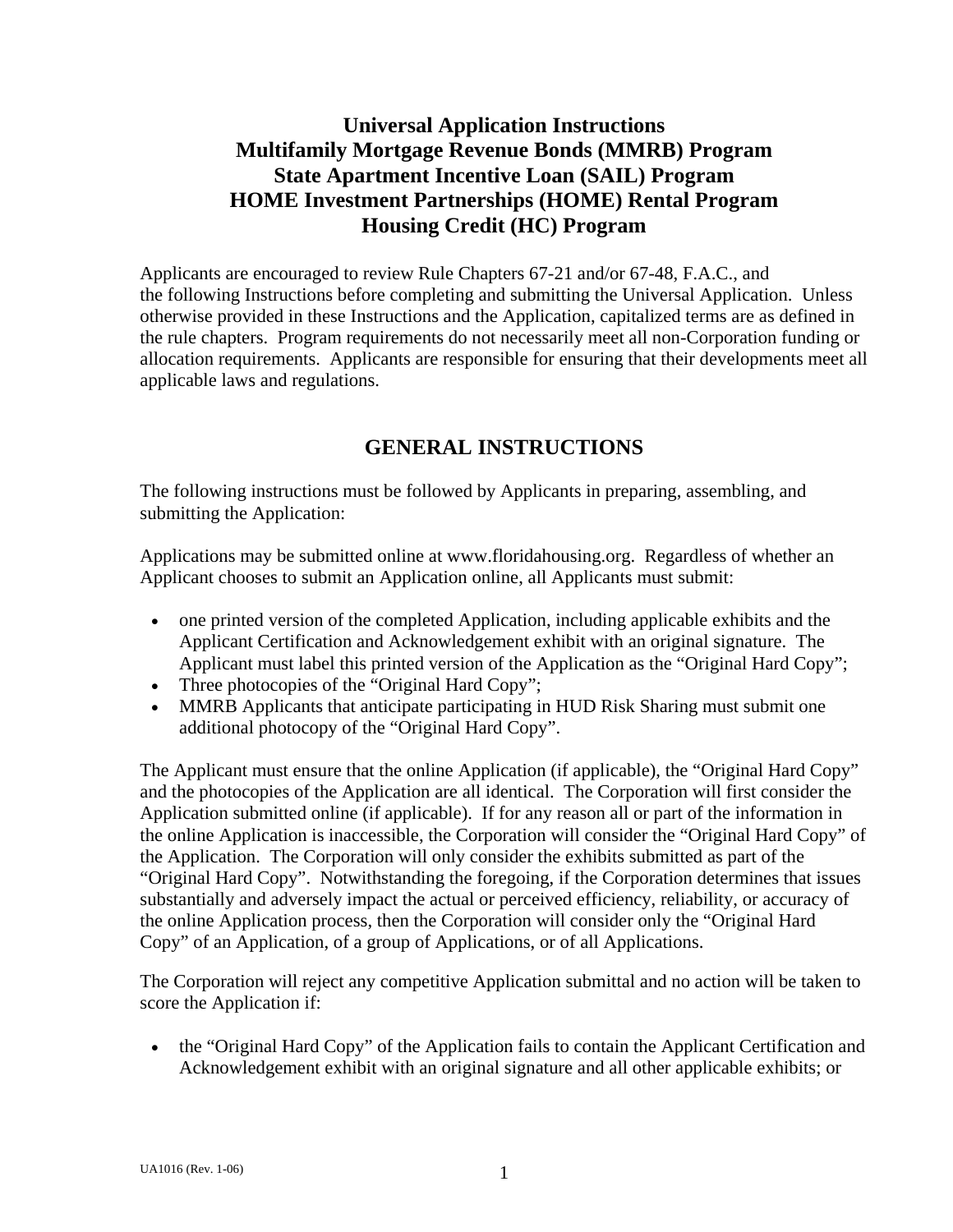- less than one "Original Hard Copy" and three photocopies of the completed Application, including applicable exhibits, are submitted; or
- the Application fee and (for MMRB Applications) the TEFRA fee is not Received by the Application Deadline.

The Application labeled "Original Hard Copy" and the photocopies must be bound in separate three-ring binders with a clear plastic front pocket with numbered index tabs for each exhibit. Open plastic sleeve tabs will NOT be acceptable. It is important that each Application be legible and in proper order to ensure accurate scoring by the Corporation. Each page and applicable exhibit of the Application must be accurately completed, and Applicants must provide all requested information. Failure to provide the requested information and documentation shall result in failure to meet threshold for threshold items and/or failure to achieve maximum points for point items.

Applications with Local Government-issued Tax-Exempt Bond financing applying for noncompetitive HC: Submit one original Application labeled "Original Hard Copy" and only one photocopy of the "Original Hard Copy" containing all completed information in the Application using the Corporation's online Application.

Applications must be received by the Corporation and clocked in by 5:00 p.m., Eastern Time, on the Application Deadline. No Applications will be Received at the Corporation's offices via facsimile or other electronic transmissions, except for on-line submission. The Application fee, plus the TEFRA fee for MMRB Applications, must be paid by check or money order, payable to Florida Housing Finance Corporation and submitted with the completed "Original Hard Copy" of the Application.

Do not retype, scan, image, or alter any page or exhibit in the Application Package. This will cause the Application to be rejected. Additional information that is placed on the face of a page or exhibit that does not obscure the printed words is NOT considered an alteration of the page or exhibit. However, the additional information cannot change the meaning or intent of the page or exhibit. Additional information should be presented in an asterisk or footnote format or presented as an explanatory addendum to the page or exhibit.

All information contained in an Application is subject to independent review, analysis and verification by the Corporation or its agents.

IMPORTANT: Periodically throughout the Application, scoring and appeals process, all Applicants should check the Corporation's Website for updated information concerning the Universal Application cycle. The Website address is www.floridahousing.org.

# **SPECIFIC INSTRUCTIONS**

# **Part I. Applicant Certification and Acknowledgement**

Applicant must provide behind a tab labeled **"Exhibit 1"** a properly executed Applicant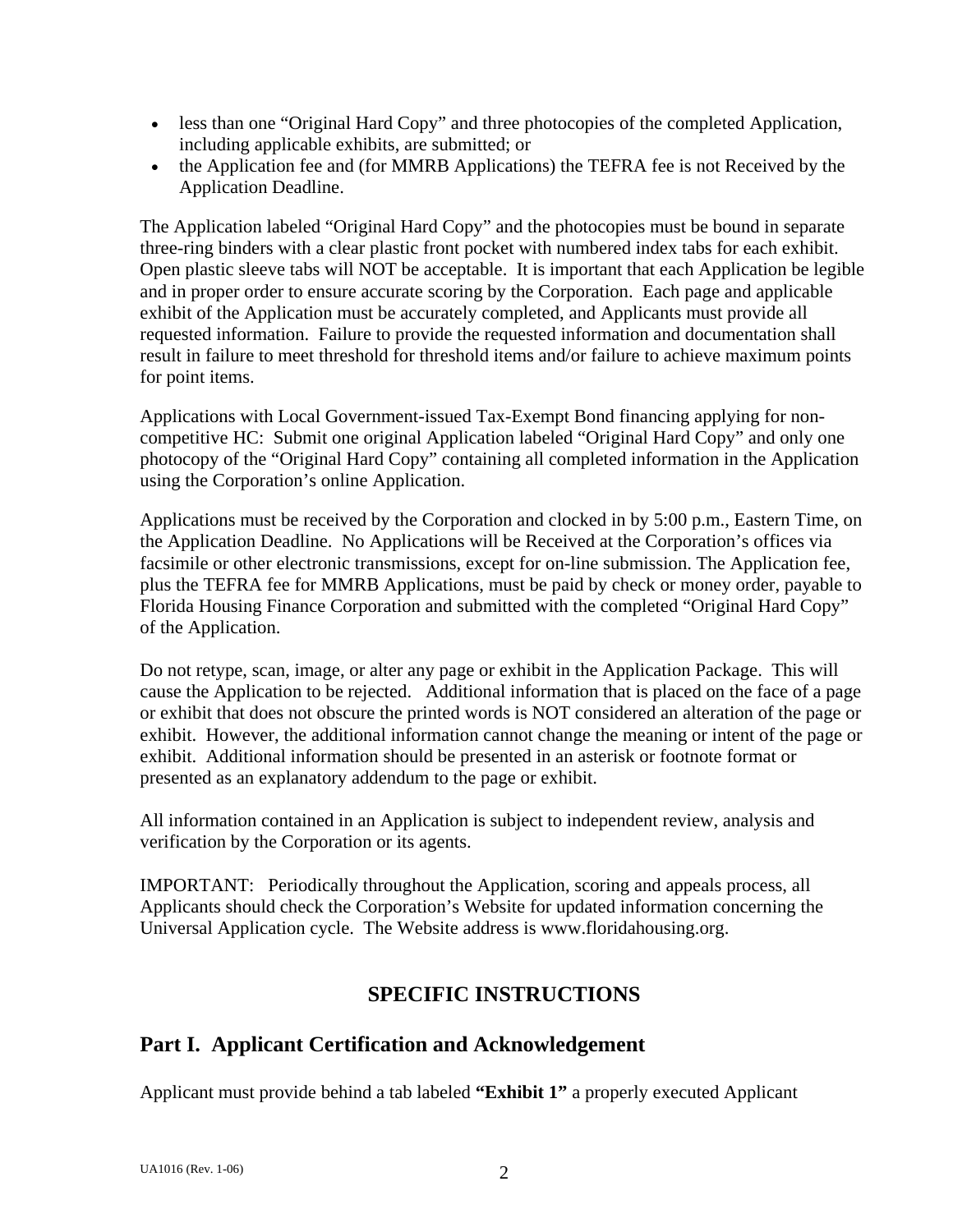Certification and Acknowledgement Form. Applications without original signatures on the Application Certification and Acknowledgement Form contained in the Application labeled "Original Hard Copy" will fail to meet threshold and will be rejected automatically. Signatures in blue ink are preferred.

## **Part II. Applicant and Development Team**

### **A. Applicant**

1. Select the program(s) applied for in this Application.

 In accordance with Rule Chapters 67-21 and 67-48, F.A.C., only one Application may be submitted for each subject property.

The Application may be submitted for only ONE of the following:

- Corporation-issued MMRB and non-competitive HC
- Corporation-issued MMRB, SAIL and non-competitive HC
- SAIL and Competitive HC only if the Applicant selected and qualified for (i) the Farmworker/Commercial Fishing Worker Demographic at Part III.D. of the Application, (ii) the Florida Keys Area Designation at Part V.A. of the Application, (iii) the Homeless Designation at Part V.A. of the Application and has requested a SAIL amount equal to at least 10% of the Development's Total Development Cost, or (iv) the proposed Development will be located in a county with an area median income (AMI) of \$43,200 or less \*
- Competitive HC only
- SAIL only
- HOME only
- non-competitive HC with Local Government-issued Tax-Exempt Bonds

\* The Corporation deems that only the following counties have an AMI of \$43,200 or less: Calhoun, Citrus, Columbia, DeSoto, Dixie, Franklin, Gilchrist, Glades, Gulf, Hamilton, Hardee, Hendry, Holmes, Jackson, Lafayette, Levy, Liberty, Madison, Marion, Okeechobee, Putnam, Suwannee, Taylor, Union and Washington.

 For purposes of the Universal Application Cycle, Corporation-issued HOME funding cannot be combined with any other Corporation financing or allocation from a current or previous funding cycle, excluding PLP funds. For purposes of these instructions, Local Government-issued Tax-Exempt Bonds will be deemed to be Corporation funds.

 A proposed Development that was successful in receiving SAIL funding for the first time in the 2005 Universal Cycle may receive additional SAIL funding for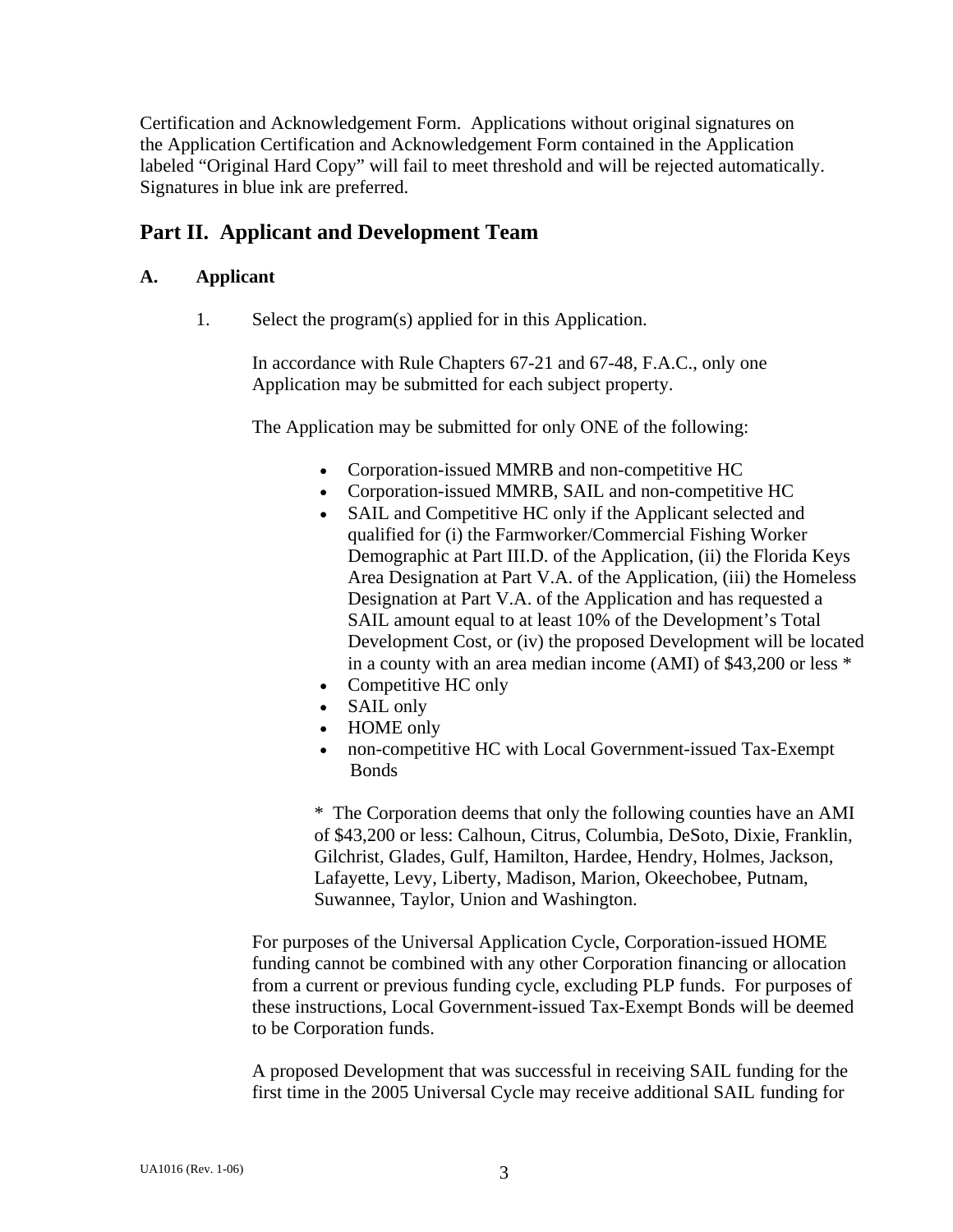the same Development, as outlined in the End-of-the-Line SAIL section of the 2006 Universal Application Instructions. End-of-the-Line SAIL funding requests submitted without the applicable fee will not be considered.

 SAIL Applicants that have Local Government-issued Tax-Exempt Bonds as a funding source and wish to obtain non-competitive HC must submit a separate Application for the non-competitive HC. The separate Application must be submitted in accordance with the Qualified Allocation Plan and is not subject to the Application Deadline, but is subject to the Application requirements of paragraph 67-48.027(2)(m), F.A.C.

2. Enter requested information for Applicant.

 If the Federal Employer Identification Number has not yet been obtained, provide a copy of the completed, submitted application for that number behind a tab labeled **"Exhibit 2"**.

- a. Applicant must be a legally formed entity [i.e., limited partnership, corporation, limited liability company, etc.] qualified to do business in the state of Florida as of the Application Deadline. Except for public housing authorities, Applicant must include behind a tab labeled **"Exhibit 3"** a copy of the valid Certificate of Good Standing from the Florida Secretary of State and a copy of the documentation that created the Applicant (such as the partnership or joint venture agreement, or Certificate of Limited Partnership and the Affidavit of Initial Capital Contribution). If a general partnership or joint venture, provide a sworn statement under penalty of perjury that the agreement is a true and correct copy of the documentation that created the Applicant.
	- (1) If applying for HC, the Applicant must be a limited partnership (including a limited liability limited partnership) or a limited liability company. The Applicant entity shall be the recipient of the Housing Credits and cannot be changed until after a Final Housing Credit Allocation has been issued. Replacement of the Applicant or a material change (33.3% or more of the Applicant, a General Partner of the Applicant, or a member of the Applicant) in the ownership structure of the named Applicant prior to this time shall result in disqualification from receiving an allocation and shall be deemed a material misrepresentation. Changes to the limited partner of a limited partnership will not result in disqualification.
	- (2) If applying for MMRB, SAIL or HOME, the Applicant entity shall be the borrowing entity and cannot be changed until after loan closing. Replacement of the Applicant or a material change (33.3% or more of the Applicant, a General Partner of the Applicant, or a member of the Applicant) in the ownership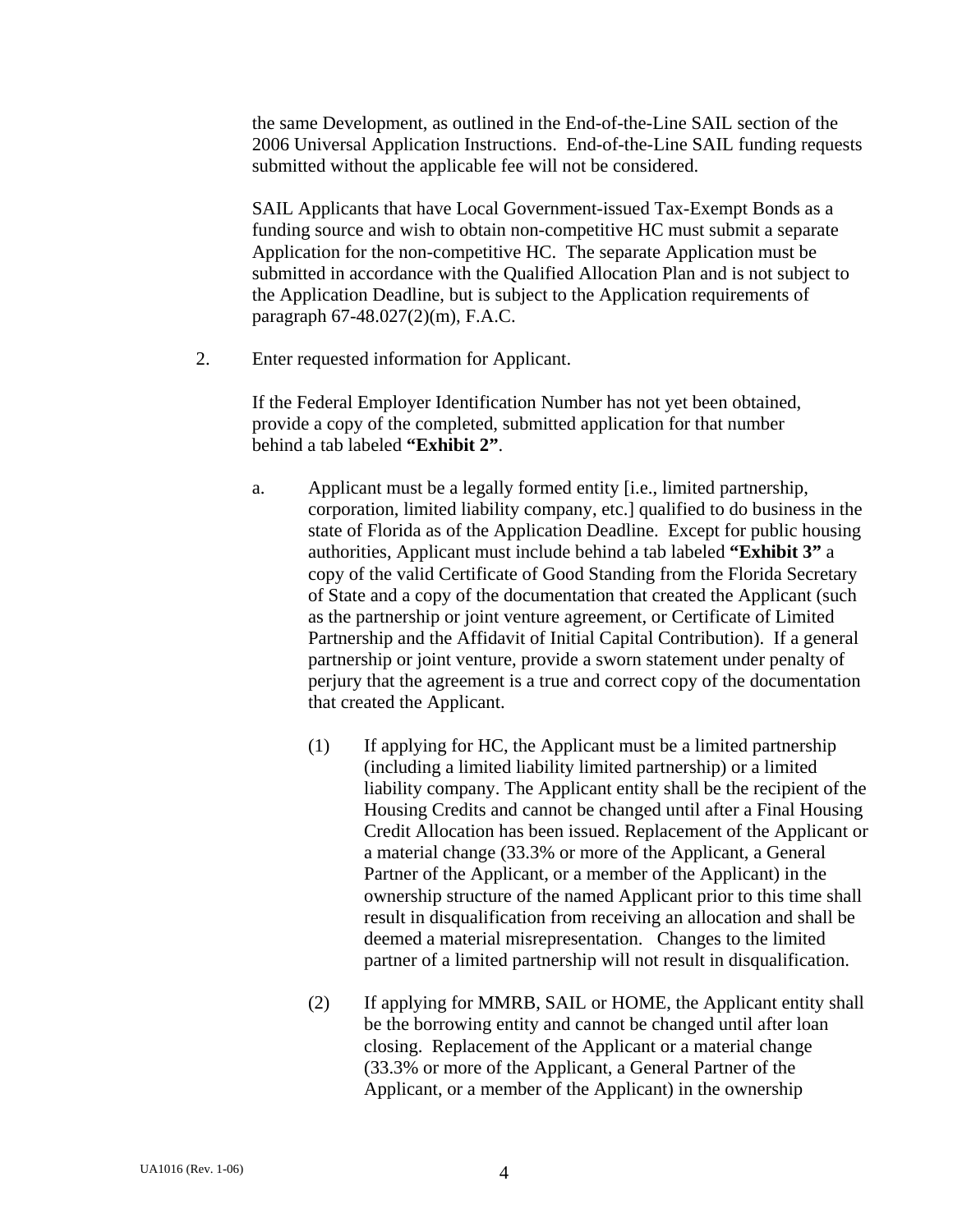structure of the named Applicant prior to this time shall result in disqualification from receiving funding and shall be deemed a material misrepresentation. Changes after loan closing require Board approval.

 b. If the Applicant applies as a Non-Profit entity it must remain a Non-Profit entity. The Non-Profit entity understands and acknowledges that it is the Non-Profit entity's responsibility to contractually ensure that it substantially and materially participates in the management and operation of the Development throughout the Compliance Period and the Housing Credit Extended Use Period. If the Applicant is applying as a Non-Profit entity, failure to include the attorney opinion letter behind a tab labeled **"Exhibit 4"** and the IRS determination letter behind a tab labeled **"Exhibit 5"** will result in disqualification as a Non-Profit entity and rejection of the Application.

 If the Applicant applies as a Non-Profit entity, describe the role of the Non-Profit entity in the Development and how the Non-Profit entity is substantially and materially participating in the management and operation of the Development. In the event the percentage distribution of Developer's fee and/or annual net profits to the Non-Profit entity is/are different from the ownership percentage, provide an explanation for such difference and how the Non-Profit entity is substantially and materially participating in the management and operation of the Development. Provide the description/explanation of the role of the Non-Profit entity behind a tab labeled **"Exhibit 6"**. Provide the names and addresses of the governing board of the Non-Profit entity behind a tab labeled **"Exhibit 7"**. Provide the articles of incorporation demonstrating that one of the purposes of the Non-Profit entity is to foster low income housing behind a tab labeled **"Exhibit 8"**.

 If the Applicant is applying as a 100% Non-Profit as defined in Paragraph B.5.d. of the Ranking and Selection Criteria section of the Universal Application Instructions and consists of more than one non-profit entity, it must provide the information requested for Exhibits 4 through 8 for the non-profit entity that has at least a 51% ownership interest in the general partner or, if applicable, the managing member, and for the remaining non-profit entity or entities it must provide the information requested for Exhibits 4, 5, and 8. The information should be supplied behind its applicable Exhibit tab. Failure to provide the required information will disqualify the Non-Profit Applicant from being considered a 100% Non-Profit.

3. General and Limited Partner(s), Officers, Directors and Shareholders for the Applicant and each Developer.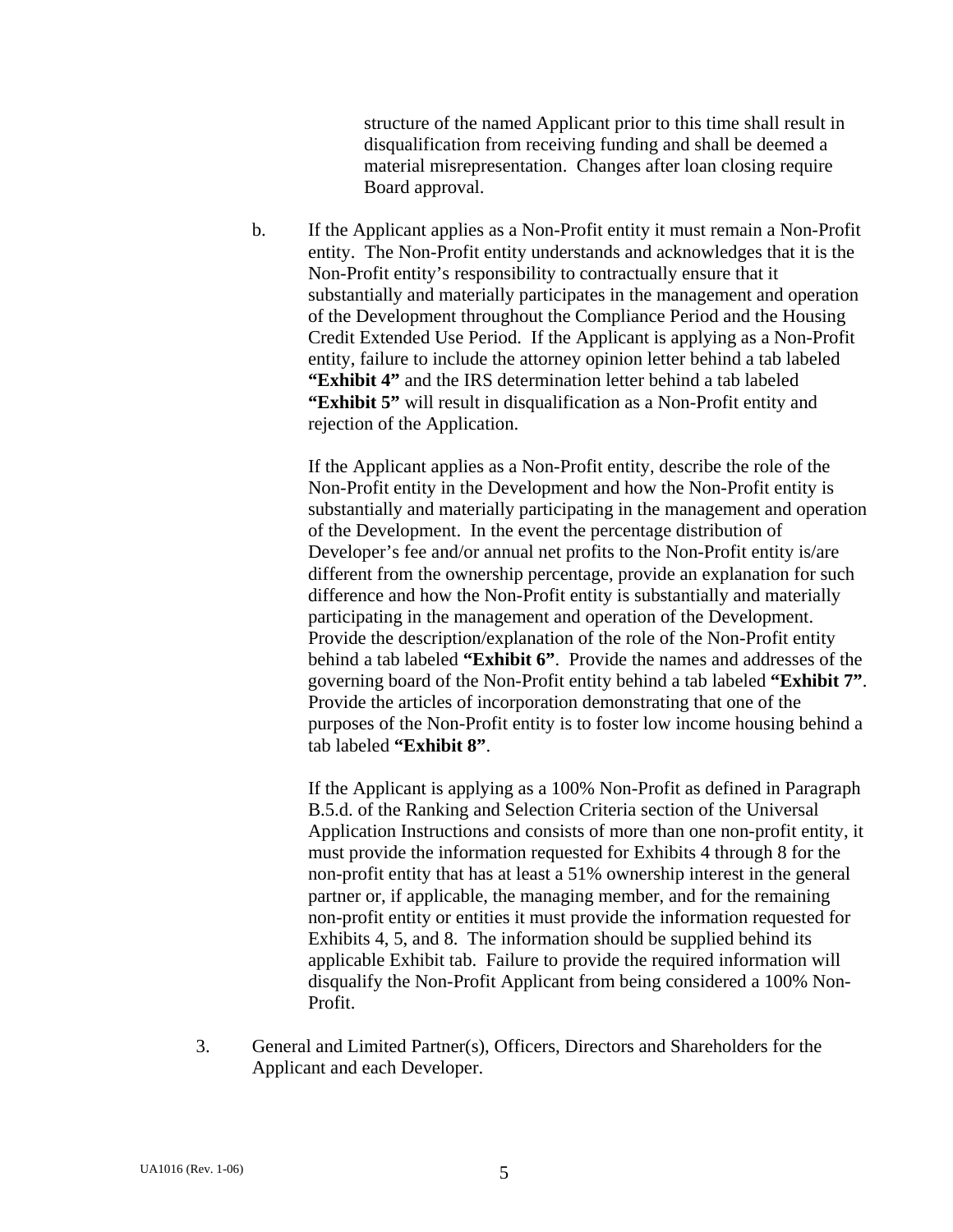- a. For a Limited Partnership, provide a list, as of Application Deadline, of the following: the limited partner(s), and the officers, directors, members and shareholders of the general partner(s), including, for the Applicant only, the percentage of ownership interest for each. Provide this information behind a tab labeled **"Exhibit 9"**. This list must include warrant holders and/or option holders of the proposed Development.
- b. For a Limited Liability Company, provide a list, as of Application Deadline, of the following: the member(s), and the officers, directors, members and shareholders of majority-in-interest or elected managing member(s), including, for the Applicant only, the percentage of ownership interest for each. Provide this information behind a tab labeled **"Exhibit 9"**. This list must include warrant holders and/or option holders of the proposed Development.
- c. For all other entities, provide a list, as of Application Deadline, of the following: the officers and directors, including, for the Applicant only, the percentage of ownership interest for each. Provide this information behind a tab labeled **"Exhibit 9"**.
- 4. Enter requested information for Contact Person.
- 5. If applying for HOME, in order to be eligible to apply under the HOME Community Housing Development Organization (CHDO) set-aside, provide behind a tab labeled **"Exhibit 10"**, a letter from the Florida Housing Finance Corporation HOME Program, dated not prior to 12 months preceding the Application Deadline, which designates the Applicant as a CHDO. The service area of the CHDO must include the area in which the proposed Development site is to be located. If the Applicant wishes to apply as a CHDO, but has not yet been so designated, it may apply for CHDO status by providing a properly completed FHFC CHDO checklist along with all appropriate exhibits behind a tab labeled **"Exhibit 10"**. The CHDO checklist is incorporated by reference and available on the Corporation's Website. All required information for designation of the Applicant as a CHDO must be provided not later than the deadline provided for submission of additional documentation, revised pages, and other such information the Applicant deems appropriate as provided in Rule 67-48.004, F.A.C.

 If the Applicant applies as a CHDO but does not provide the appropriate documentation evidencing its status as a CHDO in accordance with HUD requirements and this Application, the subject Application will not qualify to compete in the CHDO set-aside but may compete with other non-CHDO Applications.

#### **B. Development Team**

 The past performance record of the development team, which consists of Developer, Management Agent, General Contractor, Architect/Engineer, Attorney, Accountant, and,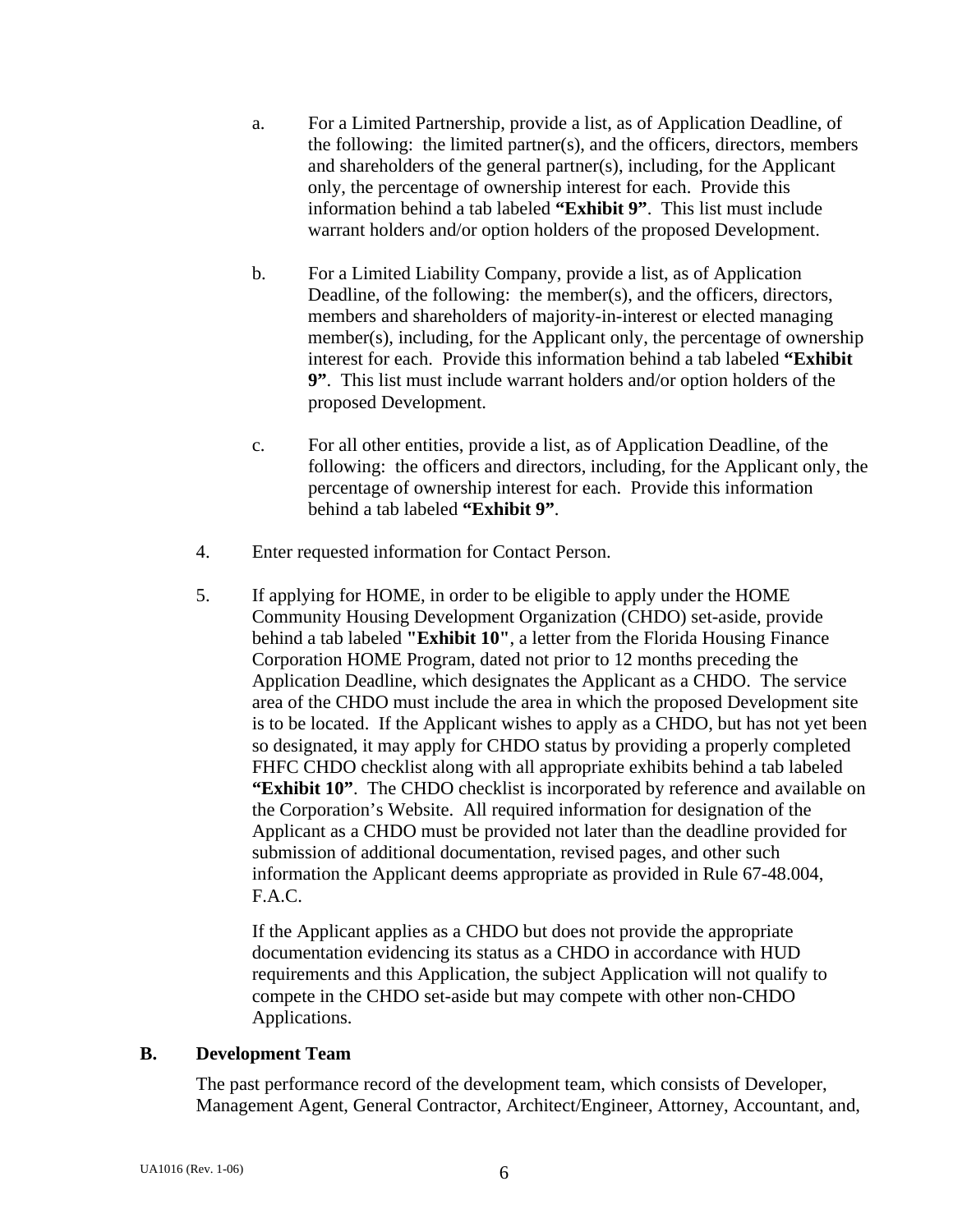if the proposed Development is an Assisted Living Facility (ALF), the Service Provider, e.g., failure to place-in-service a development or project which received a Housing Credit Allocation; failure to comply with previously executed loan documents; failure to comply with program rules; failure to comply with Section 42; and/or failure to comply with a Land Use Restriction Agreement or an Extended Use Agreement, will be verified during credit underwriting. Development teams with an unsatisfactory past performance record may receive a negative recommendation from the Credit Underwriter.

1. Developer or principal of Developer (Threshold)

 The identity of the Developer(s) listed in this Application may not change until the construction or Rehabilitation/Substantial Rehabilitation of the Development is complete, unless approved by the Board.

- a. Provide name of each Developer, including all co-Developers.
- b. Certification Provide a completed Developer or Principal of Developer Certification Form behind a tab labeled **"Exhibit 11"** for each Developer with experience. Also behind a tab labeled **"Exhibit 11"**, provide the name, Address, telephone and facsimile numbers, e-mail address, if available, and the relationship of the co-Developer to the Applicant for any co-Developer that does not have the required experience.
- c. Prior Experience Chart Each experienced Developer or principal of Developer must demonstrate experience in the completion; i.e., the certificate of occupancy has been issued for at least one building, of at least two affordable rental housing developments, at least one of which consists of a total number of units no less than 50 percent of the total number of units in the proposed Development, by providing a prior experience chart behind a tab labeled **"Exhibit 11"**. If providing experience acquired from a previous affordable housing Developer entity, the person signing the Developer or Principal of Developer Certification Form must have been a principal, officer, director, or Financial Beneficiary of that Developer entity. The Developer experience chart must include the following information:

|             | Name of Developer or principal of Developer: |                           |                              |
|-------------|----------------------------------------------|---------------------------|------------------------------|
| Name of     | Location                                     | <b>Affordable Housing</b> | <b>Total Number of Units</b> |
| Development | (City & State)                               | Program that              |                              |
|             |                                              | Provided Financing        |                              |

- 2. Management Agent or principal of Management Agent (Threshold)
	- a. Certification Provide the completed Management Agent or Principal of Management Agent Certification Form behind a tab labeled **"Exhibit 12"**.
	- b. Prior Experience Chart The Management Agent or principal of Management Agent must demonstrate experience in the management of at least two affordable rental housing properties, at least one of which consists of a total number of units no less than 50 percent of the total number of units in the proposed Development, for at least two years each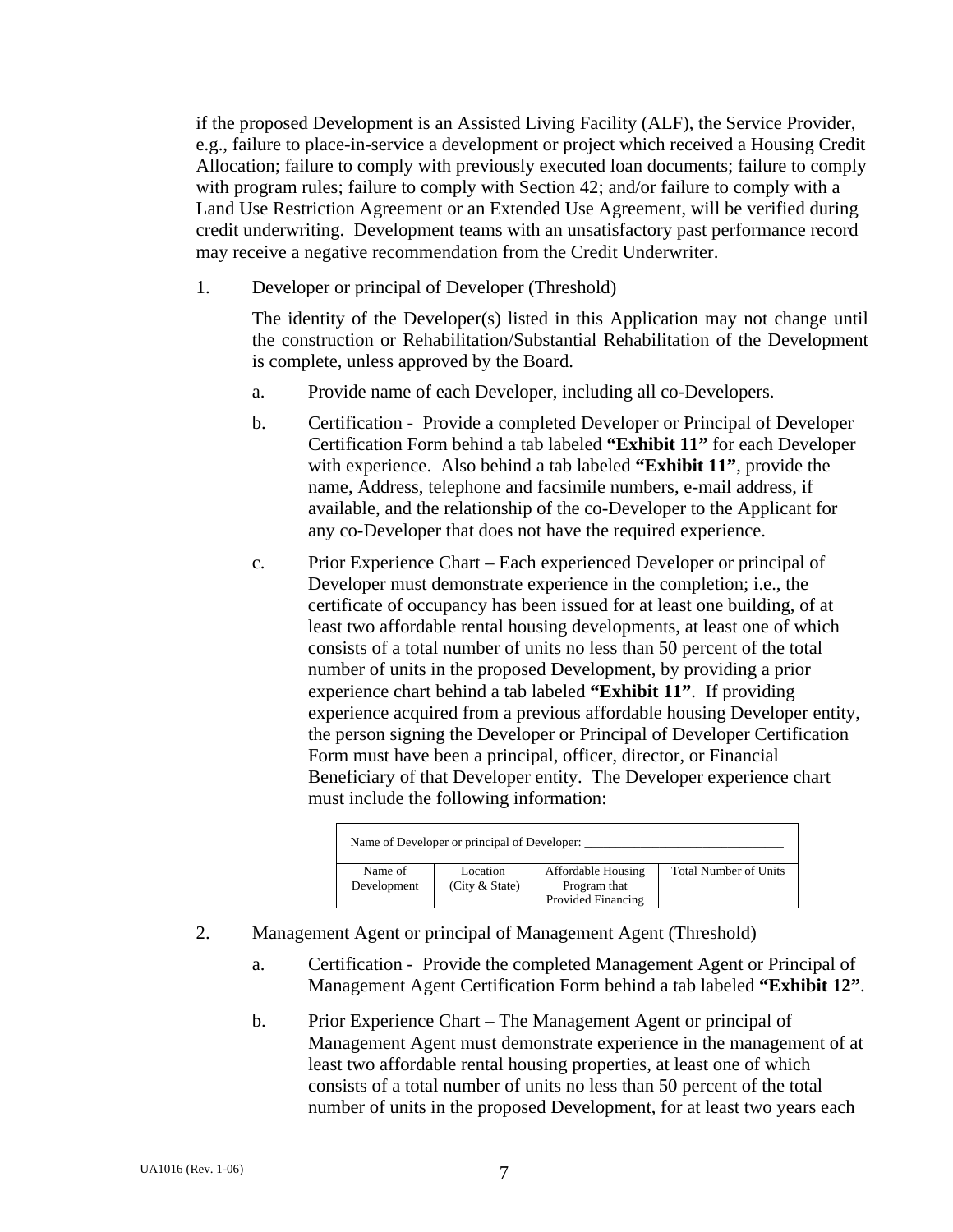by providing a prior experience chart behind a tab labeled **"Exhibit 12"**. The chart must include the following information:

|             |                  | Name of Management Agent or principal of Management Agent: |                |                     |
|-------------|------------------|------------------------------------------------------------|----------------|---------------------|
| Name of     | Location         | <b>Currently Managing</b>                                  | Length of Time | <b>Total Number</b> |
| Development | (City $&$ State) |                                                            | (Years and     | Οİ                  |
|             |                  | <b>Formerly Managed</b>                                    | Months)        | Units               |

- 3. General Contractor or qualifying agent of General Contractor (Threshold)
	- a. Provide the completed General Contractor or Qualifying Agent of General Contractor Certification Form behind a tab labeled **"Exhibit 13"**.
	- b. Prior Experience Chart The General Contractor or qualifying agent of General Contractor must demonstrate experience in the construction of at least two completed housing developments of similar development category and development type, at least one of which consists of a total number of units no less than 50 percent of the total number of units in the proposed Development, by providing a prior experience chart behind a tab labeled **"Exhibit 13"**. The chart must include the following information:

|             |            | Name of General Contractor or qualifying agent of General Contractor: |                              |        |
|-------------|------------|-----------------------------------------------------------------------|------------------------------|--------|
|             |            | Development Category                                                  | Development Type:            | Total  |
| Name of     | Location   | (New Construction or                                                  | garden, townhouses, high-    | Number |
| Development | (City $\&$ | Rehabilitation/Substantial                                            | rise, duplex/quad., mid-rise | of     |
|             | State)     | Rehabilitation)                                                       | w/elevator, single family,   | Units  |
|             |            |                                                                       | SRO, or other (specify type) |        |

4. Architect or Engineer (Threshold)

Provide the completed Architect or Engineer Certification Form behind a tab labeled **"Exhibit 14"**.

5. Attorney (Threshold)

 Provide the completed Attorney Certification Form for MMRB, HOME or SAIL behind a tab labeled **"Exhibit 15"**and/or the completed Attorney Certification Form for HC behind a tab labeled **"Exhibit 16"**.

6. Accountant (Threshold)

 Provide the completed Accountant Certification Form behind a tab labeled **"Exhibit 17"**.

- 7. Service Provider or principal of Service Provider (Threshold for Assisted Living Facility Developments; not required for non-Assisted Living Facility Developments)
	- a. Certification Provide the completed Service Provider or Principal of Service Provider Certification Form behind a tab labeled **"Exhibit 18"**. The Service Provider must be the entity which provides all services related to personal care, meals, health, social, leisure and other special services available to the residents.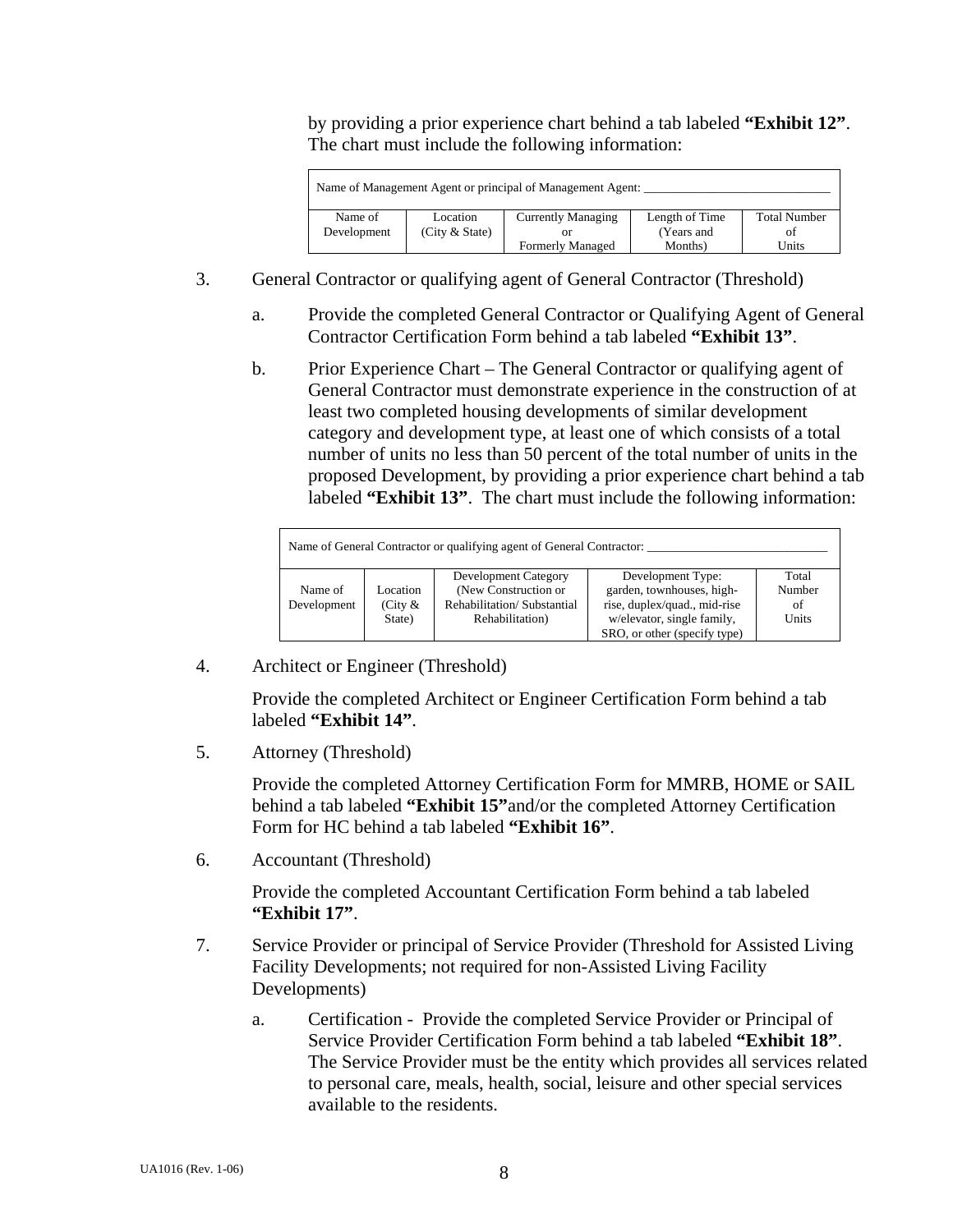b. Prior Experience Chart – The Service Provider or principal of Service Provider must demonstrate experience in the provision of at least two Assisted Living Facilities, at least one of which consists of a total number of units no less than 50 percent of the total number of units in the proposed Development, for at least two years each by providing a prior experience chart behind a tab labeled **"Exhibit 18"**. The chart must include the following information:

|             | Name of Service Provider or principal of Service Provider: |                    |                     |
|-------------|------------------------------------------------------------|--------------------|---------------------|
| Name of     | Location                                                   | Length of Time     | <b>Total Number</b> |
| Development | (City & State)                                             | (Years and Months) | ΩŤ                  |
|             |                                                            |                    | Units               |

 8. Guarantor(s) Information (Threshold for MMRB Applications; not required for HOME, SAIL or HC Applications)

Provide a chart behind a tab labeled **"Exhibit 19"** that includes the following information for all proposed guarantors:

| Name of    | Complete Mailing | Telephone Number      | <b>Fax Number</b>     |
|------------|------------------|-----------------------|-----------------------|
| Guarantor) | Address          | (including area code) | (including area code) |

### **Part III. Development**

#### **A. General Development Information**

- 1. Provide the name of the Development.
- 2. a. Provide the Address of the Development Site.
	- b. If the Development will consist of Scattered Sites, for each of the sites, provide the Address, total number of units, and a latitude and longitude coordinate, determined in degrees, minutes and seconds truncated after one decimal place, located anywhere on the site. For the site where the Tie-Breaker Measurement Point is located, only provide the Address and total number of units. This information should be provided behind a tab labeled **Exhibit 20"**.

SAIL, MMRB  $&$  HC Applications – To be eligible to apply as a Development with Scattered Sites, a part of the boundary of each parcel must be located within 1/2 mile of the Tie-Breaker Measurement Point.

 c. If the location of the proposed Development is in an urban in-fill area, in order for it to qualify as an Urban In-Fill Development for purposes of this Application, the Applicant must provide the properly completed and executed Local Government Verification of Qualification as Urban In-Fill Development form behind a tab labeled **"Exhibit 21"**.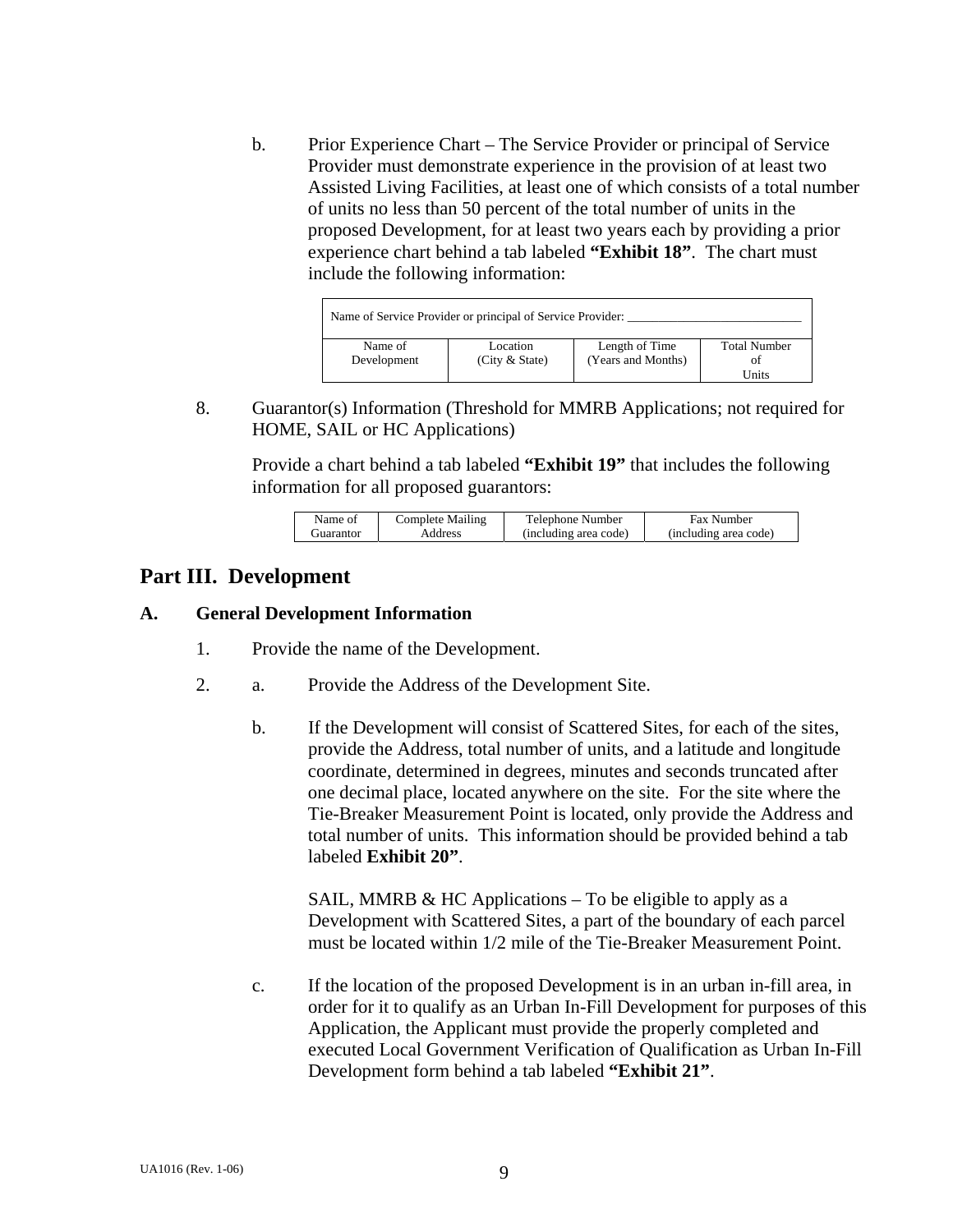d.Indicate the county in which the proposed Development will be located.

| Large            | <b>Medium</b>       |                |                 | <b>Small</b> |
|------------------|---------------------|----------------|-----------------|--------------|
|                  |                     |                |                 |              |
| Broward (E)      | Alachua $(E)$ *     | Okaloosa       | Baker           | Jefferson    |
| Duval (E)        | Bay                 | Osceola        | <b>Bradford</b> | Lafayette    |
| Hillsborough (E) | Brevard (E)         | Pasco $(E)$    | Calhoun         | Levy         |
| Miami-Dade (E)   | Charlotte           | St. Johns      | Columbia        | Liberty      |
| Orange $(E)$     | Citrus              | St. Lucie      | De Soto         | Madison      |
| Palm Beach (E)   | Clay                | Santa Rosa (E) | Dixie           | Monroe       |
| Pinellas (E)     | Collier (E)         | Sarasota (E)   | Flagler         | Nassau       |
| Polk $(E)$       | Escambia (E)        | Seminole (E)   | Franklin        | Okeechobee   |
|                  | Hernando            | Volusia (E)    | Gadsden         | Putnam       |
|                  | <b>Indian River</b> |                | Gilchrist       | Sumter       |
|                  | Lake                |                | Glades          | Suwannee     |
|                  | Lee $(E)$           |                | Gulf            | Taylor       |
|                  | Leon $(E)^*$        |                | Hamilton        | Union        |
|                  | Manatee (E)         |                | Hardee          | Wakulla      |
|                  | Marion (E)          |                | Hendry          | Walton       |
|                  | Martin              |                | Highlands       | Washington   |
|                  |                     |                | Holmes          |              |
|                  |                     |                | Jackson         |              |

**LARGE, MEDIUM AND SMALL COUNTY CATEGORIES** 

A county designated with "(E)" is a HOME entitlement area.

\* See Part III.A.2.d.(2) below

- (1) Indicate whether the proposed Development is located in the Florida Keys Area.
- (2) HOME Applicants: Indicate whether the proposed Development is located in Leon County or Alachua County. If "Yes", complete the applicable questions and provide, behind a tab labeled **"Exhibit 22",** a letter from the applicable county's Director of Planning or Zoning or the chief appointed official or staff responsible for determination of planning or zoning issues verifying that the Development site is outside of the incorporated boundaries of the applicable city. If the appropriate letter is not provided, the proposed Development will be deemed to be located in an entitlement area.
- e. Provide the requested information relative to the local jurisdiction of the proposed Development.
- f. If applying for HC, Applicant must complete questions (1) through (4). If not applying for HC, Applicant may skip questions (1) through (4).
	- (1) The following pertains to the Universal Application process only. The United States Department of Housing and Urban Development provides regulatory guidance on the effective date of DDA/QCT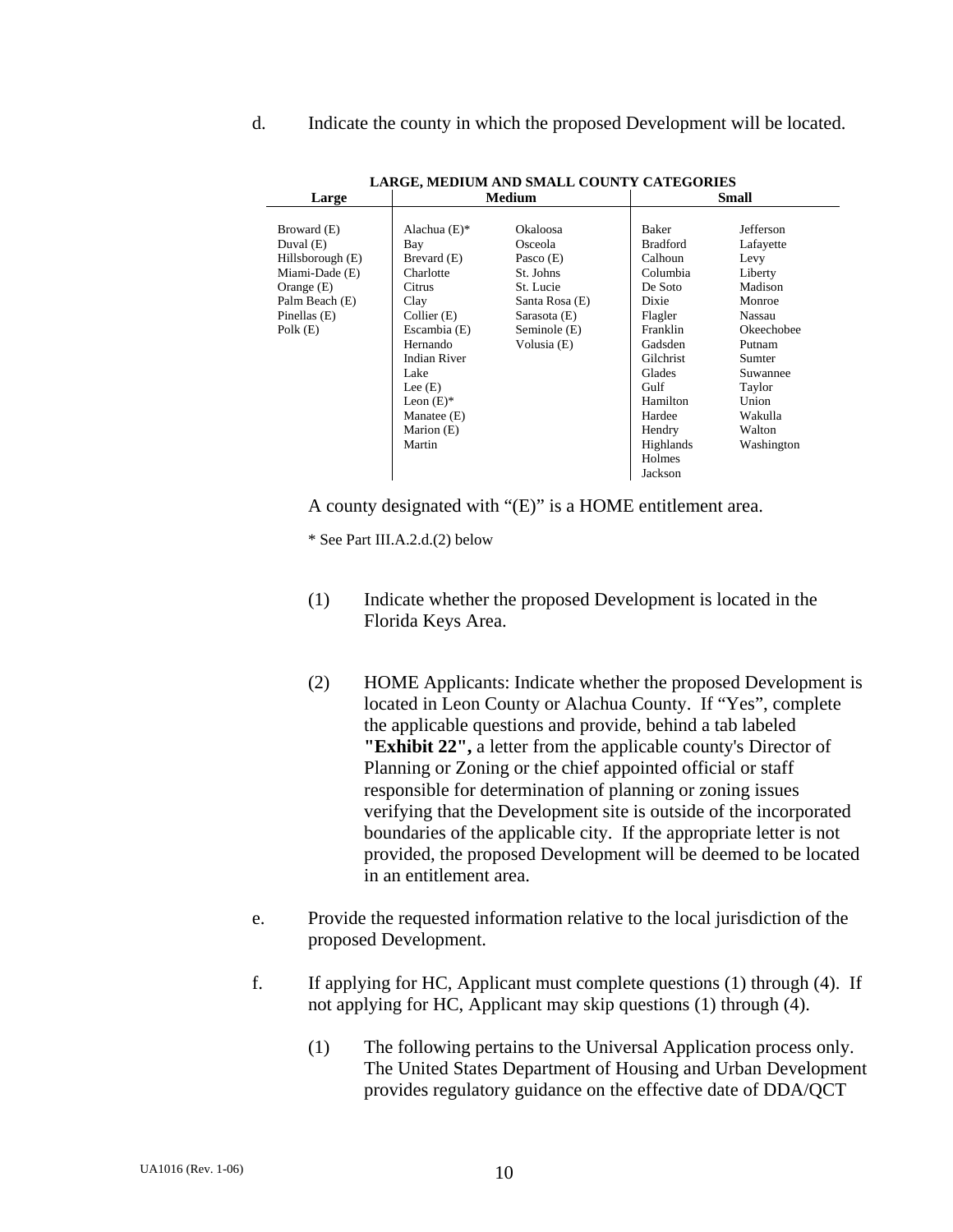lists for the purpose of determining whether a Development qualifies for an increase in eligible basis in accordance with Section  $42(d)(5)(C)$ , IRC.

- (a) In order to be classified as a Development located in a Difficult Development Area (DDA) for purposes of the current Funding Cycle, the proposed Development must be located in a DDA as determined by the United States Department of Housing and Urban Development (HUD) as of the Application Deadline or the date that signifies the end of the cure period outlined in Rule 67-48.004, F.A.C.
- (b) In order to be classified as a Development located in a Qualified Census Tract (QCT) for purposes of the current Funding Cycle, the proposed Development must be located in one of the QCTs based on the current census, as determined by the United States Department of Housing and Urban Development (HUD) as of the Application Deadline or the date that signifies the end of the cure period outlined in Rule 67-48.004, F.A.C. If applicable, provide a copy of a letter from the local planning office or census bureau verifying the Development's location in the referenced QCT behind a tab labeled **"Exhibit 23"**.
- (c) Applicants requesting non-competitive HC only that answered "Yes" to question (a) above must submit a letter from the Development's bond-issuing agency certifying the date the bond application was deemed complete. A "complete application" means that no more than de minimis clarification of the application is required for the agency to make a decision about the issuance of bonds requested in the application. In addition, the certification letter must state the date the bonds were issued.
- $(2) (4)$  The responses to these questions must be in accordance with Section 42, IRC, as amended.
- 3. Development Category
	- a. Applicants must select one Development Category:

If funding is received from more than one Corporation program, the Applicant will be required to comply with the most restrictive program requirements. If the proposed Development consists of acquisition and Rehabilitation/Substantial Rehabilitation, but in this Application the Applicant is only requesting Corporation funding for the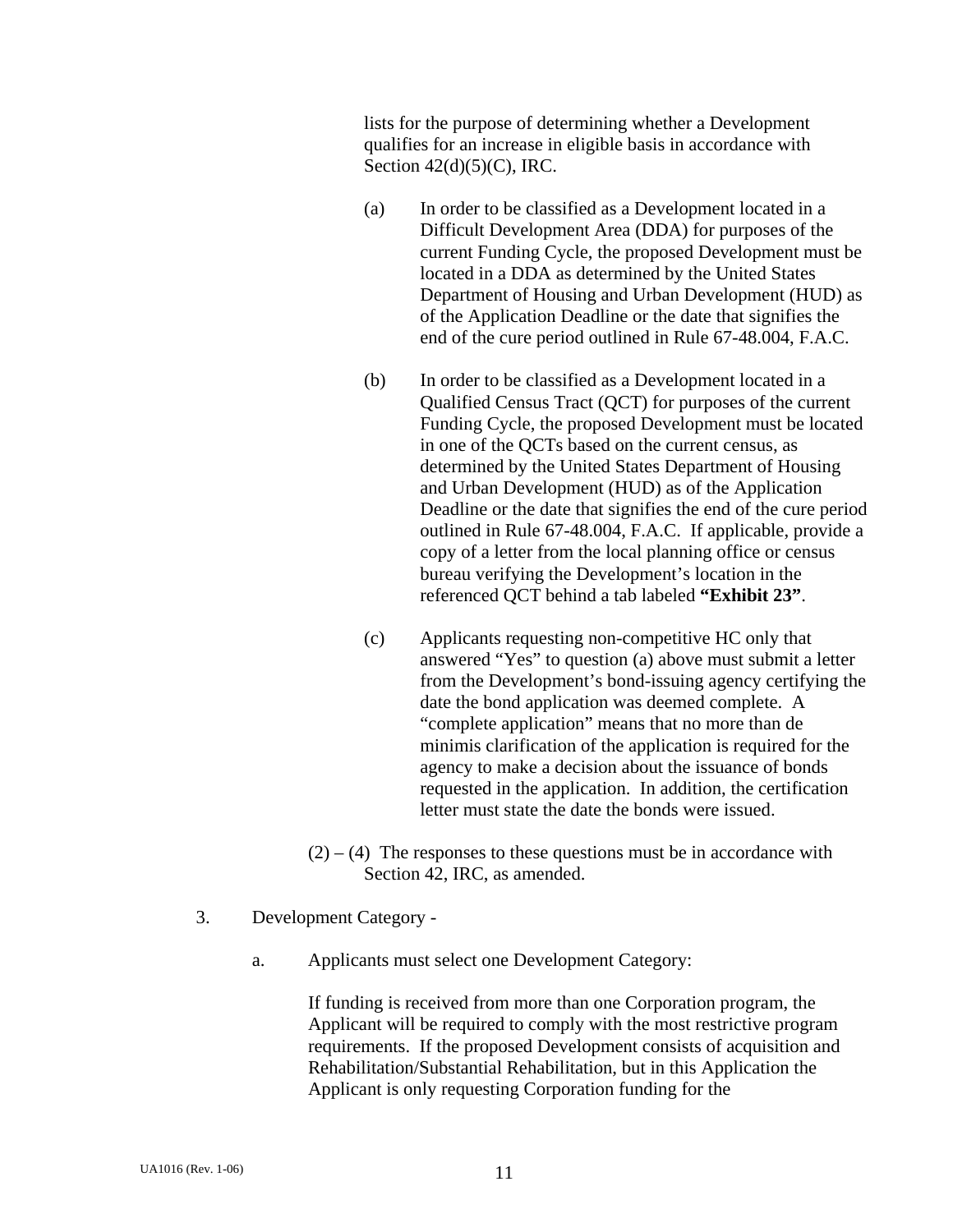Rehabilitation/Substantial Rehabilitation work, the Applicant should select Rehabilitation/Substantial Rehabilitation as the Development Category. However, the acquisition costs and sources must still be reflected on the Development Cost pro forma.

- b. Indicate whether each residential building will consist of 5 or more dwelling units.
- 4. Applicants must select the one Development Type that best describes the proposed Development. For mixed-type Developments, indicate the type that will comprise 50% or more of the units in the Development. Applications requesting funding from MMRB, SAIL or MMRB and SAIL must be for a proposed Development consisting of 5 or more dwelling units in each residential building.
	- Garden Apartments
	- Townhouses
	- High Rise (a building comprised of 7 or more stories)
	- Single Family Rental
	- Duplexes / Quadraplexes
	- Mid-Rise with Elevator (a building comprised of 4 stories)
	- Mid-Rise with Elevator (a building comprised of 5 or 6 stories)
	- Single Room Occupancy (SRO)
	- Other Specify the type in the addenda
- 5. State the number of buildings with dwelling units.
- 6. State the total number of units in the proposed Development. Note: Corporationissued MMRB Developments with a Development Category of "new construction" may not exceed 400 total units and HOME Developments with a Development Category of "new construction" may not exceed 100 total units.
- 7. Complete the Unit Mix chart. All units in the Development must be listed, including all manager/employee units. Number of baths per unit must indicate ½ baths, if applicable. If additional space is required, enter the information on the addenda located at the end of the Application.
- 8. Provide the following information:
	- a. Indicate whether the proposed Development is currently being underwritten or has been underwritten previously by any Credit Underwriter under contract with Florida Housing Finance Corporation. If so, identify the name of the Credit Underwriter.
	- b. Indicate whether this Development involves the Rehabilitation or Substantial Rehabilitation of buildings which have received, within fourteen years of the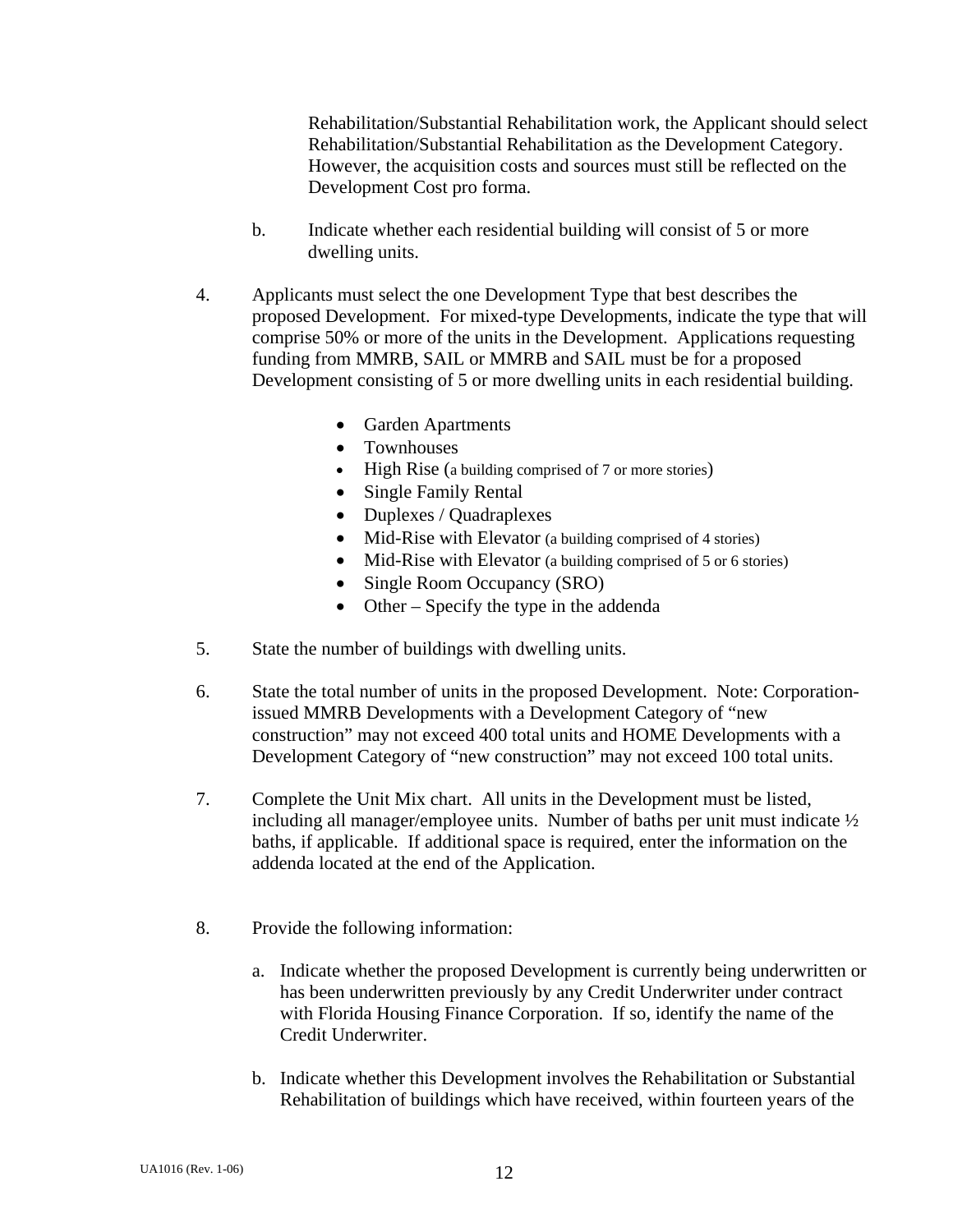Application Deadline, a Corporation funding commitment (excluding PLP) or a Preliminary Allocation/Determination for other construction work.

 9. Indicate the status of the new construction or Rehabilitation/Substantial Rehabilitation work. SAIL and HOME Applicants refer to the applicable sections of Rule Chapter 67-48, F.A.C., with regard to Development eligibility in the event that construction has started or that the Development has been completed. HC Applicants should note that, in accordance with Section 42(h), IRC, a Development cannot be allocated housing credits from the state's allocation authority if it was placed-in service prior to the year in which it receives its allocation.

 If the Development is occupied, it must be in compliance with program rules at SAIL or HOME loan closing, or for HC, upon completion of Rehabilitation, or for MMRB, prior to closing on the bonds.

 If the Development is complete and the certificates of occupancy were issued on more than one date, provide a listing of the issue-date for each building behind a tab labeled **"Exhibit 24".** 

10. MMRB, SAIL and/or Competitive HC Applicants only:

 Proximity tie-breaker points may be awarded to an Application for the proximity of its Development's Tie-Breaker Measurement Point to:

- eligible services; and
- Development Address or latitude and longitude coordinates identified on the 2006 FHFC Development Proximity List (the List) serving the same demographic group as the proposed Development. The List, effective 10-14- 05, is incorporated by reference and is available on the Corporation's Website under the 2006 Universal Application link labeled Related Information and Links.
- a. Surveyor Certification

 To be eligible for proximity tie-breaker points other than those automatically awarded based on paragraph b. below, the Applicant must submit a properly completed Surveyor Certification form, provided behind a tab labeled "**Exhibit 25**," which includes the Tie-Breaker Measurement Point and services information requested below:

(1) Tie-Breaker Measurement Point:

 To determine proximity, the Applicant must first identify a Tie-Breaker Measurement Point on the proposed Development site and provide the latitude and longitude coordinates determined in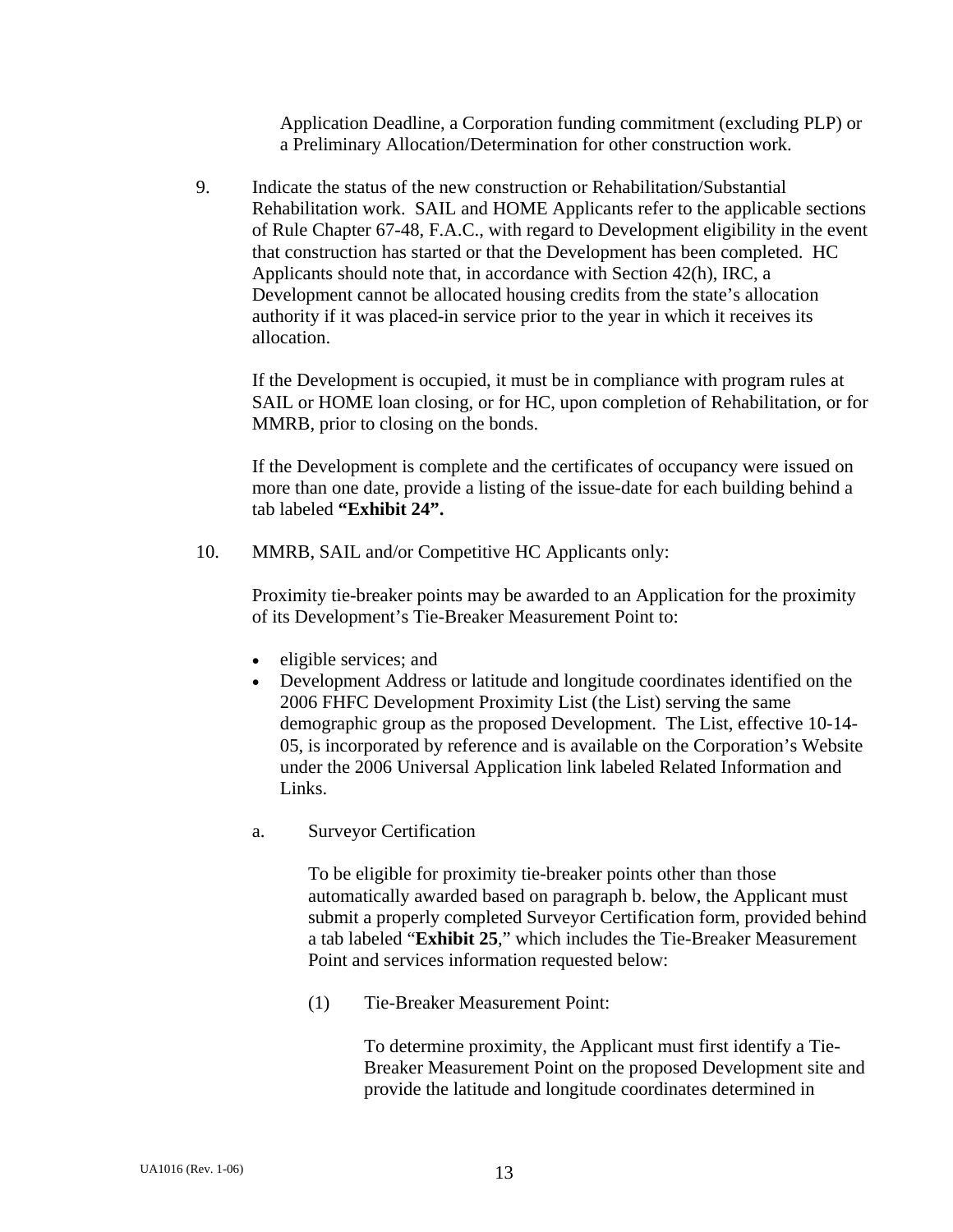degrees, minutes and seconds truncated after one decimal place. If the seconds are not stated to one decimal place, the Applicant will not be eligible to receive any proximity tie-breaker points.

 (2) Proximity to services (Maximum 3.75 proximity tie-breaker points):

> Applications will be awarded proximity tie-breaker points based on:

- the Demographic Commitment selected and qualified for by the Applicant at Part III.D. of the Application, and
- the size of the County (Large, Medium or Small) where the proposed Development will be located, and
- the proximity of the proposed Development's Tie-Breaker Measurement Point to eligible services.

### The eligible services are:

- (a) Grocery Store For purposes of proximity tie-breaker points, a Grocery Store means a retail establishment, open to the public, regardless of a requirement of a membership fee, consisting of 4,500 square feet or more of air conditioned space available to the public, which as its major retail function sells groceries, including foodstuffs, fresh and packaged meats, produce and dairy products, which are intended for consumption off-premises, and household supplies, such as Publix Super Markets, Winn Dixie Stores, Super Wal-Mart Stores, etc. "Grocery Store" does not include any retail establishment which sells groceries in addition to its major retail function, such as the sale of gasoline, drugs, or sundries, where the sale of groceries is not a major retail function, based on allocated space or on gross sales, such as Eckerd Drug Stores, Walgreen Drug Stores, Dollar General Stores, Family Dollar Stores, etc.
- (b) Public School For purposes of proximity tie-breaker points, a Public School means a public elementary, middle, junior and/or high school, where the principle admission criterion is the geographic proximity to the school, including a charter school, except for a charter school that is not generally available to appropriately aged children in the radius area. This service may not be selected if the Applicant selected and qualified for the Elderly Demographic Commitment in this Application.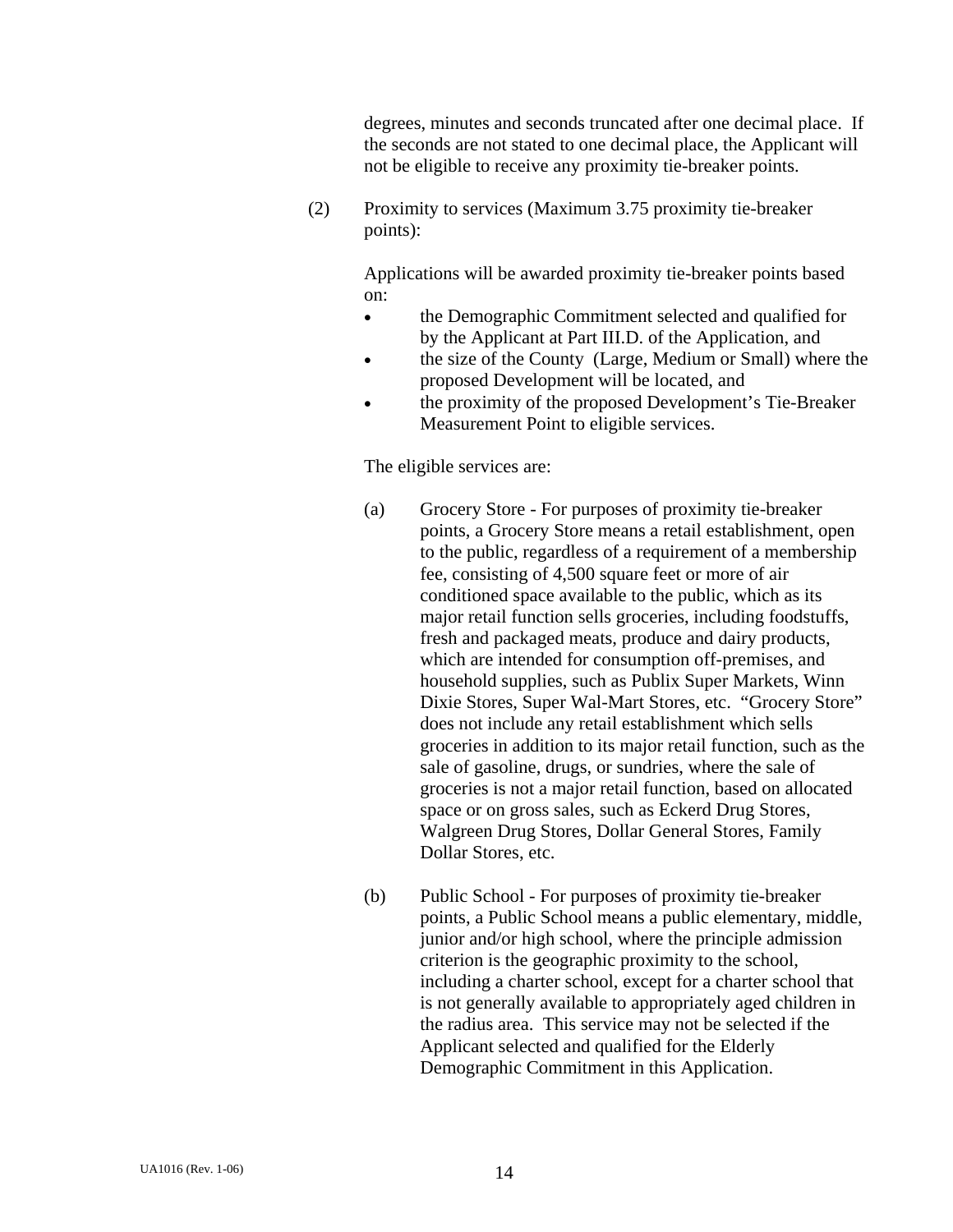- (c) Medical Facility For purposes of proximity tie-breaker points, a Medical Facility means a hospital, state or county health clinic or walk-in clinic (that does not require a prior appointment) that provides general medical treatment or general surgical services at least five days per week to any physically sick or injured person. This service can be selected only if the Applicant selected and qualified for the Elderly Demographic Commitment in this Application or if the proposed Development will be located in a Small or Medium County.
- (d) Pharmacy For purposes of proximity tie-breaker points, a Pharmacy means a community pharmacy operating under a valid permit issued pursuant to s. 465.018, F.S., and open to the general public at least five days per week without the requirement of a membership fee. This service can only be selected if the proposed Development will be located in a Small or Medium County.
- (e) Public Bus Stop or Metro-Rail Stop Public Bus Stop or Metro Rail Stop means a fixed location provided by a public transportation entity at which passengers may access regularly scheduled public transportation on a year-round basis.

 To be considered for proximity tie-breaker points in this Application, the Grocery Store, Public School, Medical Facility, Pharmacy and Public Bus Stop or Metro-Rail Stop, as defined in items (a) through (e) above, must be in existence and available for use by the general public as of the Application Deadline.

Applicants may select eligible services as follows:

- Applicants that have not selected the Elderly Demographic Commitment at Part III.D. and are proposing a Development in a Large County may only select Grocery Store, Public School, and Bus Stop or Metro-Rail Stop;
- Applicants that have selected and qualified for the Elderly Demographic Commitment at Part III.D. and are proposing a Development in a Large County may only select Grocery Store, Medical Facility, and Bus Stop or Metro-Rail Stop;
- Applicants that have not selected the Elderly Demographic Commitment at Part III.D. and are proposing a Development in a Small or Medium County may only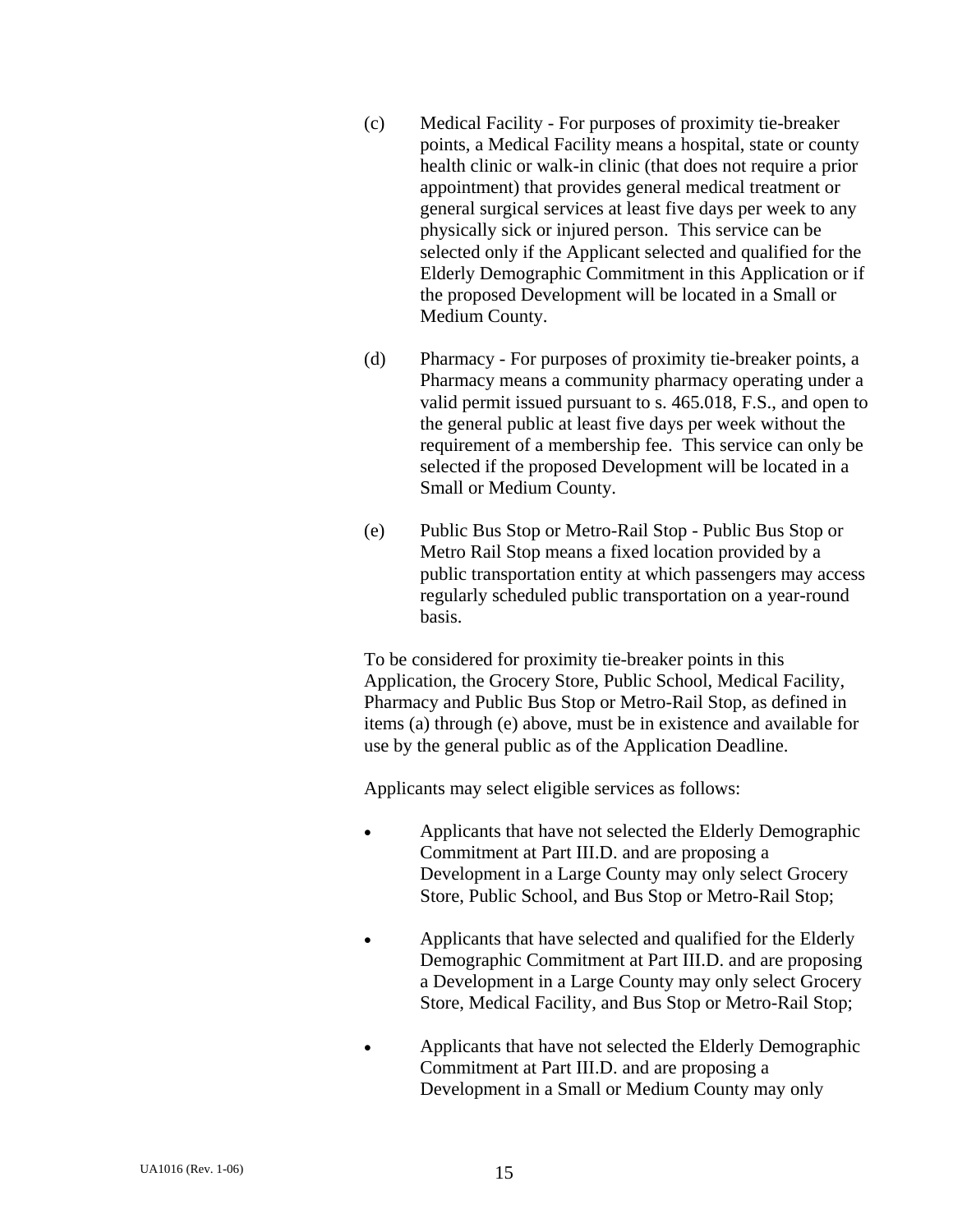select Grocery Store, Public School, and only one of the following: (i) Medical Facility, (ii) Pharmacy, or (iii) Bus Stop or Metro-Rail Stop. Since only one of these three services may be selected, if more than one of items (i), (ii) and/or (iii) is selected in the Application, the Application will receive zero points for these services.

- Applicants that have selected and qualified for the Elderly Demographic Commitment at Part III.D. and are proposing a Development in a Small or Medium County may only select Grocery Store, Medical Facility, and either (i) Pharmacy or (ii) Bus Stop or Metro-Rail Stop. Since only one of these two services may be selected, if both items (i) and (ii) are selected in the Application, the Application will receive zero points for these services.
- Applicants with proposed Developments in Small or Medium counties may select and receive points for the same service location for both Grocery Store and Pharmacy, provided that the Grocery Store features an eligible Pharmacy.

 To be considered for proximity tie-breaker points, the Applicant must indicate at Part III.A.10.b. of the Application which services it is seeking proximity tie-breaker points for. In addition, the following information for each of the closest eligible services that the Applicant is seeking proximity tie-breaker points for must be reflected on the Surveyor Certification form. Any service listed on the Surveyor Certification form that is not indicated at Part III.A.10.b. will not be considered for proximity tie-breaker points.

- name of the Grocery Store, Public School, Medical Facility and/or Pharmacy; and
- Address of the Grocery Store, Public School, Medical Facility and/or Pharmacy; and
- the latitude and longitude coordinates of the Grocery Store, Public School, Medical Facility; Pharmacy, and/or Public Bus Stop or Metro-Rail Stop.

 The latitude and longitude coordinates for a Grocery Store, Public School, Medical Facility and Pharmacy must represent a point that is on the doorway threshold of an exterior entrance that provides direct public access to the building where the service is located. The coordinates must be stated in degrees, minutes and seconds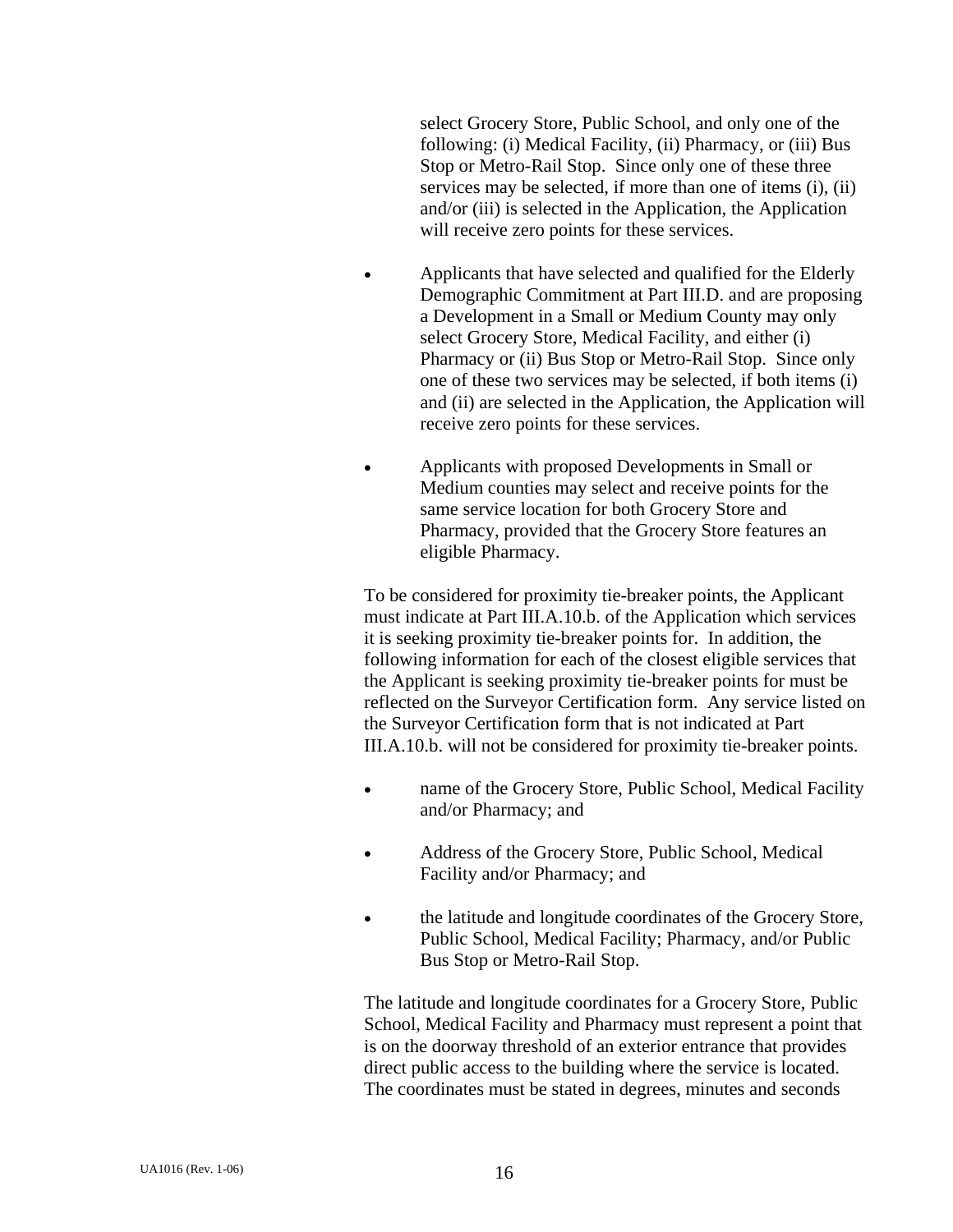truncated after one decimal place. If the seconds for a service are not stated to one decimal place, the Applicant will not be eligible for proximity tie-breaker points for that service.

 If there is no exterior public entrance to the Grocery Store, Public School, Medical Facility or Pharmacy, then a point should be used that is at the exterior entrance doorway threshold that is the closest walking distance to the doorway threshold of the interior public entrance to the service. For example, for a Pharmacy located within an enclosed shopping mall structure that does not have a direct public exterior entrance, the latitude and longitude coordinates at the doorway threshold of the exterior public entrance to the enclosed shopping mall that provide the shortest walking distance to the doorway threshold of the interior entrance to the Pharmacy would be used.

Applicants may use the same latitude and longitude coordinates for both Grocery Store and Pharmacy only if the Pharmacy is housed within the confines of the Grocery Store.

Applicants are encouraged not to list the information for an eligible service on the Surveyor Certification form if the service is not close enough to the proposed Development's Tie-Breaker Measurement Point to warrant proximity tie-breaker points.

Additionally, for each latitude and longitude coordinate provided for a service housed within a building, the Applicant must provide a sketch depicting the location of the exterior public entrance used for the latitude and longitude coordinates for each service. The sketch does not have to be to scale, but must identify the service and provide enough information so that one can easily determine the point where the latitude and longitude coordinates were derived in relationship to the building housing the service. In addition to the location of the exterior public entrance used for the latitude and longitude point, suggested items for the sketch are: magnetic north, the name of the service the sketch is being presented for, the exterior walls of the building housing the service, and all exterior public entrances to the building housing the service. For each service, provide a separate sketch no larger than 8-1/2" x 11" inches, behind a tab labeled **"Exhibit 25."** Failure to provide a sketch for an eligible service will result in zero proximity tiebreaker points for that service.

 The Corporation will utilize Street Atlas USA 2006, published by DeLorme, using the method described below, to determine the proximity of an eligible service to the proposed Development's Tie-Breaker Measurement Point.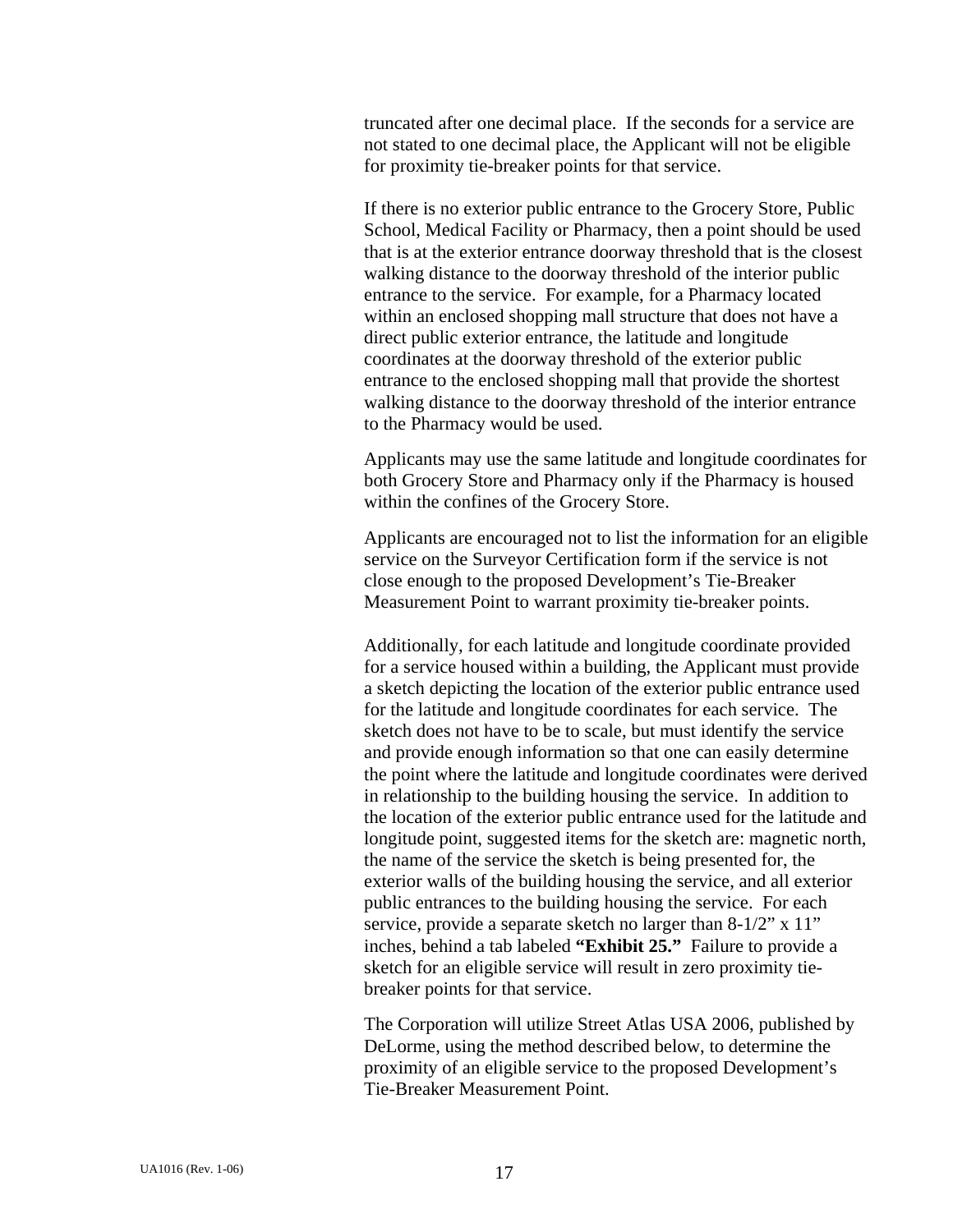Proximity tie-breaker points for Grocery Store, Public School, Medical Center and Pharmacy services will be awarded as follows:

| Proximity of Proposed Development's Tie-Breaker          | Proximity Tie-Breaker |
|----------------------------------------------------------|-----------------------|
| Measurement to eligible Service(s) Stated on             | Points Awarded for    |
| <b>Surveyor Certification form</b>                       | Each Eligible Service |
| if greater than $0$ and less than or equal to $1.0$ mile | 1.25                  |
| if greater than 1.0 and less than or equal to 2.0 miles  |                       |
| if greater than 2.0 and less than or equal to 3.0 miles  | .75                   |
| if greater than 3.0 and less than or equal to 4.0 miles  |                       |
| if greater than 4.0 and less than or equal to 5.0 miles  | -25                   |
| if greater than 5.0 miles                                |                       |

 Proximity tie-breaker points for Public Bus Stop or Metro-Rail Stop will be awarded as follows:

| Proximity of Proposed Development                          | Proximity Tie-Breaker |
|------------------------------------------------------------|-----------------------|
| to a Public Bus Stop or Metro-Rail Stop Stated on          | Points Awarded        |
| <b>Surveyor Certification form</b>                         |                       |
| if greater than $0$ and less than or equal to $0.2$ mile   | 1.25                  |
| if greater than $0.2$ and less than or equal to $0.3$ mile |                       |
| if greater than $0.3$ and less than or equal to $0.4$ mile | .75                   |
| if greater than $0.4$ and less than or equal to $0.5$ mile |                       |
| if greater than $0.5$ and less than or equal to $0.6$ mile | .25                   |
| if greater than 0.6 mile                                   |                       |

 An Applicant that wishes to notify the Corporation, through a NOPSE or NOAD, of inaccurate latitude and longitude coordinates provided by another Applicant for a service must at a minimum provide a certification from a Florida licensed surveyor, not related to any party of the Applicant submitting the NOPSE or NOAD, which states: (i) the name of the Development in question; (ii) that the provided latitude and longitude coordinates for a specified service do not represent a point that is on the doorway threshold of an exterior entrance that provides direct public access to the service or in the event there is no exterior direct public entrance to the service, the latitude and longitude coordinates do not represent a point on the doorway threshold of the public exterior entrance that is the closest walking distance to the doorway threshold of the interior public entrance to the service, (iii) the number of feet it is from the provided latitude and longitude coordinates for the service to the doorway threshold of the nearest exterior direct public entrance to the service or in the event there is no exterior direct public entrance, the doorway threshold of the public exterior entrance that is the closest walking distance to the doorway threshold of the interior public entrance to the service, and (iv) the latitude and longitude coordinates of the doorway thresholds of all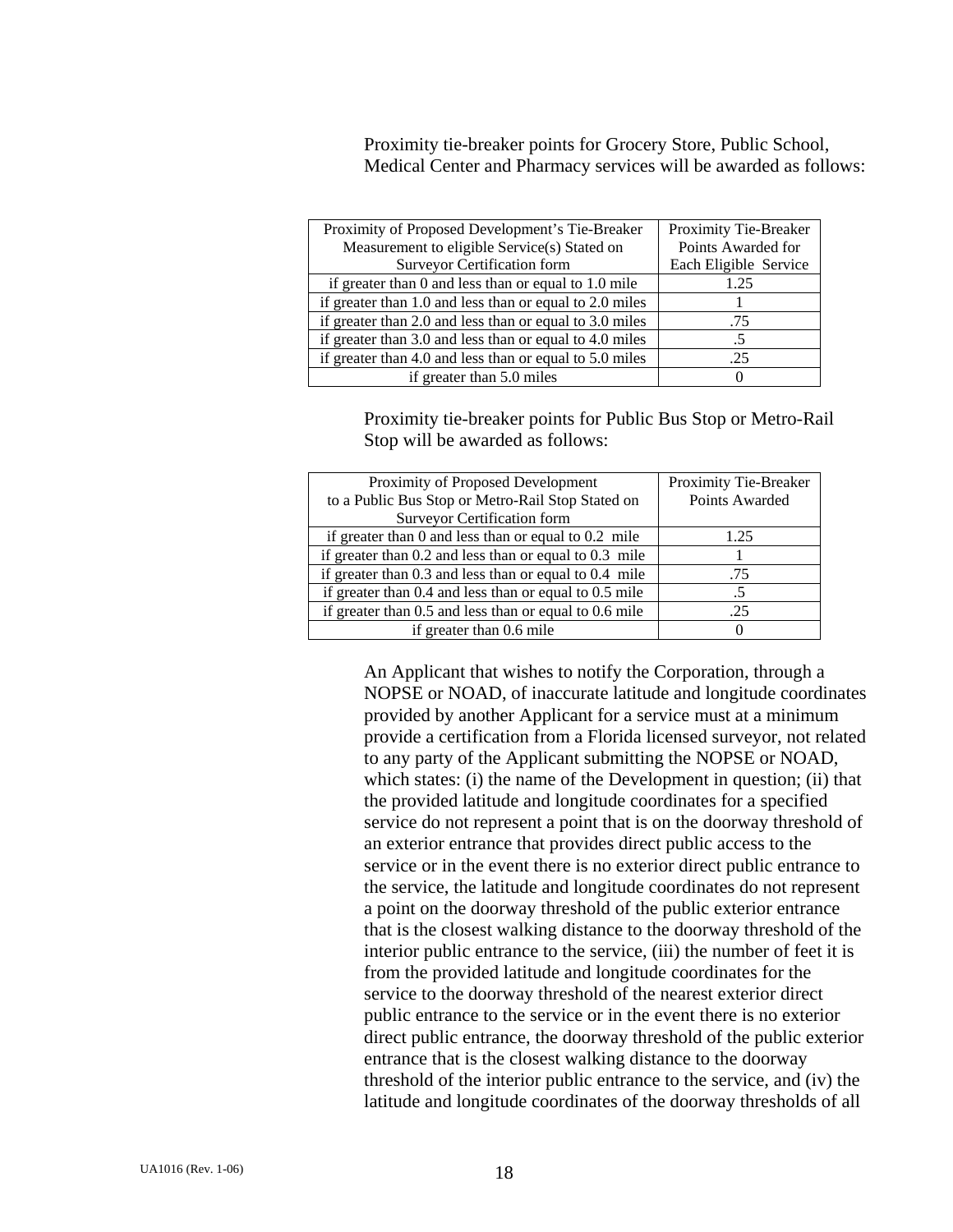exterior direct public entrances to the service, or in the event there is no exterior direct public entrance to the service, the latitude and longitude coordinates of the doorway threshold of the exterior public entrance that is closest walking distance to the interior public entrance to the service. The latitude and longitude coordinates should be stated in degrees, minutes and seconds truncated after one decimal place. If the seconds are not stated to one decimal place, the Corporation will utilize "0" for the missing decimal. The surveyor's certification must be signed and dated by the surveyor under oath and must be a document separate from the Exhibit 25 Surveyor Certification form. Also, the surveyor must provide a sketch, which does not have to be to scale, showing: the exterior walls of the building sheltering the service, the latitude and longitude coordinates provided in the surveyor's certification and the public entrances they represent, and identifying the location of the alleged inaccurate latitude and longitude coordinates for the service provided in the Application or in an Applicant's cure.

- b. Proximity to the closest Development Address or latitude and longitude coordinates identified on the List. (Maximum 3.75 proximity tie-breaker points):
	- (1) The following Applications will automatically receive 3.75 proximity tie-breaker points for this section of the Universal Application:
		- (a) An Application that proposes a Development in a Large County and the location of the proposed Development qualifies as an Urban In-Fill Development at Part III.A.2.c.
		- (b) An Application that selected and qualified at Part V.A. for the Designation of Front Porch Florida Community or HOPE VI.
		- (c) An Application that selected and qualified at Part III.D. for the Homeless Demographic Commitment.
		- (d) An Application that selected and qualified at Part III.D. for the Farmworker/Commercial Fishing Worker Demographic Commitment.
		- (e) An Application that selected and qualified for the Rehabilitation/Substantial Rehabilitation or Acquisition and Rehabilitation/Substantial Rehabilitation Development Category at Part III.A.3. and involves the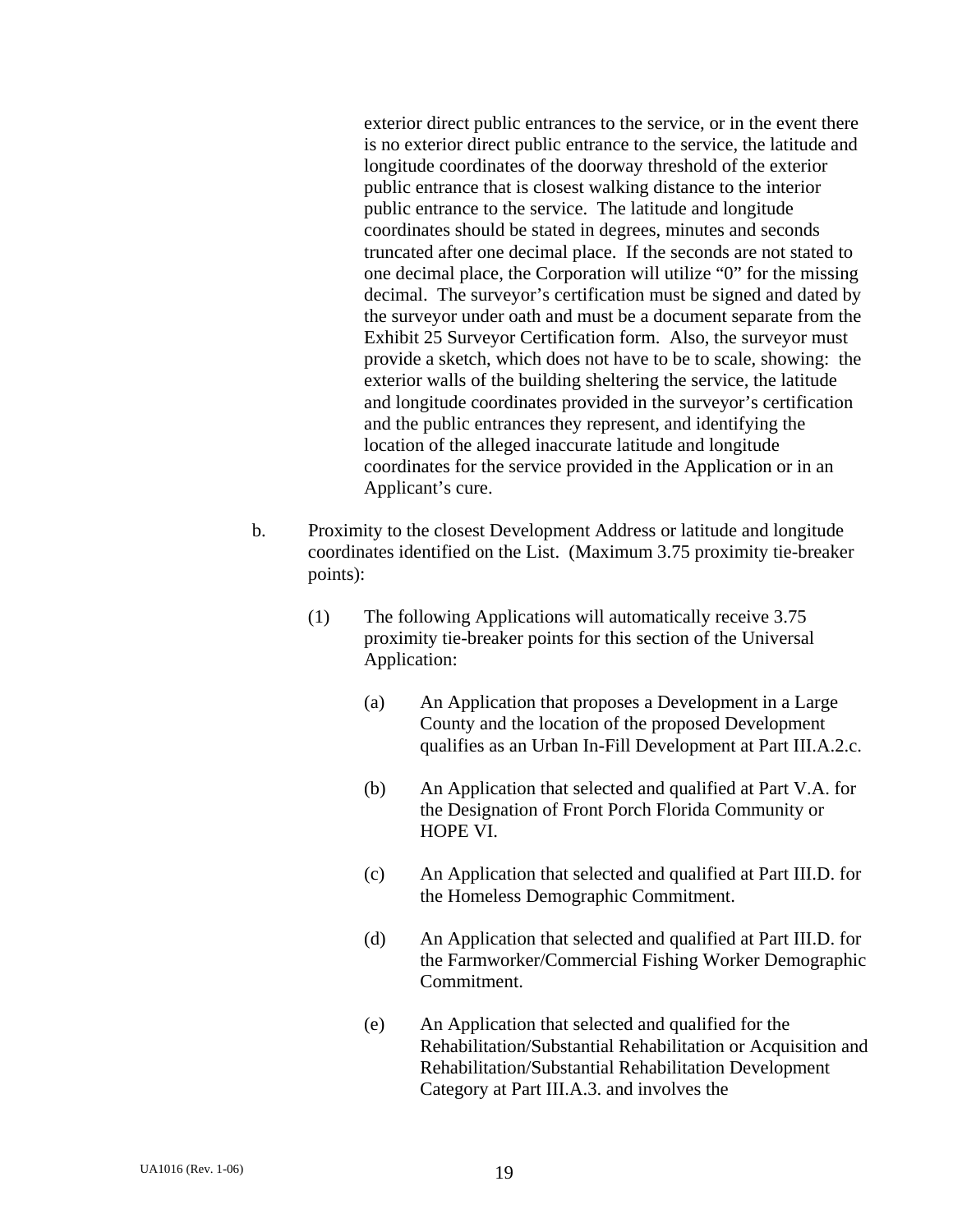Rehabilitation/Substantial Rehabilitation of an existing, occupied residential rental property in operation as of the Application Deadline.

 If the Application meets one of the above criteria for automatic proximity tie-breaker points, the Applicant should then check the appropriate stated criteria in the Application. If the Application does not qualify for automatic proximity tie-breaker points, the Applicant should indicate it does not meet the criteria and check the applicable box in the Application.

- (2) If the Application is not eligible for automatic 3.75 proximity tiebreaker points, in order to determine whether the proposed Development's Tie-Breaker Measurement Point meets the criteria for a distance of within 1.25 miles, 2.5 miles or 5 miles of a Development on the List serving the same demographic group, the Applicant, using Street Atlas USA 2006, should follow these steps:
	- (a) Select the "Advanced" search button on the "Find" tab, to the right of the "Advanced" button select "Latitude/ Longitude" from the drop down menu under "Find:", check the "MapTags" box, enter the latitude and longitude coordinates for the proposed Development's Tie-Breaker Measurement Point in the appropriate blanks to the right and then click the "Search" button. A "MapTag" with the entered coordinates will then appear in the appropriate location.
	- (b) For each Development on the List that serves the same demographic group as the proposed Development which is in proximity to the proposed Development's Tie-Breaker Measurement Point, repeat the steps stated above to display MapTags for the Development(s). If a Development on the List does not have latitude and longitude coordinates displayed for its location, select "Street Address" from the drop down menu under "Find:", enter the applicable Address, and then select search to display the MapTag for the Address. The Corporation will use a Development's latitude and longitude coordinates if stated on the List, not the Address stated on the List, to determine proximity for awarding proximity tie-breaker points. A Development's Address, though, will be used if there are no latitude and longitude coordinates provided for the Development on the List. For those Developments on the List that have more than one Address or more than one set of latitude and longitude coordinates, the Corporation will use the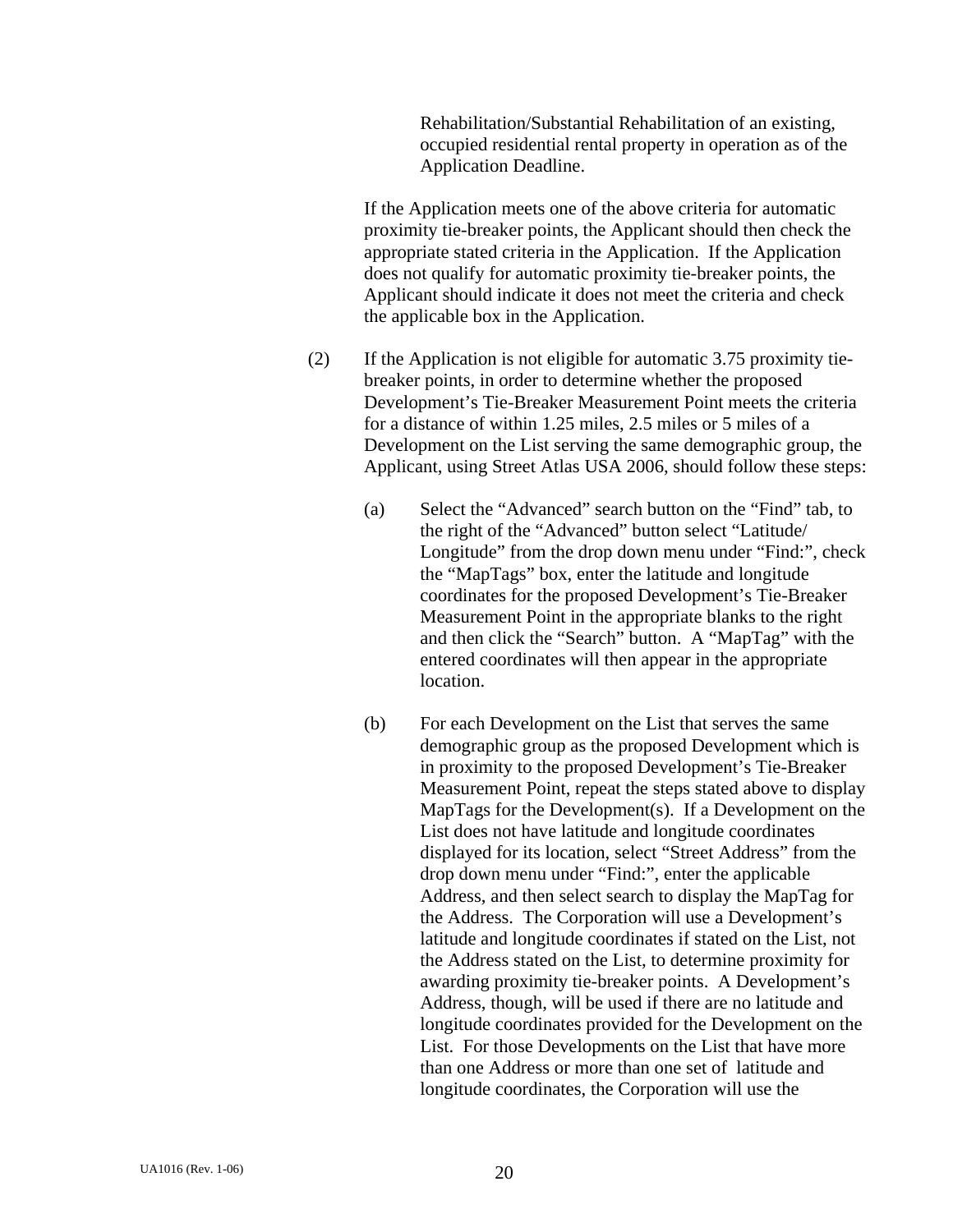coordinates or if applicable, the Address that represents the closest location to the proposed Development's Tie-Breaker Measurement Point as the location of the Development from the List for the purposes of awarding proximity tie-breaker points

- (c) Select the "Draw" tab, under "Tools" select the circle or, if there is no circle, click and hold the left mouse button and this will provide several shape options, one of which is a circle, to the right select "None" as the fill color for the circle and choose a color such as black for the outline. Enter the latitude and longitude coordinates for the proposed Development's Tie-Breaker Measurement Point in the space provided, and then enter, as appropriate, 1.25, 2.5 or 5 miles for the radius. Upon selecting the "Apply" button, the software will draw a circle, with the radius entered, around the Tie-Breaker Measurement Point.
- (d) If the tip of any of the MapTags entered for the Developments on the List are within the drawn circle or, when the map is zoomed in as far as possible, if the tip of any of the entered MapTags appears to the naked eye to be on the drawn line of the circle, the Applicant can conclude that the Tie-Breaker Measurement Point is within whatever the distance entered for the radius of the circle of a Development from the List. The tip of a MapTag is the point of the MapTag that denotes the actual location of what the MapTag represents.

 An Applicant may disregard any Development on the List if the Developments have the same Financial Beneficiaries and if the Developments are contiguous or are divided by a street or easement, or are divided by a prior phase of the Development.

 Proximity tie-breaker points for the proximity of a Development's Tie-Breaker Measurement Point to Developments on the List that have the same demographic group will be awarded according to the following chart:

 \* For purposes of the following table, Set-Aside Location A is described in Part III.E. of these instructions.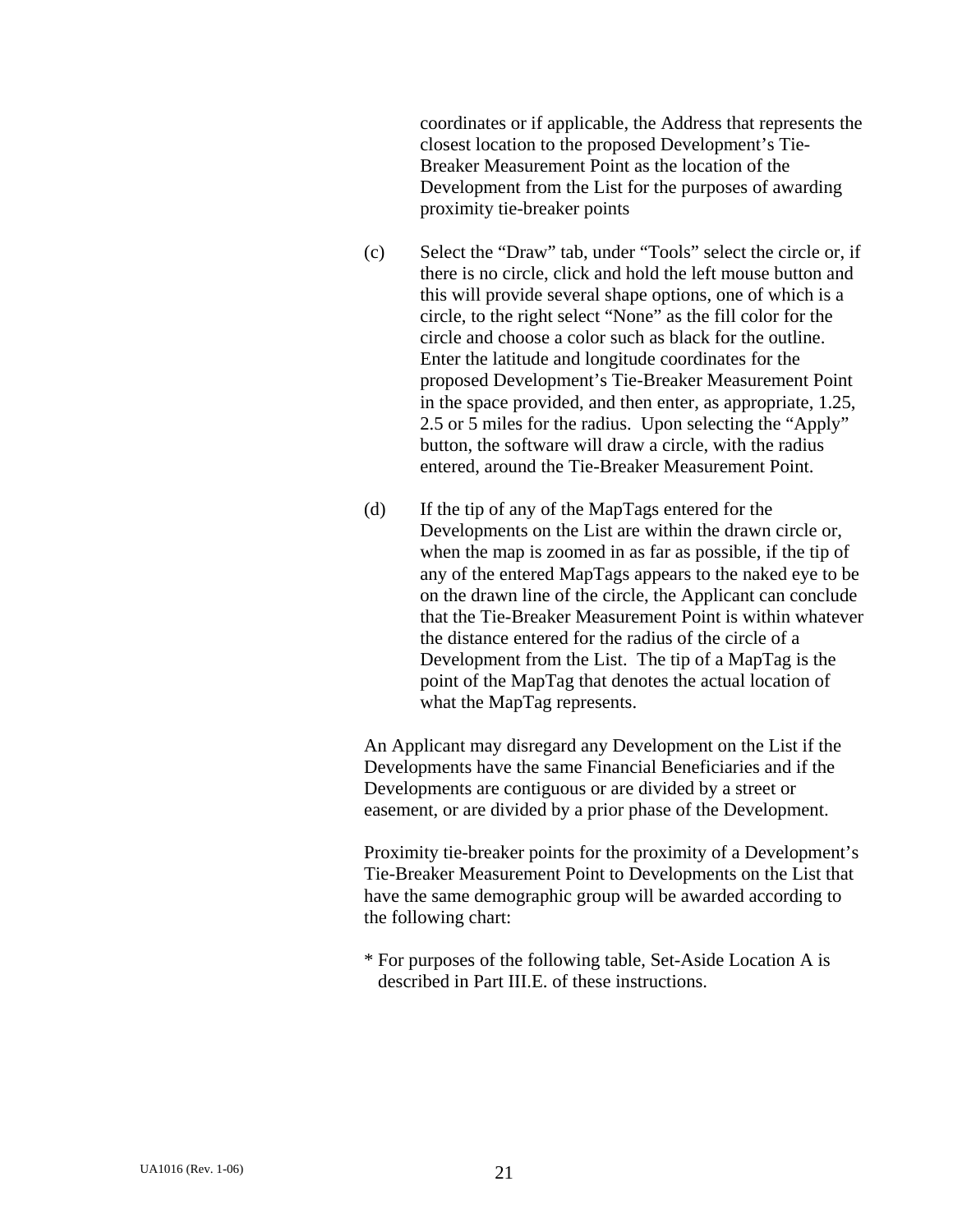| Proximity of          | <b>OR</b> | Proximity of Proposed     | <b>OR</b> | Proximity of          | Proximity   |
|-----------------------|-----------|---------------------------|-----------|-----------------------|-------------|
| Proposed              |           | Development within        |           | Proposed              | Tie-Breaker |
| Development within    |           | Set-Aside Location A      |           | Development within    | Points      |
| Set-Aside Location    |           | for SAIL only             |           | Set-Aside Location A  |             |
| A*, except for SAIL   |           | Applicants, and for All   |           | for SAIL only         |             |
| only Applicants, to   |           | Other Proposed            |           | Applicants, and for   |             |
| Developments on the   |           | Developments, to          |           | All Other Proposed    |             |
| List which serve the  |           | Developments on the       |           | Developments, to      |             |
| same demographic      |           | List which consist of 31  |           | Developments on the   |             |
| group                 |           | units or more and serve   |           | List which consist of |             |
|                       |           | the same demographic      |           | 30 units or less and  |             |
|                       |           | group                     |           | serve the same        |             |
|                       |           |                           |           | demographic group     |             |
| Greater than 0 and    |           | Greater than 0 and less   |           | Greater than 0 and    |             |
| less than or equal to |           | than or equal to 0.5 mile |           | less than or equal to | $\Omega$    |
| $1.0$ mile            |           |                           |           | $0.25$ mile           |             |
| Greater than 1.0 and  |           | Greater than 0.5 and      |           | Greater than 0.25 and |             |
| less than or equal to |           | less than or equal to 1.0 |           | less than or equal to | .75         |
| $2.0$ mile            |           | mile                      |           | $0.5$ mile            |             |
| Greater than 2.0 and  |           | Greater than 1.0 and      |           | Greater than 50 and   |             |
| less than or equal to |           | less than or equal to 1.5 |           | less than or equal to | 1.5         |
| 3.0 miles             |           | miles                     |           | $0.75$ miles          |             |
| Greater than 3.0 and  |           | Greater than 1.5 and      |           | Greater than 0.75 and |             |
| less than or equal to |           | less than or equal to 2.0 |           | less than or equal to | 2.25        |
| 4.0 miles             |           | miles                     |           | 1.0 miles             |             |
| Greater than 4.0 and  |           | Greater than 2.0 and      |           | Greater than 1.0 and  |             |
| less than or equal to |           | less than or equal to 2.5 |           | less than or equal to | 3.0         |
| 5.0 miles             |           | miles                     |           | $1.25$ miles          |             |
| Greater than 5.0      |           | Greater than 2.5 miles    |           | Greater than 1.25     | 3.75        |
| miles                 |           |                           |           | miles                 |             |

 An Application will be awarded proximity tie-breaker points based on its proposed Development's Tie-Breaker Measurement Point proximity to the latitude and longitude coordinates of the Developments on the List that serve the same demographic group and to the Addresses of those Developments on the List that do not have latitude and longitude coordinates stated and serve the same demographic group. The latitude and longitude coordinates stated on the List, or in the absence of latitude and longitude coordinates, the Addresses stated, will be used unless evidence is provided of an inaccuracy during the scoring process. If, for a Development on the List, an Applicant concludes that the Corporation provided latitude and longitude coordinates for a Development are not on the Development site, or if latitude and longitude coordinates are not stated, upon entering the Development's Address into Street Atlas USA 2006 that the software fails to correctly identify a location that is on the Development site, the Applicant may provide evidence of the inaccuracy behind a tab labeled **"Exhibit 25"** of the Universal Application or within a NOPSE or within a NOAD, as applicable, for consideration by the Corporation. At a minimum, the evidence must contain an additional certification from a Florida licensed surveyor, not related to any party of the Applicant or to an Applicant submitting a NOPSE or NOAD, which states: (i) the name of the Development in question; (ii) that the Corporation provided latitude and longitude coordinates for the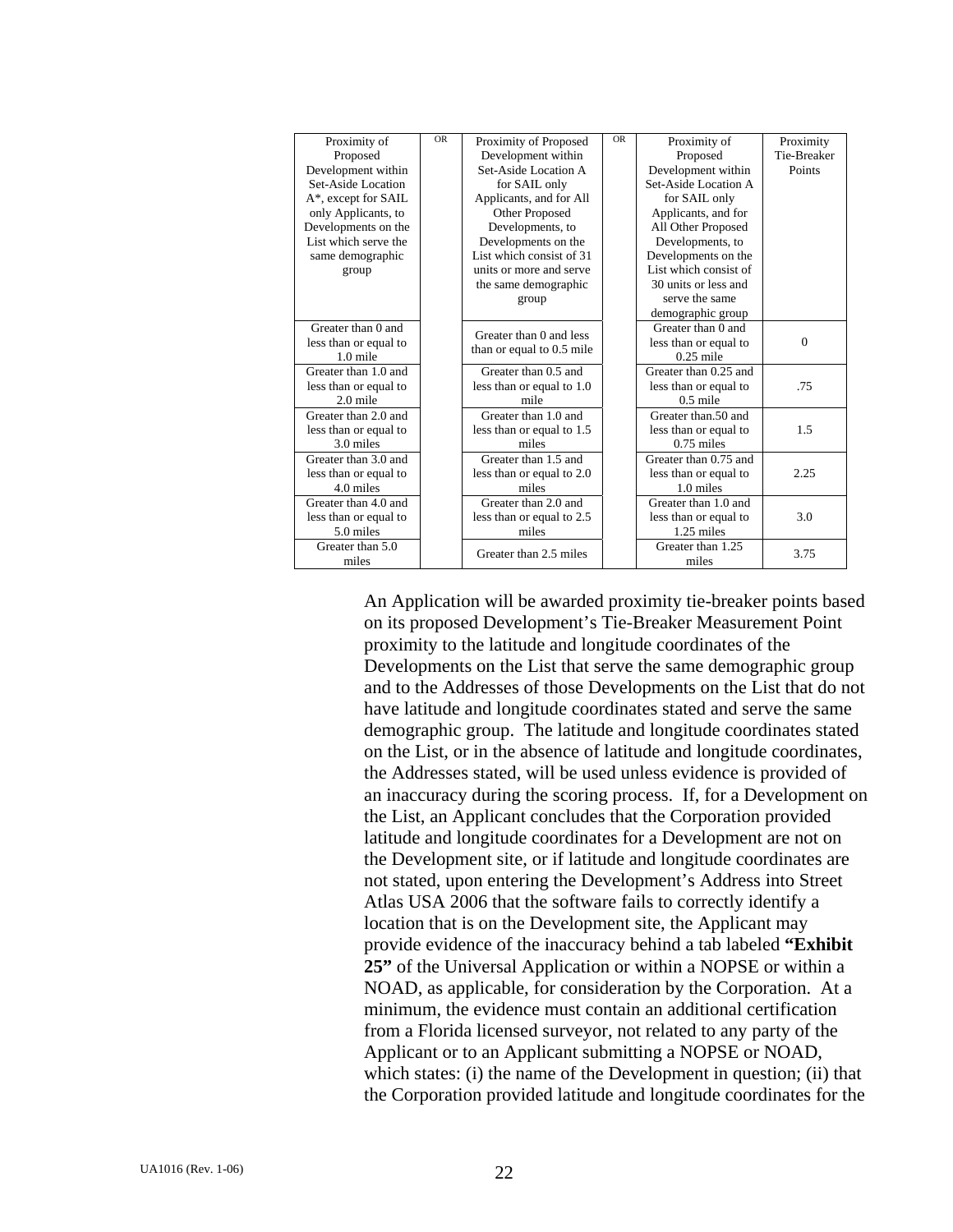Development are not on the Development site or that the Street Atlas USA 2006 software fails to correctly identify a location that is on the Development site upon entering the Development's Address, and (iii) the site's correct latitude and longitude coordinates (determined in degrees, minutes and seconds truncated after one decimal place) for the respective site. If the seconds are not stated to one decimal place, the Corporation will utilize "0" for the missing decimal. The surveyor's additional certification must be signed and dated by the surveyor under oath and must be a document separate from the Exhibit 25 Surveyor Certification form.

c. Scoring:

The Corporation will use Street Atlas USA 2006 to determine the proximity of a proposed Development's Tie-Breaker Measurement Point to eligible services and to Developments on the List that serve the same demographic group and thus, to determine the amount of proximity tiebreaker points that should be awarded. Using Street Atlas USA 2006 and a Street Atlas USA 2006 file that has MapTags for each Development on the List, the following steps will be taken to determine proximity:

- (1) Using the "Advanced" search button on the "Find" tab, "Latitude/Longitude" will be selected from the drop down "Find" menu and the "MapTags" box will be checked. The latitude and longitude coordinates for the proposed Development's Tie-Breaker Measurement Point will be entered into the appropriate blanks. Upon clicking the "Search" button (or hitting the "Enter" key) a "MapTag" with the entered coordinates will appear in the appropriate location.
- (2) The above method will be repeated for each eligible service to display a MapTag representing the location of each service's latitude and longitude coordinates.
- (3) Using the "Circles" tool on the "Draw" tab, circles will be drawn at various radii from the Tie-Breaker Measurement Point to determine if an entered MapTag is within a specified distance of the Tie-Breaker Measurement Point. If the tip of a MapTag is within a drawn circle, or when the map is zoomed in as far as possible, the tip of the MapTag appears to the naked eye to be on the drawn line of a circle, the Corporation will conclude that what the MapTag represents, service or Development, is within whatever the radius distance is for the circle of the Tie-Breaker Measurement Point. The tip of a MapTag is the point of the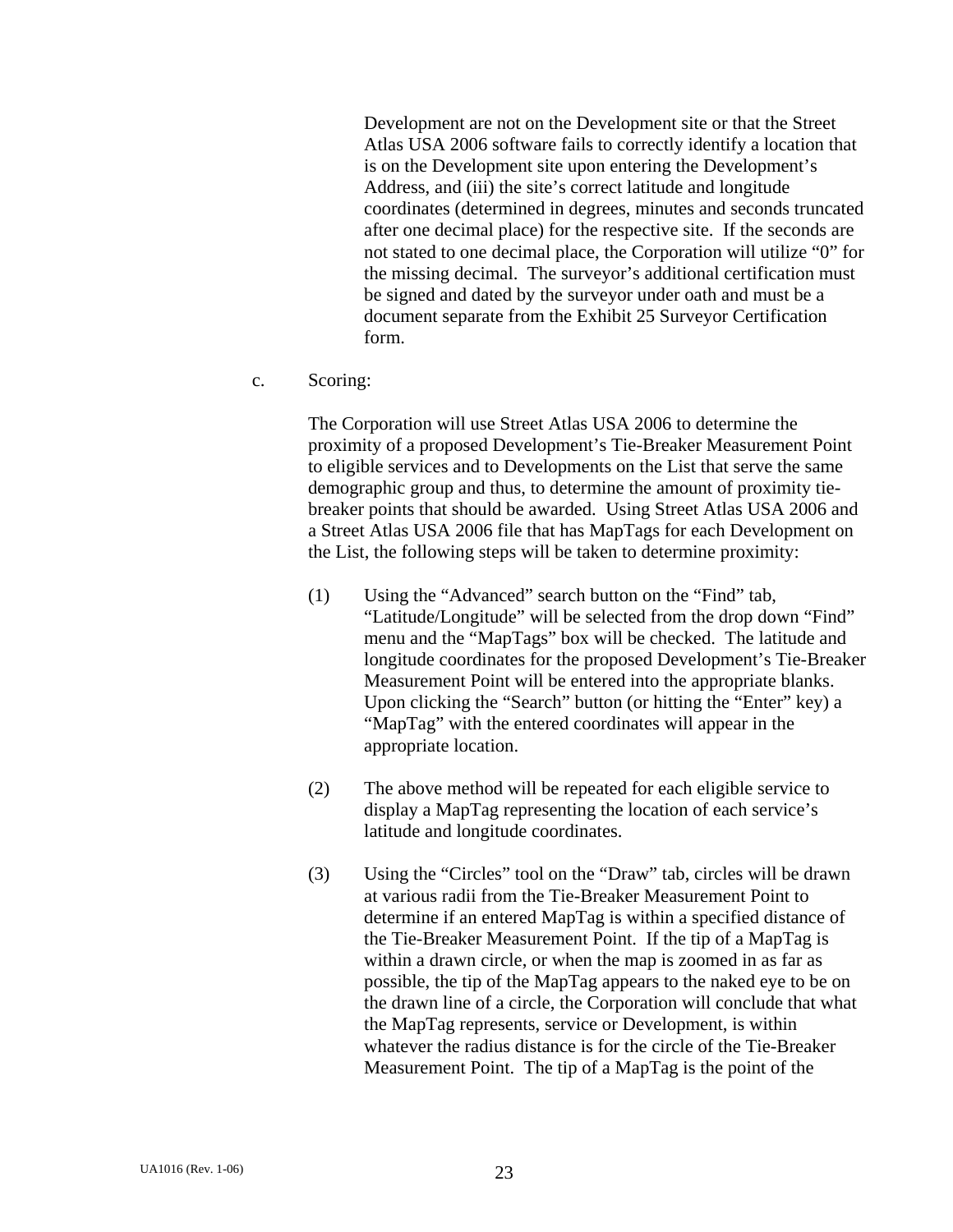MapTag that denotes the actual location of what the MapTag represents.

### **B. Construction Features and Amenities**

 All required features and amenities, as well as all optional features and amenities selected by the Applicant, will be included in the Land Use Restriction Agreement(s) and/or Extended Use Agreement and must be maintained in order for the Development to remain in compliance unless the Board approves a change. The quality of the features and amenities required for all Developments and selected by the Applicant in this Application are subject to approval of the Board of Directors.

 1. Required Features and Amenities for All Developments. In addition to meeting all building code, Fair Housing Act, and Americans with Disabilities Act requirements for MMRB, SAIL, HOME and HC Applications, and the HQS Guidelines and Section 504 of the Rehabilitation Act of 1973 for HOME Applications, all units for the type of Development indicated must have the itemized features and amenities.

 Indicate whether Applicant commits to provide all required features and amenities for the proposed Development. Applicant must select "Yes" to be considered for participation in any program.

2. Optional Features and Amenities (Maximum 30 Points)

 Except for HOME Applicants, to be eligible for points all items selected must be located on the Development site. In addition, if the proposed Development will consist of Scattered Sites, to be eligible for points, the Applicant must commit to locate each selected feature and amenity that is not unit-specific on each of the Scattered Sites, or no more than 1/16 mile from the Tie-Breaker Measurement Point stated on the Surveyor Certification Form, or a combination of both.

Selecting these items commits the Applicant to provide them, unless the Board approves a change. Points will be awarded as indicated for each item up to the maximum allowed for each particular section, as indicated below.

 The point value for each feature and amenity selected by the Applicant in the Optional Features and Amenities section of the Application will be doubled if the proposed Development:

- consists of 50 or fewer total units, and/or
- qualified for the Farmworker/Commercial Fishing Worker or Homeless (SRO or Non-SRO) Demographic Commitment at Part III.D.

Applications that reflect the Rehabilitation/Substantial Rehabilitation or Acquisition and Rehabilitation/Substantial Rehabilitation Development Category at Part III.A.3. will automatically receive 2 points for Energy Conservation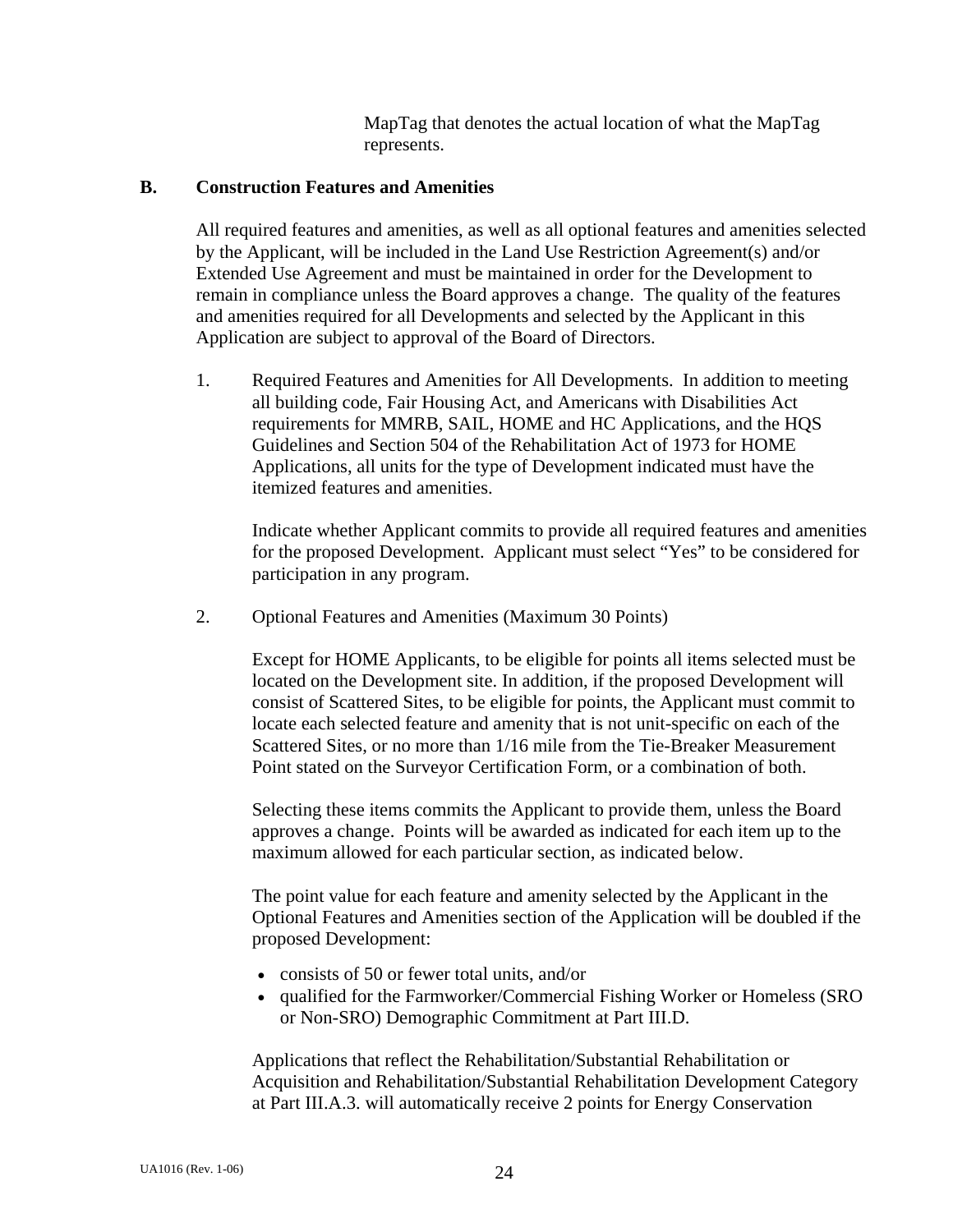Features and may achieve a maximum of 9 points by selecting items totaling at least 7 points.

 The maximum available points for the Optional Features and Amenities section is as listed below:

- a. For New Construction Developments (maximum 9 points)
- b. For Rehabilitation/Substantial Rehabilitation Developments (maximum 9 points)
- c. For All Developments Except SRO (maximum 12 points)
- d. For SRO Developments (maximum 12 points)
- e. Energy Conservation Features for All Developments (maximum 9 points)

### **C. Ability to Proceed**

1. Status of Site Plan Approval or Plat Approval (Threshold)

 To achieve threshold, Applicant must provide the applicable Local Government verification form behind a tab labeled **"Exhibit 26"**. Site plan approval or plat approval, as applicable, must be demonstrated for all sites if the proposed Development consists of Scattered Sites. Site plan approval or plat approval may be verified by Corporation Staff during the scoring process.

- a. Site Plan Approval for Multifamily Developments
	- (1) If the final site plan has been approved, the verification form reflecting an approval date must be provided behind a tab labeled **"Exhibit 26"**.
	- (2) If the jurisdiction provides either preliminary or conceptual site plan approval and the preliminary or conceptual site plan has been approved, the verification form reflecting an approval date must be provided behind a tab labeled **"Exhibit 26"**.
	- (3) If the jurisdiction provides neither preliminary nor conceptual site plan approval, nor any other similar process prior to issuing final site plan approval, the verification form reflecting a review date must be provided behind a tab labeled **"Exhibit 26"**.
	- (4) If the Development is rehabilitation without any new construction and does not require additional site plan approval or similar process, the verification form reflecting this must be provided behind a tab labeled **"Exhibit 26"**.
- b. Plat Approval for Single-Family Rental Developments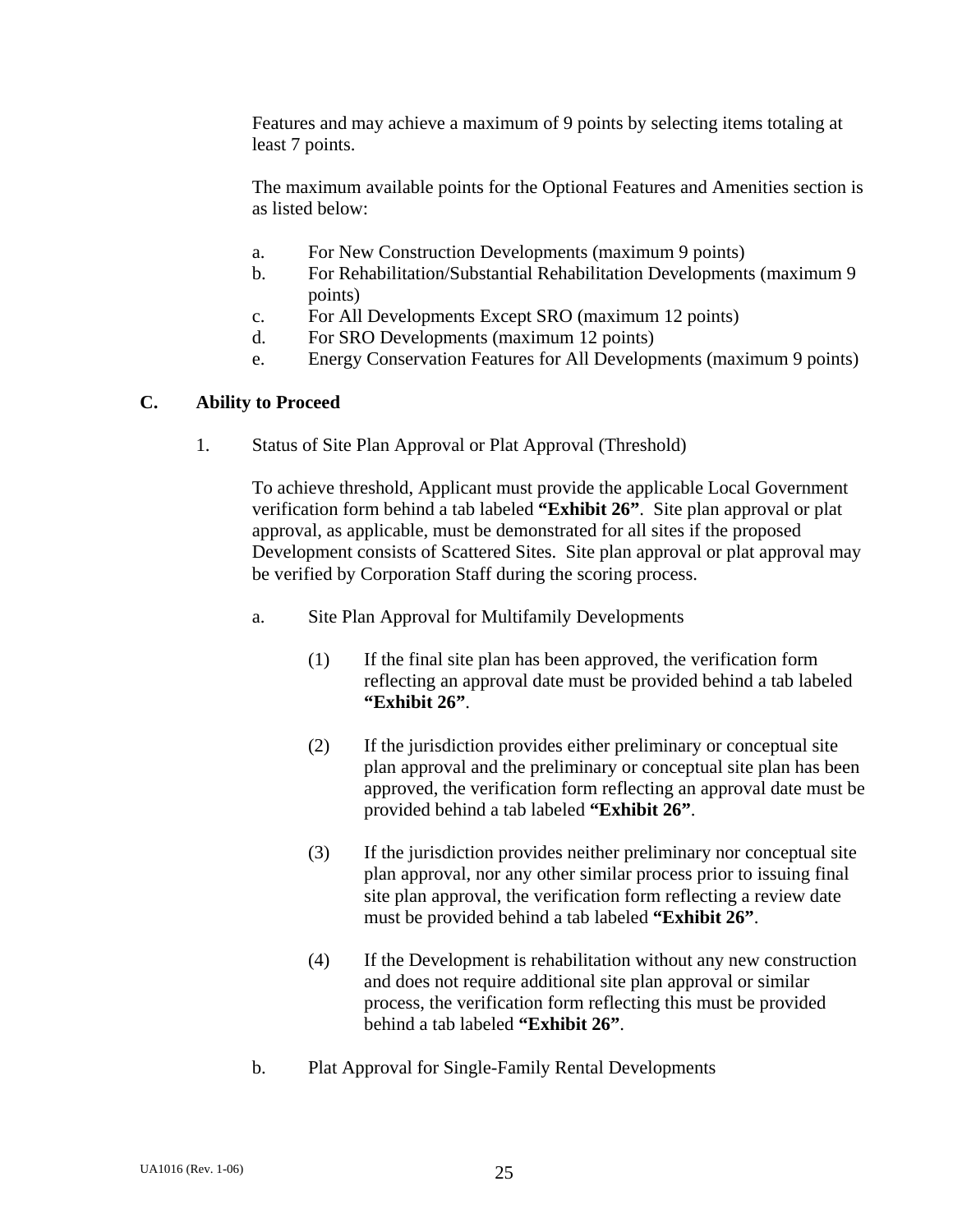- (1) If the final plat has been approved, the verification form reflecting an approval date must be provided behind a tab labeled **"Exhibit 26"**.
- (2) If the preliminary or conceptual plat has been approved, the verification form reflecting an approval date must be provided behind a tab labeled **"Exhibit 26"**.
- (3) If the Development is rehabilitation without any new construction and does not require additional plat approval, the verification form reflecting this must be provided behind a tab labeled **"Exhibit 26"**.
- 2. Evidence of Site Control (Threshold)

 Applicant must demonstrate site control by providing the documentation required in Section a., b. or c., as indicated below. The required documentation, including any attachments or exhibits referenced in any document, must be attached to that document regardless of whether that attachment or exhibit has been provided as an attachment or exhibit to another document or whether the information is provided elsewhere in the Application or has been previously provided. Such documentation, including any attachments or exhibits, must be provided behind a tab labeled **"Exhibit 27"**. Site control must be demonstrated for all sites if the proposed Development consists of Scattered Sites. A legal description of the Development site must be provided behind a tab labeled **"Exhibit 27"**.

 a. Provide a Qualified Contract - For purposes of the Universal Application, a qualified contract is one that has a term that does not expire before the last expected closing date of September 30, 2006 or that contains extension options exercisable by the purchaser and conditioned solely upon payment of additional monies which, if exercised, would extend the term to a date not earlier than September 30, 2006; provides that the buyer's remedy for default on the part of the seller includes or is specific performance; and the buyer MUST be the Applicant unless a fully executed assignment of the qualified contract which assigns all of the buyer's rights, title and interests in the qualified contract to the Applicant, is provided. If the owner of the subject property is not a party to the qualified contract, all documents evidencing intermediate contracts, agreements, assignments, options, or conveyances of any kind between or among the owner, the Applicant, or other parties, must contain every exhibit and attachment referenced therein, and must contain the following elements of a qualified contract: (i) have a term that does not expire before the last expected closing date of September 30, 2006 or contain extension options exercisable by the purchaser and conditioned solely upon payment of additional monies which, if exercised, would extend the term to a date not earlier than September 30, 2006, and (ii) provide that the buyer's remedy for default on the part of the seller includes or is specific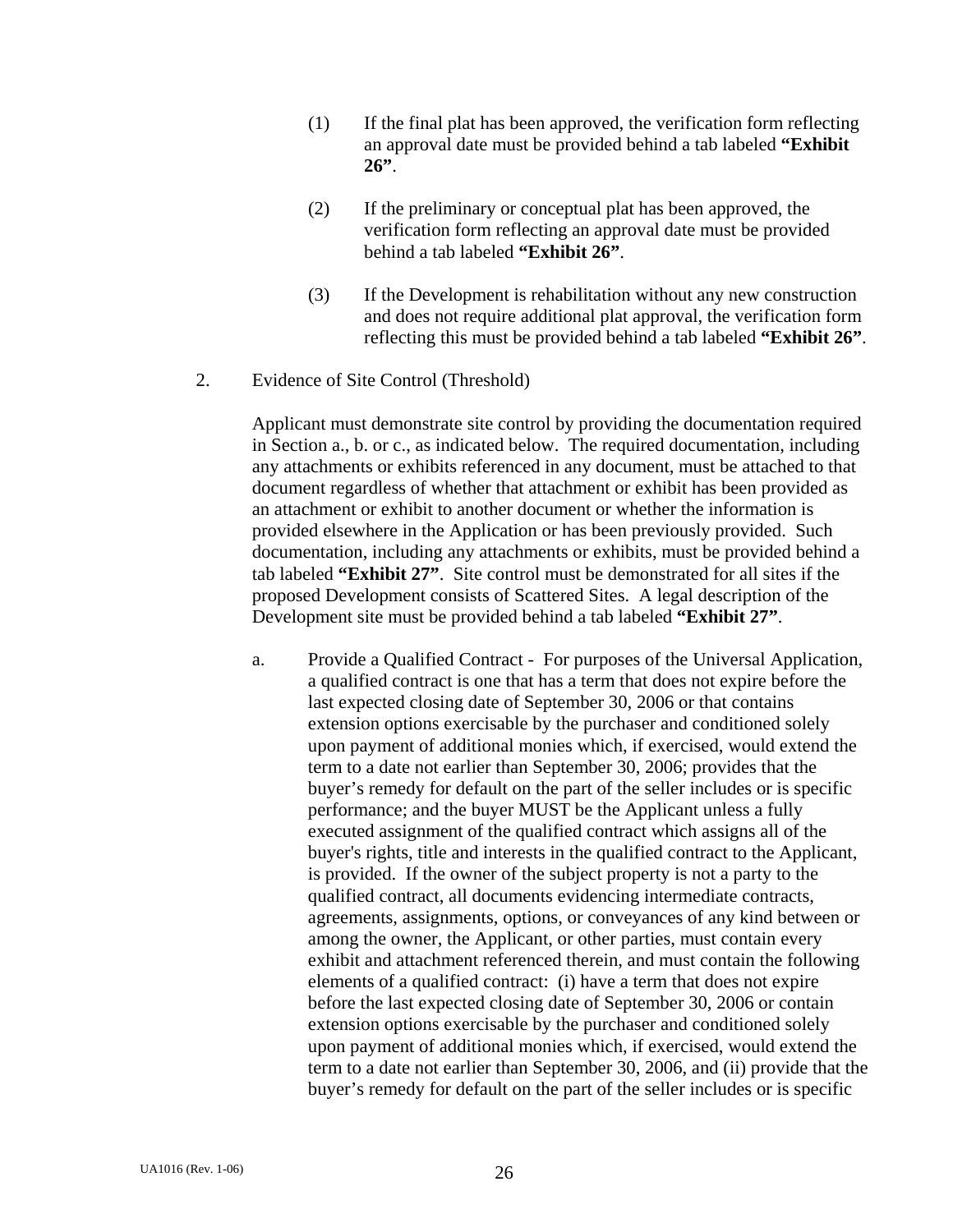performance.

OR

 b. Provide a Deed or Certificate of Title – The deed or certificate of title (in the event the property was acquired through foreclosure) must be recorded in the county in which the property is located and show the Applicant as the sole Grantee.

#### OR

- c. Provide a Lease The lease must have an unexpired term of at least 50 years from the Application Deadline and the lessee must be the Applicant. The lease may be contingent only upon receipt of MMRB, SAIL, HOME and/or HC funding.
- 3. Evidence of Infrastructure Availability (Threshold)

 Verification of the availability of each type of infrastructure on or before the Application Deadline must be provided. Infrastructure is considered available if there are no impediments to obtaining service other than the conditions expressed in the Verification of Availability of Infrastructure forms as provided in this Application Package. Should any variance or local hearing be required, or if there is a moratorium pertaining to any of the utilities or roads for this Development, the infrastructure is not available. Evidence of availability of each type of infrastructure must be provided for all sites if the proposed Development consists of Scattered Sites.

 Applicant may submit the properly completed and executed Verification of Availability of Infrastructure Forms included within the Application Package or submit a letter from the entity providing the service (electricity, water, and wastewater) or Local Government (roads) verifying availability of the infrastructure for the proposed Development. Each Verification of Availability of Infrastructure Form or letter confirming infrastructure availability must demonstrate availability on or before the Application Deadline. Letters must be Development-specific and dated within 12 months of the Application Deadline. The verifications may not be signed by the Applicant, by any related parties of the Applicant, or by any Principals or Financial Beneficiaries of the Applicant.

 Evidence of availability of electricity must be provided behind a tab labeled **"Exhibit 28"**. Evidence of availability of water must be provided behind a tab labeled **"Exhibit 29"**. Evidence of availability of sewer, package treatment or septic tank must be provided behind a tab labeled **"Exhibit 30"**. Evidence of availability of roads must be provided behind a tab labeled **"Exhibit 31"**.

4. Evidence of Appropriate Zoning (Threshold)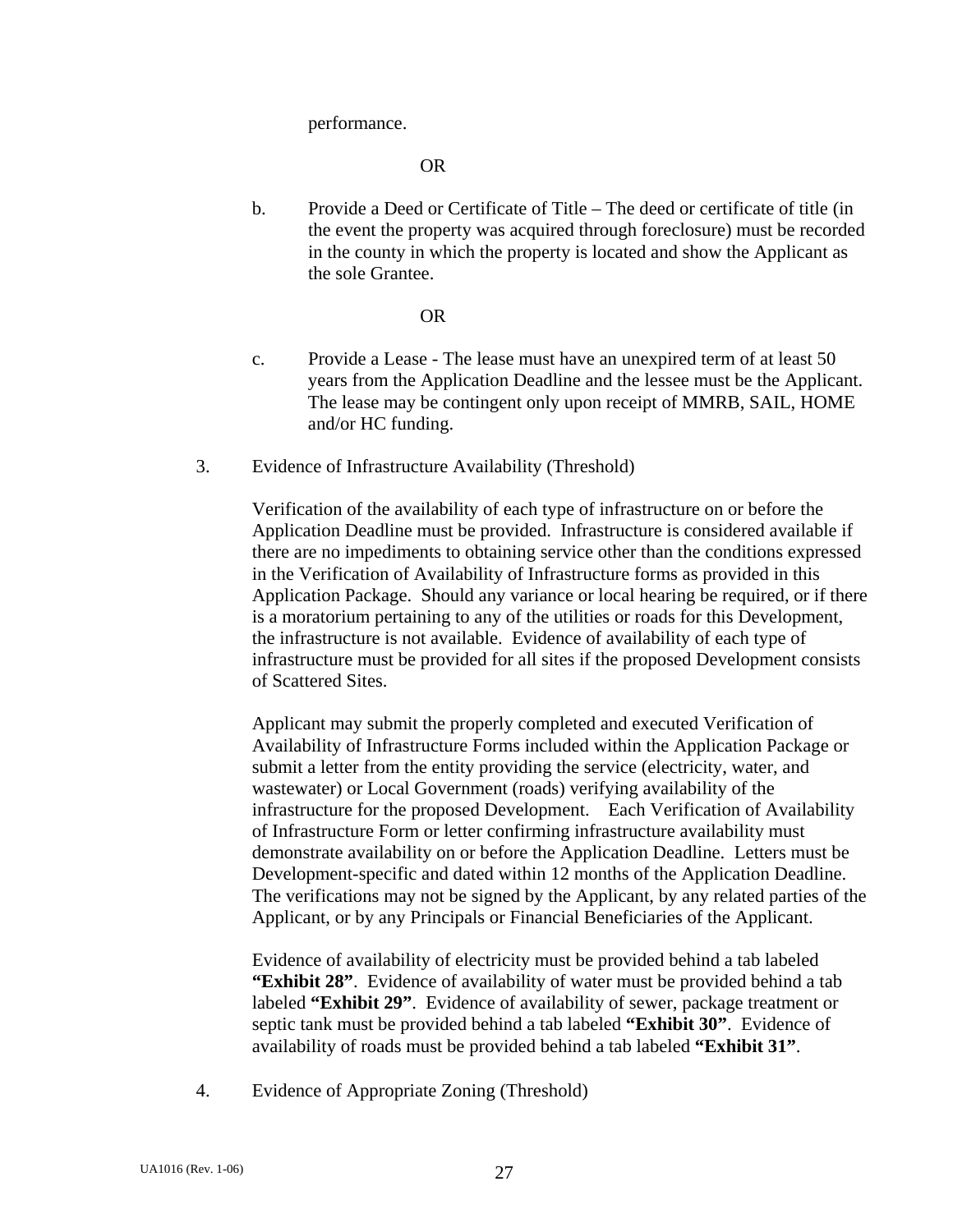To demonstrate that, on or before the date that signifies the end of the cure period outlined in Rules 67-21.003 and 67-48.004, F.A.C., the proposed Development site is appropriately zoned and consistent with local land use regulations regarding density and intended use or that the proposed Development site is legally non-conforming, the Applicant must provide the appropriate verification form behind a tab labeled **"Exhibit 32"**. Evidence of appropriate zoning must be demonstrated for all property locations if the proposed Development has Scattered Sites.

If the proposed Development is in the Florida Keys Area, proper execution of the Local Government Verification That Development Is Consistent with Zoning and Land Use Regulations Form or the Local Government Verification That Permits Are Not Required For This Development Form will constitute the Local Government's certification that the Applicant has obtained the necessary Rate of Growth Ordinance (ROGO) allocations from the Local Government.

- 5. Environmental Site Assessment (Threshold)
	- a. Applicant must demonstrate that a Phase I Environmental Site Assessment (ESA) has been performed. The firm performing the ESA must certify that the review was performed in accordance with either ASTM Practice #E-1527-00 or ASTM Practice #E-1527-05. The properly completed and executed Verification of Environmental Safety – Phase I Site Assessment Form must be provided behind a tab labeled **"Exhibit 33"**.
	- b. If the Phase I ESA disclosed potential problems on the proposed site and required or recommended a Phase II ESA, the firm that performed the Phase II ESA, even if it is the same firm that performed the Phase I ESA, must certify that the Phase II ESA has been performed in accordance with ASTM Practice #E-1527-00. The properly completed and executed Verification of Environmental Safety – Phase II Site Assessment Form must be provided behind a tab labeled **"Exhibit 34"**.

 If the proposed Development consists of Scattered Sites, the Applicant must provide the appropriate evidence that a Phase I ESA and, if applicable, a Phase II ESA, has been performed for all of the sites.

Note: If the Phase I ESA and/or the Phase II ESA disclosed environmental problems requiring remediation, a plan, including time frame and cost, for the remediation is required. By answering the applicable questions and executing the Phase I and/or Phase II verification(s), the environmental provider is certifying that such plan has been prepared. In addition, by executing the Applicant Certification and Acknowledgement Form, the Applicant certifies that the plan has been prepared and the costs associated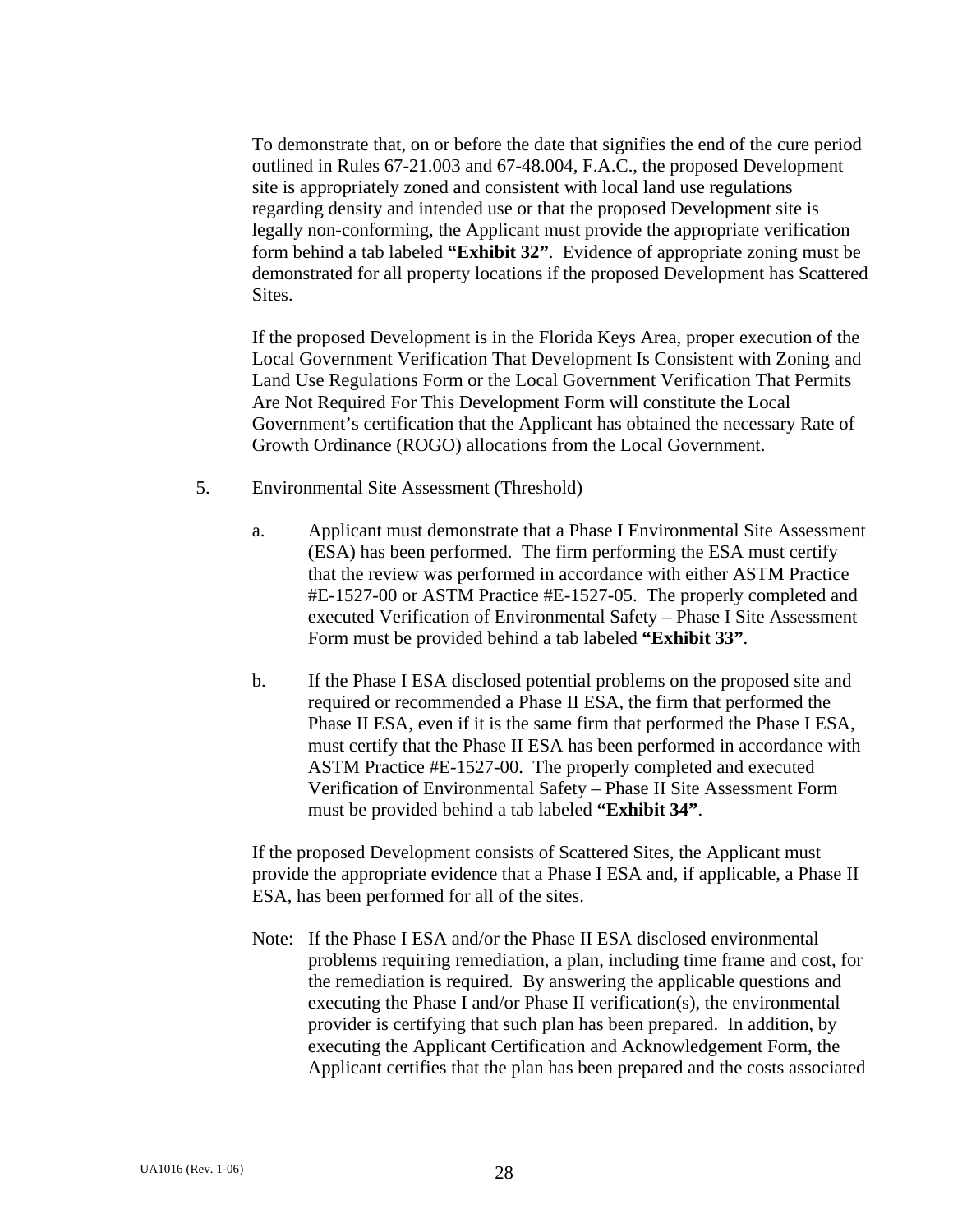with such remediation have been included in the Development Cost Pro Forma submitted in this Application.

### **D. Demographic Commitment** (Threshold)

 Selection of the Elderly, Farmworker/Commercial Fishing Worker, or Homeless Demographic Commitment will be included in the Land Use Restriction Agreement(s) and/or Extended Use Agreement and must be maintained in order for the Development to remain in compliance, unless the Board approves a change.

 In order to compete in the SAIL Elderly, SAIL Farmworker/Commercial Fishing Worker or SAIL Homeless Special Set-Asides (see Designation at Part V.) or to be selected to fulfill a HC goal, the Applicant must have also selected and qualified for the applicable Demographic Commitment in this section.

All Applicants must select one of the following Demographic Commitments. If an Applicant selects more than one commitment, fails to select a commitment, or fails to qualify for the selected commitment, the Application will be rejected.

1. Elderly

 Indicate whether the proposed Development will be an Assisted Living Facility (ALF).

 In order for a proposed Development to be classified as Elderly (ALF or non-ALF), the Development must meet the following requirements:

- a. The total number of units is limited as follows:
	- (1) Non-ALF Developments
		- (a) New Construction (Applicant selected New Construction Category at Part III.A.3.) in all counties except Miami-Dade County and Broward County is limited to 160 total units;
		- (b) Rehabilitation/Substantial Rehabilitation, with or without Acquisition (Applicant selected the applicable Development Category at Part III.A.3.), that does not constitute an existing, occupied elderly housing facility that is operating as an elderly housing facility as set forth in the Federal Fair Housing Act as of the Application Deadline in all counties except Miami-Dade County and Broward County is limited to 160 total units;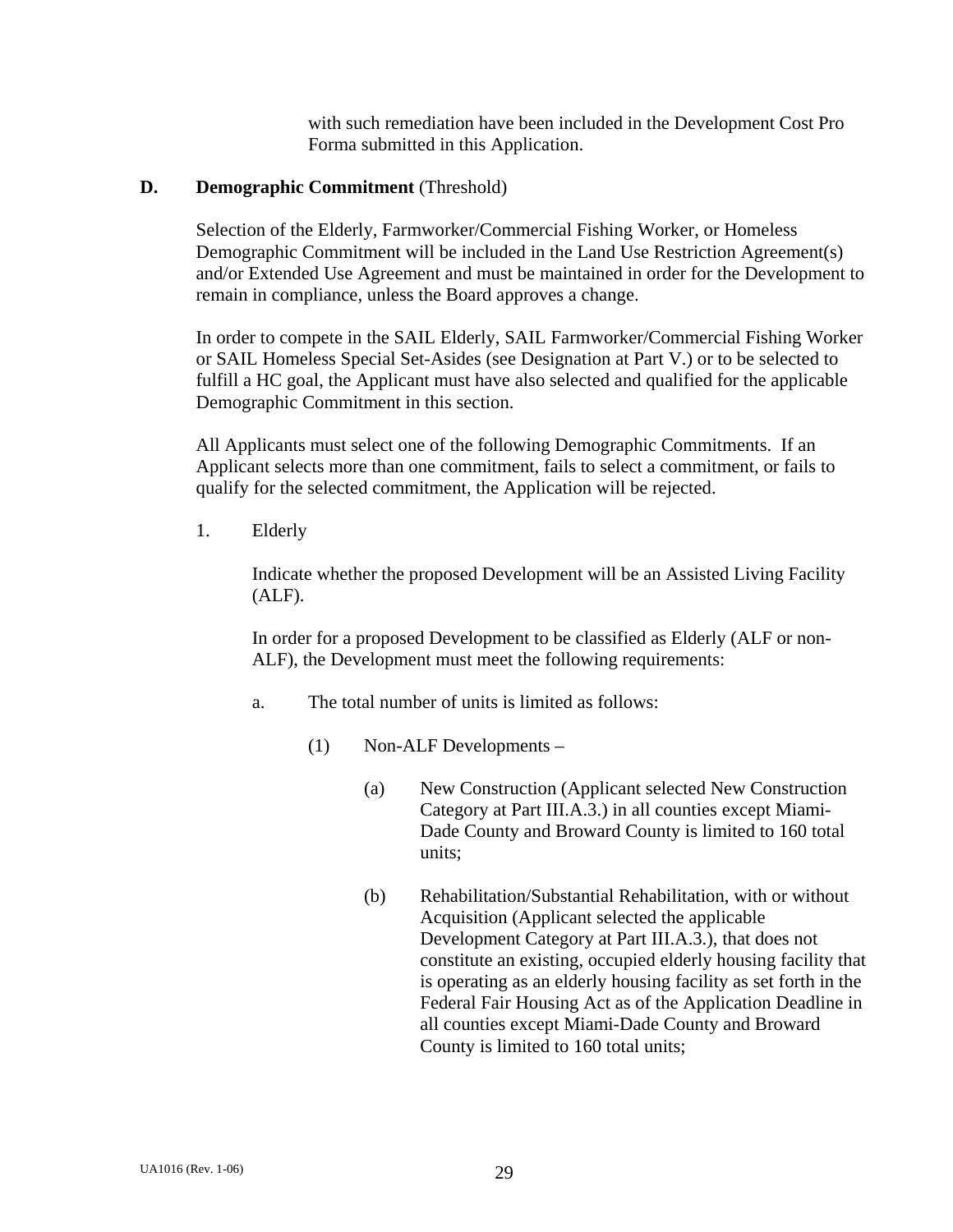- (c) New Construction (as described in (a) above) or Rehabilitation/Substantial Rehabilitation with or without Acquisition (as described in (b) above) Developments located in Miami-Dade County and Broward County that are requesting MMRB only, MMRB and SAIL, or SAIL only in this Application may consist of up to 250 total units;
- (d) New Construction (as described in (a) above) or Rehabilitation/Substantial Rehabilitation with or without Acquisition (as described in (b) above) Developments located in Miami-Dade County and Broward County that are requesting HC only or HC and SAIL in this Application may consist of up to 200 total units;
- (e) There is no total unit limitation for the Rehabilitation/ Substantial Rehabilitation with or without Acquisition (Applicant selected the applicable Development Category at Part III.A.3.) of an existing, occupied elderly housing facility that is operating as an elderly housing facility as set forth in the Federal Fair Housing Act as of the Application Deadline.
- (2) ALF Developments cannot consist of more than 100 total units; and
- b. Applicant understands, acknowledges and agrees that it will comply with the Federal Fair Housing Act requirements and rent at least 80% of the total units to residents that qualify as Elderly pursuant to that Act. Further, Applicant understands, acknowledges and agrees that all such units are subject to the income restrictions committed to in the Set-Aside Commitment section of this Application; and
- c. For a non-ALF Development, at least 50% of the total units must be comprised of one-bedroom units and no more than 15% of the total units can be larger than 2 bedroom units. For an ALF Development, at least 90% of the total units must be comprised of units no larger than onebedroom and the sharing of a unit by two or more unaffiliated residents cannot be a condition of occupancy; and
- d. Applicant must provide a market analysis, dated within 9 months of the Application Deadline, that demonstrates a local need for the low-income Elderly housing that is the subject of this Application (non-ALF or ALF). The market analysis must be provided behind a tab labeled **"Exhibit 35"**; and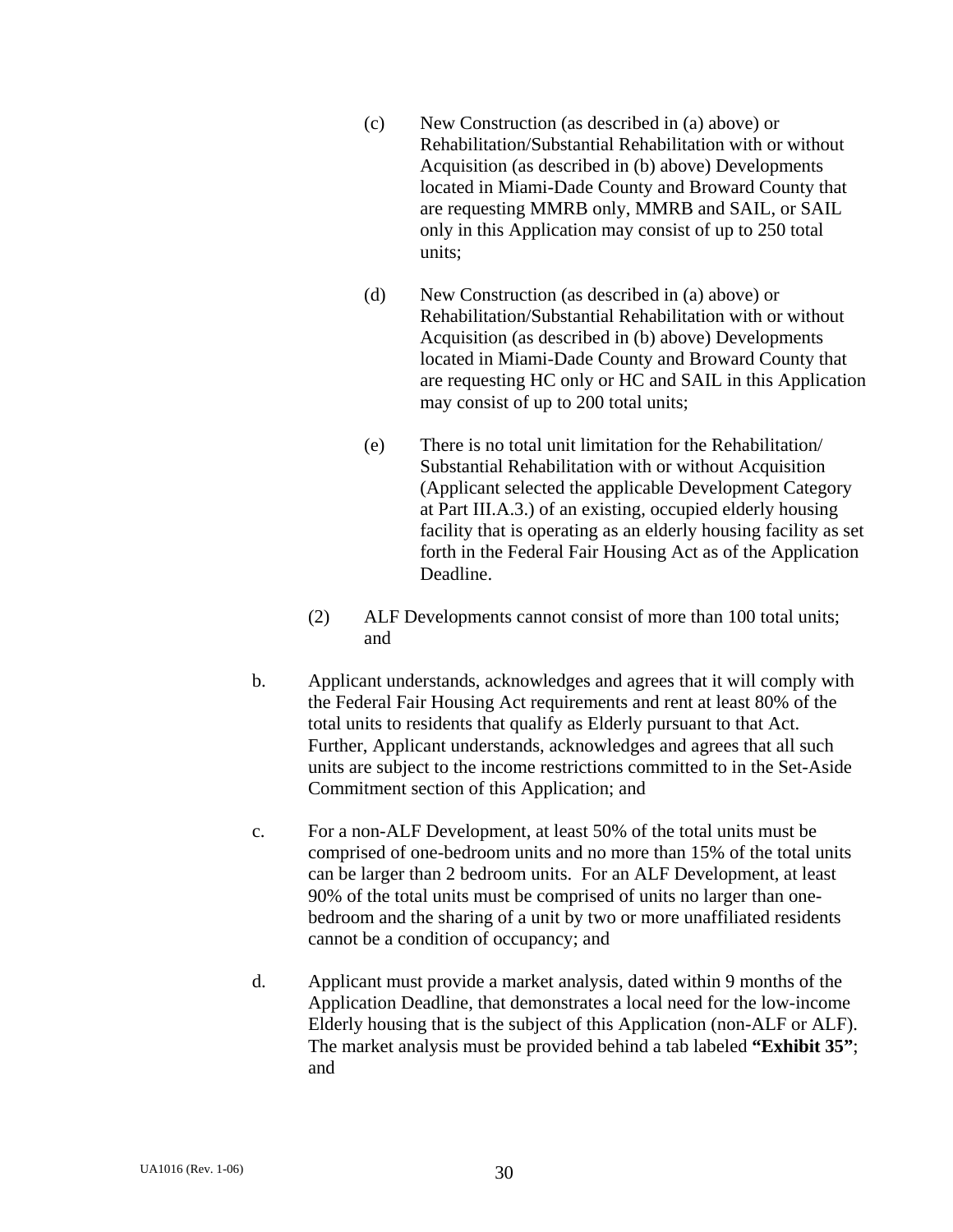- e. A minimum of one elevator per residential building must be provided for all new construction Developments that consist of more than one story if any of the Elderly set-aside units will be located on a floor higher than the first floor; and
- f. The Applicant must provide the following features in the specified percentages of all units in new construction (NC) and Rehabilitation/ Substantial Rehabilitation (SR) Developments.

The requirement to provide the following features is in addition to the features committed to by the Applicant in the Construction Features and Amenities section of this Application.

| <b>FEATURE</b>                                                                                                                                                          | <b>NC</b> | <b>SR</b> |
|-------------------------------------------------------------------------------------------------------------------------------------------------------------------------|-----------|-----------|
| Roll-In Showers *<br>$1/3$ of the 15% NC requirement or $1/2$ of the 10% SR requirement<br>may be met with walk-in type shower stalls with permanently<br>affixed seat. | 15%       | 10%       |
| * NOTE: This requirement may be waived in SR Developments if<br>installation is determined to be not feasible as documented by a<br>registered architect.               |           |           |
| Thermostat placed at 48" maximum height                                                                                                                                 | 100%      | 100%      |
| Tight-napped Berber-type carpet                                                                                                                                         | 100%      | 100%      |
| 36" entrances on all exterior doors                                                                                                                                     | 100%      | 100%      |
| All wall electrical outlets placed between 18" and 48" above<br>the floor                                                                                               | 100%      | 100%      |
| Scald control valves on all bathtub and shower faucets                                                                                                                  | 100%      | 100%      |
| Peephole at 4' 10" on all exterior doors                                                                                                                                | 100%      | 100%      |
| Toggle type switches for each light and each fan throughout<br>the unit                                                                                                 | 100%      | 100%      |
| Adjustable shelving in master bedroom closets                                                                                                                           | 100%      | 100%      |
| Lever-action handles on all doors in units and public areas                                                                                                             | 100%      | 100%      |
| Horizontal grab bars around shower per ANSI requirements                                                                                                                | 100%      | 100%      |
| Horizontal grab bars around toilet per ANSI requirements                                                                                                                | 100%      | 100%      |

#### 2. Farmworker or Commercial Fishing Worker

 In order for a proposed Development to be classified as Farmworker or Commercial Fishing Worker, the Development must meet the following requirements:

a. Development cannot have more than 80 total units; and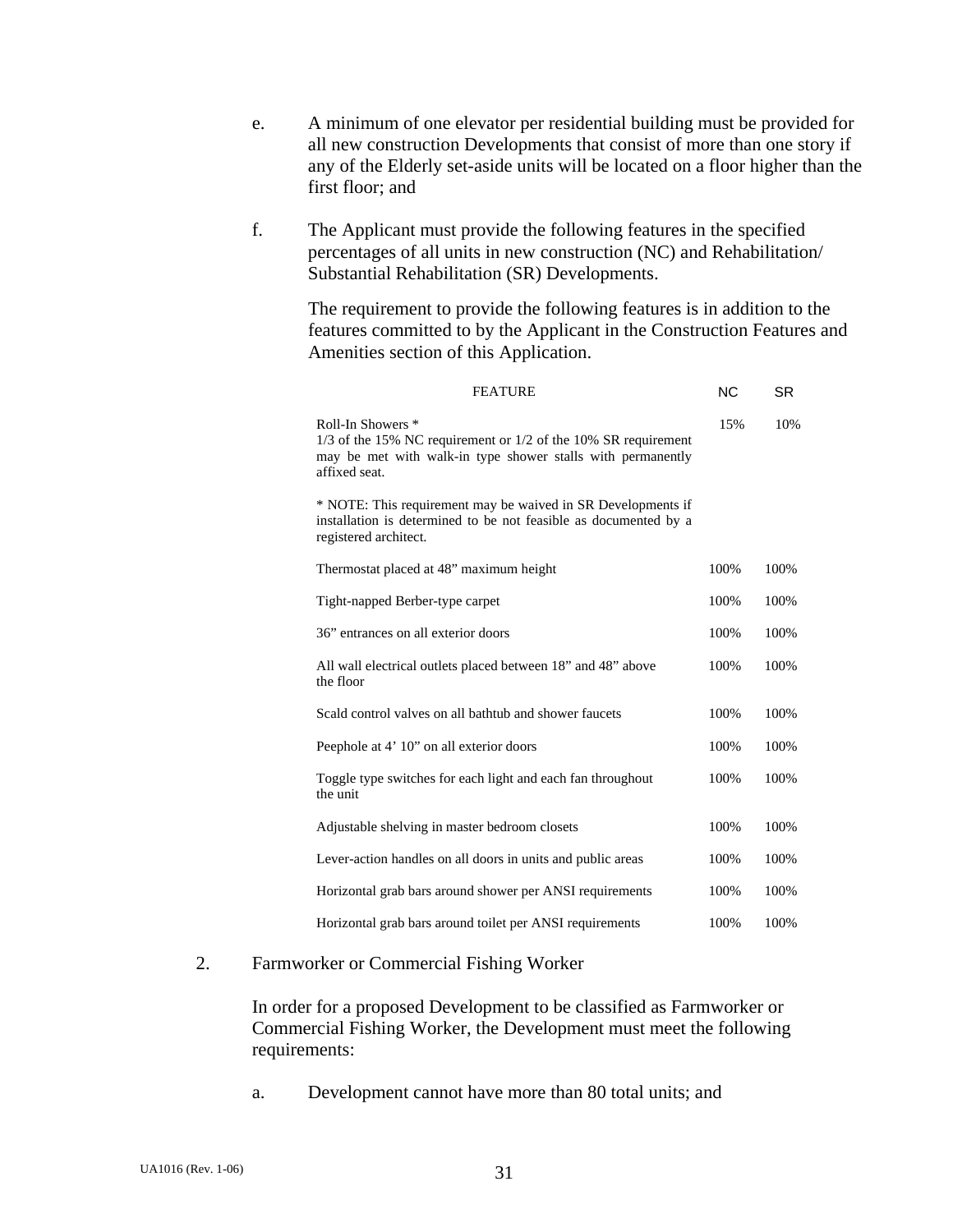- b. Applicant must commit to rent not less than 40% of the total units to Farmworker or Commercial Fishing Worker Households; and
- c. Applicant must provide a market analysis, dated within 9 months of the Application Deadline, that demonstrates a local need for such housing. The market analysis must be provided behind a tab labeled **"Exhibit 35"**.
- 3. Homeless

In order for a proposed Development to be classified as Homeless, the Development must meet the following requirements:

 a. SRO Developments must commit to rent not less than 50% of the total units to Homeless Households and must have selected the SRO Construction Features and Amenities in this Application;

or

 Non-SRO Developments must commit to rent not less than 50% of the total units for Homeless Households; and

 b. Applicant must provide the properly completed and executed Verification of Inclusion in Local Homeless Assistance Continuum of Care Plan by Lead Agency Form behind a tab labeled **"Exhibit 35"**.

 If no Local Homeless Assistance Continuum of Care Plan exists for the Catchment Area in which the proposed Development is located, a needs analysis demonstrating the local need for such housing must be provided behind a tab labeled **"Exhibit 35"**.

- Note: The telephone number for the State Office on Homelessness is (850) 922- 4691.
- 4. Family Development will serve the general population.

#### **E. Set-Aside Commitments**

 All set-aside commitments will be included in the Land Use Restriction Agreement(s) and/or Extended Use Agreement, and must be maintained in order for the Development to remain in compliance, unless the Board approves a change.

1. Commitments for MMRB, SAIL and HC Applications:

If there is an inconsistency between the minimum set-aside section and the information stated on the total set-aside breakdown chart in this Application, the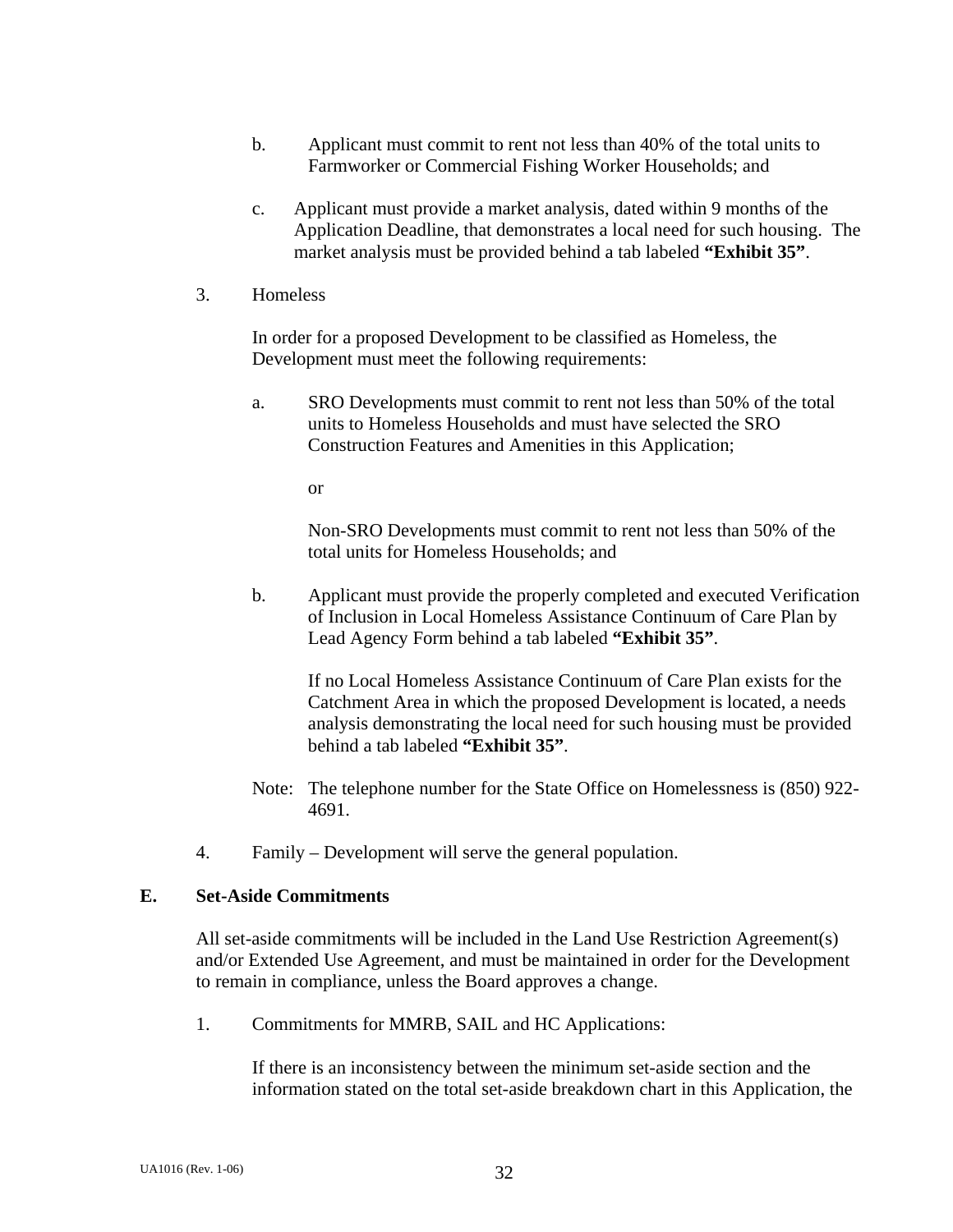percentage(s) stated on the total set-aside breakdown chart will be considered the Applicant's set-aside commitment.

a. MMRB, SAIL and/or HC Minimum Set-Aside (Threshold)

 All Applicants must select a minimum set-aside for each program applied for.

 HC Applicants Note: Choosing the 20% at 50% AMI or less minimum set-aside will restrict ALL set-aside units at 50% or less of the AMI pursuant to IRS regulations. Applicants may choose the 40% at 60% AMI or less minimum set-aside without committing to setting aside any of the units at the 60% AMI level. For example, an Applicant may commit to setting aside 40% at 50% AMI and this would also be considered 40% at 60% AMI or less.

 Pursuant to Rule 67-48, F.A.C., the SAIL minimum set-aside requirement shall be:

• 20% of the units set-aside at 50% of area median income;

or

• 40% of the units set-aside at 60% of area median income only if the Development received an allocation of Housing Credits or is "scheduled" to be assisted with Housing Credits;

or

• 100% of the units set-aside below 120% of area median income only if the Development will be located in the Florida Keys Area.

 For purposes of meeting threshold requirements of this Application only, "scheduled" shall mean:

The Application is one for both SAIL and HC; or

 The Applicant includes evidence within its Application that the Development has a firm commitment to purchase the Housing Credits, as determined by the Corporation after scoring the Financing portion of this Application.

 SAIL Applicants that are not "scheduled" to be assisted with federal Housing Credits must select the "20% at 50%" minimum set-aside or, if applicable, the 100% below 120% minimum set-aside to meet threshold requirements or the Application will be automatically rejected.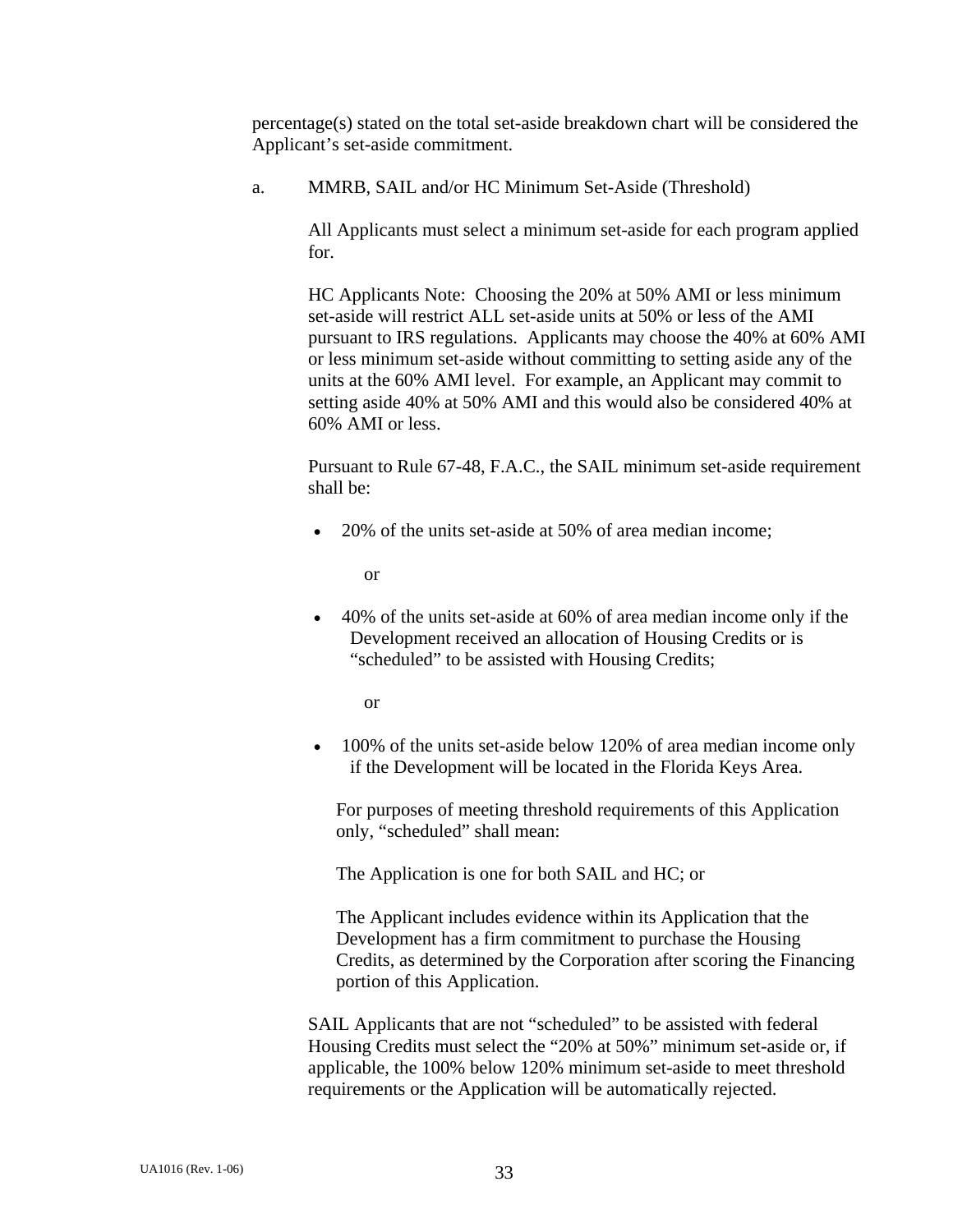Applicants will not be given an opportunity during credit underwriting to change the SAIL Minimum Set-Aside Requirement to "20% at 50%" or, if applicable, "100% below 120%" to meet threshold requirements.

MMRB Applicants may select either 20% of the units at 50% AMI or lower or 40% of the units at 60% AMI or lower.

 All Applicants Note: The deep rent skewing option is permitted for HC Developments only.

- b. Set-Aside Commitment
	- (1) Set-Aside Location A (Threshold)

 Applicants with a Development located in Set-Aside Location A with a Demographic Commitment of Family at Part III.D. must meet one of the following requirements:

- (a) Applicants requesting Competitive HC must commit to set aside 100% of the Development's residential units at 50% AMI or less; or
- (b) MMRB Applicants and SAIL Applicants must commit to set aside at least 50% of the Development's residential units at 50% AMI or less.

If any part of a Development's site is located within the boundaries of an area designated as Set-Aside Location A, then the Development will be deemed to be located in Set-Aside Location A.

 Applications for which the Applicant selected and qualified for the Front Porch Florida Community Designation at Part V.A. of the Application are excluded from the Set-Aside Location A requirements.

 Using the following table, indicate whether the Development is located in Set-Aside Location A.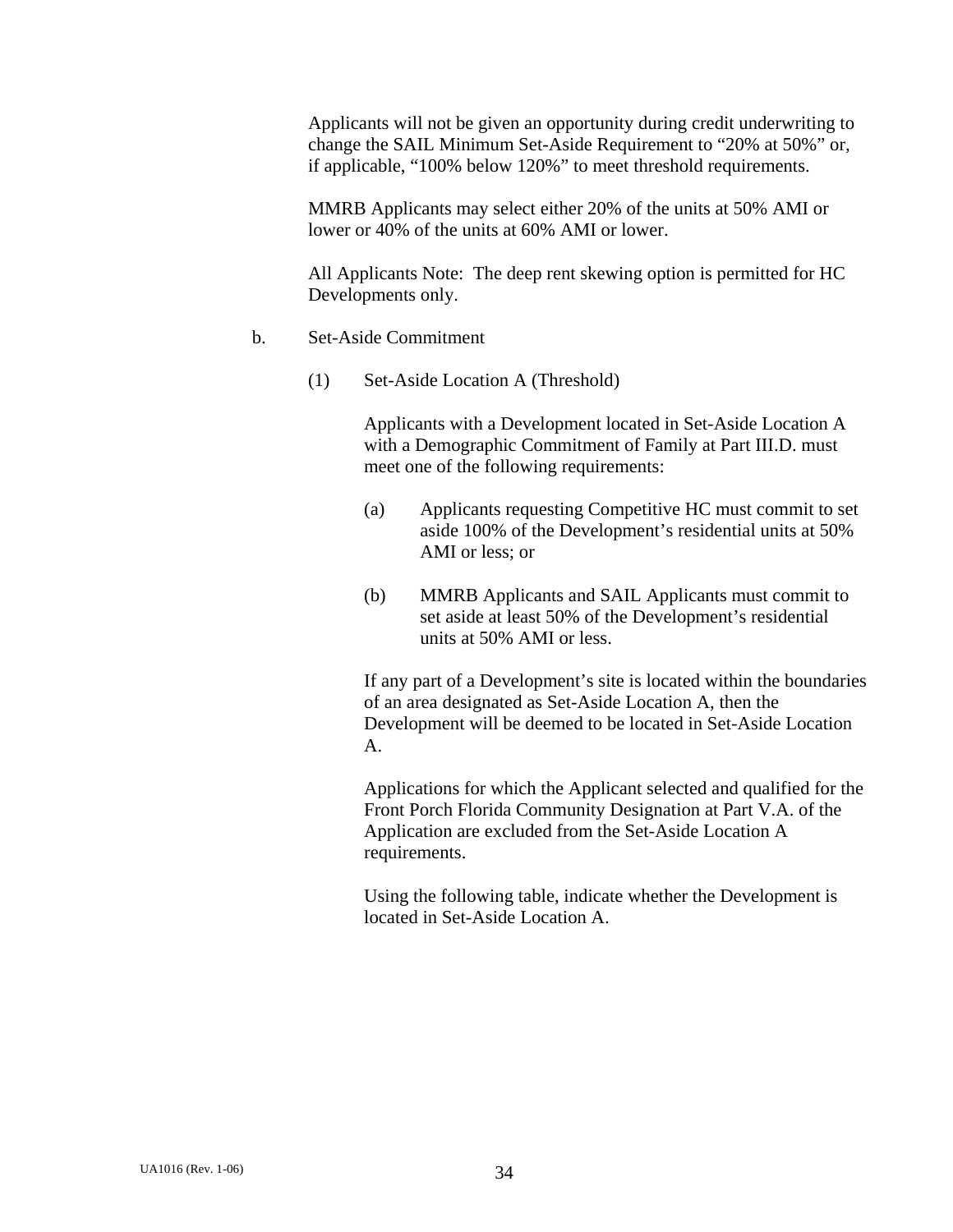#### **Set-Aside Location A**

| County          | <b>Location Description</b>                                                                                                                                                                                                                                                                                                                                                                                                                                                                                                                                                                                                                                                                                                                                                                                                                                                                                                                                                                                                                                                                                                                                                                                                                                                                                                                                                                                                                                                                                                                                                                                                                                                                                                                                                                                                                                                                                                                                                                                                                                                                                                 |
|-----------------|-----------------------------------------------------------------------------------------------------------------------------------------------------------------------------------------------------------------------------------------------------------------------------------------------------------------------------------------------------------------------------------------------------------------------------------------------------------------------------------------------------------------------------------------------------------------------------------------------------------------------------------------------------------------------------------------------------------------------------------------------------------------------------------------------------------------------------------------------------------------------------------------------------------------------------------------------------------------------------------------------------------------------------------------------------------------------------------------------------------------------------------------------------------------------------------------------------------------------------------------------------------------------------------------------------------------------------------------------------------------------------------------------------------------------------------------------------------------------------------------------------------------------------------------------------------------------------------------------------------------------------------------------------------------------------------------------------------------------------------------------------------------------------------------------------------------------------------------------------------------------------------------------------------------------------------------------------------------------------------------------------------------------------------------------------------------------------------------------------------------------------|
| Alachua<br>Clay | From the intersection of Northwest 98 <sup>th</sup> Street and Northwest 39 <sup>th</sup><br>Avenue/State Road 222, follow Northwest 98 <sup>th</sup> Street south to State Road<br>26/West Newberry Road. Follow Newberry Road east to 91 <sup>st</sup> Street.<br>Follow 91 <sup>st</sup> Street south to Southwest 24 <sup>th</sup> Avenue and follow Southwest<br>24 <sup>th</sup> Avenue east to Southwest 20 <sup>th</sup> Avenue. Follow Southwest 20 <sup>th</sup><br>Avenue east to Interstate 75. Follow Interstate 75 south to State Road<br>331/Southwest Williston Road. Follow Williston Road northeast to<br>Southeast 4 <sup>th</sup> Street and follow 4 <sup>th</sup> Street southeast to Southeast 21 <sup>st</sup><br>Avenue. Follow 21 <sup>st</sup> Avenue east to Southeast 15 <sup>th</sup> Street. Follow 15 <sup>th</sup><br>Street south to Southeast 41 <sup>st</sup> Avenue and follow 41 <sup>st</sup> Avenue east to<br>Southeast 35 <sup>th</sup> Street. Follow 35 <sup>th</sup> Street north to State Road 20/Southeast<br>Hawthorne Road. Follow Hawthorne Road southeast to Southeast 43rd<br>Street and follow 43 <sup>rd</sup> Street north to State Road 26/East University<br>Avenue. Follow East University Avenue east to State Road 26/Northeast<br>$55^{\text{th}}$ Boulevard and follow $55^{\text{th}}$ Boulevard northeast to Northeast $27^{\text{th}}$<br>Avenue. Follow 27 <sup>th</sup> Avenue west to State Road 222/Northeast 39 <sup>th</sup><br>Boulevard. Follow 39 <sup>th</sup> Boulevard northwest to State Road 24/Northeast<br>Waldo Road and follow Waldo Road northeast to County Road 232/53rd<br>Avenue. Follow 53 <sup>rd</sup> Avenue west to Northwest 43 <sup>rd</sup> Street and follow<br>43 <sup>rd</sup> Street south to Northwest 39 <sup>th</sup> Avenue/State Road 222.<br>From northeastern corner of county, follow the county line west to State<br>Road 21/Blanding Boulevard. Follow State Road 21 south to State Road<br>224/Kingsely Avenue east to the county line. Follow the eastern county<br>line north to the northeastern corner. |
| Duval           | From northern intersection of I-95 and I-295, follow I-295 southwest to I-<br>10. Follow I-10 west to the western Ortega River/McGirts Creek. Follow<br>the Ortega River/McGirts Creek south to the county line and follow the<br>county line east to I-295. Follow I-295 east to I-95 and follow I-95 north<br>to State Road 202/J Turner Butler Boulevard. Follow State Road 202 east<br>to State Road 9A. Follow State Road 9A north to I-295.                                                                                                                                                                                                                                                                                                                                                                                                                                                                                                                                                                                                                                                                                                                                                                                                                                                                                                                                                                                                                                                                                                                                                                                                                                                                                                                                                                                                                                                                                                                                                                                                                                                                           |
| Leon            | Starting at the intersection of US 319 and State Road 154/Bannerman<br>Road, follow Bannerman Road northwest to State Road 155/Meridian<br>Road. Follow Meridian Road northwest to Orchard Pond Road and<br>Orchard Pond Road west to State Road 157/Old Bainbridge Road.<br>Follow Old Bainbridge Road south to Capital Circle. Follow Capital<br>Circle south to I-10 and follow I-10 east to Mission Road. Follow<br>Mission Road south to Appleyard Drive. Follow Appleyard Drive south<br>to Jackson Bluff Road and follow Jackson Bluff Road east to Chipley<br>Street. Follow Chipley Street south to Plant Street and follow Plant Street<br>east to Eisenhower Street. Follow Eisenhower Street south to Orange<br>Avenue. Follow Orange Avenue east to State Road 371/Lake Bradford<br>Road. Follow Lake Bradford Road southwest to Capital Circle/State<br>Road 263 and follow State Road 263 east to Capital Circle/US 319.<br>Follow US 319 east to Tram Road and follow Tram Road/Rose Road east<br>to WW Kelly Road and follow WW Kelly Road north to Chaires<br>Crossroads/State Road 154. Follow State Road 154 north then west to<br>Bradfordville Road. Follow Bradfordville Road north then west to US<br>319 and follow US 319 south to Bannerman Road.                                                                                                                                                                                                                                                                                                                                                                                                                                                                                                                                                                                                                                                                                                                                                                                                                                                |
| Levy            | <b>Entire County</b>                                                                                                                                                                                                                                                                                                                                                                                                                                                                                                                                                                                                                                                                                                                                                                                                                                                                                                                                                                                                                                                                                                                                                                                                                                                                                                                                                                                                                                                                                                                                                                                                                                                                                                                                                                                                                                                                                                                                                                                                                                                                                                        |
| Pasco           | <b>Entire County</b>                                                                                                                                                                                                                                                                                                                                                                                                                                                                                                                                                                                                                                                                                                                                                                                                                                                                                                                                                                                                                                                                                                                                                                                                                                                                                                                                                                                                                                                                                                                                                                                                                                                                                                                                                                                                                                                                                                                                                                                                                                                                                                        |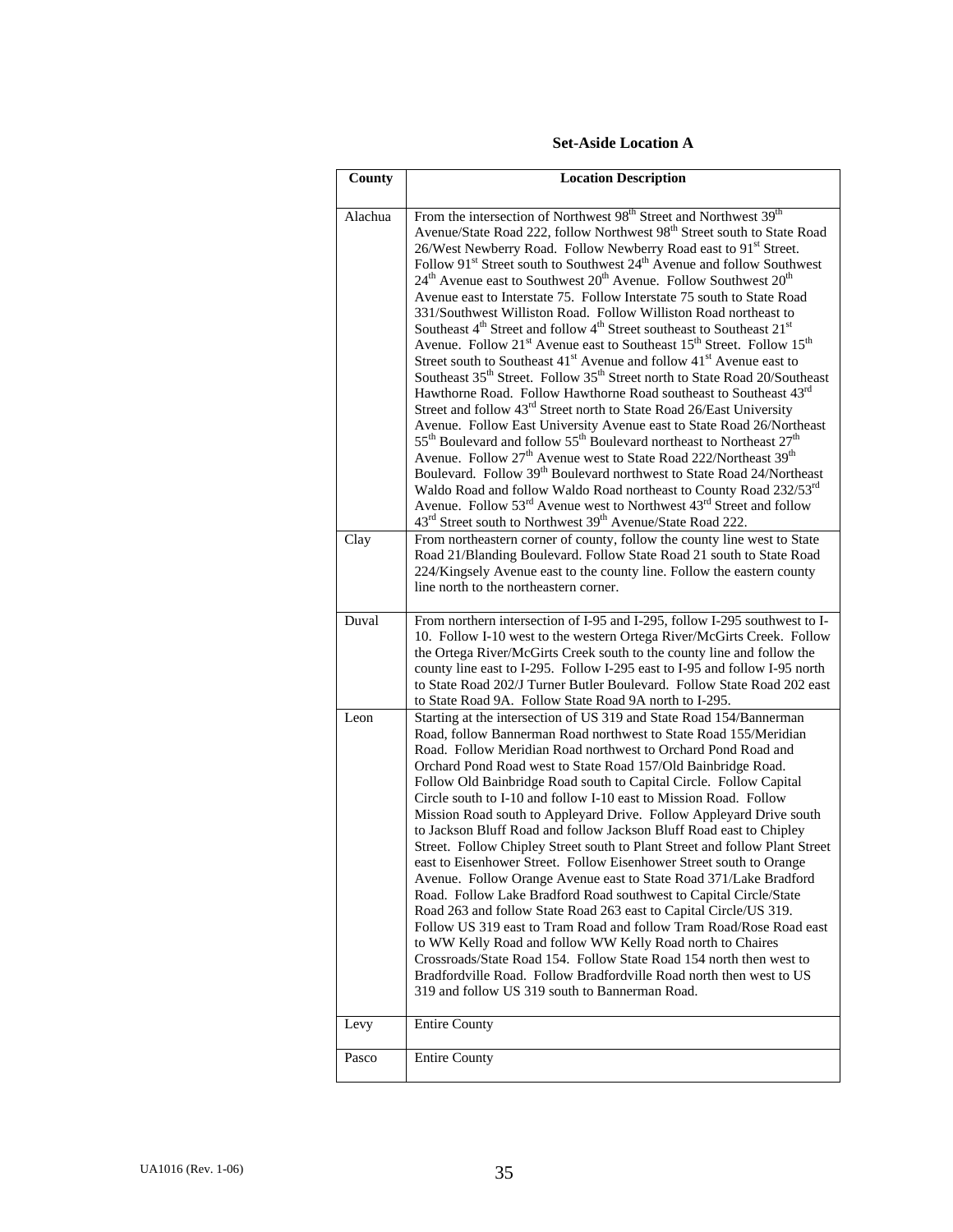#### (2) Total Set-Aside Breakdown (8 Points)

An Applicant's set-aside commitment at Part III.E.1.b.(2) of the Application must be consistent at each AMI level below the 60% AMI level for all programs applied for. For example, an Applicant that is applying for Corporation-issued bonds, non-competitive HC and SAIL, must, when making a commitment below the 60% AMI level, commit to the same percentage of residential units at the same AMI levels for all three programs. In the event an Applicant fails to commit to the same percentage of residential units at the same AMI levels below the 60% AMI level for all programs applied for, the Application will be rejected.

Commitments to set aside residential units made by those Applicants that receive funding will become the minimum setaside requirements for any other Corporation funds, to include non-competitive HC, that the Applicant may receive in the future for the same Development.

The total set-aside for MMRB, within the MMRB column, should not exceed 85%. In the event an MMRB Applicant selects a total set-aside percentage which is higher than 85% in the MMRB column, the highest set-aside percentage will be adjusted to bring the total set-aside percentage down to 85%.

 (a) Extremely Low Income (ELI) Set-Aside Commitment (5 Points)

> Points will be awarded for a commitment to set aside units beyond the minimum set-aside, with the following exceptions:

- Applications for Developments that will be funded with Local Government-issued Tax-Exempt Bonds that are only requesting non-competitive HC will automatically receive 5 points; and
- Applications for Developments which are requesting MMRB with or without SAIL or SAIL with Local Government-issued Tax-Exempt Bonds will automatically receive 5 points.

 To be eligible for 5 points, all other Applicants must commit to set-aside at least 15% of the residential units at or below the AMI level for the county where the development is located, based on the following ELI County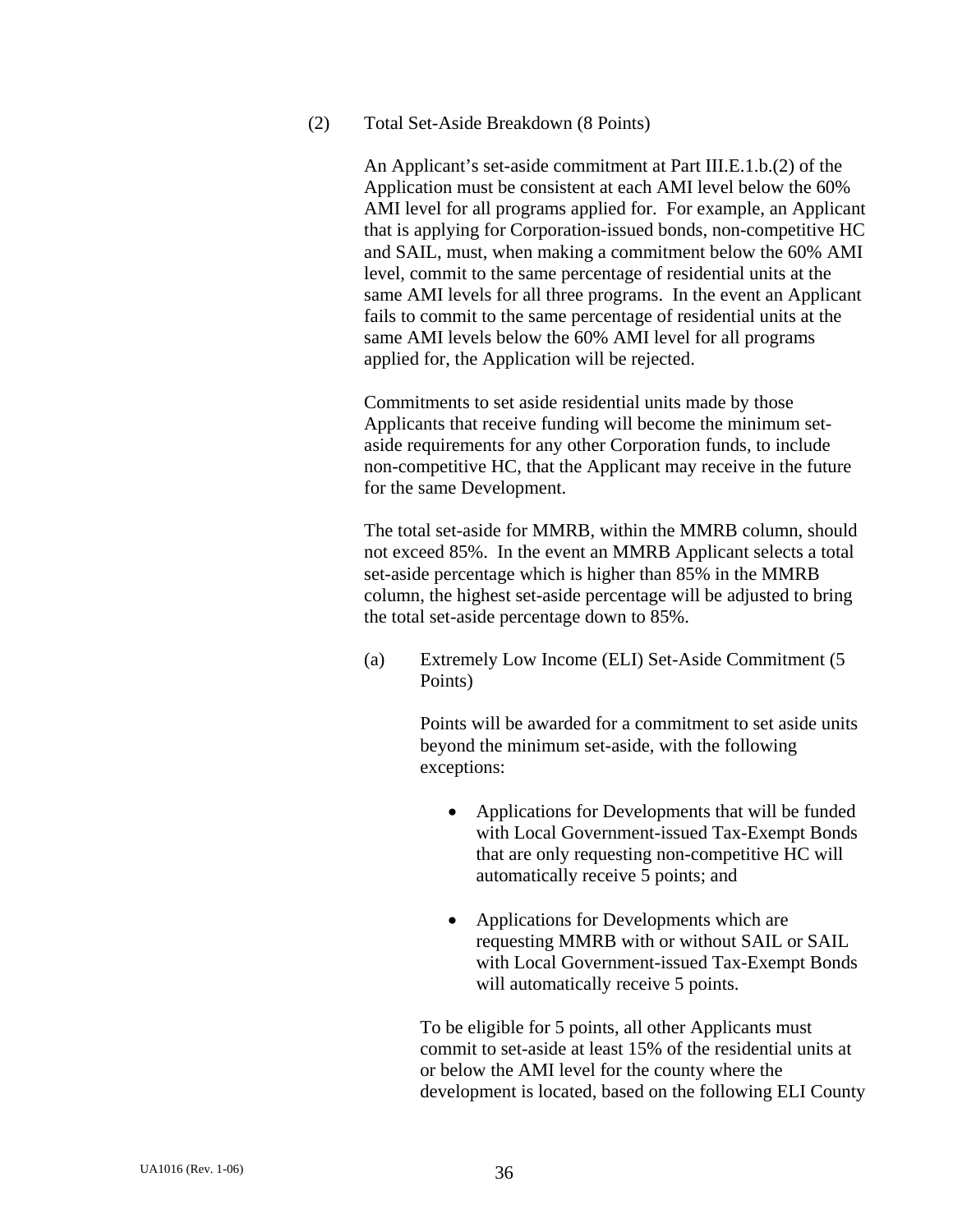| <b>ELI County Chart</b>         |                                                                                    |               |                                                                                    |  |  |
|---------------------------------|------------------------------------------------------------------------------------|---------------|------------------------------------------------------------------------------------|--|--|
| County                          | At least 15% of<br>the units must be<br>set aside at or<br>below this AMI<br>level | County        | At least 15% of<br>the units must be<br>set aside at or<br>below this AMI<br>level |  |  |
| Alachua                         | 33%                                                                                | Lee           | 35%                                                                                |  |  |
| <b>Baker</b>                    | 35%                                                                                | Leon          | 35%                                                                                |  |  |
| Bay                             | 40%                                                                                | Levy          | 45%                                                                                |  |  |
| <b>Bradford</b>                 | 40%                                                                                | Liberty       | 45%                                                                                |  |  |
| <b>Brevard</b>                  | 35%                                                                                | Madison       | 45%                                                                                |  |  |
| <b>Broward</b>                  | 30%                                                                                | Manatee       | 35%                                                                                |  |  |
| Calhoun                         | 45%                                                                                | Marion        | 45%                                                                                |  |  |
| Charlotte                       | 40%                                                                                | Martin        | 35%                                                                                |  |  |
| Citrus                          | 45%                                                                                | Miami-Dade    | 33%                                                                                |  |  |
| Clay                            | 35%                                                                                | Monroe        | 30%                                                                                |  |  |
| Collier                         | 30%                                                                                | <b>Nassau</b> | 35%                                                                                |  |  |
| $\overline{\mathrm{C}}$ olumbia | 45%                                                                                | Okaloosa      | 35%                                                                                |  |  |
| De Soto                         | 45%                                                                                | Okeechobee    | 45%                                                                                |  |  |
| Dixie                           | 45%                                                                                | Orange        | 35%                                                                                |  |  |
| Duval                           | 35%                                                                                | Osceola       | 35%                                                                                |  |  |
| Escambia                        | 35%                                                                                | Palm Beach    | 30%                                                                                |  |  |
| Flagler                         | 40%                                                                                | Pasco         | 35%                                                                                |  |  |
| Franklin                        | 45%                                                                                | Pinellas      | 35%                                                                                |  |  |
| Gadsden                         | 35%                                                                                | Polk          | 40%                                                                                |  |  |
| Gilchrist                       | 45%                                                                                | Putnam        | 45%                                                                                |  |  |
| Glades                          | 45%                                                                                | St. Johns     | 35%                                                                                |  |  |
| Gulf                            | 45%                                                                                | St. Lucie     | 35%                                                                                |  |  |
| Hamilton                        | 45%                                                                                | Santa Rosa    | 35%                                                                                |  |  |
| Hardee                          | 45%                                                                                | Sarasota      | 35%                                                                                |  |  |
| Hendry                          | 45%                                                                                | Seminole      | 35%                                                                                |  |  |
| Hernando                        | 35%                                                                                | Sumter        | 40%                                                                                |  |  |
| Highlands                       | 40%                                                                                | Suwannee      | 45%                                                                                |  |  |
| Hillsborough                    | 35%                                                                                | Taylor        | 45%                                                                                |  |  |
| Holmes                          | 45%                                                                                | Union         | 40%                                                                                |  |  |
| <b>Indian River</b>             | 35%                                                                                | Volusia       | 40%                                                                                |  |  |
| Jackson                         | 45%                                                                                | Wakulla       | 35%                                                                                |  |  |
| Jefferson                       | 40%                                                                                | Walton        | 40%                                                                                |  |  |
| Lafayette                       | 45%                                                                                | Washington    | 45%                                                                                |  |  |
| Lake                            | 35%                                                                                |               |                                                                                    |  |  |

Chart. The ELI set-aside should be entered on the applicable total set-aside breakdown chart (see Item (2)(c) below).

# (b) Total Set-Aside Commitment (3 Points)

 Applicants, except those requesting funding for ALF Developments, will receive 3 points for a commitment to set aside at least 70% of the Development's units at 60% AMI or less. Applicants requesting funding for ALF Developments will receive 3 points for a commitment to set aside at least 50% of the Development's units at 60% AMI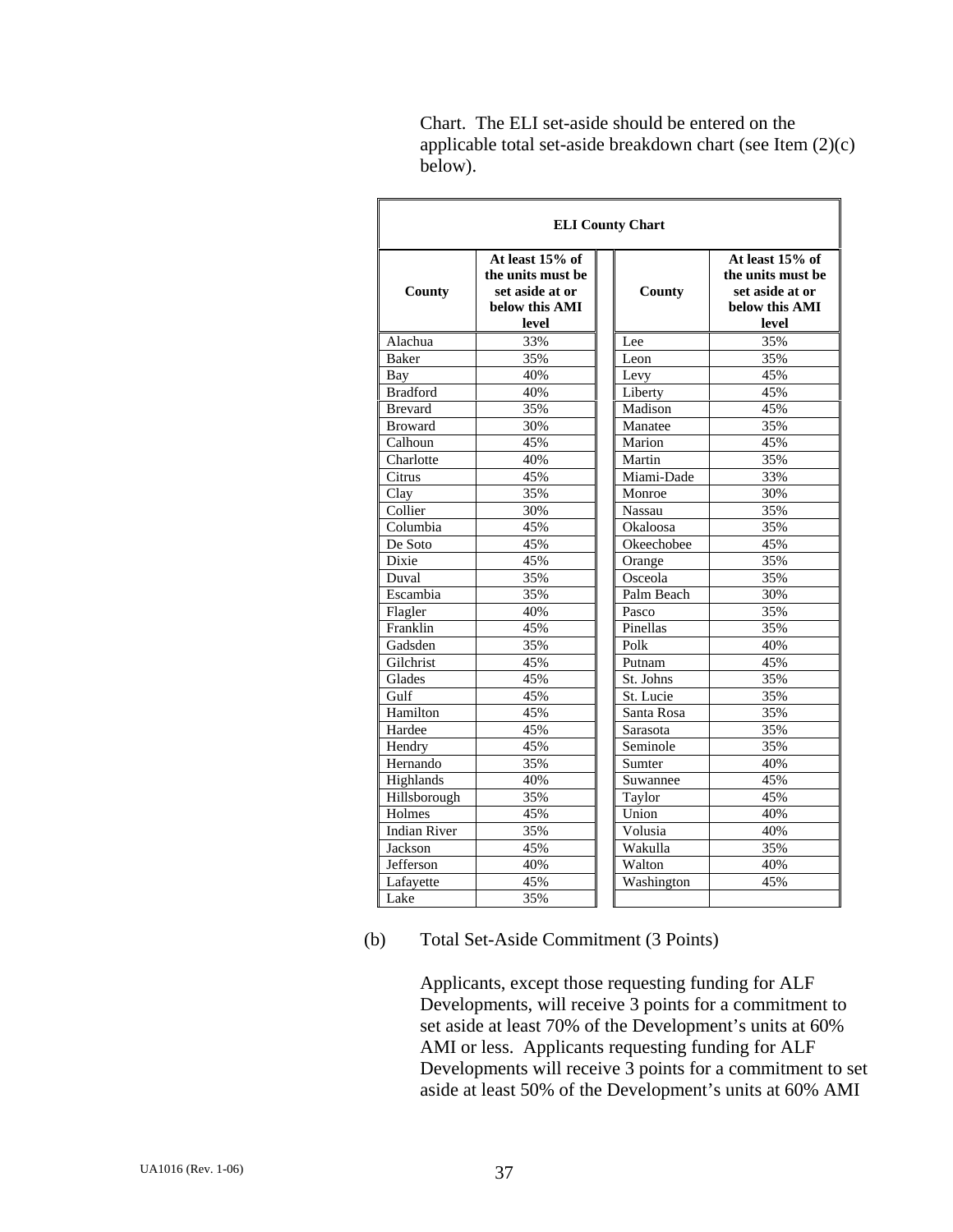or less.

 The total set-aside should be entered on the applicable total set-aside breakdown chart (see Item (2)(c) below.

(c) Total Set-Aside Breakdown Chart

Complete each column of the applicable total set-aside breakdown chart at either section (a), (b), (c), (d) or (e). Applicant should indicate on the applicable total set-aside breakdown chart the percentage of residential units, stated in whole numbers, to be set aside at each selected AMI level. Where reasonably possible, Applicants will be required to keep the unit mix consistent to each AMI level committed to.

- 2. Commitment for HOME Applications:
	- a. Minimum HOME-Assisted Units (Threshold)

 HOME Applicants must calculate the minimum number of set-aside units required by HUD and the minimum number of set-aside units as a percentage of the total units. If the Total Development Cost is revised, the smaller amount of Total Development Cost will be used for the purposes of calculating this set-aside and the applicable points will be awarded for setting aside units beyond the minimum required.

 In the event of a discrepancy between the amounts entered by the Applicant at Part III.E.2.a.(1), (2) and/or (4) and those shown elsewhere within the Application, the HOME loan request amount stated at Part V.A.1. shall be deemed to be the requested amount, the Total Development Cost amount stated on the Development Cost Pro-Forma shall be deemed to be the Total Development Cost, and the total number of units stated at Part III.A.6. shall be deemed to be the total number of units for the Development.

 b. Commitment to Set Aside Units Beyond the Minimum Required (Maximum 8 Points)

> Calculate the percentage of additional HOME-Assisted (set-aside) Units beyond the minimum required that Applicant is committing to. Points will be awarded in accordance with the following chart: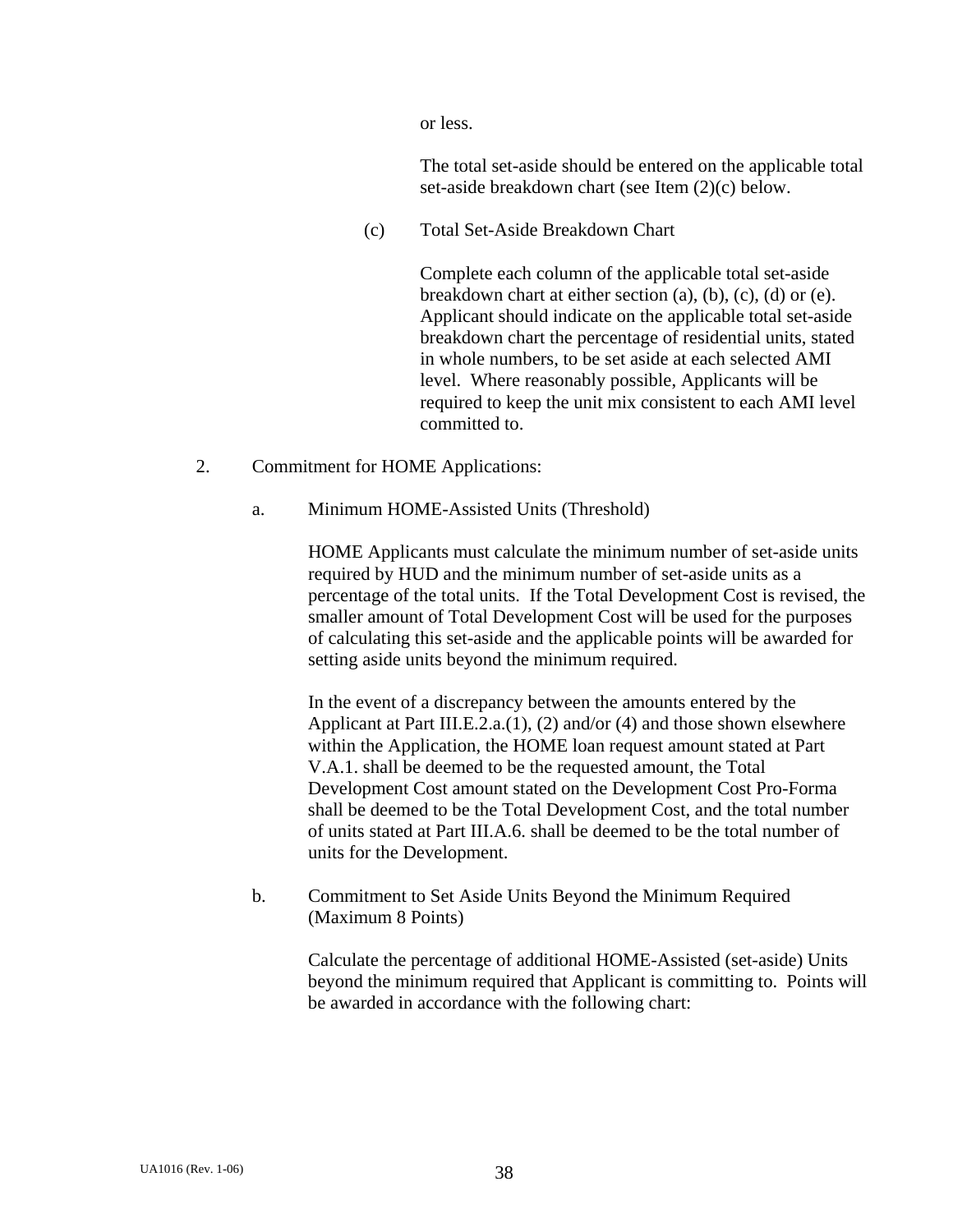| <b>Percentage of Set-</b><br><b>Aside Units Beyond</b><br>the Minimum<br><b>Required</b> | <b>Developments</b><br>with $0-30$<br><b>Total Units</b> | <b>Developments</b><br>with 31 - 60<br><b>Total Units</b> | <b>Developments</b><br>with 61 or More<br><b>Total Units</b> |
|------------------------------------------------------------------------------------------|----------------------------------------------------------|-----------------------------------------------------------|--------------------------------------------------------------|
| $5.01 - 10%$                                                                             | 6 Points                                                 | 4 Points                                                  | 2 Points                                                     |
| 10.01-15%                                                                                | 8 Points                                                 | 6 Points                                                  | 4 Points                                                     |
| 15.01-20%                                                                                |                                                          | 8 Points                                                  | 6 Points                                                     |
| $20.01\%$ or more                                                                        |                                                          |                                                           | 8 Points                                                     |

c. Total Set-Aside Percentage

Calculate the total set-aside percentage.

d. Summary of HOME-Assisted Units

 Low HOME Rent units must be equal to or greater than 20% of the total set-aside units committed to. All remaining set-aside units will be High HOME Rent units. Calculate the number of Low HOME and High HOME rent units. Round up the number of Low HOME Rent Units to the next whole unit. High and Low HOME Rent charts are incorporated by reference and are available on the Corporation's Website under the 2006 Universal Application link labeled Related Information and Links.

 3. Affordability Period for MMRB, SAIL, HOME and HC Applications (Maximum 5 Points):

If the Applicant irrevocably commits to set aside units in the proposed Development for a total of 31 or more years, points will be awarded based on the following chart:

| <b>Total Set-Aside Years</b> | <b>Points Awarded</b> |
|------------------------------|-----------------------|
| 50 or more                   |                       |
| 45-49                        |                       |
| 40-44                        |                       |
| 35-39                        |                       |
| $31 - 34$                    |                       |

 Any HC Applicant that commits to set aside units beyond the HC minimum 30 years is also irrevocably committing to waive the option to convert after year fourteen (14).

### **F. Resident Programs** (Maximum 14 Points)

Applicants may select resident programs from the Qualified Resident Programs for Non-Elderly and Non-Homeless Developments section, the Qualified Resident Programs for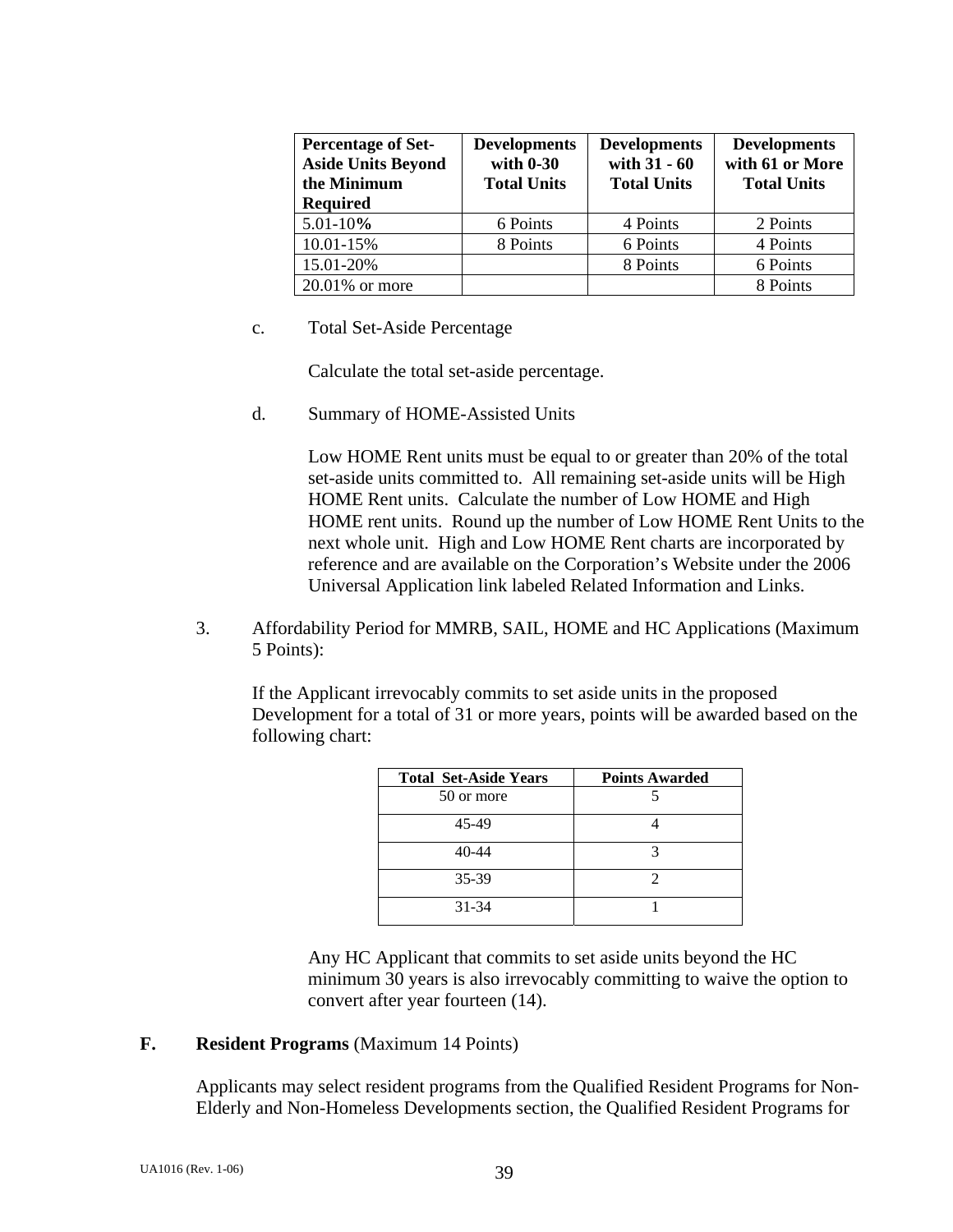Homeless Developments – SRO and Non-SRO section, or the Qualified Resident Programs for Elderly Developments section, up to a maximum of 6 points. Programs in the Qualified Resident Programs for All Applicants section may be selected, up to a maximum of 8 points.

All resident programs selected by the Applicant will be included in the Land Use Restriction Agreement(s) and/or Extended Use Agreement and must be maintained in order for the Development to remain in compliance unless the Board approves a change.

1. Qualified Resident Programs for Non-Elderly and Non-Homeless Developments (Maximum 6 Points)

To be eligible to select resident programs from this category, Applicant cannot have selected and qualified for the Elderly or Homeless Demographic Commitment at Part III.D.

- a. Welfare to Work or Self-Sufficiency Type Programs. The Applicant commits to actively seek residents who are participating in or who have successfully completed the training provided by these types of programs. To receive point, Applicant must identify the program and the contact person. (1 point)
- b. Homeownership Opportunity Program. MMRB, SAIL, HC and HOME Applicants may only select Item (1) below, with one exception. The exception is that HC Applicants that selected "Single Family Rental" as the Development Type at Part III.A.4. have the option of selecting either Item (1) or Item (2) below.
	- (1) Financial Assistance with Purchase of a Home. (2 points) Applicant commits to provide a financial incentive which includes the following provisions:
		- The incentive must be applicable to the home selected by the resident and may not be restricted to or enhanced by the purchase of homes in which the Applicant, Developer, or other related party has an interest;
		- $\blacksquare$  the incentive must be not less than 5% of the rent for the resident's unit during the resident's entire occupancy (Note: Resident will receive the incentive for all months for which the resident is in compliance with the terms and conditions of the lease. Damages to the unit in excess of the security deposit will be deducted from the incentive.);
		- $\blacksquare$  the benefit must be in the form of a gift or grant and may not be a loan of any nature;
		- $\blacksquare$  the benefits of the incentive must accrue from the beginning of occupancy;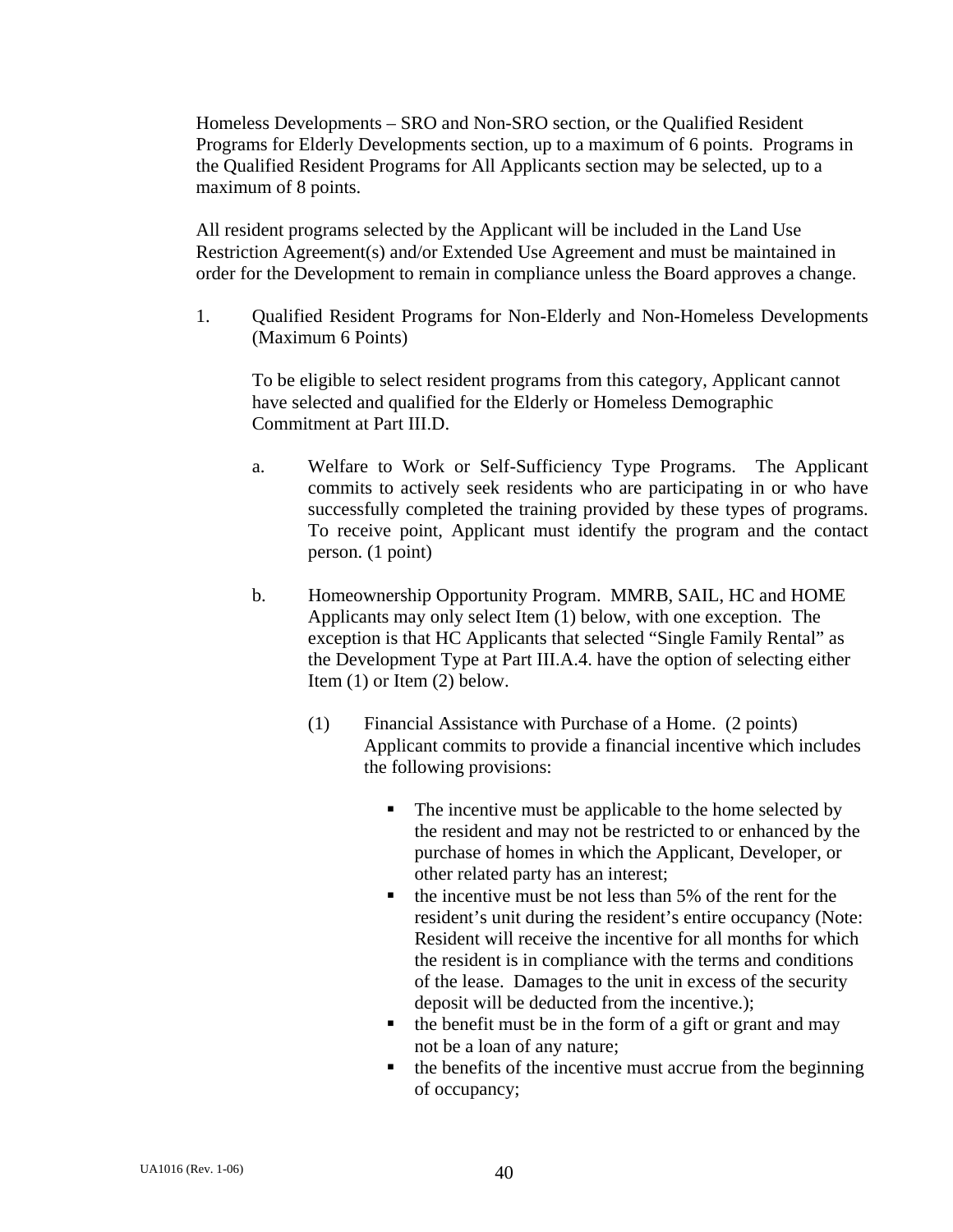- the vesting period can be no longer than 2 years of continuous residency; and
- no fee, deposit or any other such charge can be levied against the resident as a condition of participation in this program.

OR

 (2) For HC Single Family Rental Developments (Application reflects the Single Family Rental Development Type at Part III.A.4.):

> Financial Assistance with Purchase of a Unit in the Development. (1 point) Applicant must make this homeownership opportunity program available to all residents in compliance with their current lease, at no cost to the resident. The program must set-aside 10% of the resident's gross rent towards a down payment to assist the resident in the purchase of a unit in the Development. The resident may be suspended from the program during the period of a lease if the resident violates any provision of the lease. Upon renewal of the lease, the resident must be reinstated into the program for the period of that renewal, with suspension permitted under the same terms as discussed above.

- c. After School Program for Children This program requires the Applicant or its Management Agent to provide supervised, structured, ageappropriate activities for children during the after school hours, Monday through Friday. Activities must be on-site and at no charge to the residents. (3 points)
- d. First Time Homebuyer Seminars Applicant or its Management Agent must arrange for and provide, at no cost to the resident, in conjunction with local realtors or lending institutions, semiannual on-site seminars for residents interested in becoming homeowners. (1 point)
- e. Literacy Training Applicant or its Management Agent must make available, at no cost to the resident, literacy tutor(s) who will provide weekly literacy lessons to residents in private space on-site. (2 points)
- f. Job Training Applicant or its Management Agent must provide, at no cost to the resident, regularly scheduled classes in keyboarding, computer literacy, secretarial skills or other useful job skills, which will be provided at least once each quarter. If the training is not provided on-site, transportation at no cost to the resident must be provided. (2 points)
- 2. Qualified Resident Programs for Homeless Developments SRO and Non-SRO (Maximum 6 Points)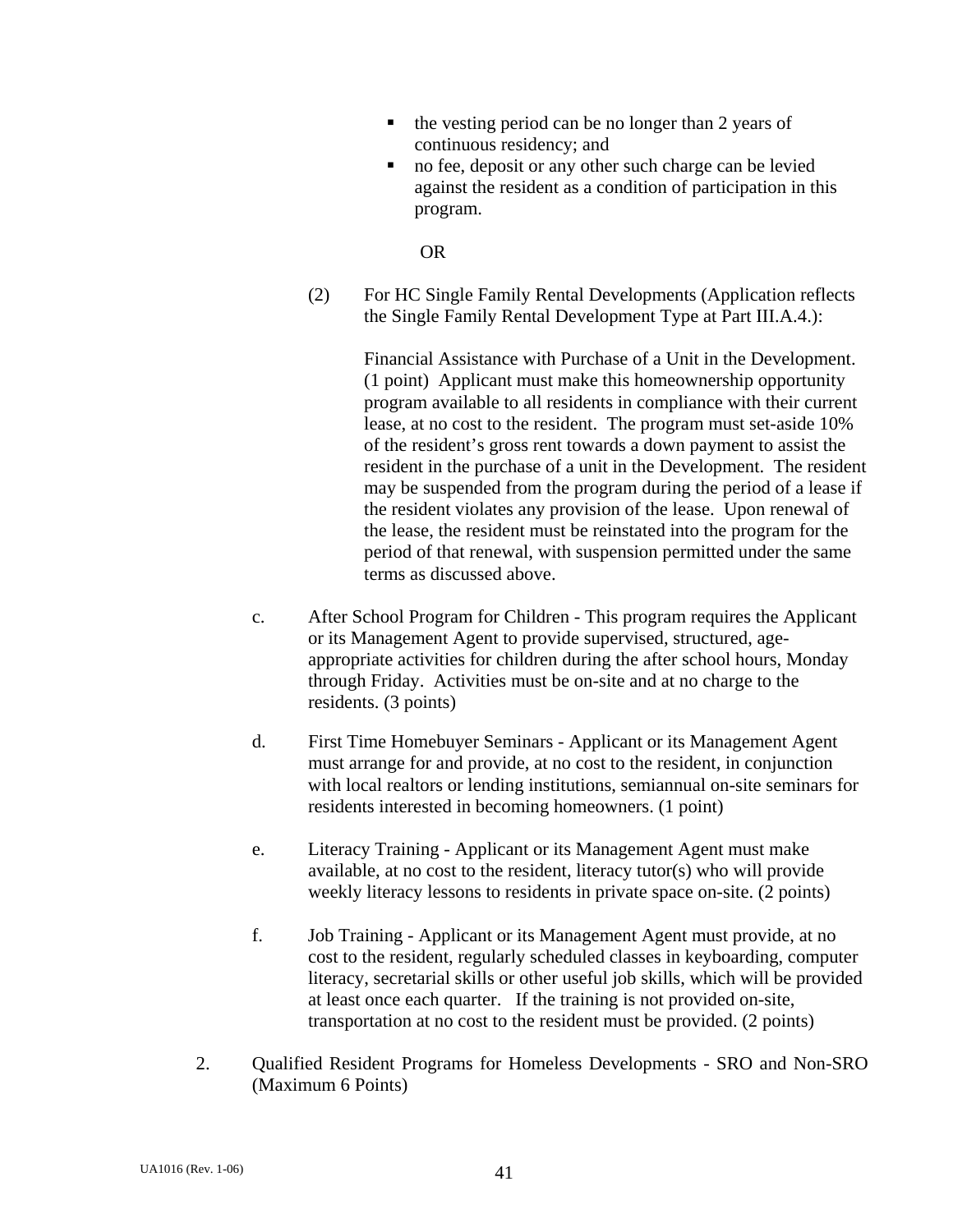To be eligible to select resident programs from this category, Applicant must have selected and qualified for the Homeless Demographic Commitment at Part III.D.

- Note: All Applicants selecting and qualifying for the Homeless Demographic Commitment in this Application will be required to provide a Case Management Program whereby the Applicant or its Management Agent must provide, at no cost to the resident, a Case Manager (at least one for every 25 residents) whose activities are aimed at assessing resident needs, planning services, linking the service system to a resident, coordinating the various system components, monitoring service delivery, and evaluating the effect of service delivery. Case Managers must possess at least a bachelor's degree in human services or a related field.
- a. The following resident programs are available for SRO Developments only (Applicant selected the SRO Development Type at Part III.A.4.):
	- (1) Staffed Kitchen/Cafeteria Applicant or its Management Agent must provide, at no cost to the resident, an on-site staffed kitchen/cafeteria that provides at least one meal, 7 days per week. (3 points)
	- (2) Daily Activities Applicant or its Management Agent must provide on-site supervised, structured activities, at no cost to the resident at least 5 days per week. (3 points)
- b. The following resident programs are available for Non-SRO Developments only:
	- (1) Homeownership Opportunity Program. MMRB, SAIL, HC and HOME Applicants may only select Item (a) below, with one exception. The exception is that HC Applicants that selected "Single Family Rental" as the Development Type at Part III.A.4. have the option of selecting either Item (a) or Item (b) below.
		- (a) Financial Assistance with Purchase of a Home. (2 points) Applicant commits to provide a financial incentive which includes the following provisions:
			- The incentive must be applicable to the home selected by the resident and may not be restricted to or enhanced by the purchase of homes in which the Applicant, Developer, or other related party has an interest;
			- $\blacksquare$  the incentive must be not less than 5% of the rent for the resident's unit during the resident's entire occupancy (Note: Resident will receive the incentive for all months for which the resident is in compliance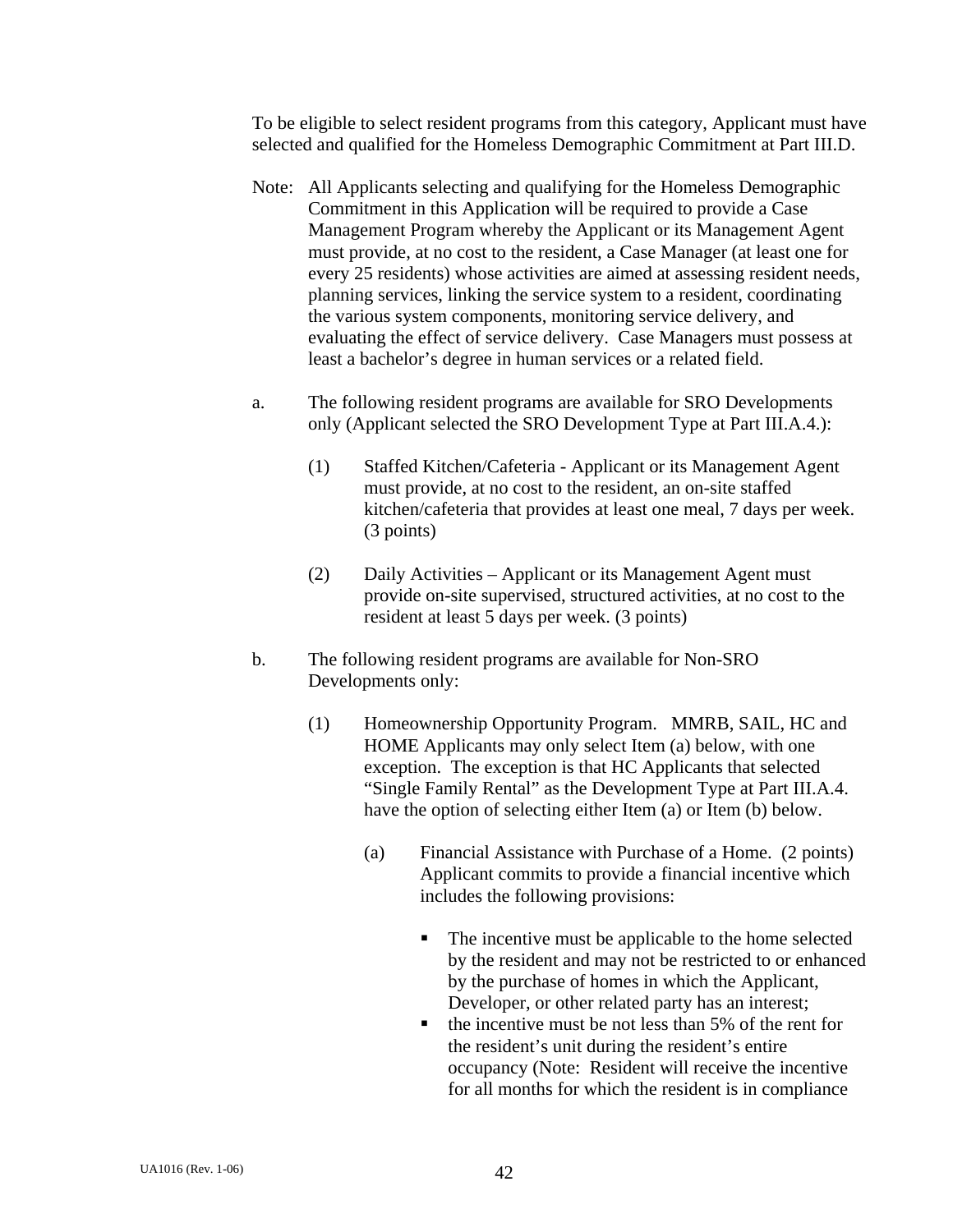with the terms and conditions of the lease. Damages to the unit in excess of the security deposit will be deducted from the incentive.);

- $\blacksquare$  the benefit must be in the form of a gift or grant and may not be a loan of any nature;
- $\blacksquare$  the benefits of the incentive must accrue from the beginning of occupancy;
- $\blacksquare$  the vesting period can be no longer than 2 years of continuous residency; and
- no fee, deposit or any other such charge can be levied against the resident as a condition of participation in this program.

OR

 (b) For HC Single Family Rental Developments (Application reflects the Single Family Rental Development Type at Part III.A.4.):

> Financial Assistance with Purchase of a Unit in the Development. (1 point) Applicant must make this homeownership opportunity program available to all residents in compliance with their current lease, at no cost to the resident. The program must set-aside 10% of the resident's gross rent towards a down payment to assist the resident in the purchase of a unit in the Development. The resident may be suspended from the program during the period of a lease if the resident violates any provision of the lease. Upon renewal of the lease, the resident must be reinstated into the program for the period of that renewal, with suspension permitted under the same terms as discussed above.

- (2) After School Program for Children This program requires the Applicant or its Management Agent to provide supervised, structured, age-appropriate activities for children during the after school hours, Monday through Friday. Activities must be on-site and at no charge to the residents. (3 points)
- (3) First Time Homebuyer Seminars Applicant or its Management Agent must arrange for and provide, at no cost to the resident, in conjunction with local realtors or lending institutions, semiannual on-site seminars for residents interested in becoming homeowners. (1 point)
- c. The following resident programs are available for both SRO and Non-SRO Developments: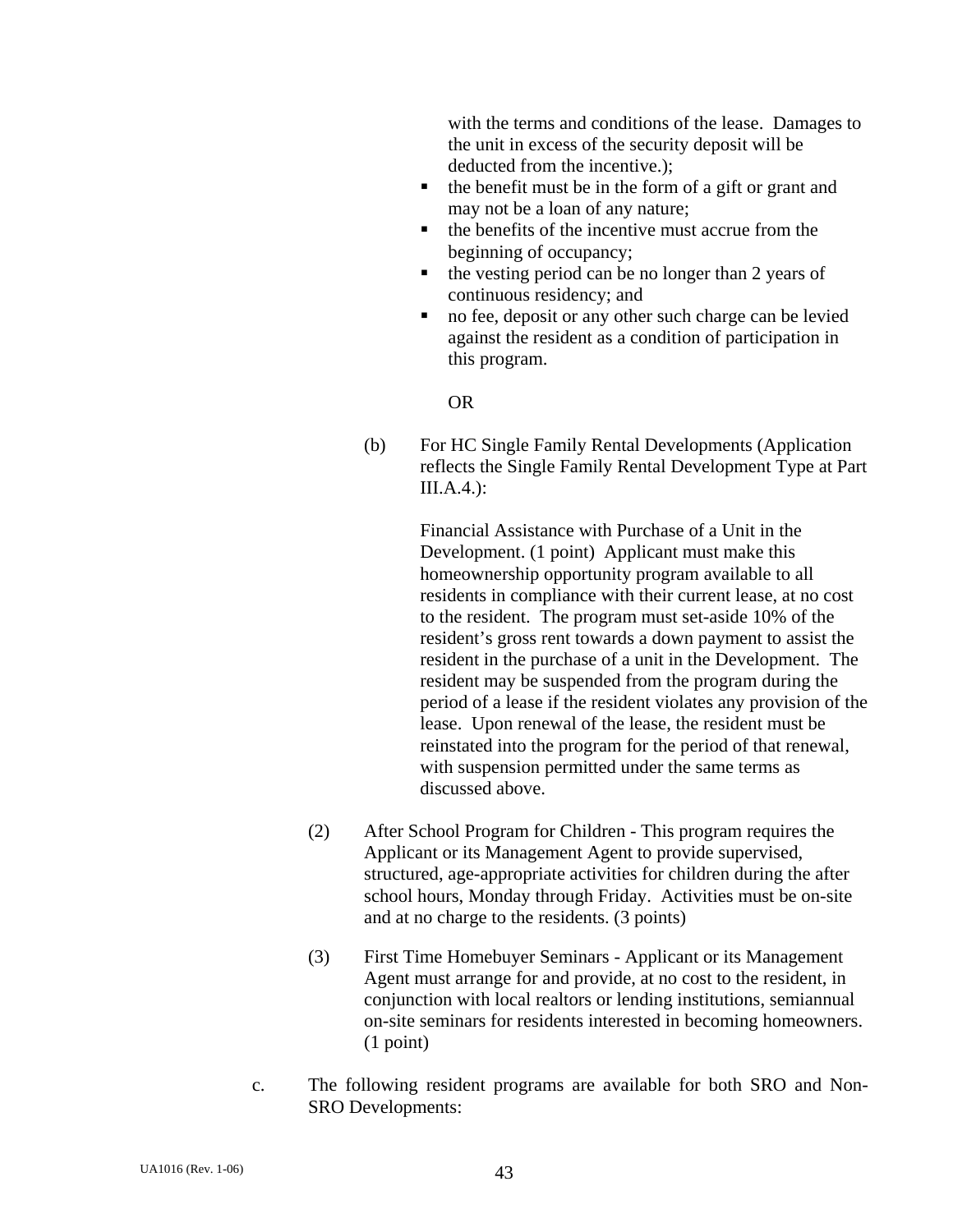- (1) Welfare to Work or Self-Sufficiency Type Programs The Applicant commits to actively seek residents who are participating in or who have successfully completed the training provided by these types of programs. To receive point, Applicant must identify the program and the contact person. (1 point)
- (2) Literacy Training Applicant or its Management Agent must make available, at no cost to the resident, literacy tutor(s) who will provide weekly literacy lessons to residents in private space onsite. (2 points)
- (3) Job Training Applicant or its Management Agent must provide, at no cost to the resident, regularly scheduled classes in keyboarding, computer literacy, secretarial skills or other useful job skills, which will be provided at least once each quarter. If the training is not provided on-site, transportation at no cost to the resident must be provided. (2 points)

### OR

3. Qualified Resident Programs for Elderly Developments (Maximum 6 Points)

To be eligible to select resident programs in this category, Applicant must have selected and qualified for the Elderly Demographic Commitment at Part III.D.

- Note: All Applicants selecting and qualifying for the Elderly Demographic Commitment as an Assisted Living Facility at Part III.D. will be required to provide a Case Management Program whereby the Applicant, Case Manager, Management Agent, or its Service Provider must provide, at no cost to the resident, a Case Manager (at least one for every 25 residents) whose activities are aimed at assessing resident needs, planning services, linking the service system to a resident, coordinating the various system components, monitoring service delivery, and evaluating the effect of service delivery. Case Managers must possess at least a bachelor's degree in human services or a related field.
- a. Private Transportation The Applicant or its Management Agent must make available a safe and serviceable vehicle that can transport residents to off-site locations for such things as medical appointments, public service facilities, and/or educational or social activities, at no cost to the resident. A nearby bus stop or access to programs such as "Dial-A-Ride" will not be acceptable for purposes of this program. (3 points)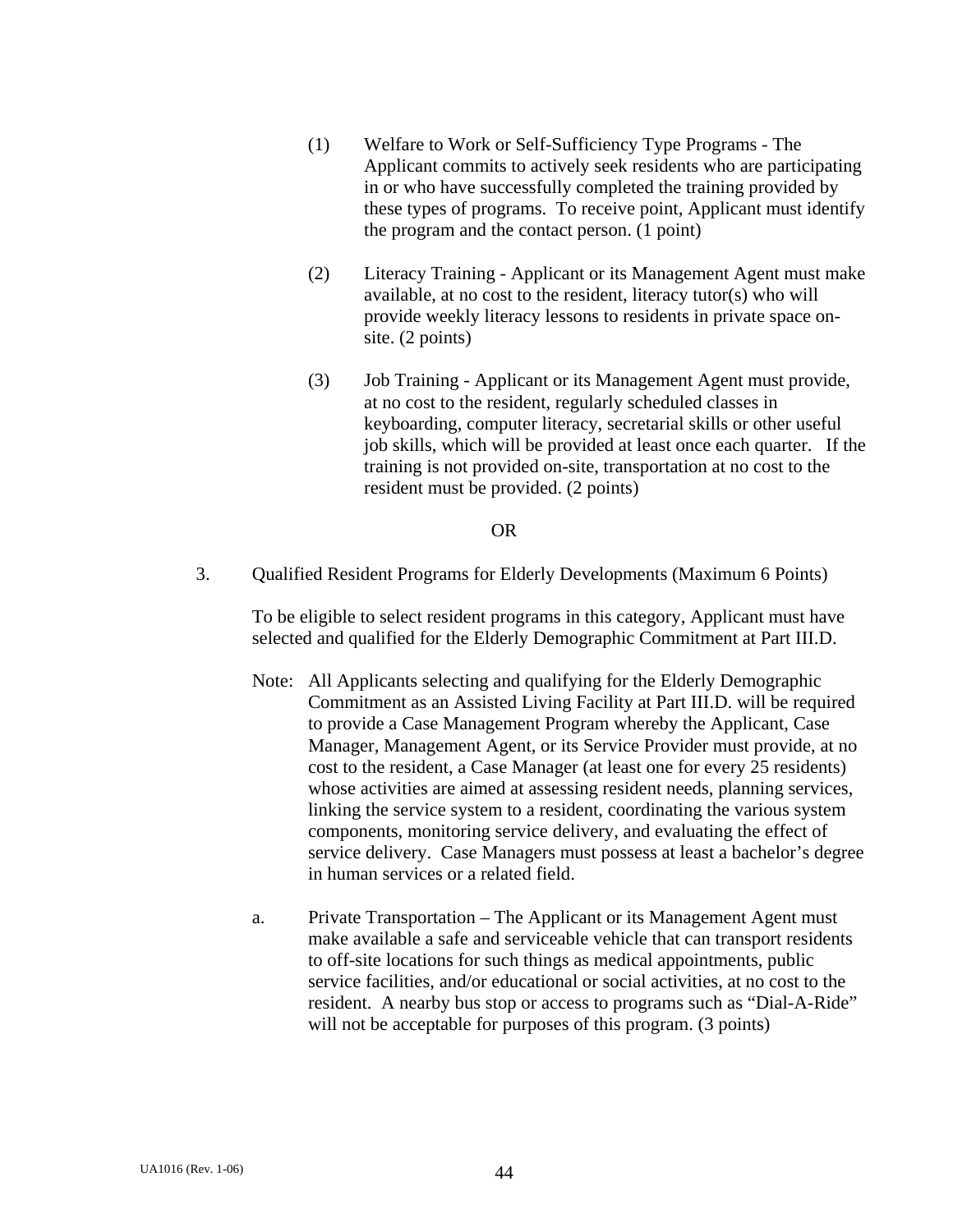- b. Daily Activities Applicant or its Management Agent must provide onsite supervised, structured activities, at no cost to the resident, at least five days per week. (3 points)
- c. Assistance with Light Housekeeping, Grocery Shopping and/or Laundry The Applicant or its Management Agent will provide residents with a list of qualified service providers for (a) light housekeeping, and/or (b) grocery shopping, and/or (c) laundry and will coordinate, at no cost to the resident, the scheduling of services. (1 point)
- d. Resident Assurance Check-In Program Applicant commits to provide and use an established system for checking in with each resident on a predetermined basis not less than once per day, at no cost to the resident. Residents may opt out of this program with a written certification that they choose not to participate. (2 points)
- e. Manager On-Call 24 Hours Per Day Applicant must provide management personnel on the Development's premises at all times who will be available and accessible to the residents 24 hours per day, seven days per week, at no cost to the resident. (2 points)

### AND

- 4. Qualified Resident Programs for ALL Applicants (Maximum 8 Points)
	- a. Health Care At least quarterly visits by health care professionals such as nurses, doctors, or other licensed care providers. At a minimum, the following services must be provided: health screening, flu shots, vision and hearing tests. Regularly scheduled is defined as not less often than once each quarter. On-site space must be provided. Service must be provided at no cost to the residents, with the exception that the residents may be charged for medications. (2 points)
	- b. Resident Activities These specified activities are planned, arranged, provided and paid for by the Applicant or its Management Agent. These activities must be an integral part of the management plan. The Applicant must develop and execute a comprehensive plan of varied activities that brings the residents together and encourages community pride. The goal here is to foster a sense of community by bringing residents together on a regularly scheduled basis by providing activities such as holiday and special occasion parties, community picnics, newsletters, children's special functions, etc. (2 points)
	- c. Health and Nutrition Classes At least 8 hours per year, provided on site at no cost to the residents. (2 points)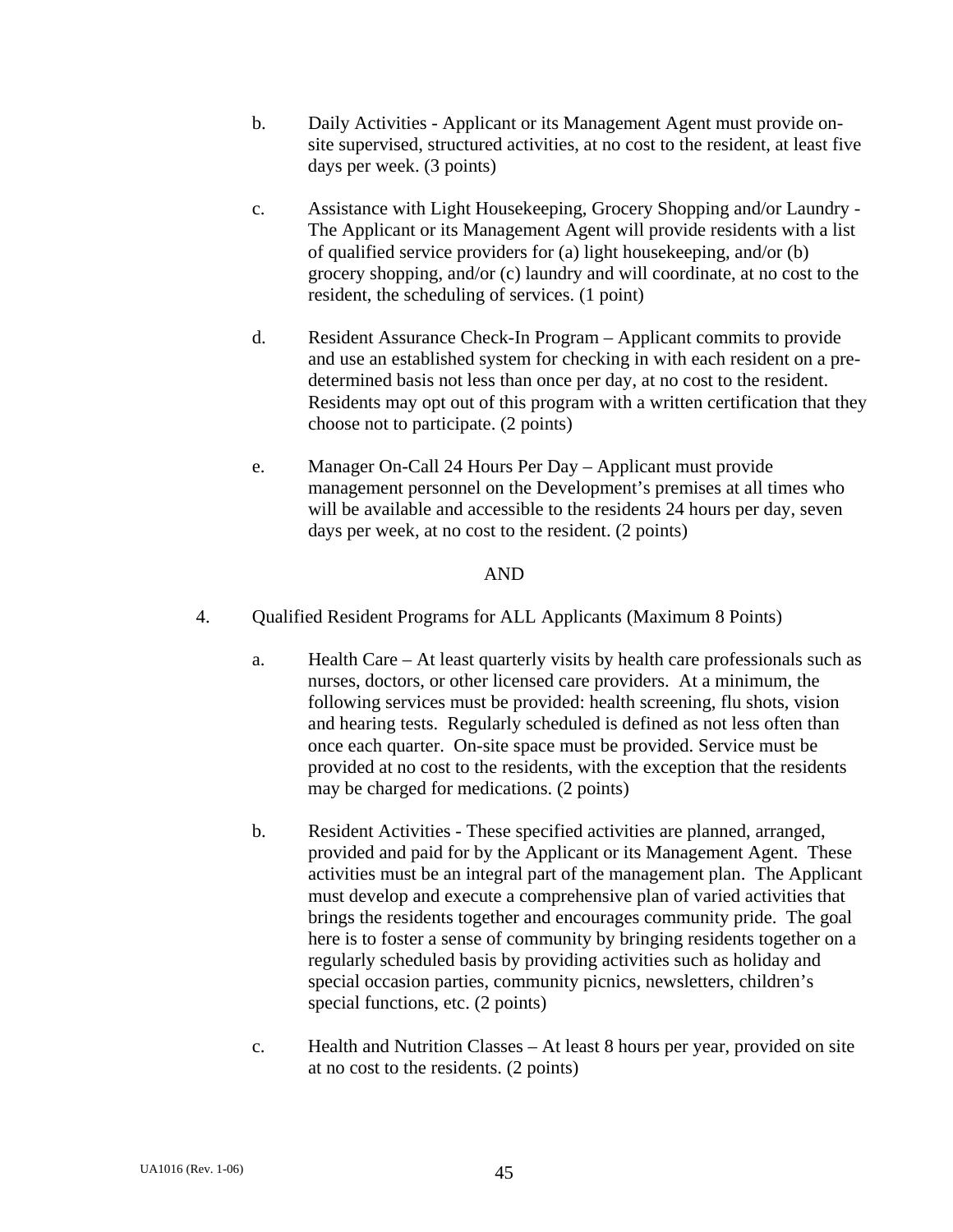- d. Financial Counseling This service must be provided by the Applicant or its Management Agent, at no cost to the resident, and must include the following components: must be regularly scheduled at least once each quarter; must include tax preparation assistance by qualified professionals; must include educational workshops on such topics as "Learning to Budget", "Handling Personal Finances", "Predatory Lending", or "Comparison Shopping for the Consumer". (2 points)
- e. English as a Second Language The Applicant or its Management Agent must make available, at no cost to the resident, literacy tutor(s) who will provide weekly English lessons to residents in private space on-site. (2 points)
- f. Resident Assistance Referral Program The Applicant or its Management Agent will make available to residents information about services such as crisis intervention, individual and family needs assessment, problem solving and planning, appropriate information and referral to community resources and services based on need, monitoring of ongoing ability to retain self sufficiency, and advocacy to assist clients in securing needed resources. This service must be provided at no cost to the resident. (2 points)
- g. Swimming Lessons The Applicant or its Management Agent must provide on-site swimming lessons for children or adults, at no cost to the resident, at least twice each year. (2 points)
- h. Life Safety Training The Applicant or its Management Agent must provide courses such as fire safety, first aid (including CPR), etc., on-site, at least twice each year, at no cost to the resident. (2 points)
- i. Mentoring Establish a partnership with a primary or secondary education institution to encourage mentoring, tutoring and/or financial support that will benefit the residents of the proposed affordable housing community. This service must be provided at no cost to the resident. (2 points)

Only Applicants requesting HOME funding must answer the questions in Part III. G, H and I below.

# **G. HOME Uniform Relocation Act** (Threshold)

The Uniform Relocation Assistance and Real Property Acquisition Policies Act of 1970 (URA) is government-wide legislation and compliance begins at the initiation of negotiation for federal assistance. Failure to provide all required Uniform Relocation Act information shall result in rejection of this Application.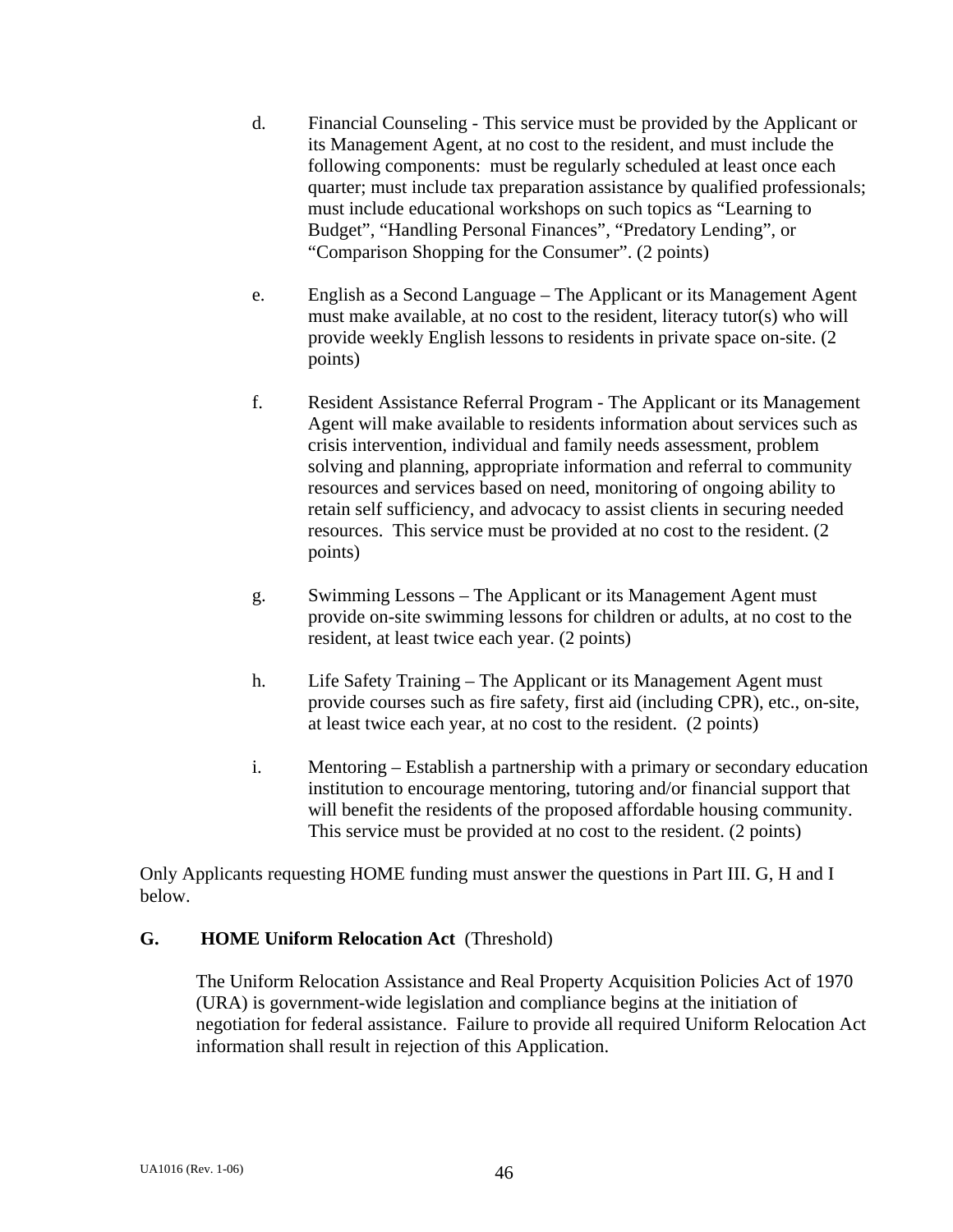- 1. Applicant must select "Yes" if any portion of the proposed Development will involve rehabilitation work, regardless of whether Rehabilitation/Substantial Rehabilitation or Acquisition and Rehabilitation/Substantial Rehabilitation was selected as the Development Category at Part III.A.3.
- 2. a. e. Answer all questions as appropriate.
	- f. Provide the following documentation in a separate notebook entitled "Relocation Documentation". Only one copy of this documentation is required.

(1)  $\&$  (2) List of all occupied units and tenant income certifications – The income of persons and households who are currently occupying a unit that will receive HOME assistance must be provided to determine whether they are income eligible. For all occupied units, the Applicant must provide a summary list of all residents and income certifications for those residents in occupied units that will be HOME-Assisted Units. If the existing residents and/or Development is/are currently participating in a federally subsidized program (such as Project-based Section 8, Section 8 Existing or Section 8 Voucher Programs), the residents' current income certification forms required for that program may be used instead.

- (3) Provide a brief description of how the Development will meet the HOME set-aside requirements. The description must indicate whether the existing residents are HOME eligible residents, or whether the residents will be evicted and replaced with income eligible residents in order to meet the set-aside requirements committed to in this Application.
- (4) Cost of Relocation Describe how the cost of relocation will be covered. Detail how the temporary and permanent relocation will be handled.
- (5) General Information Notice In accordance with the Uniform Relocation Act (URA), as part of 24 CFR Part 92, a Development applying for HOME funds must provide a notice to all tenants at time of Application, informing them of their rights under the URA in accordance with Chapter 2 of the HUD Handbook 1378. The Handbook is incorporated by reference and is available on the Corporation's Website under the 2006 Universal Application link labeled Related Information and Links. The proper manner of notice is provided in this Handbook. A copy of each General Information Notice must be provided to each tenant, not just tenants in HOME-Assisted Units. The Applicant must provide a copy of each General Information Notice for each occupied unit in the notebook labeled "Relocation Documentation". Each notice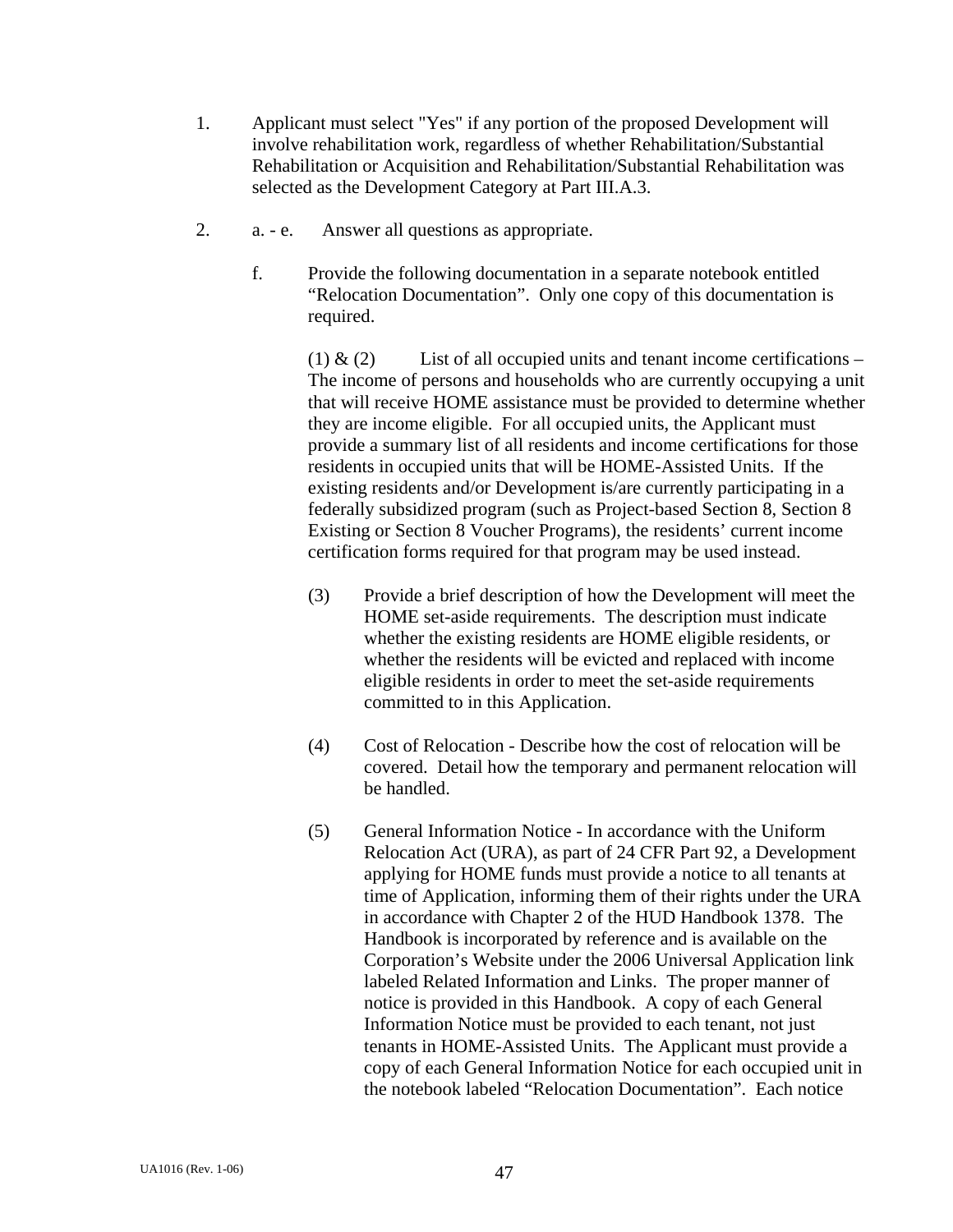must include proof of delivery by certified letter or by signed copy of the notice when hand delivered.

- 3. a. If the Applicant owns the Development site, provide a narrative describing the acquisition behind a tab labeled **"Exhibit 36"**. This narrative must describe how, when, and from whom the property was acquired and whether or not the property was vacant when acquired.
	- b. If the Applicant is a private company and is acquiring the property, the Applicant (buyer) must provide the seller with a notice that the buyer does not have the power of eminent domain to obtain the property and a determination of market value will estimate the value of the property. This must be done prior to execution of the contract or may be attached as an addendum to the contract. A copy of the required notice must be provided behind a tab labeled **"Exhibit 37"**. A sample addendum is available on the Corporation's Website.
	- c. If the Applicant is a public (government) Applicant, respond to all applicable remaining questions in this relocation section.
	- d. If the buyer has the power of eminent domain, buyer must notify the seller in writing that it has such power and the determination of market value for the property is being waived. Provide a copy of the required notice behind a tab labeled **"Exhibit 38"**. A sample notice is available on the Corporation's Website.
	- e. If the Applicant is a public (government) Applicant and does not have the power of eminent domain, provide the following: (1) notice of interest, (2) determination of fair market value, (3) appraisal of the property, and (4) written offer of just compensation which includes a statement of just value, property description, and identification of buildings. Provide all required documentation behind a tab labeled **"Exhibit 38"**.

# **H. HOME Certification of Consistency With the Consolidated Plan** (Threshold)

Provide evidence behind a tab labeled **"Exhibit 39"** that the proposed Development is consistent with the applicable Consolidated Plan. Developments located in entitlement jurisdictions should request a certification of consistency letter from the appropriate authorities in that jurisdiction (typically, the community development staff). Developments located in non-entitlement jurisdictions (e.g. small non-entitlement cities or unincorporated areas of counties) should request a certification of consistency letter from the state. Failure to provide this certification will result in rejection of the Application. To request a certification of consistency letter from the state (or if you are not sure which Consolidated Plan applies to the location of your proposed HOME Development), please contact: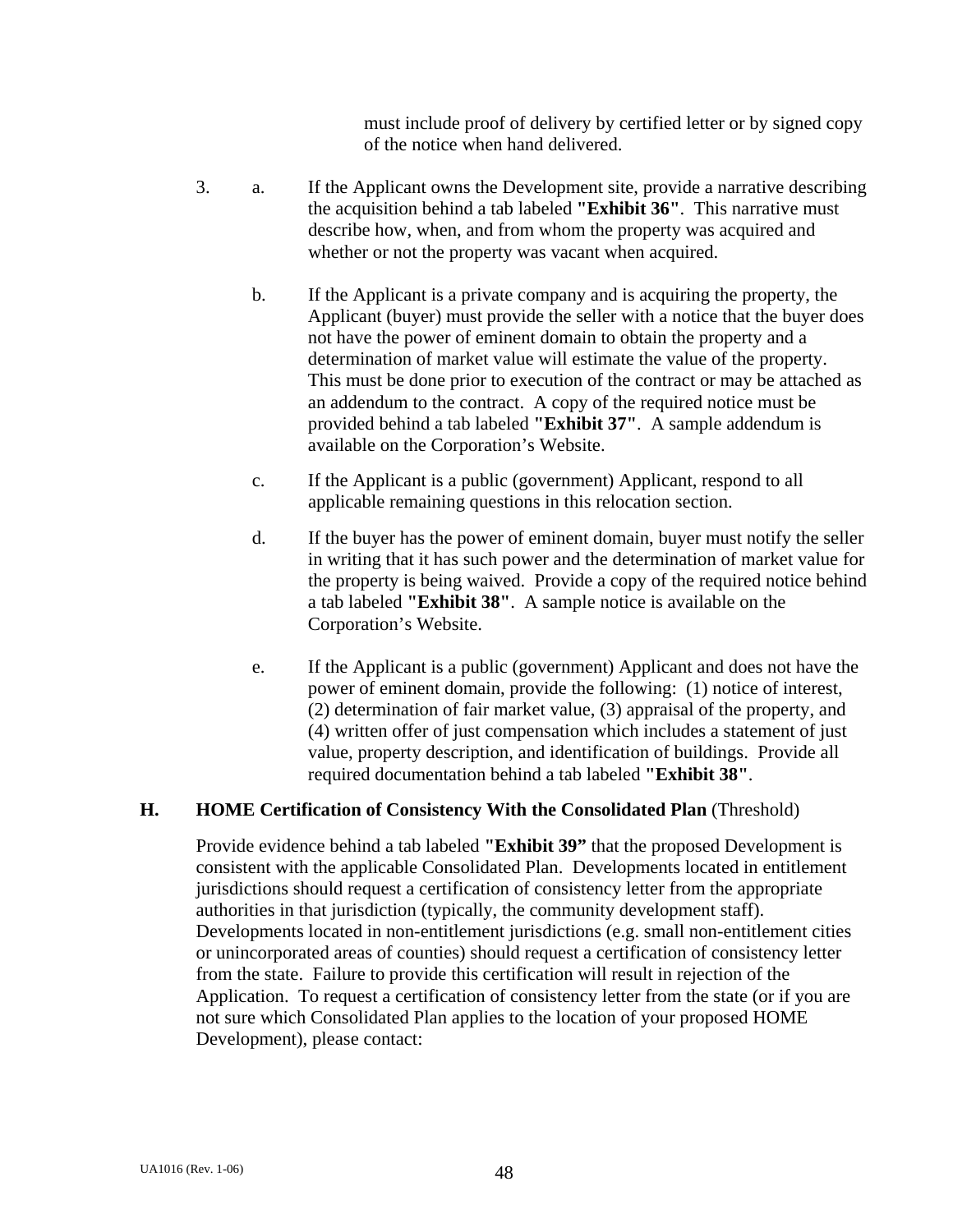Judy Peacock (or her successor) Bureau of Community Development Division of Housing and Community Development Florida Department of Community Affairs 850-922-1454

#### **I. HOME Other Federal Requirements** (Threshold)

 1. Federal Labor Requirements - Owners of a building or buildings which consist of 12 or more HOME-Assisted Units which are to be constructed or rehabilitated by the same contractor under a single contract (including Scattered Site Developments) must comply with the Federal Labor Standards requirements as identified in 24 CFR Part 92 and Rule Chapter 67-48.

Federal Labor Standards require that all persons working on the site be paid an hourly rate not less than the minimum rate specified in the Wage Determination issued by HUD for each particular property. The owner will be required to submit to the Corporation, or its representative servicer, payroll reports and certifications to verify wage payments. Conformance with Labor Standards will be monitored during the construction/rehabilitation period in conjunction with the draw inspections by the consulting engineer/architect engaged by the underwriter/servicer.

If the Development contains 12 or more HOME Assisted Units to be rehabilitated or constructed under a single contract, the Corporation will require, prior to the start of construction, certification by the Applicant that it has been advised by the Corporation of its responsibilities and obligations regarding the federal labor and wage requirements and that it agrees to comply with the guidelines.

- 2. HUD Environmental Requirements Applicant will be required to comply with the HUD environmental requirements as provided in 24 CFR Part 92 and 24 CFR Part 58.
- 3. Debarment and Suspension Owners and contractors are prohibited from employing, awarding contracts, or funding any contractors or subcontractors that have been debarred, suspended, proposed for debarment or placed on ineligibility status by HUD. In addition, any owners who are debarred, suspended, proposed for debarment, or ineligible will be prohibited from participating in the HOME Program. Therefore, a certification must be executed by the contractor for compliance with debarment and suspension regulations. Provide the certification behind a tab labeled **"Exhibit 40"**. This certification is incorporated by reference and is available on the Corporation's Website under the 2006 Universal Application link labeled Related Information and Links. Failure to provide this executed certification shall result in rejection of the Application.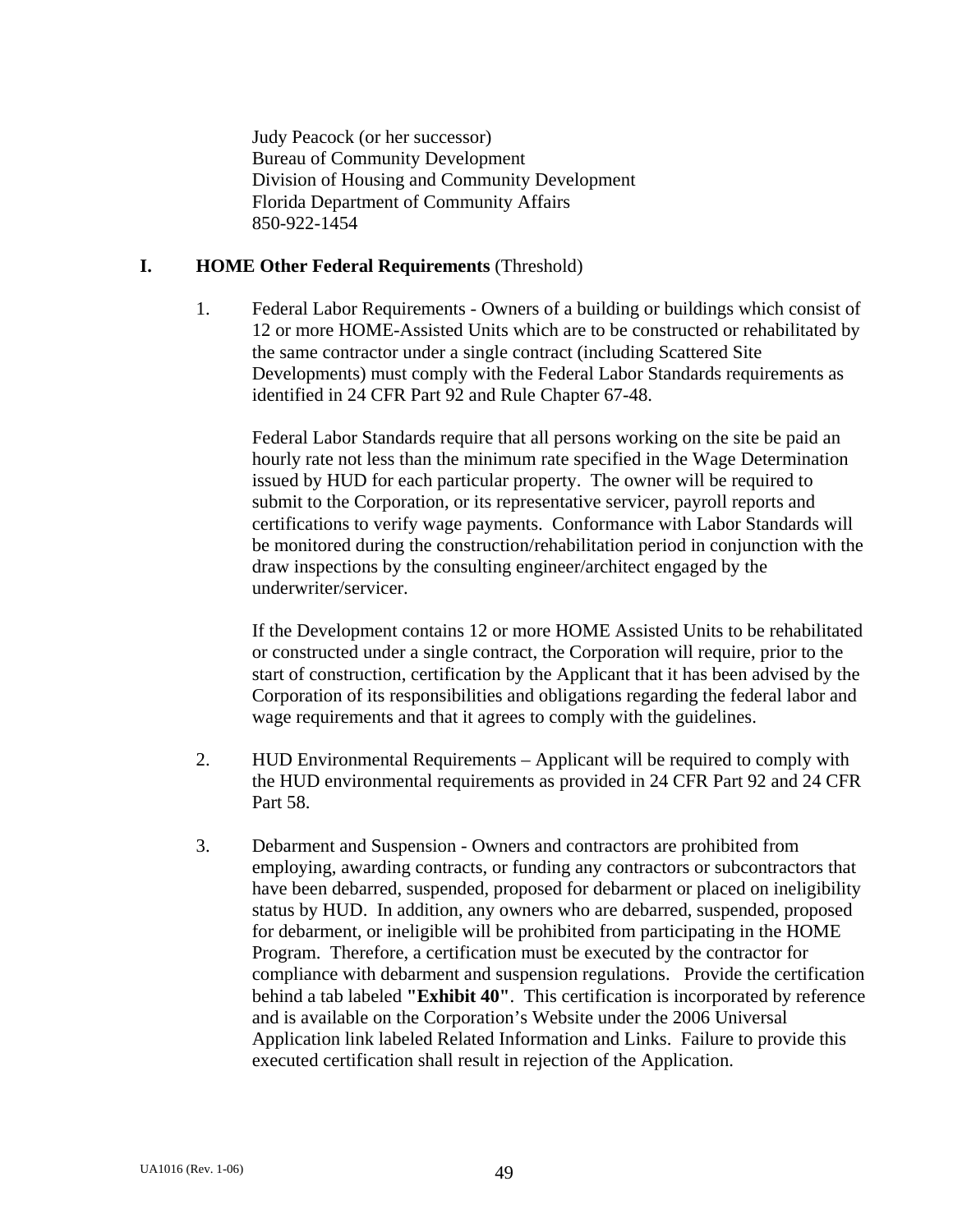4. Lead Based Paint - If the Development was built before 1978, Lead Based Paint Regulations may apply. See 24 CFR Part 35 for exemptions. To be eligible for HOME funding, the Applicant must certify that it understands the requirements of the current HUD lead based paint regulations as identified in 24 CFR Part 92 and Rule Chapter 67-48.

If the Applicant is purchasing the property and the Development was built before 1978, provide a copy of the executed Disclosure of Information on Lead Based Paint and Lead Based Paint Hazards Form, signed by both the buyer and the seller, behind a tab labeled **"Exhibit 41"**. This form is incorporated by reference and is available on the Corporation's Website under the 2006 Universal Application link labeled Related Information and Links. Failure to provide a copy of the executed disclosure form, if applicable, shall result in rejection of the Application.

 5. Match - 24 CFR § 92.220 requires the Corporation to match funds for each HOME dollar spent on a Development. For purposes of Match calculation of taxes, fees, or charges that are forgiven for future years, the value of the Match is the present discounted cash value, based on a rate equal to the 10-year Treasury note rate in effect as of the date the HOME-Rental Notice of Funding Availability (NOFA) is published in the Florida Administrative Weekly. This rate may be obtained from the Corporation prior to the Application Deadline.

 For purposes of the Universal Application, Match contributions must be made from nonfederal resources and may be in the form of one or more of the following:

a. Cash contributions from nonfederal sources.

 To be recognized as a cash contribution, funds must be contributed permanently to the HOME Development. Therefore, to receive match credit for the full amount of a loan to a HOME Development, all repayment, interest, or other return on investment of the contribution must be deposited in the local account of the participating jurisdiction's HOME Investment Trust Fund to be used for eligible HOME activities in accordance with the requirements of 24 CFR § 92.220.

b. Forbearance of fees - state and local taxes, charges or fees.

 The value of state or local taxes, fees, or other charges that are normally imposed or charged by a state or local government on all transactions or developments in the conduct of its operations, which are waived, foregone, or deferred, may be counted as Match. The amount of any real estate taxes may be based on post-improvement property value.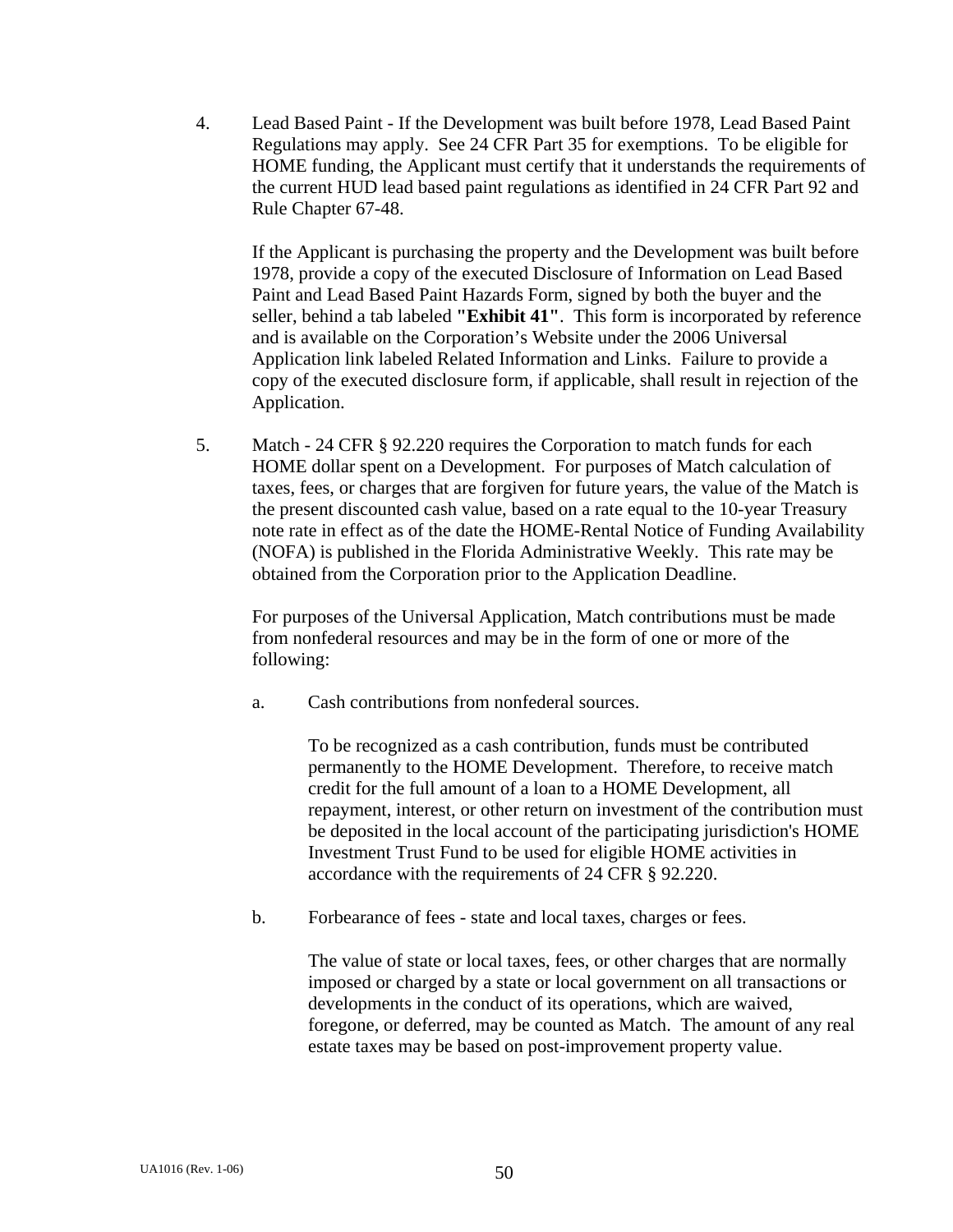c. Donated Real Property.

 The value, before the HOME assistance is provided and minus any debt burden, lien, or other encumbrance, of donated land or other real property may be counted as Match, as provided below. The donation may be made by the participating jurisdiction, non-federal public entities, private entities, or individuals, with the exception of cash or other forms of contributions from applicants for or recipients of HOME assistance or contracts, or investors who own, are working on, or are proposing to apply for, assistance for a HOME-assisted project.

- (1) Donated property not acquired with Federal resources is a contribution in the amount of 100% of the value.
- (2) Donated property acquired with federal assistance may provide a partial contribution. The property must be acquired with federal assistance specifically for a HOME development. The property must be acquired with the federal assistance at demonstrably below the appraised value and must be acknowledged by the seller as a donation to affordable housing at the time of the acquisition with the federal assistance. The amount of the contribution is the difference between the acquisition price and the appraised value at the time of acquisition with the federal assistance.
- (3) Property must be appraised in conformance with established and generally recognized appraisal practice and procedures in common use by professional appraisers. Opinions of value must be based on the best available data properly analyzed and interpreted. The appraisal of land and structures must be performed by an independent, certified appraiser.

 List the amount of each source of Match funding. For each source of Match funding listed, the Applicant must provide documentation consisting of a signed statement from the source detailing the type of contribution, the amount of the contribution, and how the amount of the contribution was calculated. If determination of the contribution amount is based on the present value calculation, include the actual present value calculation as described in 24 CRF § 92.220. Provide this information behind a tab labeled **"Exhibit 42"**. If additional space is required, enter the information on the addenda located at the end of the Application.

Match as a percentage of the HOME loan amount will be used as a tie-breaker as described further in the Ranking and Selection Criteria section of the Universal Application Instructions.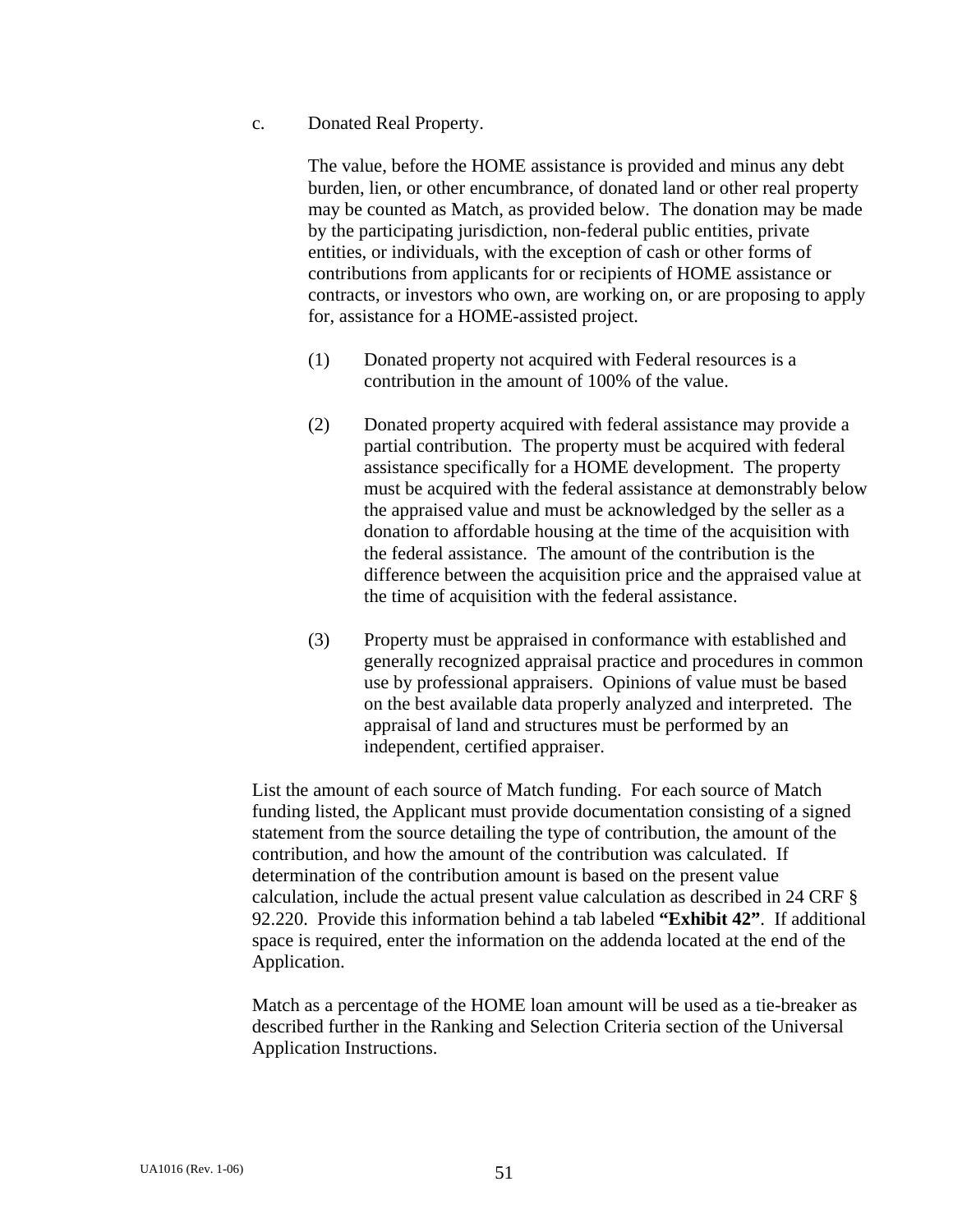# **Part IV. Local Government Support**

### **A. Contributions** (Maximum 5 Points)

The following Applicants will automatically receive 5 points without any requirement to obtain a Local Government contribution:

- Applicants requesting MMRB in the current funding cycle.
- Applicants receiving Tax-Exempt Bonds issued by either the Corporation or a Local Government, excluding 501(c)(3) Bonds from either source.
- Applicants that reflect Rehabilitation/Substantial Rehabilitation or Acquisition and Rehabilitation / Substantial Rehabilitation at Part III.A.3. of the Application.
- Applicants that selected and qualified for the Homeless Demographic at Part III.D. of the Application.
- For the 2006 Universal Cycle, Applicants with proposed Developments located in the following counties: Brevard, Broward, Collier, Glades, Hendry, Indian River, Lee, Martin, Miami-Dade, Monroe, Okeechobee, Palm Beach, and St. Lucie.

 To be eligible to receive 5 points, all other Applicants must obtain a Local Government contribution equal to or greater than the amounts listed on the County Contribution List and demonstrate such contribution by providing the properly completed and executed Local Government Verification of Contribution Form(s). To qualify for points, each Local Government Verification of Contribution Form must reflect the following dates:

- the effective date of the Local Government commitment and/or fee waiver (date must be on or before the Application Deadline); and
- the term of the commitment and/or fee waiver (the commitment and/or fee waiver must be effective at least through December 31, 2006)
	- (1) Provide the Local Government Verification of Contribution Grant Form behind a tab labeled "**Exhibit 43**";
	- (2) Provide the Local Government Verification of Contribution Fee Waiver Form behind a tab labeled "**Exhibit 44**";
	- (3) Provide the Local Government Verification of Contribution Loan Form behind a tab labeled "**Exhibit 45**"; and/or
	- (4) Provide the Local Government Verification of Contribution Fee Deferral Form behind a tab labeled "**Exhibit 46**".

 The payment stream for all present value calculations (if contribution consists of a loan or deferred fee) should be provided behind the applicable exhibit tab.

 In order to be eligible for points for a Local Government contribution, the contribution must provide a tangible economic benefit that results in a quantifiable cost reduction and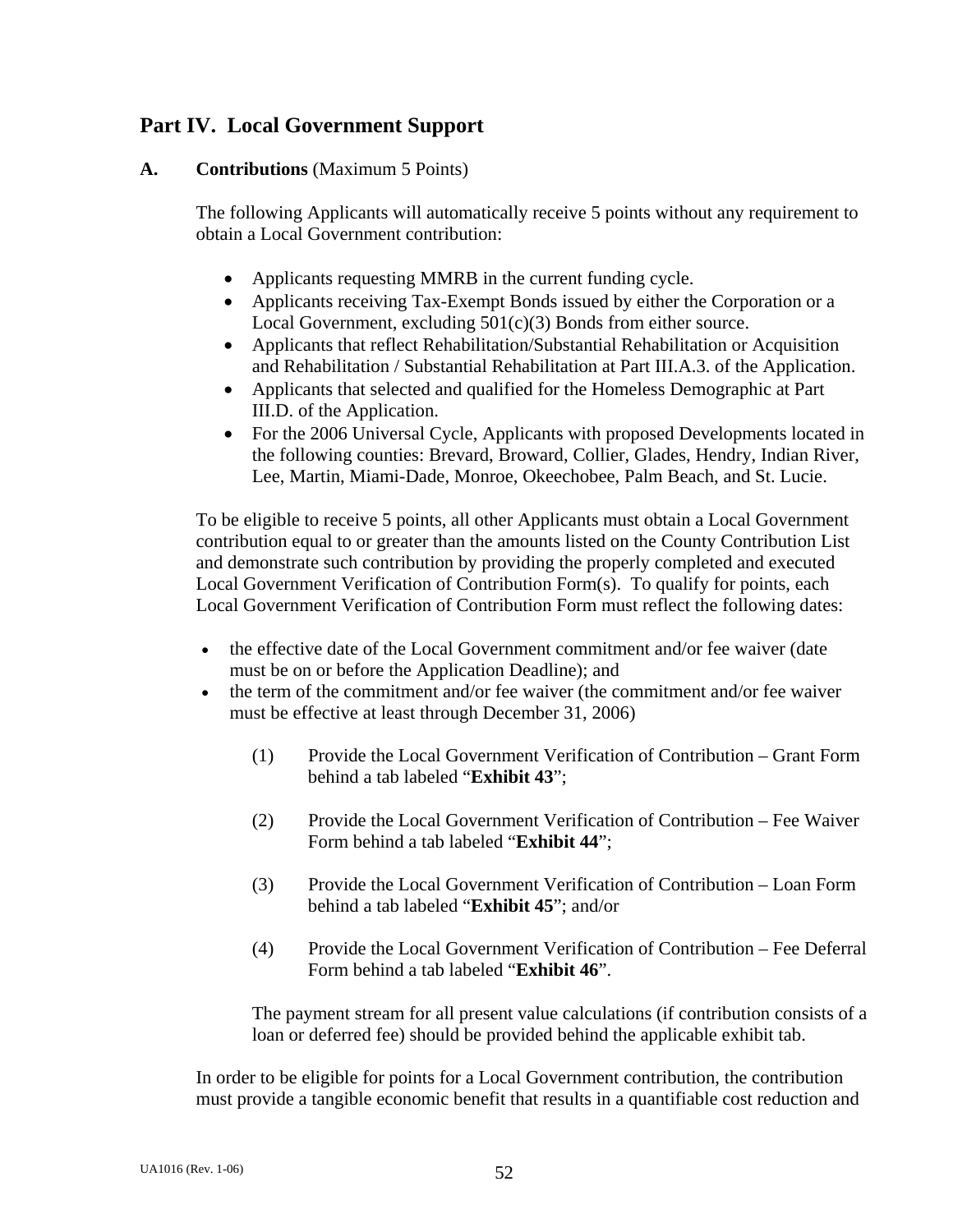must be given specifically because the Development will provide affordable housing. Local Government contributions that are not specifically made for the benefit of affordable housing but are instead of general benefit to the area in which the Development is located will NOT qualify as a contribution to the Development. Further, the fact that no impact fees or other such fees are levied by a local jurisdiction for ANY type of development DOES NOT constitute a "Local Government Contribution" to the proposed Development. Similarly, if such fees ARE levied by the local jurisdiction but the nature of the proposed Development exempts it (e.g., typically, a Rehabilitation Development is not subject to impact fees), for purposes of this form, no "Local Government Contribution" exists and no points will be awarded. State, federal, or Local Government funds initially obtained by or derived from a Local Government qualify as a Local Governmental contribution even though the funds are directly administered by an intermediary such as a housing finance authority, a community reinvestment corporation, or a state-certified Community Housing Development Organization, provided that they otherwise meet the requirements set forth in this Application, including those relating to the executed verification form. Local Government contributions that have not received final approval will not qualify as a Local Government contribution for purposes of this Application. HOPE VI funds may be used as a Local Government contribution.

The only Local Government contributions that will count for the purpose of scoring are:

- $\triangleright$  Monetary grants
- $\triangleright$  Loans with the exception of USDA RD funds
- $\triangleright$  A one-year or more deferral of a fee beyond the date that it is routinely due
- $\triangleright$  Waiver of fees

 The contribution may not be included on the Development Cost Pro Forma nor may it be considered part of Development Cost for purposes of calculating HC basis or Developer's fee. The exception to the previous sentence is deferred Local Government fees, which may be shown on the Development Cost Pro Forma.

 All loans and fee deferrals must be present valued to determine the value of these contributions.

- $\triangleright$  Calculate the net present value of the payments using the discount rate, the 10 year Treasury note in effect as of the date the HC Notice of Credit Availability (NOCA) is published in the Florida Administrative Weekly plus 285 basis points. This figure may be obtained from the Corporation prior to the Application Deadline.
- $\triangleright$  A loan with a forgiveness provision requiring approval of the Local Government will be treated as a loan, rather than as a grant, for scoring purposes. The "Loan" verification form should be used.
- $\triangleright$  Grants that are provided after 12 months from the placed-in-service date must be present valued using the Corporation's discount rate.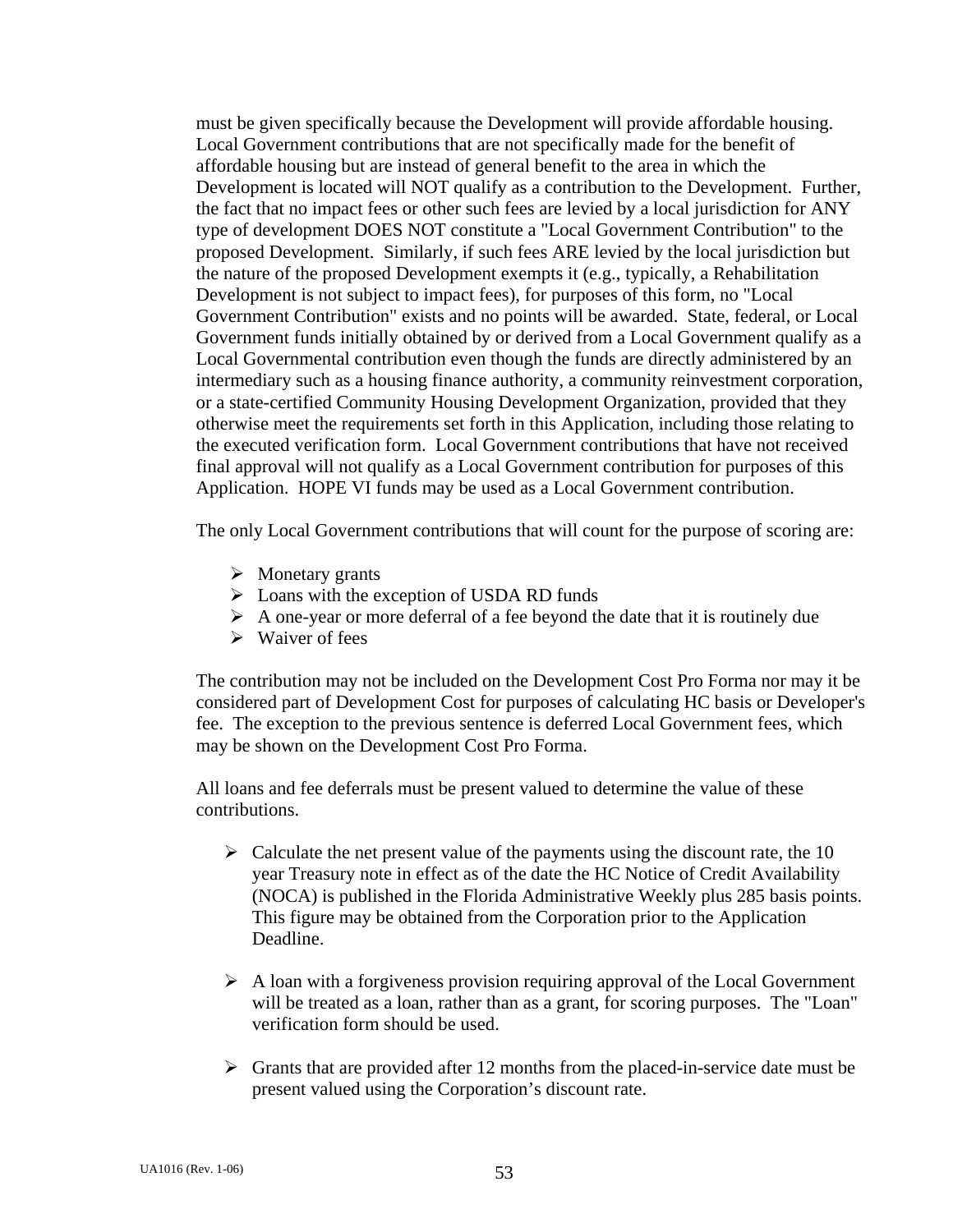To calculate the value of a Local Government below market interest rate loan:

- $\triangleright$  Calculate the net present value of the payments due to the Local Government including any balloon payment of principal due on a non-amortizing or non-fully amortizing loan.
- $\triangleright$  Calculate the net present value of the loan payments using the discount rate, the 10 year Treasury note in effect as of the date the HC Notice of Credit Availability (NOCA) is published in the Florida Administrative Weekly plus 285 basis points. This figure may be obtained from the Corporation prior to the Application Deadline.
- $\triangleright$  Subtract the net present value of the loan payments from the original loan principal amount. The remaining number is the Local Government contribution.
- Example: If the discount rate is assumed to be 9% and the Local Government will provide a fully amortizing \$1,000,000 loan at 3% for 15 years, the contribution is calculated as follows:

Calculate the monthly payment of the \$1,000,000 loan at 3% (\$6,905.82).

 Calculate the net present value of the stream of \$6,905.82 monthly payments over 15 years (180 months) using a 9% discount rate (\$680,868.33).

 Subtract the net present value amount from the original principal loan amount to arrive at the value of the contribution (\$1,000,000 -  $$680,868.33 = $319,131.67$  value).

 Example: If the discount rate is assumed to be 9% and the Local Government will provide an interest only \$1,000,000.00 loan at 3% for 15 years, the contribution is calculated as follows:

> Calculate the monthly payment of the \$1,000,000 loan at 3%. Multiply the \$1,000,000 by 3% and divide the result by 12. The answer is \$2,500. As such, the loan payments for the first 179 months are \$2,500. The  $180<sup>th</sup>$ payment is the \$2,500 plus the balloon payment of \$1,000,000, which is \$1,002,500.

 Calculate the net present value of the stream of the various monthly payments over 15 years (180 months) using a 9% discount rate (\$507,032.96).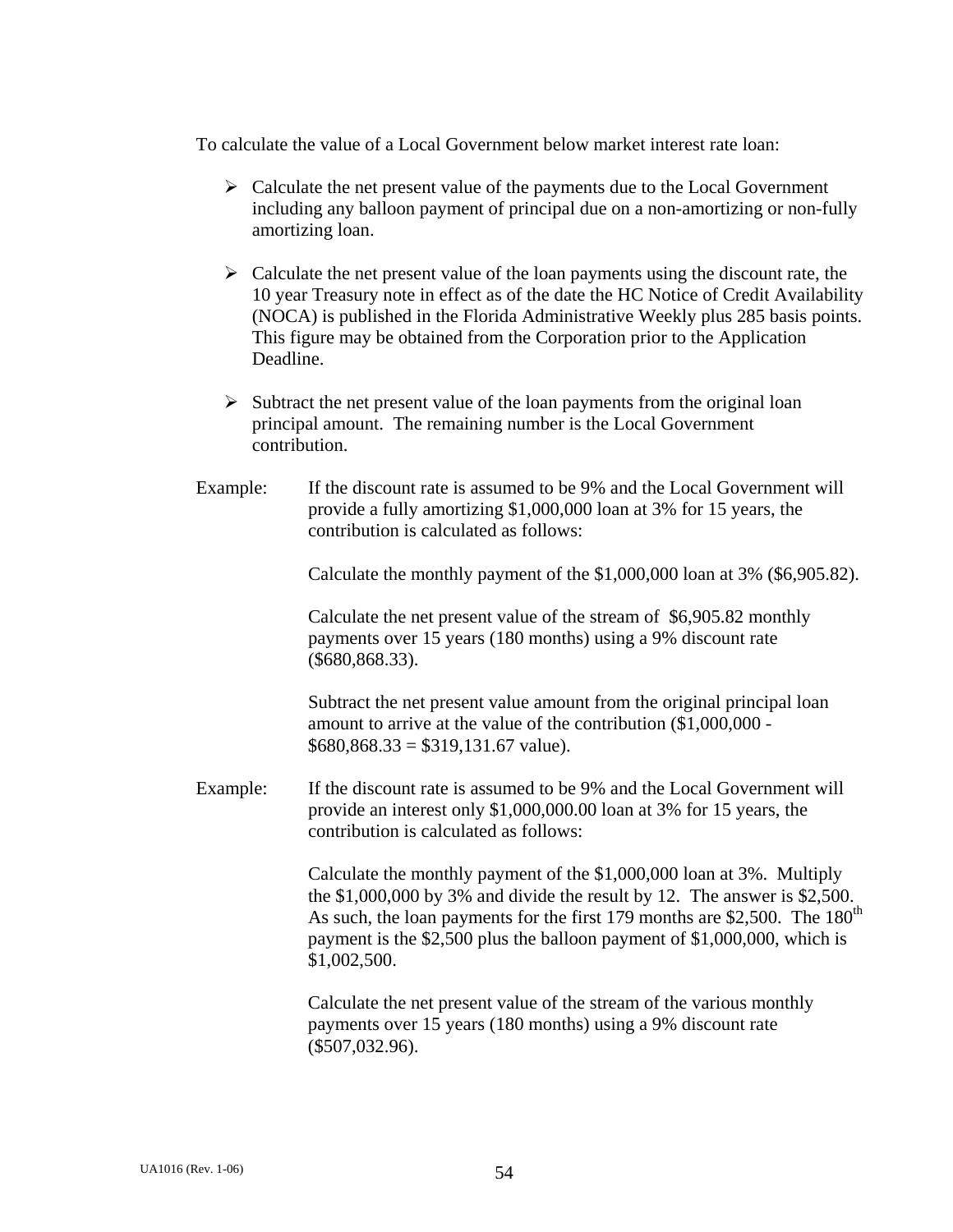Subtract the net present value amount from the original principal loan amount to arrive at the value of the contribution (\$1,000,000 -  $$507,032.96 = $492,967.04$  value).

# **SCORING:**

 Local Government contributions may be verified by Corporation Staff during the scoring and appeals process. The government contact person listed on the Verification of Local Government Contribution Form(s) may be contacted to verify the nature and the amount of the contribution. If the amount and type of contribution is verified to be less than that represented in the Application, the Applicant will receive points only for the lesser amount. If the amount and type of contribution cannot be verified, the Applicant will receive zero points for that contribution. In either case, the Applicant may also be subject to the consequences set forth in section 420.507(35), F.S., and Rule Chapter 67-48, F.A.C.

 Scorers will use the Hewlett Packard 12C calculator or a similar Hewlett Packard calculator to calculate the present value of a loan in order to determine the amount of the Local Government contribution. Scorers, where applicable, will adjust the amount of the Local Government contribution up or down depending on the results of these calculations.

- NOTE: Funds administered by the Local Government, including federal funds and SHIP funds, may be included in the contribution as long as the appropriate verification form and all required supporting documentation are included. For purposes of this form, USDA-RD funds will NOT count as a 'Local Government contribution'.
- NOTE: For waiver of fees, attach a sheet behind the Local Government Verification of Contribution Form detailing how the amount of savings was calculated. For waivers of fees that are determined on a per unit basis, calculations should show the amount waived per unit for each waived fee. Failure to attach a sheet showing these calculations will result in the contribution not being considered.
- NOTE: For loans and fee deferrals, attach a separate sheet behind the applicable Local Government Verification of Contribution Form showing the payment stream used to calculate the net present value of the contribution. For example, a sheet of paper that stated the following would be acceptable: "The net present value of the Manatee County \$500,000 loan was computed using a payment stream of \$2,000 for 60 months, \$3,000 for 60 months, and \$5,000 for 60 months." Failure to attach a sheet that provides this information will result in the contribution not being considered.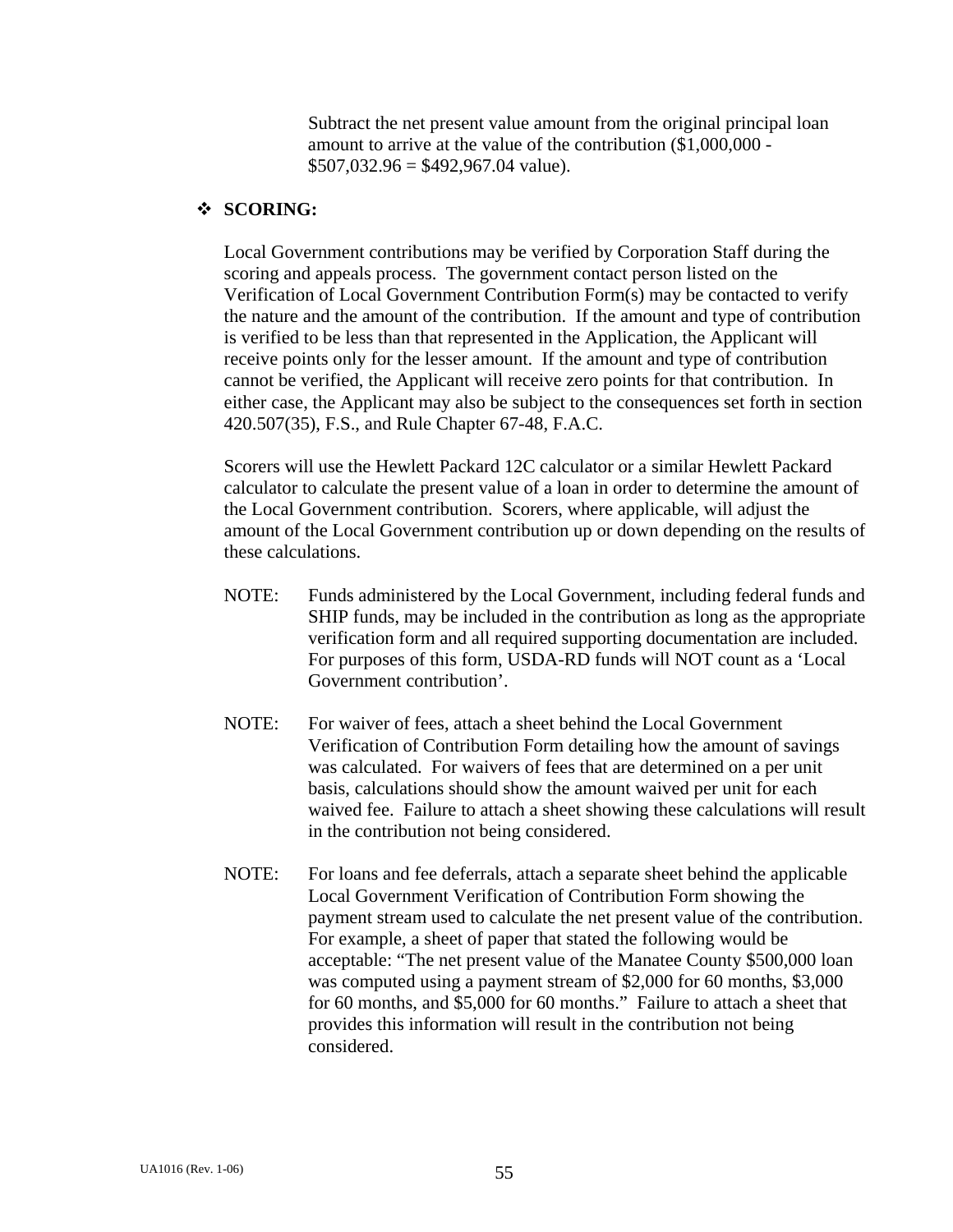In order for an Application to achieve the maximum 5 points, the Applicant must provide evidence of a contribution whose dollar amount is equal to or greater than the amount listed on the County Contribution List for the county in which the proposed Development will be located. Those Applications that do not have the necessary contributions to achieve maximum points will be scored on a pro-rata basis.

- Example: A Development is to be located in Sarasota County and has achieved a \$75,000 Local Government contribution. The County Contribution List states that a Development to be located in Sarasota County must obtain \$150,000 in contributions to achieve 5 points. Therefore, in this example, the Development would receive 2.5 points  $((\$75,000/\$150,000) \times 5)$ .
- NOTE: Points will be rounded to two decimal places (3.345 rounded up to 3.35 and 3.3449 rounded down to 3.34).

| <b>County in Which</b> | <b>Amount Required to</b> | <b>County in Which</b> | <b>Amount Required to</b> |
|------------------------|---------------------------|------------------------|---------------------------|
| the Development Is     | <b>Achieve Maximum</b>    | the Development Is     | <b>Achieve Maximum</b>    |
| to be Located          | <b>Points</b>             | to be Located          | <b>Points</b>             |
|                        |                           | Columbia               | \$40,000                  |
| Duval                  | \$200,000                 | Flagler                |                           |
| Hillsborough           |                           | Highlands              |                           |
| Orange                 |                           | <b>Nassau</b>          |                           |
| Pinellas               |                           | Putnam                 |                           |
| Polk                   |                           | Sumter                 |                           |
|                        |                           |                        |                           |
| Pasco                  | \$150,000                 | <b>Bradford</b>        | \$20,000                  |
| Sarasota               |                           | De Soto                |                           |
| Seminole               |                           | Gadsden                |                           |
| Volusia                |                           | Hardee                 |                           |
|                        |                           | Jackson                |                           |
|                        |                           | Levy                   |                           |
|                        |                           | Suwannee               |                           |
|                        |                           | Walton                 |                           |
|                        |                           |                        |                           |
| Alachua                | \$100,000                 | <b>Baker</b>           | \$10,000                  |
| Escambia               |                           | Calhoun                |                           |
| Lake                   |                           | Dixie                  |                           |
| Leon                   |                           | Franklin               |                           |
| Manatee                |                           | Gilchrist              |                           |
| Marion                 |                           | Gulf                   |                           |
|                        |                           | Hamilton               |                           |
| Bay                    | \$75,000                  | Holmes                 |                           |
| Charlotte              |                           | Jefferson              |                           |
| Citrus                 |                           | Lafayette              |                           |
| Clay                   |                           | Liberty                |                           |
| Hernando               |                           | Madison                |                           |
| Okaloosa               |                           | Taylor                 |                           |
| Osceola                |                           | Union                  |                           |
| St. Johns              |                           | Wakulla                |                           |
| Santa Rosa             |                           | Washington             |                           |
|                        |                           |                        |                           |

County Contribution List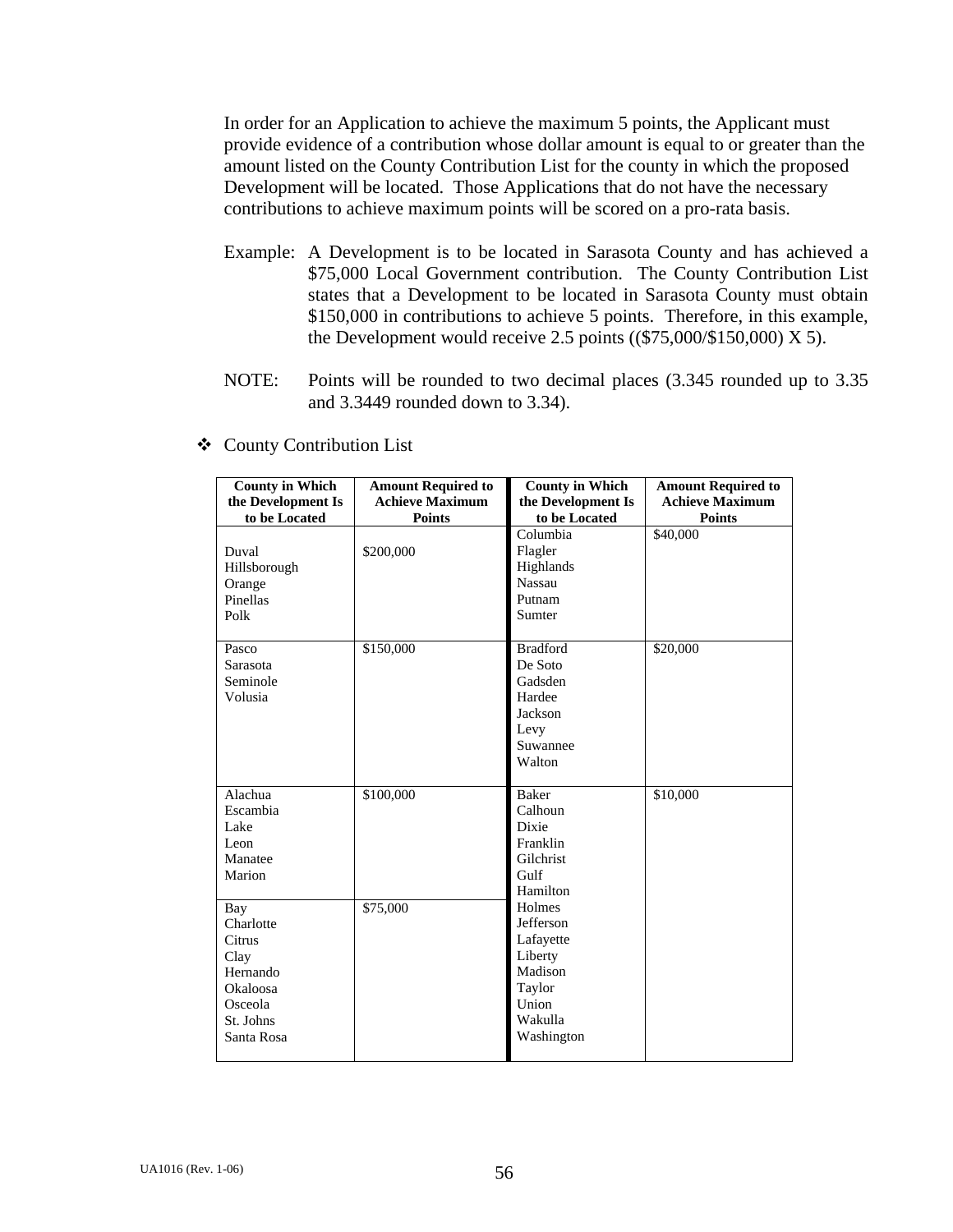### **B. Incentives** (Maximum 4 Points)

 Points will be awarded for the following Local Government planning efforts. To be eligible to receive points, the Applicant must submit the applicable Local Government Verification of Affordable Housing Incentives Form(s), properly completed and executed. Do not provide any attachments to the verification forms.

- 1. Provide the Local Government Verification of Affordable Housing Incentives Expedited Permitting Process for Affordable Housing Form behind a tab labeled "**Exhibit 47**". (1 point)
- 2. Provide the Local Government Verification of Affordable Housing Incentives Contributions to Affordable Housing Properties or Developments Form behind a tab labeled "**Exhibit 48**". (1 point)
- 3. Provide the Local Government Verification of Affordable Housing Incentives Modification of Fee Requirements for Affordable Housing Properties or Developments Form behind the tab labeled "**Exhibit 49**". (1 point)
- 4. Provide the Local Government Verification of Affordable Housing Incentives Impact of Policies, Ordinances, Regulations, or Plan Provisions on Cost of Affordable Housing Properties or Developments Form behind the tab labeled "**Exhibit 50**". (1 point)

# **Part V. Financing** (Threshold)

# **A. Funding**

 1. Funding Request – The Applicant must state the amount of Corporation funding it is requesting in this Application. In the event of a discrepancy between the amount(s) shown in this section and that shown elsewhere within the Application, the amount(s) shown in this section shall be deemed to be the requested amount(s).

 MMRB Applicants should round the requested Tax-Exempt Bond amount up to the nearest \$5,000. If the request amount is not rounded up to the nearest \$5,000, such rounding will be done by the Corporation during the scoring process.

 Competitive HC request cannot exceed the applicable amount stated in the following chart: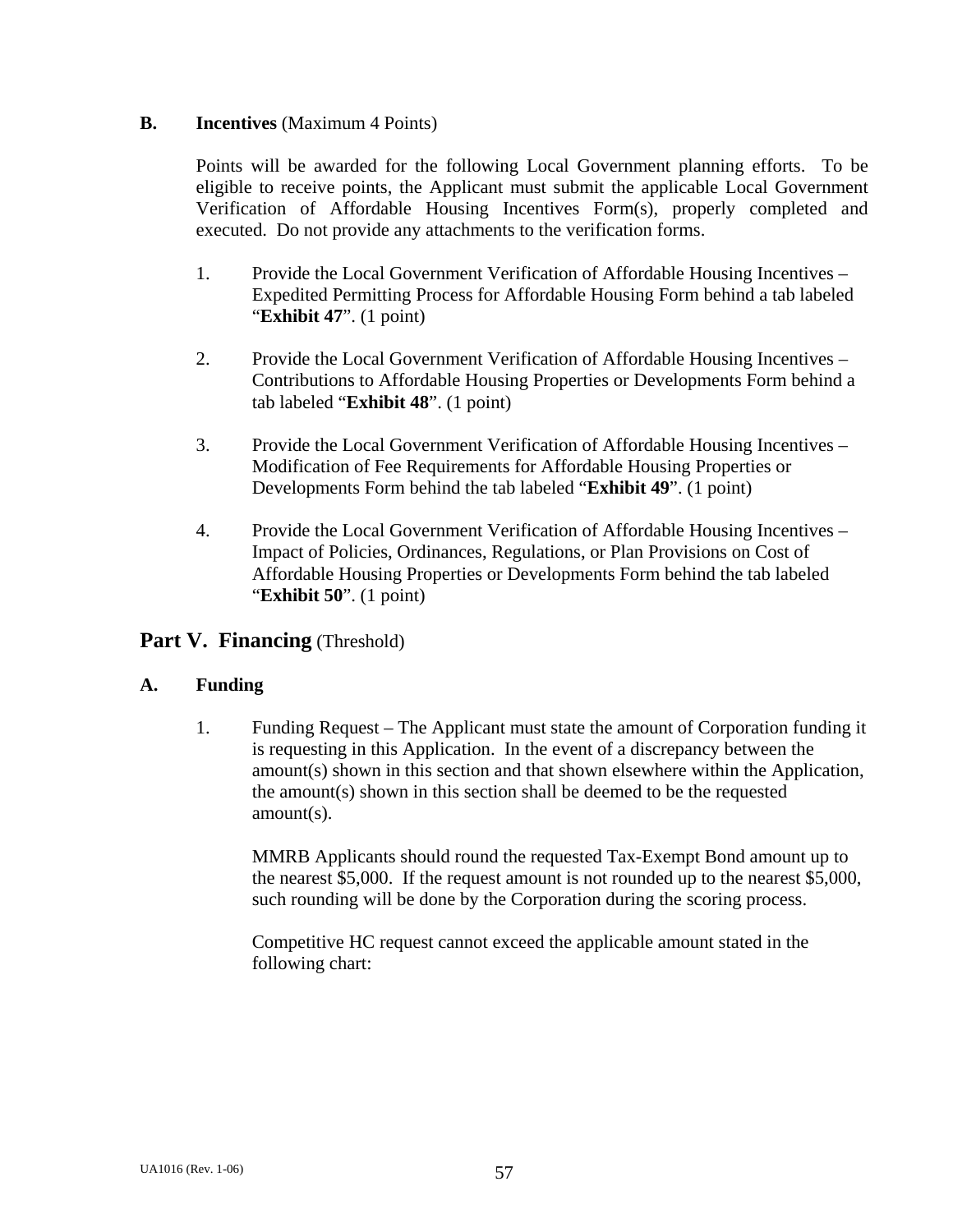|                                                     | <b>County Group / Designation Request Limits</b>    |                                              |  |
|-----------------------------------------------------|-----------------------------------------------------|----------------------------------------------|--|
| <b>Application's County</b><br>Group* / Designation | If Development is not<br>located in a DDA or<br>OCT | If Development is located<br>in a DDA or OCT |  |
| LL and LM Counties                                  | \$1,875,000                                         | \$2,435,000                                  |  |
| LS Counties                                         | \$1,545,000                                         | \$2,010,000                                  |  |
| <b>LVS</b> Counties                                 | \$1,215,000                                         | \$1,580,000                                  |  |
| <b>ML</b> Counties                                  | \$1,100,000                                         | \$1,435,000                                  |  |
| <b>MS</b> Counties                                  | \$935,000                                           | \$1,215,000                                  |  |
| Florida Keys Area                                   |                                                     | \$1,435,000                                  |  |
| <b>Small Counties</b>                               | \$785,000                                           | \$1,020,000                                  |  |
| Front Porch Florida<br>Community**                  | \$1,100,000                                         | \$1,100,000                                  |  |

\* County Groups are described in the Ranking and Selection Criteria of the Universal Application Instructions

 \*\* This is limited to Applicants that selected and qualified for the Front Porch Florida Community Designation in this Application, regardless of county group.

### 2. SAIL

 SAIL request amount cannot exceed the lesser of the amount stated below for the County Group/Designation where the proposed Development will be located or 25% of Total Development Cost:

| <b>County Group* / Designation</b> | <b>Maximum Request Amount</b> |  |  |
|------------------------------------|-------------------------------|--|--|
|                                    |                               |  |  |
| Large Counties (LL, LM, LS, LVS)   | \$4 Million                   |  |  |
|                                    |                               |  |  |
| Medium Counties (ML, MS)           | \$4 Million                   |  |  |
|                                    |                               |  |  |
| Small Counties (SL, SM, SS)        | \$4 Million                   |  |  |
|                                    |                               |  |  |
| <b>Elderly Designation</b>         | \$5 Million **                |  |  |

\* County Groups are described in the Ranking and Selection Criteria

 \*\* This is limited to Applicants requesting SAIL only or SAIL and MMRB that selected and qualified for the Elderly Designation in this Application, regardless of county group.

 Under certain circumstances, an Applicant may be eligible to request a SAIL loan in excess of 25% of Total Development Cost. Indicate whether the SAIL amount the Applicant is requesting is in excess of 25% of Total Development Cost. If the answer is "Yes", the Applicant must indicate which of the eligibility requirements it has met that enables it to make such request and provide evidence of its eligibility behind a tab labeled **"Exhibit 51"**.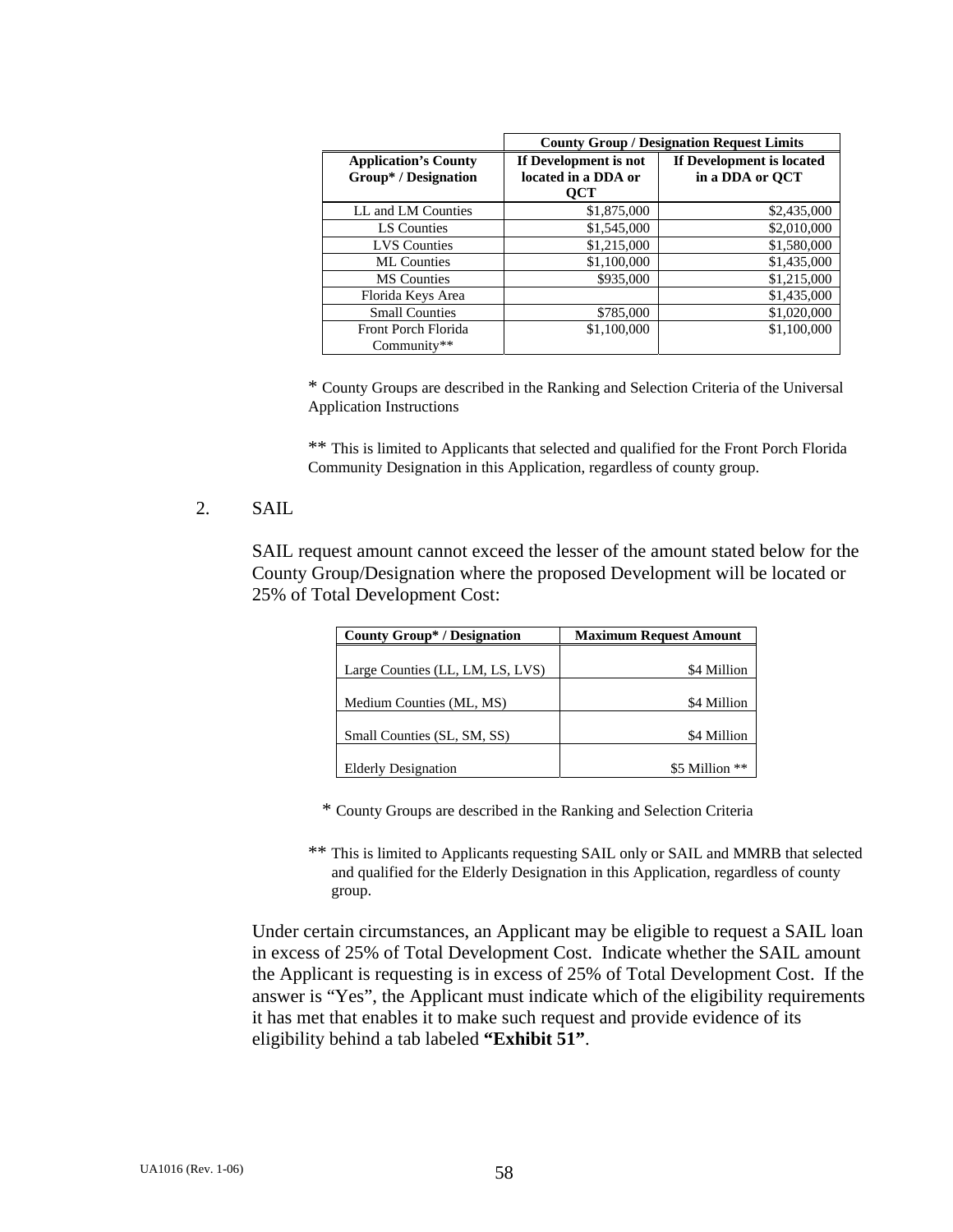#### 3. HOME

HOME request cannot exceed the applicable HOME Rental FHFC Subsidy Limits. The actual dollar amount of these limits is based on the number of bedrooms in each unit and the county in which the Development is located. HOME funds are not available for units that are not set-aside units. See the HOME Subsidy Limits chart provided at the Corporation's Website under the 2006 Universal Application link labeled Related Information and Links.

 HOME Applicants - Provide a chart behind a tab labeled **"Exhibit 52"** showing the calculation of the total maximum HOME subsidy the Applicant may request based on the Corporation limits. Failure to provide the chart shall result in rejection of the Application. The chart must include the following information concerning the HOME-Assisted (set-aside) Units. For example, if the proposed Development will consist of 25 total units, 20 of which are set-aside units, and will be located in Baker County, calculate the maximum allowed HOME funding request as follows:

| <b>Unit Size</b><br>(0, 1, 2,<br>3, 4<br>Bedrooms) | Number of<br><b>Set-Aside</b><br><b>Units</b> |   | Appropriate Dollar Limit (80%)<br>based on unit size, total number of<br>units in Development, and County<br>in which it is located |     | <b>HOME Subsidy</b><br><b>Allowed</b> |
|----------------------------------------------------|-----------------------------------------------|---|-------------------------------------------------------------------------------------------------------------------------------------|-----|---------------------------------------|
|                                                    | 15                                            | X | \$76,796                                                                                                                            | $=$ | \$1,151,940                           |
| $\mathcal{D}$                                      | 5                                             | X | \$93.384                                                                                                                            | $=$ | 466,920                               |
|                                                    |                                               |   | <b>Total Maximum Home</b><br>Subsidy Allowed                                                                                        | $=$ | \$1,618,860                           |

### 4. Designation – MMRB, SAIL and/or HC Applicants Only

 The Applicant must select only one of the following designations. If the Applicant fails to select a designation, the Applicant will be deemed to have selected designation (i) below. If the Applicant makes a selection and fails to qualify for the selected designation, the Application will be rejected.

 a. Florida Keys Area (Competitive HC Only or Competitive HC/SAIL Applicants may make this selection)

To qualify to make this selection, the proposed Development must be located in the Florida Keys Area.

 b. Elderly (SAIL/MMRB/non-competitive HC or SAIL Only Applicants may make this selection)

 To qualify to make this selection, the Applicant must have selected and qualified for the Elderly Demographic Commitment at Part III, Section D.1.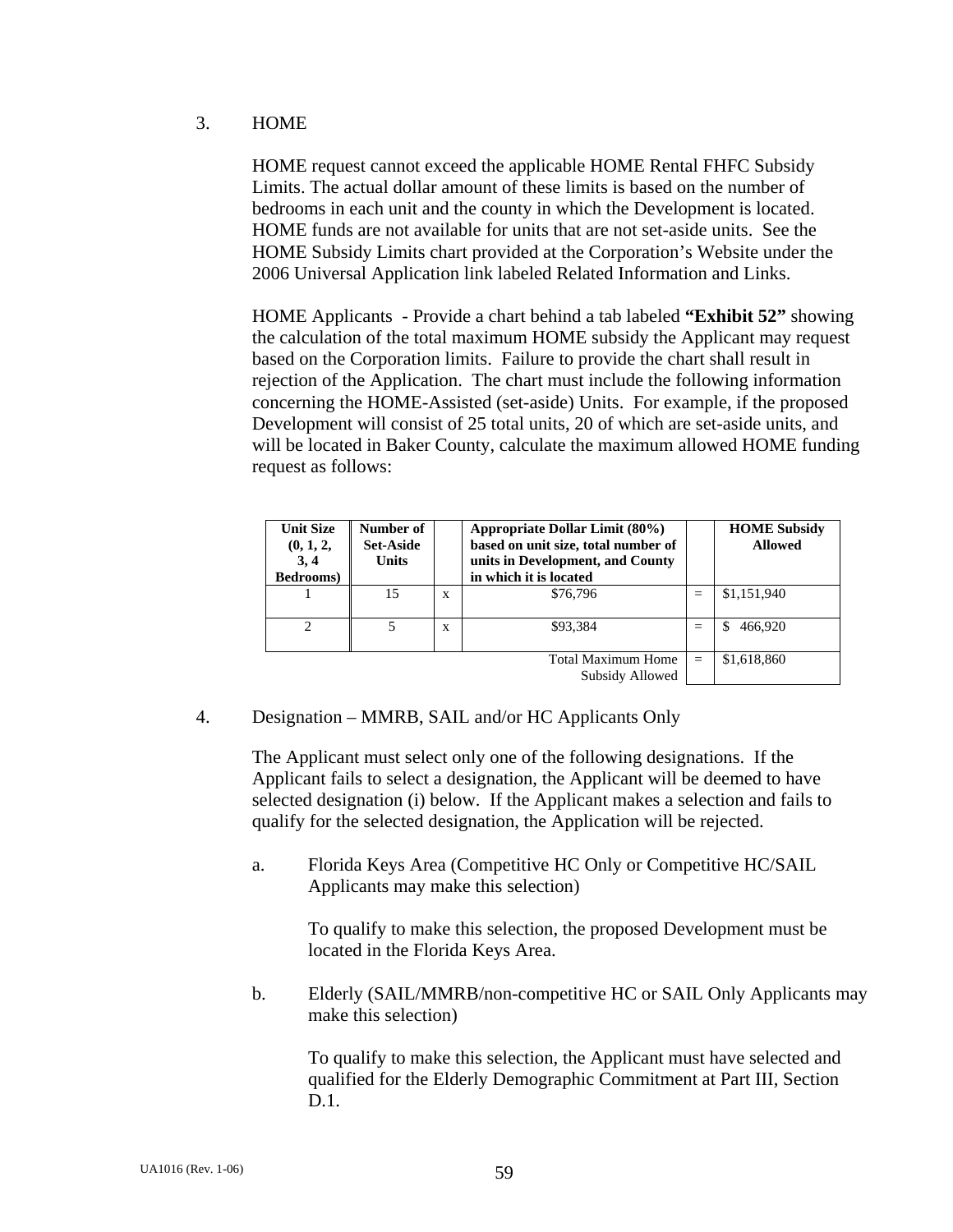c. Farmworker/Commercial Fishing Worker (SAIL Only Applicants may make this selection)

 To qualify to make this selection, the Applicant must have selected and qualified for the Farmworker Demographic Commitment at Part III, Section D.2.

d. Homeless (SAIL/MMRB/non-competitive HC, SAIL Only or SAIL/Competitive HC Applicants may make this selection)

> To qualify to make this selection, the Applicant must have selected and qualified for the Homeless Demographic Commitment at Part III, Section D.3.

e. HOPE VI (MMRB/non-competitive HC Only or MMRB/SAIL/noncompetitive HC Applicants may make this selection)

 To qualify to make this selection, the Applicant must provide a copy of the properly executed award letter from HUD, awarding the HOPE VI revitalization funds. The letter must state the amount of the HOPE VI revitalization award and the name of the Development, and must be provided behind a tab labeled **"Exhibit 53"**.

- f. Rural Development 515 (Competitive HC Only or Competitive HC/SAIL Applicants may make this selection)
- g. Rural Development 514/516 (Competitive HC Only or Competitive HC/SAIL Applicants may make this selection)

 Applicant may select item f. or g. above if it is anticipated that the Development will be assisted with funds from the United States Department of Agriculture RD 515 or 514/516 Program. By making either selection, the Applicant chooses to compete within the Rural Development Special Set-Aside. Applicants within this Special Set-Aside must provide evidence of RD financing by October 1, 2006 or the reserved funds will be distributed outside the RD Special Set-Aside in accordance with the QAP. Applicants without an RD funding commitment at the time of Application Deadline must submit alternative financing commitment(s) to qualify during scoring. Such commitment(s) must be replaced during credit underwriting. Assumption of an existing Rural Development 515 or 514/516 Program loan will not qualify an HC Applicant to select the Rural Development Designation.

h. Front Porch Florida Community (Competitive HC Only or Competitive HC/SAIL Applicants may make this selection)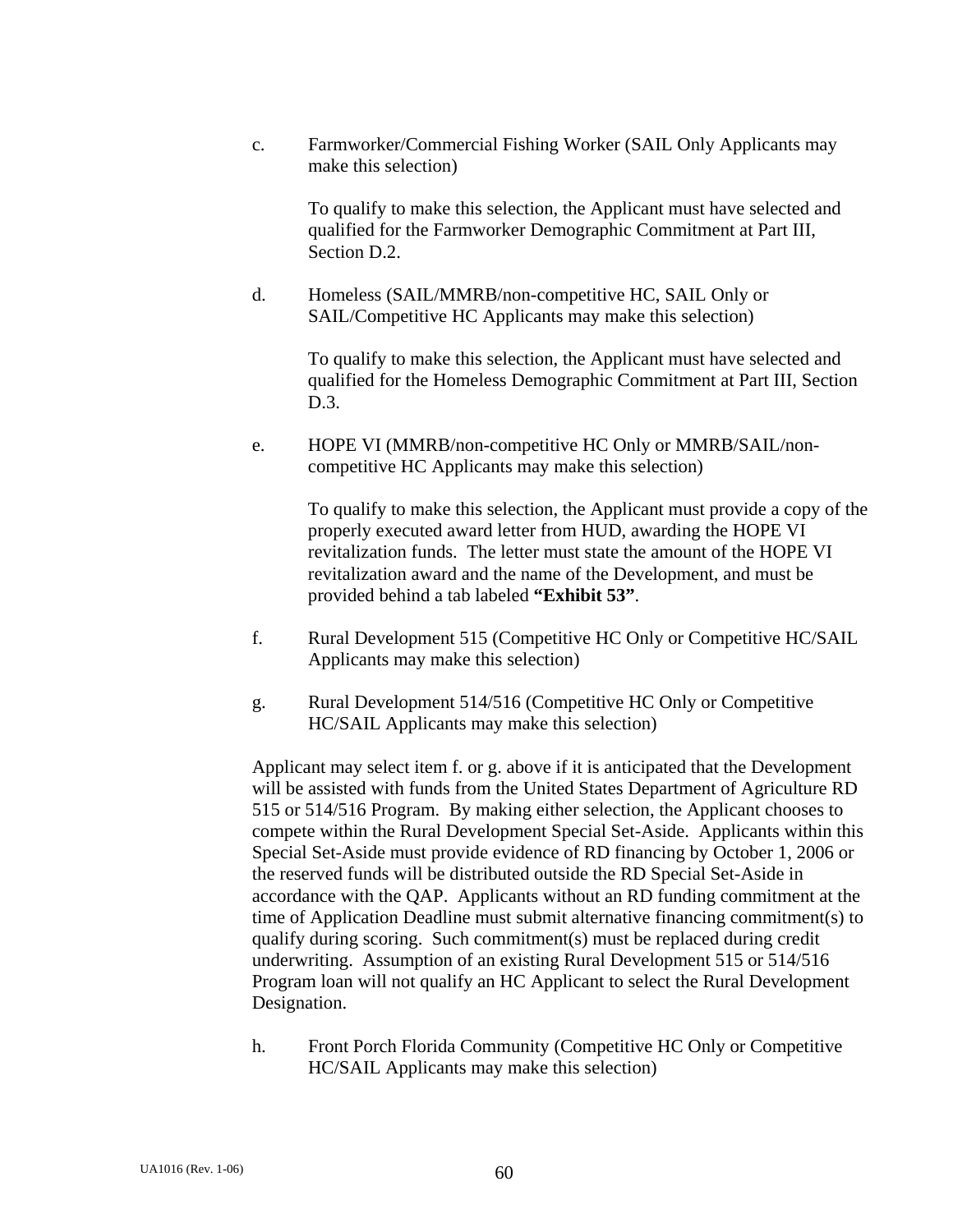To qualify to make this selection the Applicant must provide a properly completed and executed Verification of Front Porch Florida Community Form behind a tab labeled **"Exhibit 53"**.

Note: The telephone number for the Office of Urban Opportunity is (850) 487-9556.

For purposes of this Application, a proposed Development will be deemed by the Corporation to be located in a Front Porch Florida Community if the Applicant submits a properly completed and executed Verification of Front Porch Florida Community Form with its Original Hard Copy Application or in its cure, even in the event that the Governor's Office of Urban Opportunity revokes or rescinds the Verification of Front Porch Florida Community Form after the Application Deadline.

- i. Applicant elects not to select one of the above designations
- 5. Other Corporation Funding If applicable, Applicant must list any other Corporation funding, excluding credit enhancement from the Guarantee Fund, funding from the Predevelopment Loan Program (PLP), or an allocation of noncompetitive HC, that will be used as a source of financing for this construction project. If Local Government-issued Tax-Exempt Bond proceeds will be used as a source of financing, the source and amount of such proceeds must also be listed.

#### **B. Finance Documents:**

All Applicants must complete the Development Cost Pro-Forma, the Detail/Explanation Sheet, if applicable, the Construction or Rehab Analysis, and the Permanent Analysis.

All Applicants must complete and attach the Commitment to Defer Developer Fee, if applicable, behind a tab labeled "**Exhibit 54**". If the proposed Development will have more than one Developer and the Developers are committing to defer some or all of the Developer fee, each Developer must complete and provide a Commitment to Defer Developer Fee form.

#### Development Cost Pro Forma

 This section must include all anticipated costs of the Development construction, Rehabilitation and, if applicable, acquisition. Any amounts that are not an anticipated cost to the Development, such as waived fees or charges, should not be included in the Development Cost Pro Forma. Note: deferred Developer fees are not considered "waived fees".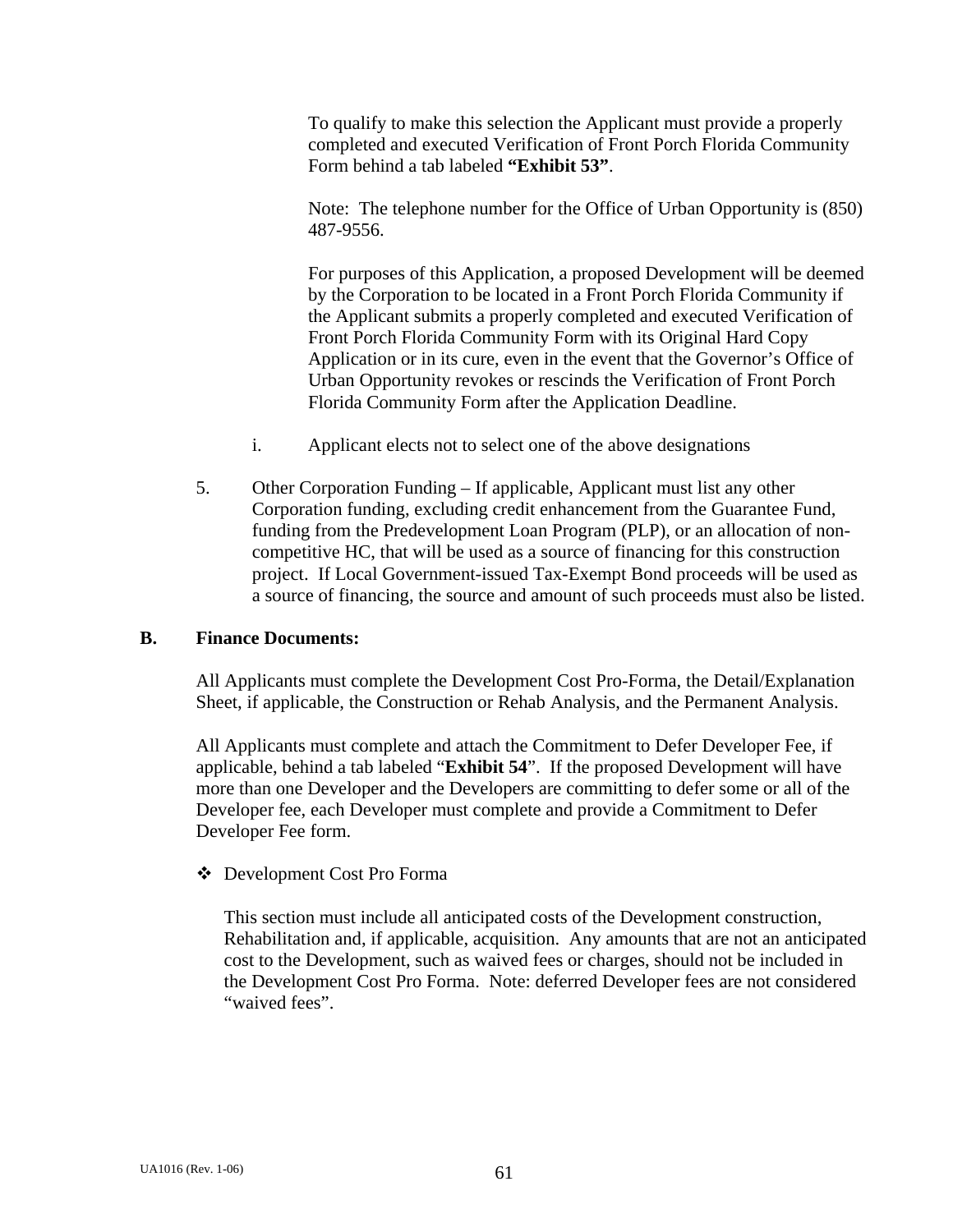Fee Disclosure

 Developer fee and General Contractor fee must be disclosed. In the event the Developer fee and/or General Contractor fee are/is not disclosed on the Development Cost Pro Forma, the Corporation will assume that these fees will be the maximum allowable and will add the maximum amount(s) to Total Development Cost. If an Applicant lists a Developer fee or General Contractor fee that exceeds the stated Application limits, the Corporation will adjust the fee to the maximum allowable.

Developer Fees

 Developer fee shall be limited to 16% of Development Cost. A Developer fee on the building acquisition cost shall be limited to 4% of the cost of the building exclusive of land. A total Developer fee of 18% of Development Cost shall be allowed if the proposed Development is qualified for Housing Credits pursuant to Rule 67-48.027, F.A.C., pertaining to Tax-Exempt Bond-Financed Developments.

 If the proposed Development which is the subject of this Application consists of rehabilitation work and the Development received a funding commitment or a Preliminary Allocation/Determination from the Corporation since 1989 for construction work not proposed in this Application, the Developer fee shall be limited to 10% of Development Cost.

Note: The maximum allowable Developer fee will be tested by multiplying the Development Cost by the applicable percentage (16%, 18%, 10% or 4%). This calculation will be carried to 2 decimal places and may not be rounded.

# **C. MMRB Applicants Only**

Indicate the Credit Enhancer's or Bond Purchaser's name and the term and expected rating. Provide the Credit Enhancer's Commitment or Bond Purchaser's Letter of Interest with a contact person's name, address and telephone number, credit underwriting standards and an outline of proposed terms behind a tab labeled "**Exhibit 55**". The stated amount of the Commitment or Letter of Interest shall not be less than the proposed principal amount of the Bonds (including any proposed Taxable Bonds). The Commitment/Letter of Interest does not have to be firm.

### **D. Non-Corporation Funding Commitment(s)**

 Provide documentation of all commitments from both the construction and the permanent lender(s), the syndicator or other sources of funding. The commitments must state whether they are for construction financing, permanent financing, or both. All conditions that are required to be met prior to funding must be included in the commitment letter(s). For a commitment letter to be considered as a firm commitment, all attachments must be included. Insert documentation for each source directly behind its own tab beginning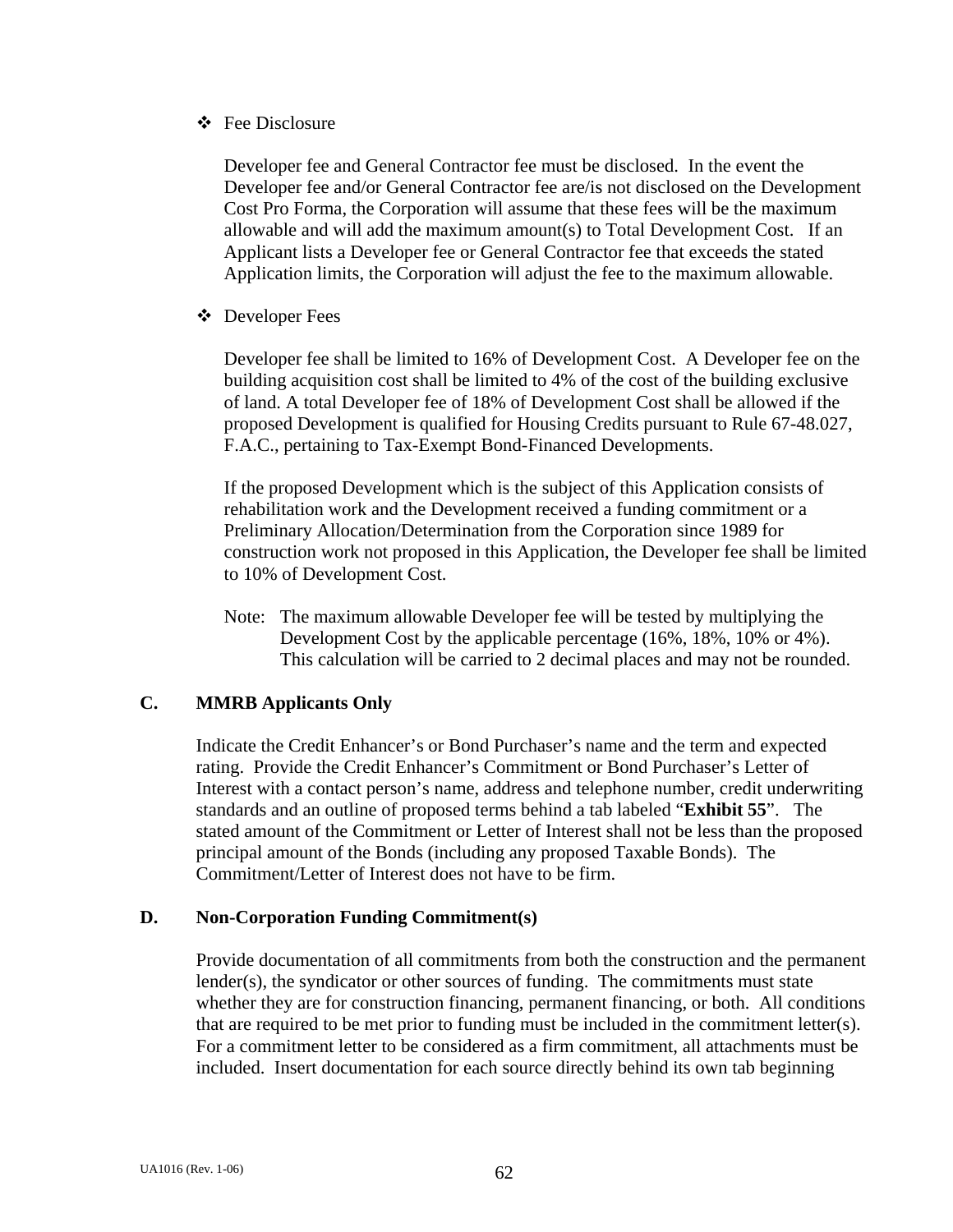with a tab labeled **"Exhibit 56"** and continuing with sequentially numbered tabs for each exhibit.

Any commitment subject to committee approval will not be considered a firm commitment.

For purposes of this Application, net operating income for a Rehabilitation Development will not be considered a source of financing.

 $\div$  Firm Commitment

 For the purpose of this Application, a firm commitment for debt financing must adhere to the following. Evidence for each firm commitment must be behind its own tab:

 $\triangleright$  A firm commitment shall contain:

- terms
- specific interest rate of the construction loan (a published variable index will be acceptable)
- specific interest rate of the permanent loan (a published variable index will be acceptable)
- signature of all parties, including acceptance by the Applicant Note: In order to be considered 'firm', Local Government financial commitments are not required to be signed by the Applicant if the Applicant provides the properly completed Local Government Verification of Contribution Form along with, where applicable, the required supporting documentation.
- a statement that states the commitment does not expire before December 31, 2006, with the exception of Local Government-issued tax-exempt bonds.
- $\triangleright$  In order for a financing commitment to count as a permanent financing source, it must have a term of at least 10 years.
- $\triangleright$  If the financing has closed, a copy of the executed note or executed loan agreement, which contains the terms and interest rate, and a copy of the recorded mortgage, if applicable, must be included. If the proper documentation is provided, financing that has closed will count as a firm commitment, but in order for it to count as a permanent financing source, it must have a term of at least 10 years.
- $\triangleright$  No evidence of ability to fund Developer fee is required.
- $\triangleright$  If the commitment is not from a regulated Financial Institution in the business of making loans or a governmental entity, evidence of ability to fund must be provided. Evidence of ability to fund includes: (1) a copy of the lender's most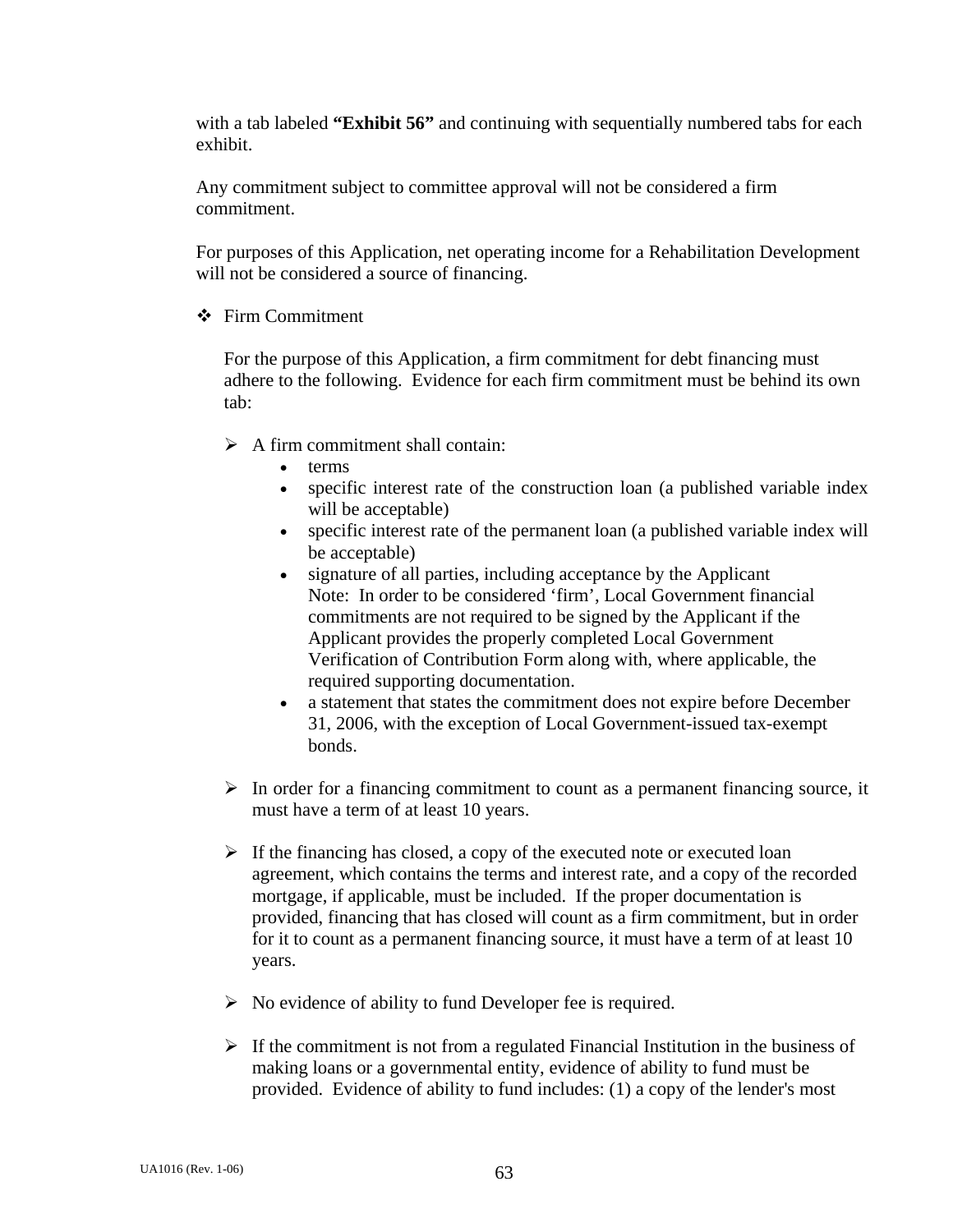current audited financial statements no more than 17 months old; or (2) if the loan has already been funded, a copy of the note and recorded mortgage. The age of all financial statements is as of the Application Deadline. In evaluating ability to fund, the Corporation will consider the entity's unrestricted current assets typically used in the normal course of business. Assets considered restricted include, but are not limited to, pension funds, rental security deposits, and sinking funds. Commitments from lenders who cannot demonstrate ability to fund will not be considered firm and the commitment will not count as a source of financing. Financial statements may be included in the Application or submitted directly to the Corporation. If submitted directly to the Corporation, a copy of the Corporation's Letter of Receipt and Acceptance must accompany each Application which contains a commitment letter from the lender whose statements were submitted directly to the Corporation.

- $\triangleright$  Commitments with conflicting information may be determined not to be firm depending upon the nature of the inconsistency.
- $\triangleright$  If a loan commitment shows an amount less than the corresponding line item on the pro forma, the scorer will use the commitment amount. However, if a loan commitment shows an amount in excess of the corresponding line item on the pro forma, up to the total amount of the loan commitment amount may be utilized as a funding source, if needed.
- $\triangleright$  Commitments may be conditioned upon the Applicant receiving the funding from the Corporation for which it is applying.
- $\triangleright$  If a commitment has a provision for holding back funds until certain conditions are met, the amount of the hold-back will not be counted as a source of construction financing unless it can be determined that the conditions for the release of the hold-back can be met prior to or simultaneous with the closing of the Development's permanent financing.
- $\triangleright$  A commitment by a sophisticated investor to buy the bonds on an unrated basis will be considered a firm commitment to the extent evidence of bond allocation is provided in accordance with the terms and conditions listed below regarding bond financing.
- $\triangleright$  Grant funds are contributions to the Development, other than equity, which carry no repayment provision or interest rate. A firm commitment for grant funds will be considered a firm commitment for scoring purposes if the commitment is properly executed and, if applicable, evidence of ability to fund is provided.
- $\triangleright$  If the first mortgage financing is to come from non-Corporation-issued Multifamily Bonds, evidence of the following items must be included to receive a firm commitment: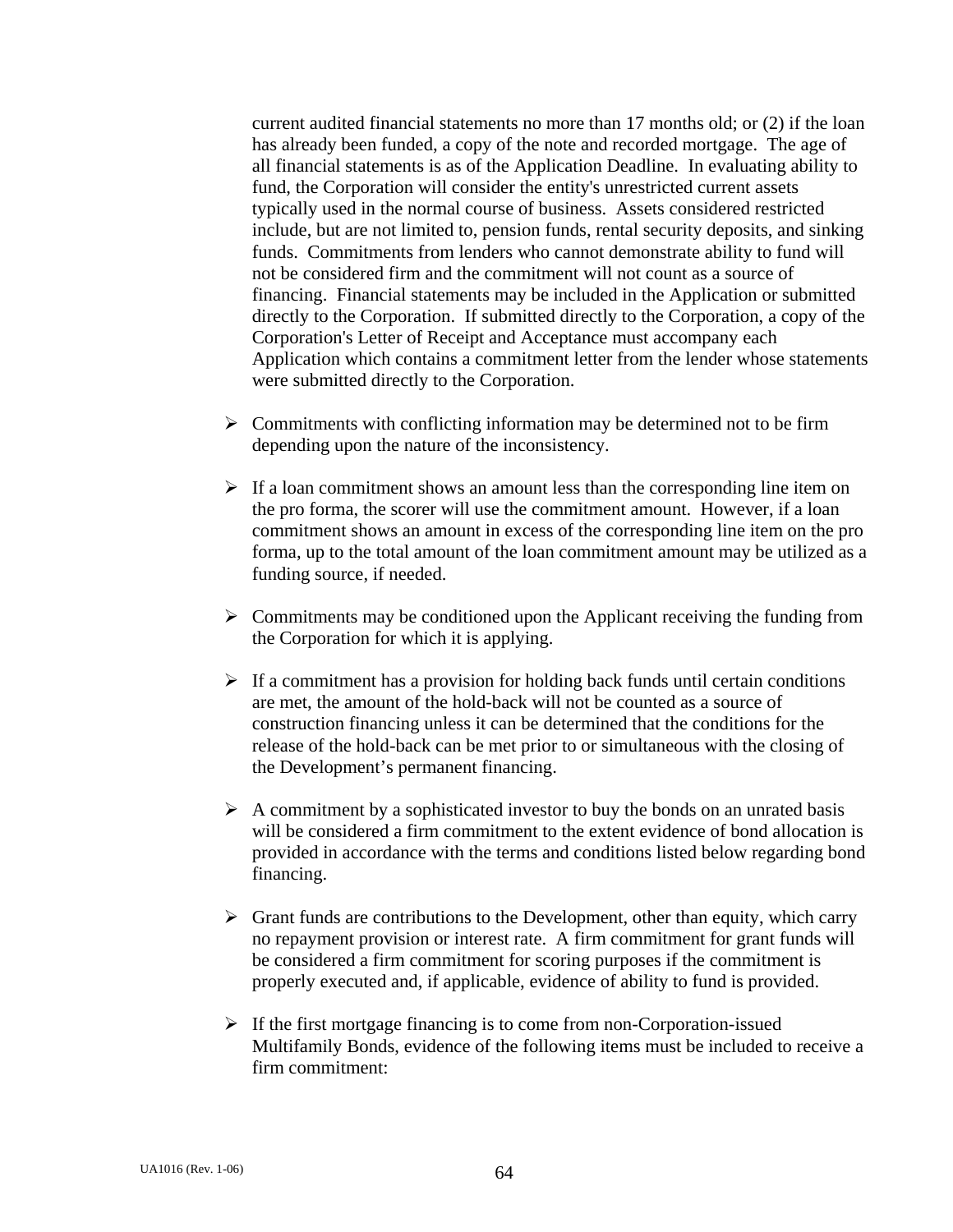- 1. Local Government Issuance of Bonds: Letter signed by the Chairperson of the local County Housing Finance Authority or Public Housing Authority, as applicable, which is Development-specific and includes the following:
	- a. affirmation that the tax-exempt allocation has been reserved;
	- **b.** affirmation that all approvals precedent to the funding of the bonds have been obtained;
	- c. affirmation that a commitment has been executed; and,
	- d. affirmation that appropriate fees have been paid.
- 2. Issuance on behalf of  $501(c)(3)$  Organizations:
	- a. Opinion from Applicant's Bond Counsel which states the following:
		- (1) borrower is a tax-exempt entity pursuant to a determination letter from the IRS;
		- (2) the proposed Development is in compliance with the organization's chartered purpose; and,
		- (3) proceeds from the requested bond issue shall be used for the proposed Development.
	- b. Letter signed by the Chairperson of the local County Housing Finance Authority or Public Housing Authority, as applicable, which is Development-specific and includes the following:
		- (1) affirmation that all approvals precedent to the funding of the bonds have been obtained;
		- (2) affirmation that a commitment has been executed; and,
		- (3) affirmation that appropriate fees have been paid.
- Note: Any commitment for financing containing a contingent FNMA or similar takeout provision will not be considered a firm commitment unless the agreement to purchase the loan executed by all parties is attached.

#### Syndication/HC Equity

- $\triangleright$  In order for a Housing Credit Syndication/Equity commitment to be scored firm it must:
	- Be executed by all parties, including the Applicant.
	- Be dated.
	- Include all terms and conditions of the commitment.
	- Specifically state the amount to be paid for each housing credit dollar being purchased.
	- State the capital pay-in schedule which must definitively state the amount of equity to be paid prior to or simultaneous with the closing of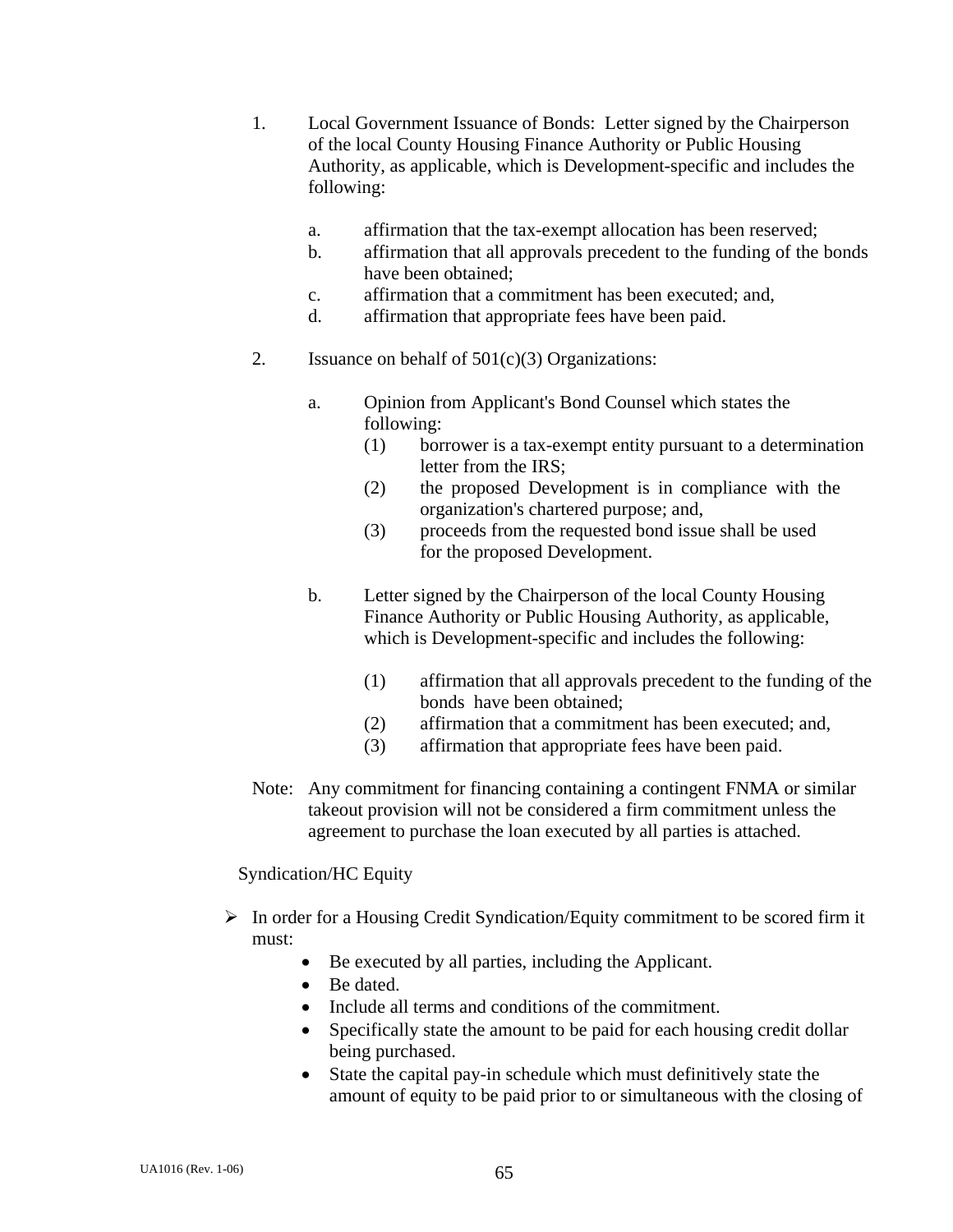construction financing, and the amount of equity to be paid prior to construction completion. It must expressly state the equity amount, even if the amount is zero, along with the words "paid prior to or simultaneous with the closing of construction financing".

- State an equity amount to be paid prior to or simultaneous with the closing of construction financing that is at least 35% of the total equity to be provided (the 35% criteria). There are two exceptions to the preceding sentence. First, if there is a firm bridge loan commitment within the equity commitment that provides for bridge loan proceeds that equal at least 35% of the amount of total equity to be provided to be made available prior to or simultaneous with closing of construction financing, the 35% criteria will be met. Second, if there is a separate firm commitment for a bridge loan from either the equity provider, any entity that is controlled directly or indirectly by the equity provider, or a subsidiary of the equity provider's parent holding company, and the commitment explicitly states an amount to be made available prior to or simultaneous with the closing of construction financing that equals at least 35% of the total equity to be paid stated in the equity commitment, the 35% criteria is met. Bridge loan commitments that are not within the equity commitment, though, must meet the criteria previously stated for firm debt financing with the exception that evidence of ability to fund does not have to be provided. The Applicant may include the amount of the bridge loan as equity proceeds on the Construction or Rehabilitation Analysis and on the Permanent Analysis.
- State the anticipated amount of housing credit allocation.
- State the percentage of the anticipated amount of housing credit allocation being purchased.
- State the total amount of equity to be provided.
- State that the commitment does not expire before December 31, 2006.
- $\triangleright$  Applicants using a syndicator must provide at least one signed statement from a general partner of the ownership entity of a completed development which confirms that the syndicator (purchaser of the credits) has performed its obligations under the partnership agreement and is not currently in default with that agreement. Failure to provide such statement(s) will cause an equity commitment not to be scored firm. Insert documentation behind the provided equity commitment.
- $\triangleright$  The percentage of credits being purchased must be equal to or less than the percentage of ownership interest held by the limited partner.
- $\triangleright$  Applicants may submit a closed limited partnership agreement and it will be counted as firm if it meets the following criteria. The partnership agreement must expressly state the amount of funds to be paid prior to completion of construction by the equity provider or the Applicant must submit separate documentation, signed by the equity provider, expressly stating the amount of funds paid or to be paid prior to completion of construction.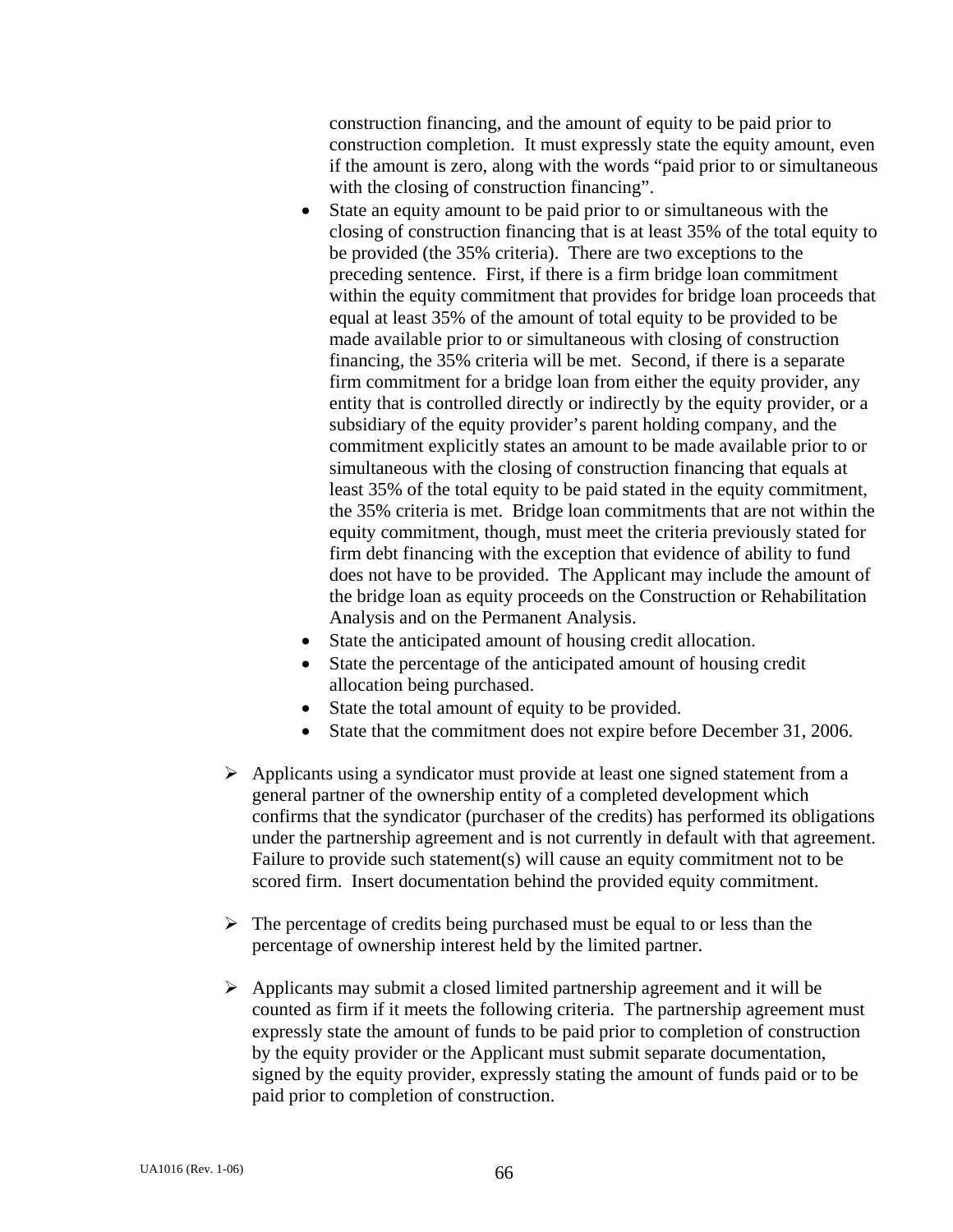- $\triangleright$  If not syndicating/selling the housing credits, the owner's commitment to provide equity must be included. The commitment must include the following:
	- the total amount of equity; and
	- the pay-in schedule stating the amounts to be paid prior to or simultaneously with the closing of construction financing and the amounts to be paid prior to the completion of construction; and
	- the anticipated Housing Credit Allocation.

 Important! If not syndicating/selling the housing credits, evidence of ability to fund, as defined under Firm Commitment above, must be provided as an exhibit to the Application. Additionally, in order for the commitment to be scored firm, 35% of the total equity being provided must be paid prior to or simultaneously with the closing of the construction financing. Proceeds from a bridge loan will NOT count toward meeting this requirement.

- $\triangleright$  If the Development's location loses its DDA/QCT designation in the period between the Application Deadline and the date that signifies a day that is one week before the end of the cure period, any equity commitment for the Development provided to the Corporation on or before the Application Deadline will not be firm and a new equity commitment will need to be provided as a cure.
- $\triangleright$  If the amount of Competitive Housing Credits requested is less than the anticipated amount of credit allocation stated in the equity/owner/syndication commitment, the commitment will not be considered a source of financing.

The Application requires complete information on all sources of Development funding, including any Developer contributions, and the proposed uses of those funds. All loans, grants, donations, syndication proceeds, etc., should be detailed in this Application.

# **THRESHOLD REQUIREMENTS**

Requirements to meet Threshold include:

- 1. None of the items described in Rule Chapters 67-21 and/or 67-48, F.A.C., has caused the rejection of the Application by the Corporation.
- 2. All applicable pages and exhibit forms of the Application must be completed.
- 3. Applicant must submit one "Original Hard Copy" Application labeled "Original" and three photocopies of the "Original Hard Copy" Application. MMRB Applicants that will participate in the HUD Risk Sharing Program must submit one additional photocopy of the "Original Hard Copy" Application.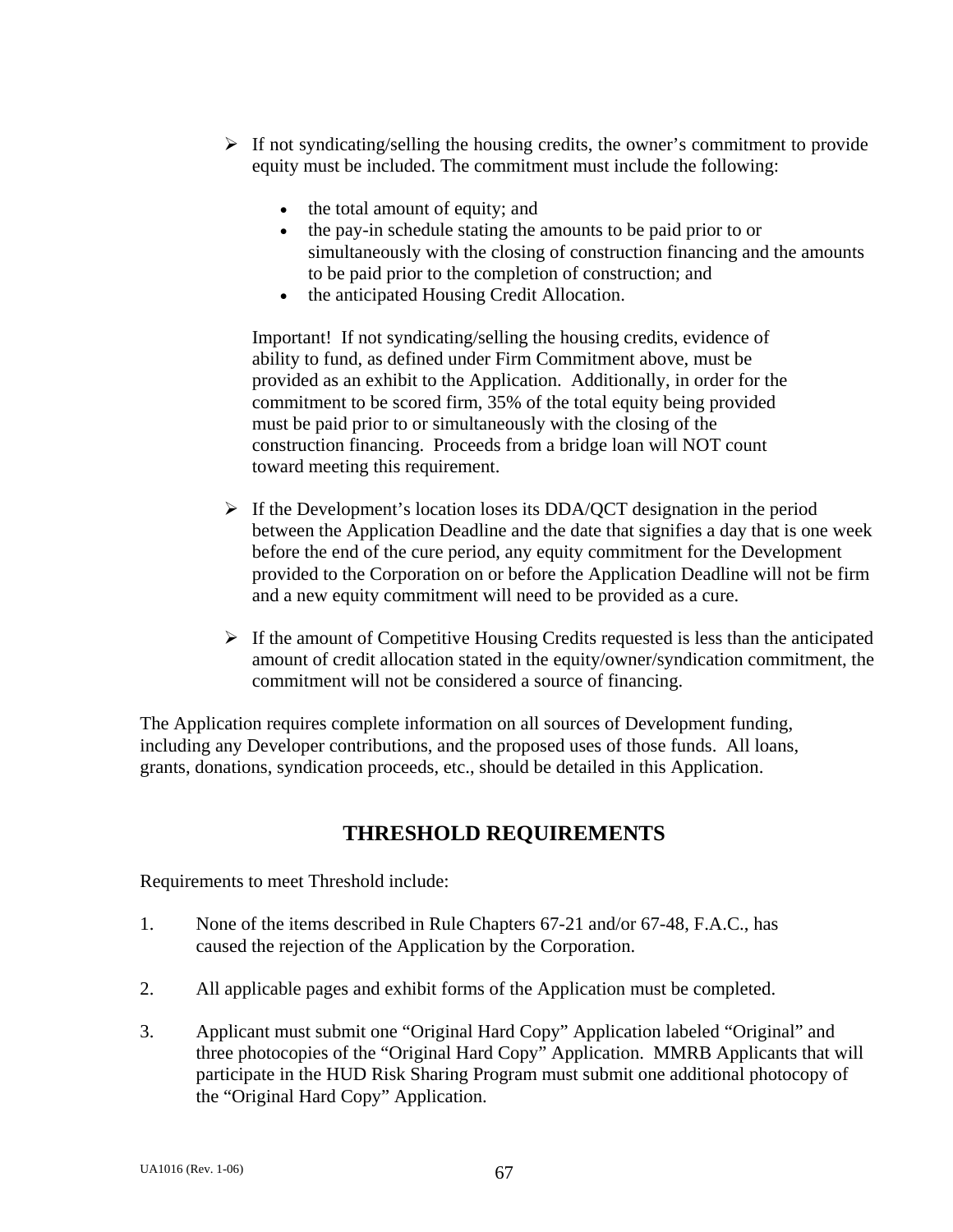- 4. The Application labeled "Original" must include the Applicant Certification and Acknowledgement Form with original signatures. Original signatures in blue ink are preferred.
- 5. The Application must be submitted by the Application Deadline and be accompanied by the correct Application fee and, if applicable, the TEFRA fee.
- 6. The Application cannot be submitted on exhibit forms or pages contained in the Application Package that are from a previous Application cycle or are drafts or that contain corrections or 'white-out' or have been scanned, imaged, retyped, or otherwise altered.
- 7. Applicant must demonstrate that it is a legally formed entity eligible to do business in the state of Florida at the Application Deadline.
- 8. If Applicant is a Non-Profit entity, the required documentation must be submitted.
- 9. Experience of the Development team must be demonstrated.
- 10. Ability to proceed must be demonstrated by submission of the required certifications or documentation, as the case may be, of site plan/plat approval, site control, infrastructure availability, zoning approval, and environmental site assessment. Infrastructure must be in place as of the Application Deadline and zoning must be in place as of the date that signifies the end of the cure period outlined in Rules 67-21.003 and 67-48.004, F.A.C.
- 11. Applicant must commit to applicable minimum set-aside required by program rules and federal regulations.
- 12. Applicant must select and qualify for one Demographic Commitment.
- 13. Financing documentation must reflect the following:
	- $\triangleright$  The total amount of monetary funds determined to be in commitments considered firm must equal or exceed uses; and
	- ¾ MMRB Applicants must provide the Credit Enhancer's Commitment or Bond Purchaser's Letter of Interest.
- 14. Request amount(s) may not exceed program limits. HOME Applicants must demonstrate that the request amount does not exceed the maximum allowable HUD Subsidy Limit set by the Corporation.
- 15. HOME Applicants must provide the following:
	- $\triangleright$  All documentation required by the Uniform Relocation Act, if applicable;
	- $\triangleright$  Evidence of certification of consistency with Consolidated Plan;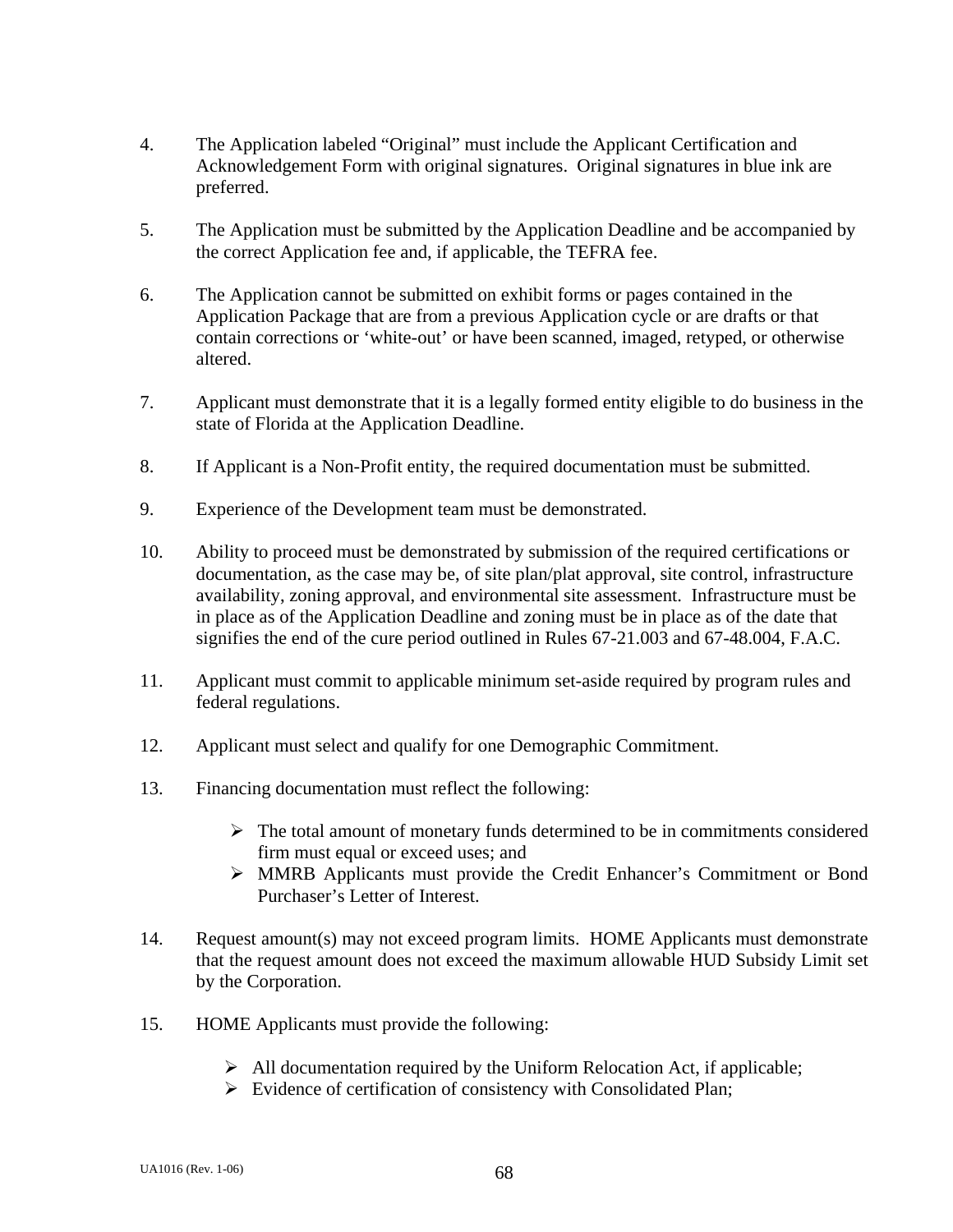- ¾ Contractor Certification regarding debarment and suspension; and
- $\triangleright$  Lead-based paint documentation, if applicable.
- 16. Applicants for non-competitive HC, by virtue of having received Local Government Tax-Exempt Mortgage Revenue Bonds, must achieve a total HC Application score equal to or greater than 45 points.
- 17. Other items specifically designated "Threshold" in the Universal Application Package.

# **RANKING AND SELECTION CRITERIA**

#### **A. Applications for HOME:**

- 1. Each Application Received by the Application Deadline will be assigned an Application number.
- 2. Lottery Numbers

Each Application that is assigned an Application number will receive a lottery number at or prior to the issuance of final scores. Lottery numbers will be assigned by having the Corporation's internal auditors run the total number of assigned Application numbers through a random number generator program.

3. Funding of Applications

 All Applications will be scored and then ranked in order of their scores provided all threshold requirements have been met as identified in the Universal Application Threshold Requirements.

 Funds will be allocated to qualified CHDO Applications in order of ranking, until 15% of the available funds have been allocated in accordance with Rule 67- 48.014, F.A.C. The remaining funds will then be allocated to Applications for proposed Developments in order of ranking. CHDO Applications not chosen for funding under the CHDO set-aside may compete with all other Applications for non-CHDO designated funds.

4. Tie-breakers

Tie-breakers will be applied to Applications with tied scores in the order listed below, as necessary for making tentative funding selections. For the purpose of this tie breaker, "non-profit" is not as defined in Rule Chapter 67-48, F.A.C. An Applicant or Developer whose general partner is 100% non-profit is not considered 100% non-profit unless all partners are 100% non-profit. In addition,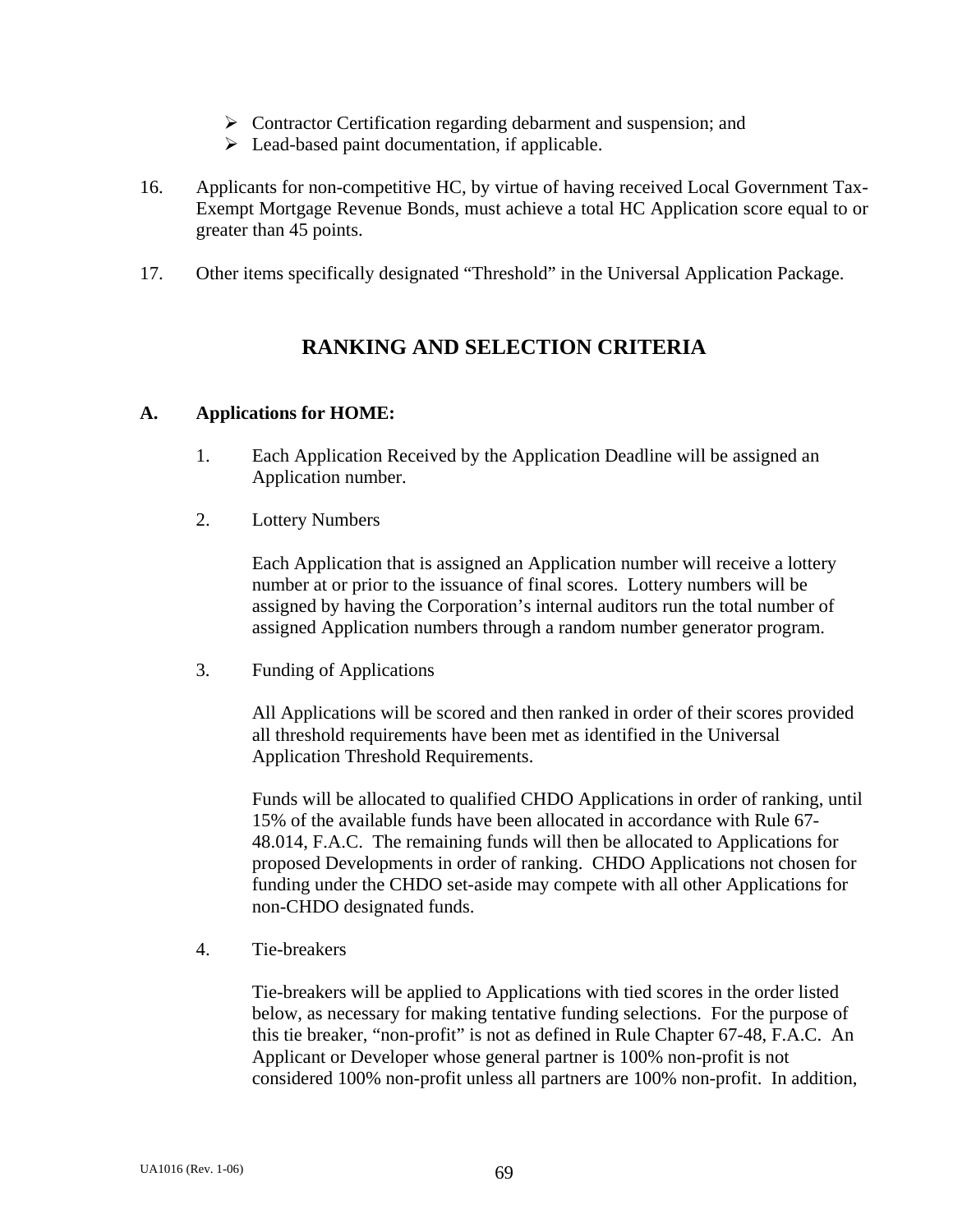for purposes of this provision, a limited liability company will not be considered a non-profit unless all of its members are 100% non-profit.

- a. Preference will be given to a proposed Development located in a Small County.
- b. Preference will be given to the Application from an Applicant that is 100% non-profit and 100% of the Developer fee will go to the non-profit entity.
- c. Preference will be given to an Application which will use the smaller percentage of HOME Rental funds compared to the Total Development Cost.
- d. Preference will be given to the Application from an Applicant that is 100% non-profit and has both a for-profit Developer and a non-profit Developer, where at least 50% of the Developer fee is to be paid to the non-profit Developer.
- e. Preference will be given to an Application with a larger percentage of additional Home-Assisted Units (rounded to two decimal places).
- f. Preference will be given to an Application providing a larger percentage of Match.
- g. Lottery Preference will be given to the Application with the lowest lottery number.
- 5. HOME Program Provisions

 A HOME Application will not be funded if there are not enough funds available to fund at least 60% of the Application's Home request amount. In the event that an Application is not funded for this reason, a lower ranked eligible Application will be considered for funding.

 6. HOME funding available after final ranking due to Applicant's withdrawal or Application's failure to receive a favorable recommendation from the Credit Underwriter, whether CHDO or non-CHDO funding, will be allocated to the last Application funded if it received only a portion of the total HOME funding requested. Then the next highest ranking unfunded Application will be funded. If at any point during this time remaining funding is insufficient to provide 60% of the request amount of the highest ranked Application, the subject Application will not be funded and no lower ranked Application will be funded. Any remaining funds may be allocated in a Supplemental Application Cycle.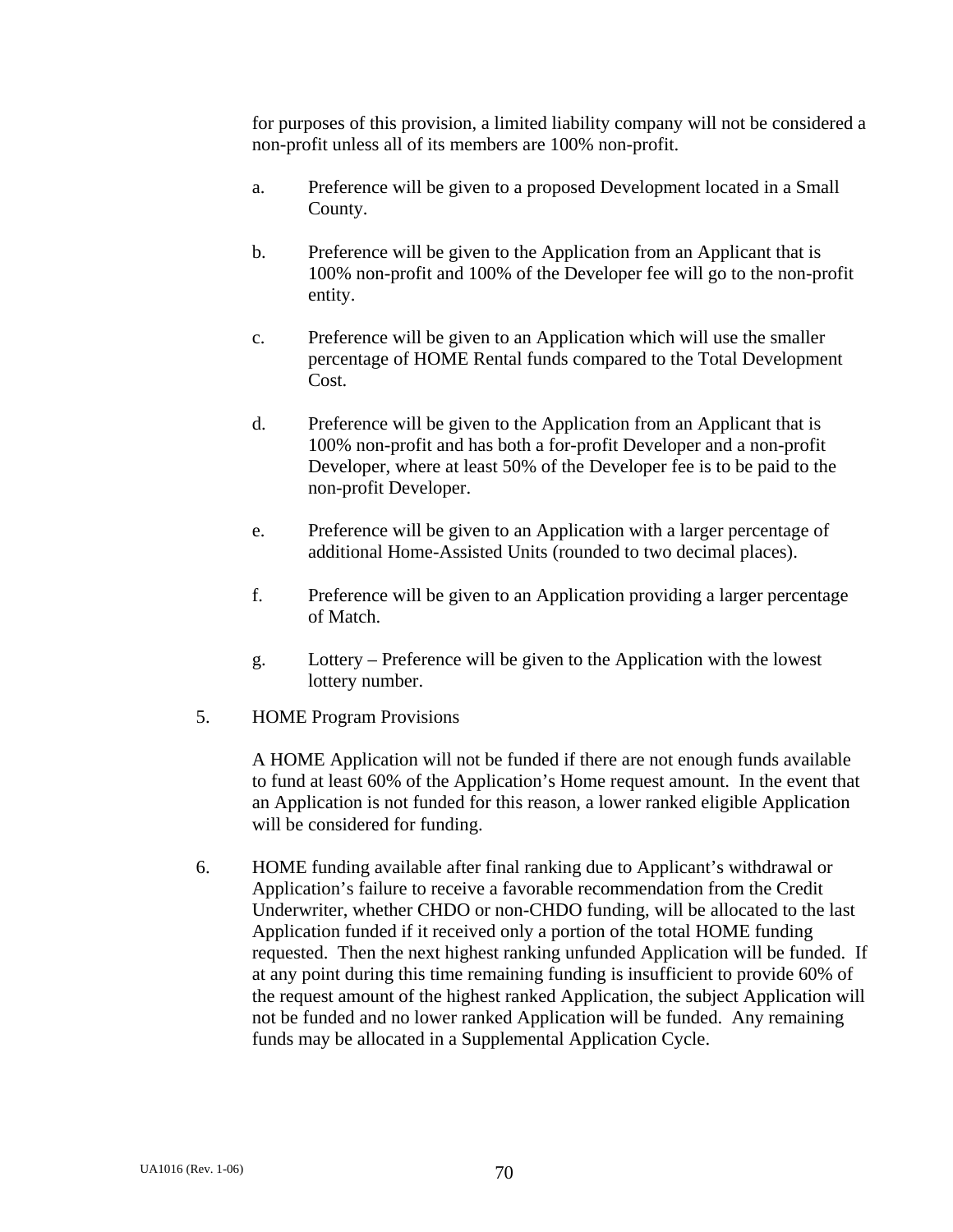### **B. Applications for MMRB, SAIL and/or Competitive HC**

The following does not apply to non-competitive HC only Applications; however, noncompetitive HC only Applicants must receive 45 points or more, which points will not include any tie-breaker points, to be eligible for an allocation of non-competitive HC.

- 1. Each Application Received by the Application Deadline will be assigned an Application number.
- 2. Lottery Numbers

Each Application that is assigned an Application number will receive a lottery number at or prior to the issuance of final scores. Lottery numbers will be assigned by having the Corporation's internal auditors run the total number of assigned Application numbers through a random number generator program. The Corporation's internal auditors will verify the accuracy of the procedures for assigning lottery numbers.

3. Group A and Group B Leveraging Classifications

Each Application Received on or before the Application Deadline, including any Application that is withdrawn by the Applicant after the Application Deadline but excluding any Application withdrawn prior to the Application Deadline, will be classified into one of two groups based on leveraging: Group A or Group B. Applications will be classified in Group A or Group B as follows:

- a. Applications for MMRB with non-competitive HC, MMRB with noncompetitive HC and SAIL, and SAIL only that have Local Governmentissued bonds will be classified as Group A.
- b. All other Applications will be placed on a separate list in ascending order beginning with the Application that has the lowest amount of total Corporation funding per set-aside unit and ending with the Application on each list that has the highest amount of total Corporation funding per setaside unit. The total number of set-aside units for each Application will be computed by multiplying the total number of units within the proposed Development by the highest Total Set-Aside Percentage the Applicant committed to as stated in the last row of the set-aside breakdown chart for the program(s) applied for in the Set-Aside Commitment section of the Application. Results that are not a whole number will be rounded up to the next whole number. If an Application's funding request exceeds the maximum allowed, the Corporation will use the maximum funding request allowed when classifying the Applications into Groups A and B. Total Corporation funding will be determined by adding the following applicable funding sources, as stated in the Funding section of the Application:
	- (1) SAIL request amount.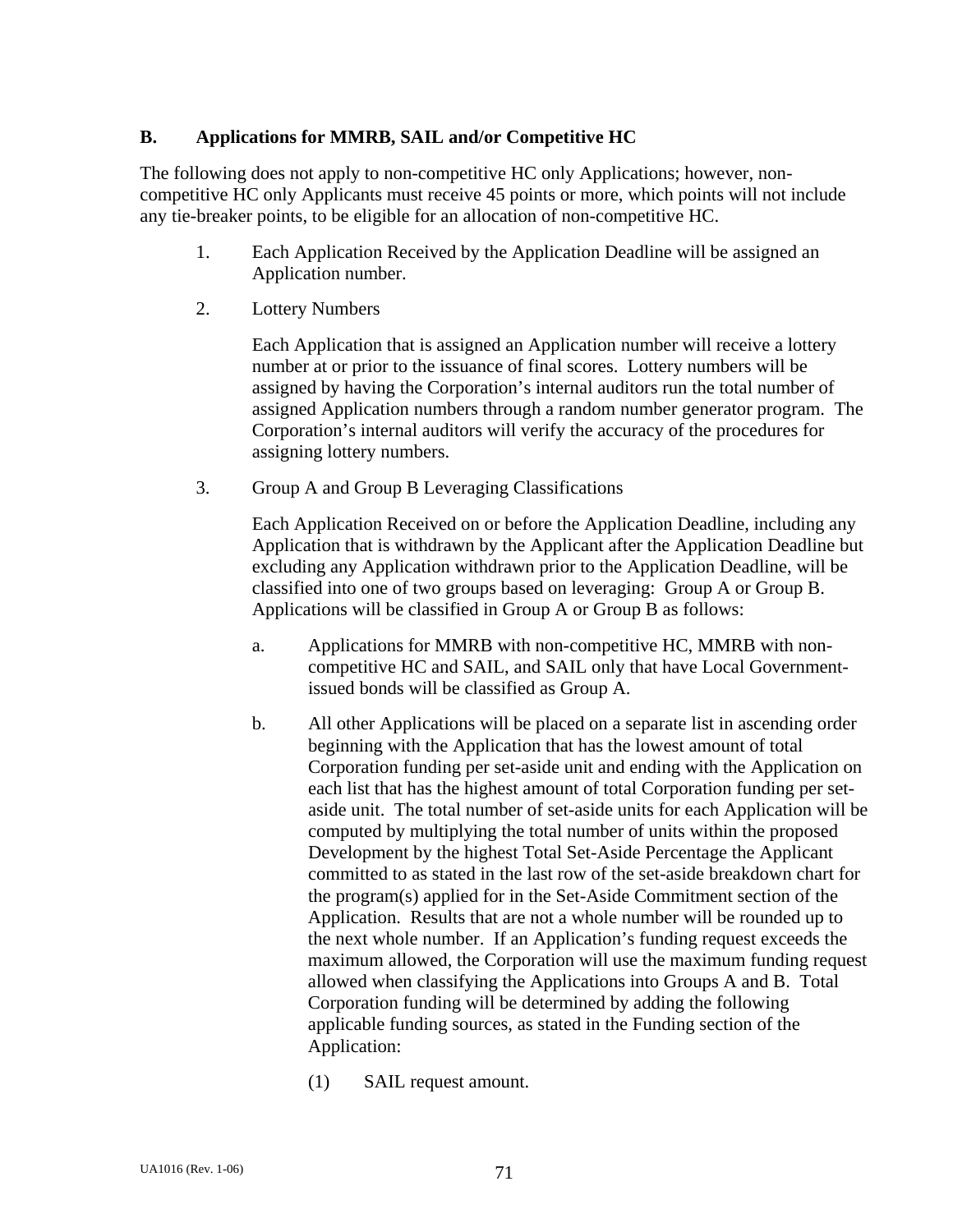- (2) Competitive HC request amount or previous HC allocation amount. If the Development is not located in a DDA or QCT, the HC request amount will be multiplied by 7.5. If the Development is located in a DDA or QCT, the HC request amount will be multiplied by 7.5 and that product will be multiplied by .7692.
- (3) Other FHFC funding. For purposes of classifying Applications in Groups A and B, PLP funding will not be considered FHFC funds.

In addition, if the proposed Development meets all of the following requirements, the total funding request amount will be multiplied by .63:

- located in a Large County, and
- Applicant selected the High-Rise Development Design, and
- Applicant selected the New Construction Development Category, and
- the Applicant selected and qualified for the Front Porch Florida Community Designation, or selected and qualified as an Urban In-Fill Development.

or, if the proposed Development meets all of the following requirements, the total funding request amount will be multiplied by .785:

- located in a Large County, and
- Applicant selected the Mid-Rise with Elevator (a building comprised of 5 or 6 stories) Development Type and at least 90% of the total units are in these Mid-Rise building(s), and
- Applicant selected the New Construction Development Category, and
- the Applicant selected and qualified for Front Porch Florida Community Designation, or selected and qualified as an Urban In-Fill Development.
- c. The total number of Applications on the list will be multiplied by 80% and the resulting figure will be rounded up to the next whole number (the resulting figure after rounding will be referred to as the "80/20 Cut-Off"). A line will be drawn on the list below the Application whose place on the list is equal to the 80/20 Cut-Off. If any Application(s) below the line has the same total Corporation funding request per set-aside unit as the Application immediately above the line, the line will be moved to a place immediately below this Application(s). The total Corporation funding per set-aside unit for the Application immediately above the line will then be multiplied by 1.10 (the resulting figure dollar amount will be referred to as the "Leveraging Cut-Off"). A new line will be drawn on the list below the Application whose Corporation funding request per set-aside unit amount is the closest figure on the list to the Leveraging Cut-Off without going over. If any Application(s) below the line has the same total Corporation funding request per set-aside unit amount as the Application immediately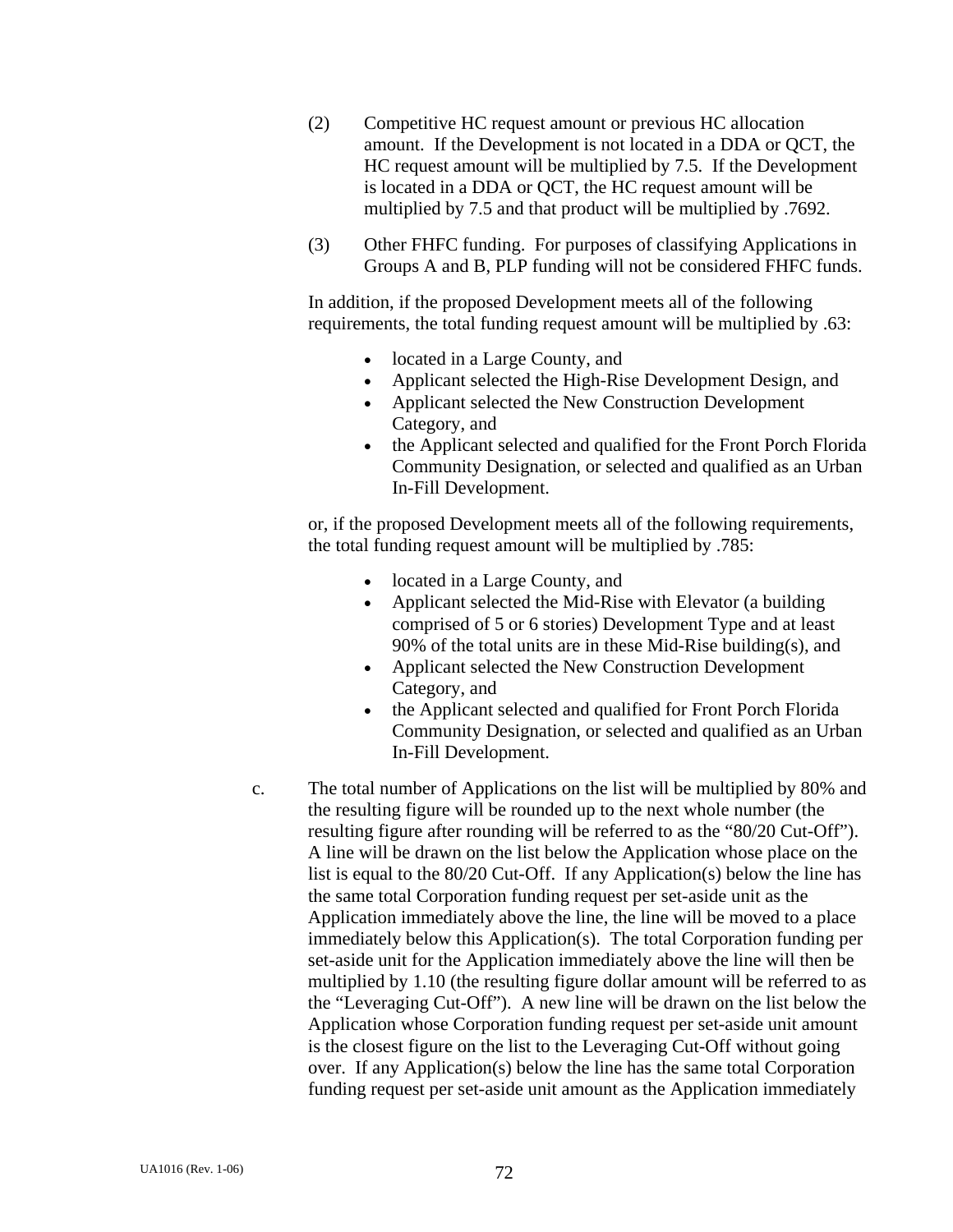above the line, the line will be moved to a place immediately below this Application(s). The group of Applications above the line will be classified as Group A and the group of Applications below the line will be classified as Group B.

- d. Group A and Group B classifications will be used for tie-breakers as more fully described below in the Tie-breakers section of these instructions.
- 4. Groups 1, 2 & 3 Total Score Classifications

Immediately following the Board's actions on informal appeals, eligible Applications will be classified in three groups based on the total score of each eligible Application: Group 1, Group 2 and Group 3. For purposes of this classification, eligible Application means an Application that satisfied all threshold requirements, regardless of the Application's total score, and has not withdrawn its Application. Group 1, Group 2 and Group 3 classifications will not be affected by any actions after this determination. Eligible Applications will be classified in Group 1, Group 2 or Group 3 as follows:

- a. Eligible Applications will be listed in descending order beginning with the Application that has the highest total score and ending with the Application that has the lowest total score. Total score means the amount of points awarded to the Application, excluding any tie-breaker points.
- b. The total number of eligible Applications will be multiplied by 75% and the resulting figure will be rounded up to the next whole number (such resulting figure after rounding is referred to as the "Total Score Cut-Off"). A line will be drawn below the Application whose place on the list is equal to the Total Score Cut-Off. If any Application(s) below the line has the same total score as the Application immediately above the line, the line will be moved to a place immediately below this Application(s). The group of Applications above the line will be classified as Group 1. Group 2 will consist of the eligible Applications with a total score equal to or greater than 60 but which are not included in Group 1. When the eligible Applications for Group 1 are determined, if Group 1 contains every eligible Application that achieved a total score equal to or greater than 60 points, then there will be no Group 2. Applications in Group 3 will consist of eligible Applications that are not included in Group 1 or Group 2.
- c. Unless otherwise provided in the Universal Application Instructions, when applying the SAUL Cycles for the Special Set-Asides and each Geographic Set-Aside and for implementation of the Competitive HC goals, Applications in Group 1 will be considered for funding first and if funds remain after funding all Group 1 Applications that can be funded, the Applications in Group 2 will be considered for funding. No Applications in Group 3 will be considered for funding except as provided in the Competitive HC Goals section of these instructions.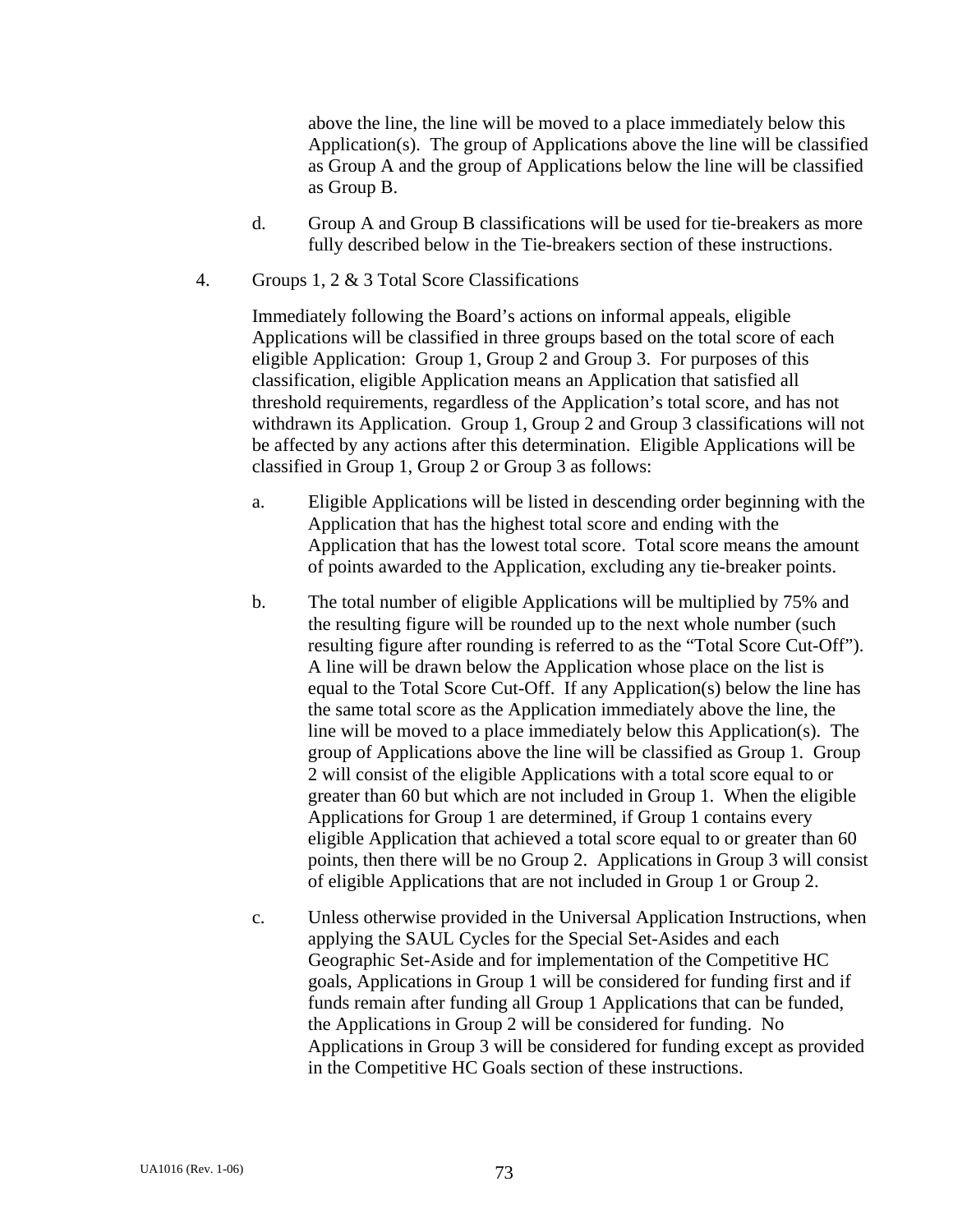## 5. Tie-breakers

Tie-breakers will be applied to Applications with tied scores in the following order, as necessary for making tentative funding selections:

- a. Leveraging An Application in Group A will receive preference over an Application in Group B.
- b. Proximity to services and to Developments on the FHFC Development Proximity List serving the same demographic group - Preference will be given to the Application with the highest tie-breaker score in the Proximity section of the Application.
- c. SAIL leveraging as a percentage of Development Cost Except for proposed Developments requesting Competitive HC which are located in a county deemed by the Corporation to have an AMI of \$43,200 or less, in the event of a tie in the total score between two or more Applications requesting SAIL funds, the Application requesting the lower amount of SAIL funds as a percentage of Development Cost as shown on the Development Cost Pro Forma will receive preference. If an Applicant revises the Development Cost on the Development Cost Pro Forma as provided in Rule Chapter 67-48.004 or Rule Chapter 67-21.003, F.A.C., the Corporation will use the lesser of the original amount or the revised amount for purposes of this provision. An Application will be deemed to have the higher percentage of SAIL funds as a percentage of Development Cost if the Applicant failed to provide a Development Cost on the Development Cost Pro Forma submitted for preliminary scoring. This tiebreaker will not be applied when considering two or more tied Applications requesting SAIL funds if such tied Applications failed to provide a Development Cost on the Development Cost Pro Forma submitted for preliminary scoring.
- d. 100% Non-Profit tie-breaker A 100% Non-Profit Applicant will be given preference over a Non-Profit Applicant that is not 100% Non-Profit regardless of SAUL. A 100% Non-Profit Applicant is an Applicant that meets the definition of a Non-Profit with the exception that 100% of the ownership interest in the general partner or, if applicable, the managing member, is held by one or more non-profit entities with one of the nonprofit entities holding at least 51% of the ownership interest in the general partner or, if applicable, the managing member. This tie-breaker will only be applied in the following circumstance: A Non-Profit Applicant that is tied with one or more 100% Non-Profit Applicants with the exception it has the more advantageous lottery number is considered for tentative funding for the specific purpose of meeting the 12% Non-Profit goal and if selected for tentative funding, the 12% Non-Profit goal will be met. Once the circumstance to initiate this tie-breaker occurs, the tie-breaker will remain in effect until the 12% Non-Profit goal is met. Therefore, if a 100% Non-Profit Applicant is selected for tentative funding after applying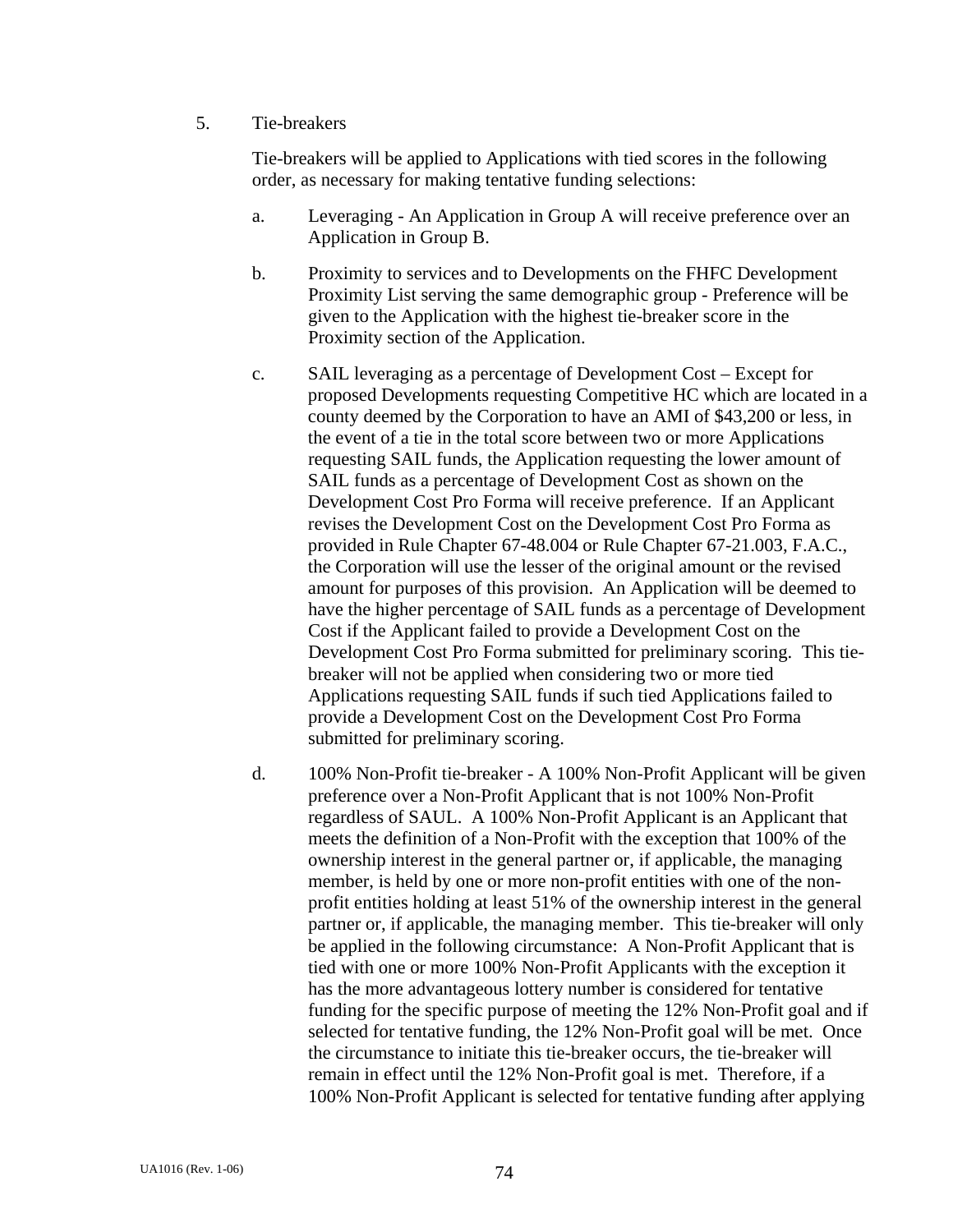this tie-breaker and the 12% Non-Profit goal is still not met, the tiebreaker remains in effect. For example: Florida Housing has finished selecting Applications for tentative funding out of the Special Set-Asides and for meeting the HC goals with the exception that an additional \$1,000,000 must be tentatively allocated to Non-Profit Applicants in order to meet the 12% Non-Profit goal. The eligible Non-Profit Applicants that have not been selected for tentative funding are ranked regardless of their Geographic Set-Aside. The top three ranked Non-Profit Applicants are: Application A with a Development in a county that has not met its SAUL and that has: 66 points, a Leveraging Group classification of A, 7 tiebreaker points, a Non-Profit Applicant that is not 100% Non-Profit, a lottery number of 9 and a request amount of \$1,100,000; Application B with a Development in a county that has not met its SAUL and that has: 66 points, a Leveraging Group classification of A, 7 tie-breaker points, a Non-Profit Applicant that is 100% Non-Profit, a lottery number of 22 and a request amount of \$600,000; and Application C with a Development in a county that has met its SAUL once and that has: 66 points, a Leveraging Group classification of A, 7 tie-breaker points, a Non-Profit Applicant that is 100% Non-Profit, a lottery number of 76 and a request amount of \$1,000,000. Application A would trigger the 100% Non-Profit tie-breaker because if it was selected for tentative funding the \$1,000,000 needed to meet the 12% Non-Profit goal would be met. Given that the 100% Non-Profit tie-breaker has been triggered, Application B would be selected for tentative funding over Application A because its Applicant is 100% Non-Profit and Application A's Applicant is not. After selecting Application B for tentative funding the 100% Non-Profit tie-breaker remains in effect because the 12% Non-Profit goal has not been met for Application B received a tentative allocation of \$600,000, its request amount, leaving \$400,000 that needs to be tentatively allocated to Non-Profit Applicants in order to meet the 12% Non-Profit goal. As such, applying the 100% Non-Profit tie-breaker, Application C with a 100% Non-Profit Applicant is selected for tentative funding over Application A even though its proposed Development is in a county that has met SAUL once because SAUL does not apply when using the 100% Non-Profit tie-breaker. The 12% Non-Profit goal is now met and Application A will now have to compete for funding within its respective Geographic Set-Aside. While SAUL does not apply when using the 100% Non-Profit tie-breaker the number of setaside units within a 100% Non-Profit Development selected for tentative funding are though credited to a county. Therefore, if the county in which a Development of a 100% Non-Profit selected for tentative funding after applying this tie-breaker is to be located has previously met SAUL, the Development's set-aside units will be credited towards meeting the county's SAUL a second time. For example: The county in which Application C will place its set-aside units will have met its SAUL once and will have Application C's set-aside units credited to the county for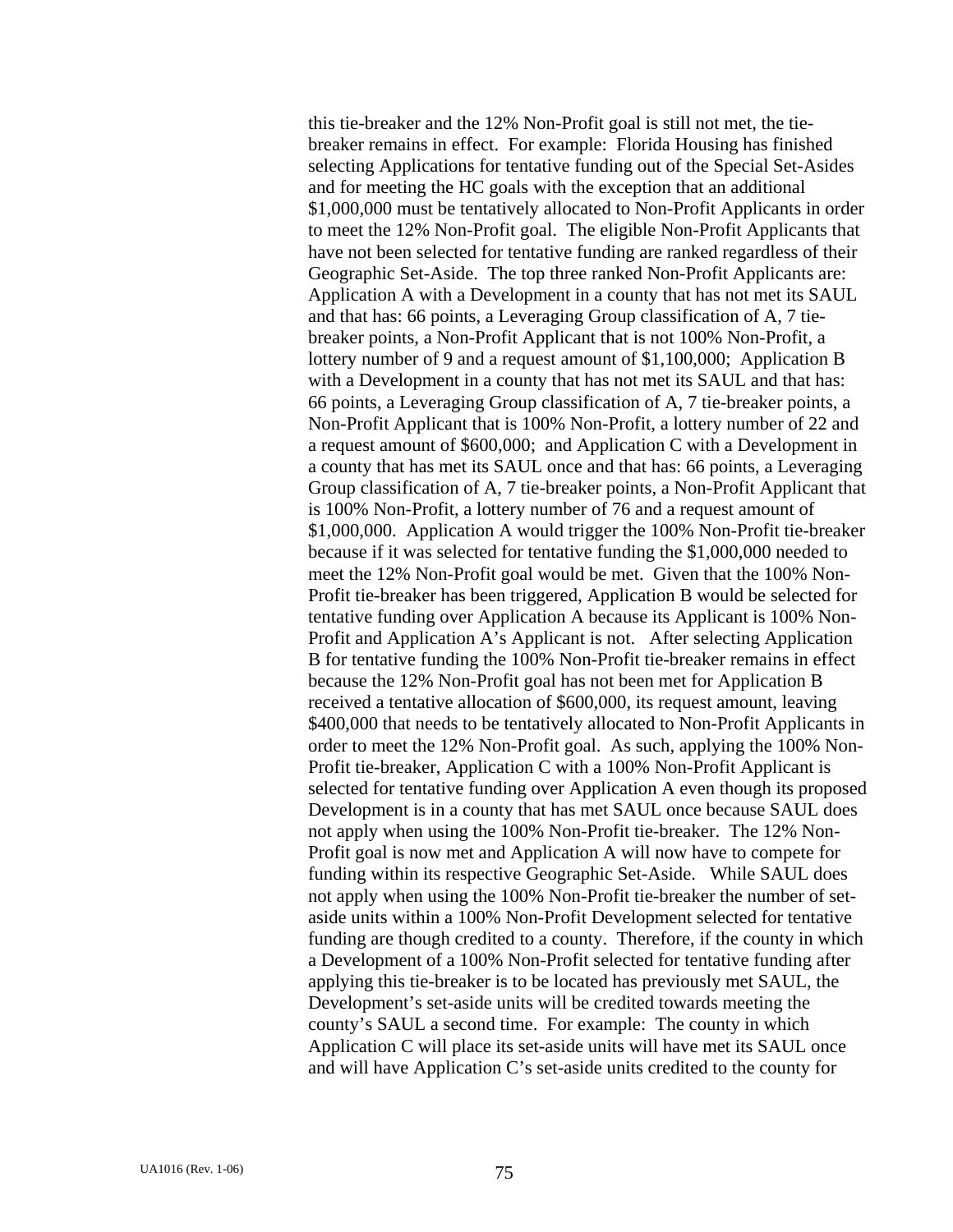meeting SAUL a second time when considering Applications for tentative funding within Application C's county Geographic Set-Aside.

- e. Lottery Preference will be given to the Application with the lowest lottery number.
- 6. Set-Aside Unit Limitation (SAUL)

 The county categories are grouped based on the 2003 Florida Statistical Abstract population figures, as follows:

 $LM = 1,500,001 - 1,999,999$ <br> $LS = 800,001 - 1,500,000$ <br> $SS = up to 20,000$ <br> $SS = up to 20,000$  $LS = 800,001 - 1,500,000$ LVS = 500,001 – 800,000

Large Medium Small<br>LL = 2 million or more ML = 250,001 - 500,000 SL = 50,001 - 100,000  $ML = 250,001 - 500,000$ <br> $MS = 100,001 - 250,000$ <br> $SM = 20,001 - 50,000$ 

| County<br><b>Groups</b> | County              | <b>Set-Aside</b><br>Unit<br>Limitation | County<br><b>Groups</b> | County            | <b>Set-Aside</b><br>Unit<br>Limitation |
|-------------------------|---------------------|----------------------------------------|-------------------------|-------------------|----------------------------------------|
| $\overline{\text{LL}}$  | Miami-Dade          | 600                                    | $\overline{\text{SL}}$  | Columbia          | 100                                    |
| LM                      | <b>Broward</b>      | 500                                    |                         | Flagler           |                                        |
| LS                      | Duval               | 250                                    |                         | Highlands         |                                        |
|                         | Hillsborough        |                                        |                         | Monroe            |                                        |
|                         | Orange              |                                        |                         | Nassau            |                                        |
|                         | Palm Beach          |                                        |                         | Putnam            |                                        |
|                         | Pinellas            |                                        |                         | Sumter            |                                        |
| LVS                     | Polk                | 150                                    |                         | Florida Keys Area | 180*                                   |
| <b>ML</b>               | <b>Brevard</b>      | 100                                    | <b>SM</b>               | <b>Baker</b>      | 100                                    |
|                         | Collier             |                                        |                         | <b>Bradford</b>   |                                        |
|                         | Escambia            |                                        |                         | DeSoto            |                                        |
|                         | Lee                 |                                        |                         | Gadsden           |                                        |
|                         | Manatee             |                                        |                         | Hardee            |                                        |
|                         | Marion              |                                        |                         | Hendry            |                                        |
|                         | Pasco               |                                        |                         | Jackson           |                                        |
|                         | Sarasota            |                                        |                         | Levy              |                                        |
|                         | Seminole            |                                        |                         | Okeechobee        |                                        |
|                         | Volusia             |                                        |                         | Suwannee          |                                        |
|                         |                     |                                        |                         | Wakulla           |                                        |
| MS                      | Alachua             | 100                                    |                         | Walton            |                                        |
|                         | Bay                 |                                        |                         | Washington        |                                        |
|                         | Charlotte           |                                        | $\overline{\text{SS}}$  | Calhoun           | 75                                     |
|                         | Citrus              |                                        |                         | Dixie             |                                        |
|                         | Clay                |                                        |                         | Franklin          |                                        |
|                         | Hernando            |                                        |                         | Gilchrist         |                                        |
|                         | <b>Indian River</b> |                                        |                         | Glades            |                                        |
|                         | Lake                |                                        |                         | Gulf              |                                        |
|                         | Leon                |                                        |                         | Hamilton          |                                        |
|                         | Martin              |                                        |                         | Holmes            |                                        |
|                         | Okaloosa            |                                        |                         | Jefferson         |                                        |
|                         | Osceola             |                                        |                         | Lafayette         |                                        |
|                         | St. Johns           |                                        |                         | Liberty           |                                        |
|                         | St. Lucie           |                                        |                         | Madison           |                                        |
|                         | Santa Rosa          |                                        |                         | Taylor            |                                        |
|                         |                     |                                        |                         | Union             |                                        |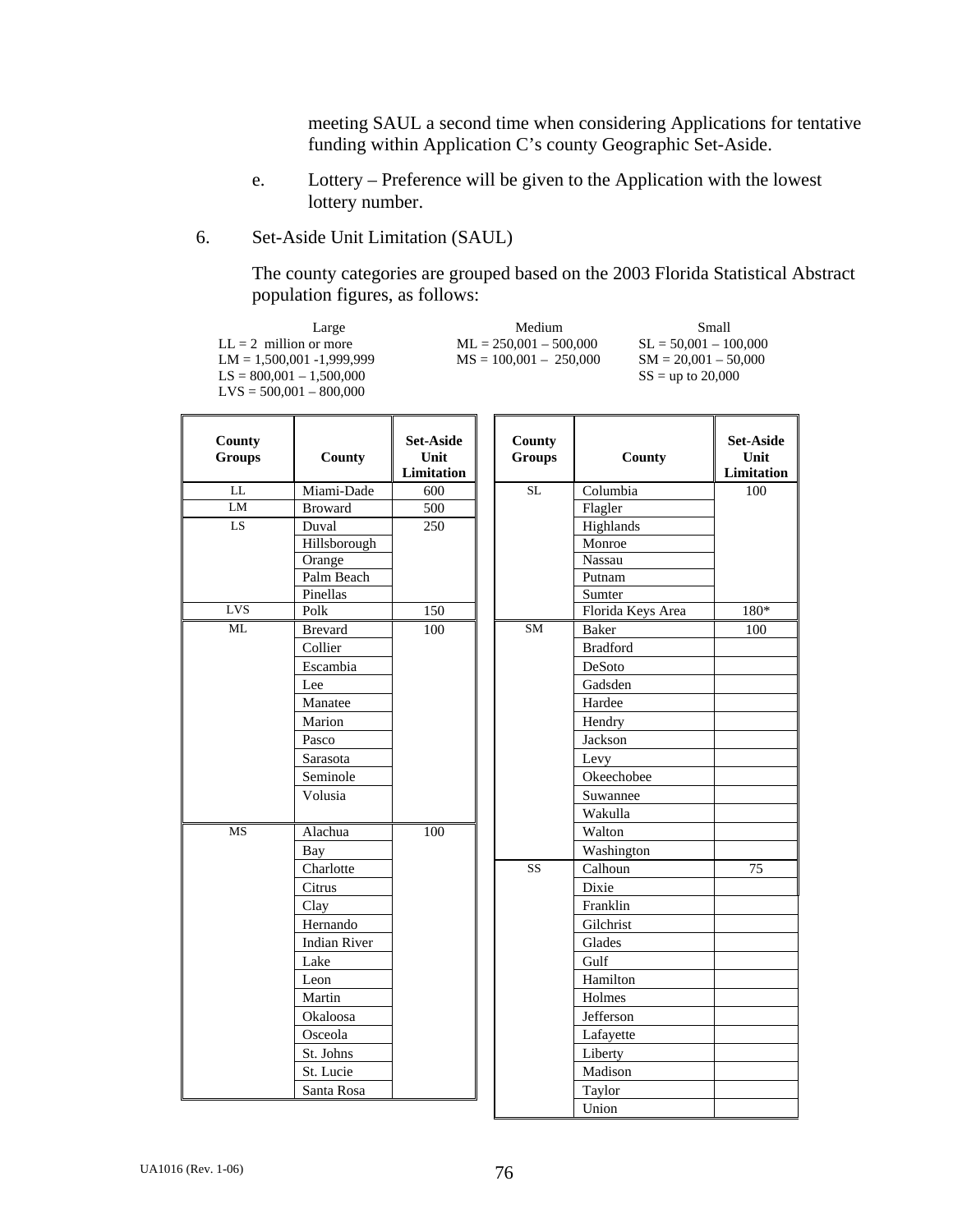\* This SAUL will apply only to Applicants that selected and qualified for the Florida Keys Area in the Designation section, Part V.A.4. of the Application, and only when such Applications are being considered for funding from the Competitive HC Florida Keys Area Special Set-Aside.

- a. The above chart represents the SAUL for each county. When an Application is selected for tentative funding, the total number of set-aside units committed to in that Application will be credited toward meeting the SAUL for the county in which the proposed Development is located. The total number of set-aside units for each Application will be computed by multiplying the total number of units within the proposed Development by the highest Total Set-Aside Percentage the Applicant committed to as stated in the last row of the set-aside breakdown chart for the program(s) applied for in the Set-Aside Commitment section of the Application. Results that are not a whole number will be rounded up to the next whole number.
- b. A county's SAUL is met in the following circumstances:
	- (1) If the number of set-aside units credited toward the county's SAUL is zero at the time an Application for a Development located in that county is considered for tentative funding and the Applicant committed to a total number of set-aside units that equals or exceeds the county's SAUL, then when that Application is selected for tentative funding, the county's SAUL will be met; or
	- (2) If the number of set-aside units credited toward the county's SAUL is not zero at the time an Application for a Development located in that county is considered for tentative funding, but the SAUL has not been met, and the next Application to be considered for tentative funding committed to a total number of set-aside units that when added to the number of set-aside units already credited toward the county's SAUL would be equal to or greater than the SAUL but the total number of set-aside units credited would not exceed 150% of the SAUL, then when that Application is selected for tentative funding, the county's SAUL will be met; or
	- (3) If the number of set-aside units credited toward the county's SAUL is not zero at the time an Application for a Development located in that county is considered for tentative funding, but the SAUL has not been met, and the Applicant committed to a total number of set-aside units that when added to the number of set-aside units already credited toward the county's SAUL would exceed 150% of the SAUL, then the county's SAUL will be deemed to be met without that Application being selected for tentative funding.

 Examples of SAUL being met when a county has a SAUL of 100 set-aside units: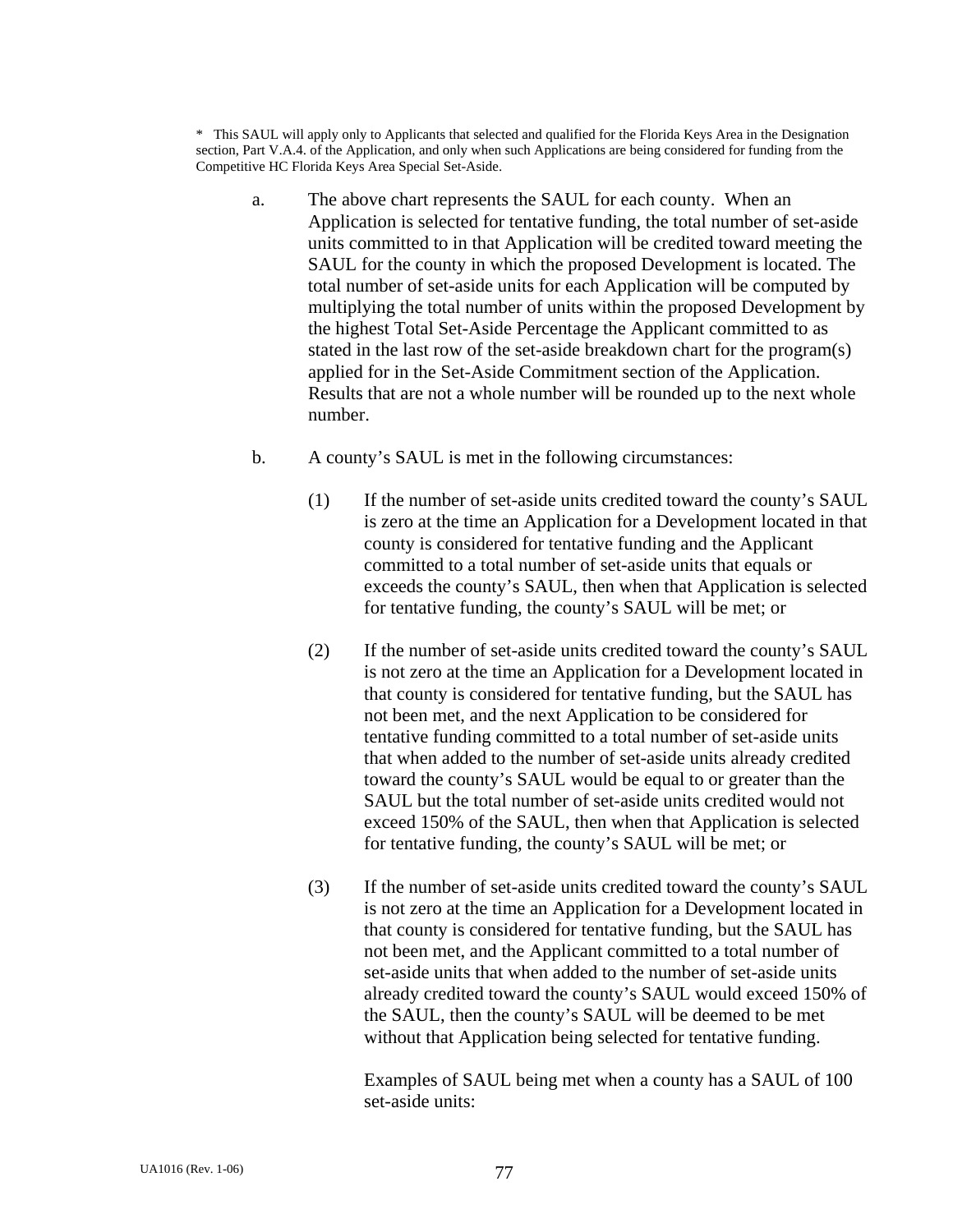- (a) The number of set-aside units credited toward the county's SAUL is zero, and an Application for a Development located in that county that committed to 200 set-aside units is selected for tentative funding.
- (b) There are 60 set-aside units credited toward meeting the county's SAUL and an Application for a Development located in that county that committed to 80 set-aside units is selected for tentative funding.
- (c) There are 60 set-aside units credited toward meeting the county's SAUL and an Application for a Development located in that county that committed to 100 set-aside units is the next Application considered for tentative funding. The county will be deemed to have met its SAUL without that Application being selected for tentative funding.
- (d) There are 60 set-aside units credited toward meeting the county's SAUL and two Applications for Developments located in that county that committed to 100 set-aside units and 60 set-aside units, respectively, are the next two highest ranked Applications to be considered for tentative funding. In this event, the county will be deemed to have met its SAUL without either Application being selected for tentative funding.
- c. The SAUL process implementation will be governed by the following:
	- (1) The number of set-aside units credited to a county will be carried forward from Special Set-Aside to Special Set-Aside.
	- (2) The number of times a county has met its SAUL will be carried forward from Special Set-Aside to Special Set-Aside.
	- (3) Unless otherwise provided in the Universal Application Instructions, no eligible Application in Group 2 will be considered for tentative funding within a set-aside until all eligible Applications in Group 1 within that set-aside that can be funded have been selected for tentative funding.
	- (4) Unless otherwise provided in the Universal Application Instructions, within a set-aside, priority will be given to eligible Group 1 Applications with proposed Developments in counties which have not met SAUL. Next, eligible Group 1 Applications with proposed Developments in counties which have met SAUL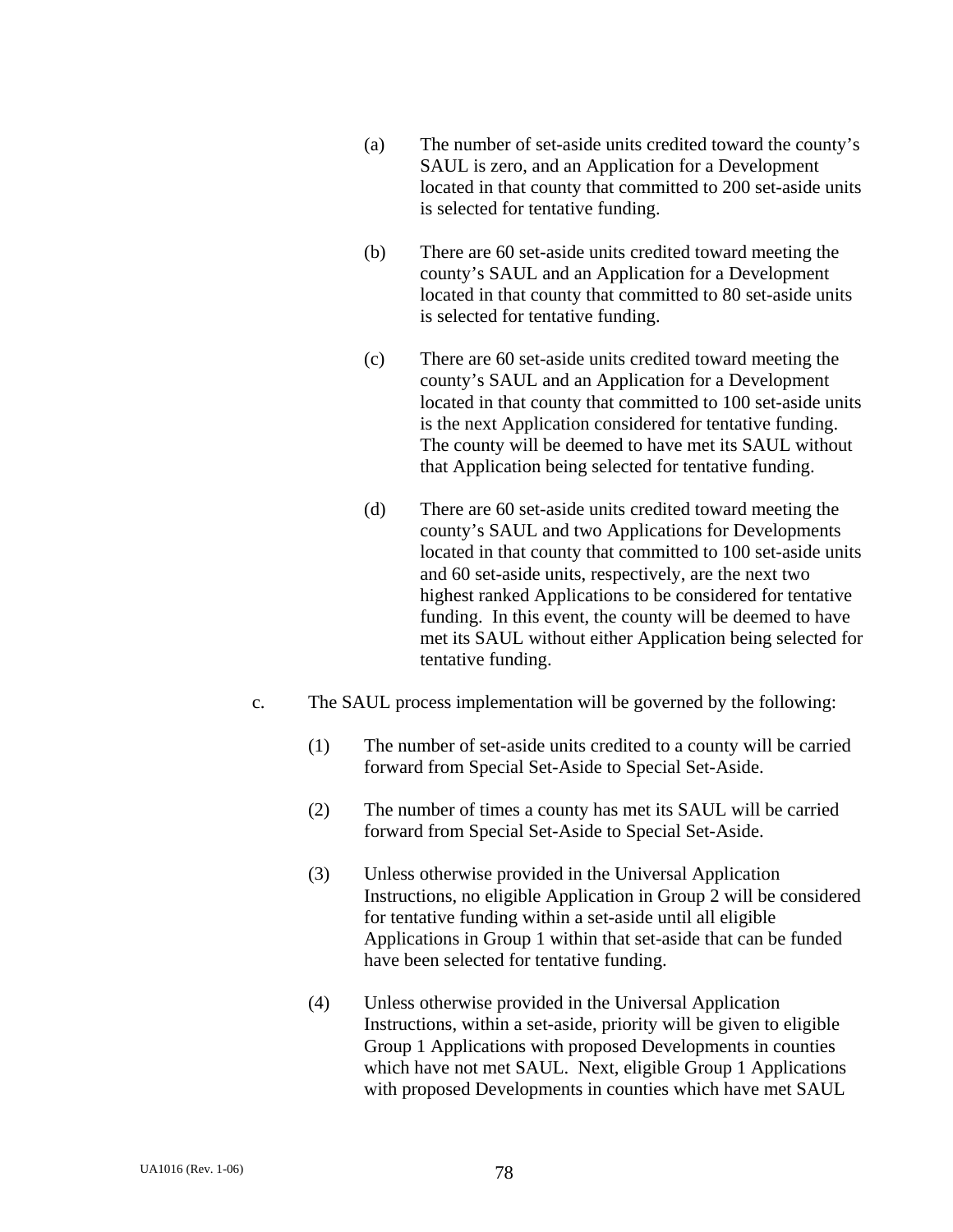once will be considered. This pattern will be repeated until all funds within the set-aside have been tentatively allocated. If funds remain within the set-aside after funding all eligible Group 1 Applications that can be funded then the same process will be followed with eligible Group 2 Applications until the set-aside's funds are exhausted or there are no more eligible Group 2 Applications within that Set-Aside that can be funded.

- (5) The number of set-aside units credited to a county will not be carried forward from Special Set-Aside to Geographic Set-Aside.
- (6) The number of times a county has met its SAUL will not be carried forward from Special Set-Aside to Geographic Set-Aside.
- (7) Once a county is credited with meeting its SAUL, the number of set-aside units credited to the county will be deemed to be zero for the purposes of crediting additional set-aside units to the county. For example: The SAUL for County A is 100. County A met its SAUL when credited with 150 set-aside units. Then Application One with 75 set-aside units to be constructed in County A is chosen for tentative funding. The number of set-aside units credited to County A will be 75 set-aside units, not the 150 setaside units previously credited to County A plus 75 set-aside units. County A status would be that it had met its SAUL once and had 75 units credited towards meeting its second SAUL.
- (8) Set-aside units credited against the Florida Keys Area SAUL will also be credited against Monroe County's SAUL for the purposes of considering Applications for tentative funding within the Special Set-Asides.

SAUL process example: There are three eligible Applications in the Front Porch Florida Community Special Set-Aside ranked in the following order: Application One-110 set-aside units-County A-Group 1, Application Two-75 set-aside units-County B-Group 1, and Application Three-150 set-aside units-County C-Group 2. The SAULs and SAUL status resulting from tentatively funding Applications in the previously funded Special Set-Asides of the counties are: County A has a SAUL of 100 and has met its SAUL twice; County B has a SAUL of 100, has met its SAUL once and has 75 set-aside units credited towards meeting its SAUL as second time; and County C has a SAUL of 100 and has no units or SAULs credited. The selection of Applications would be conducted in the following manner subject to fund availability and other restrictions: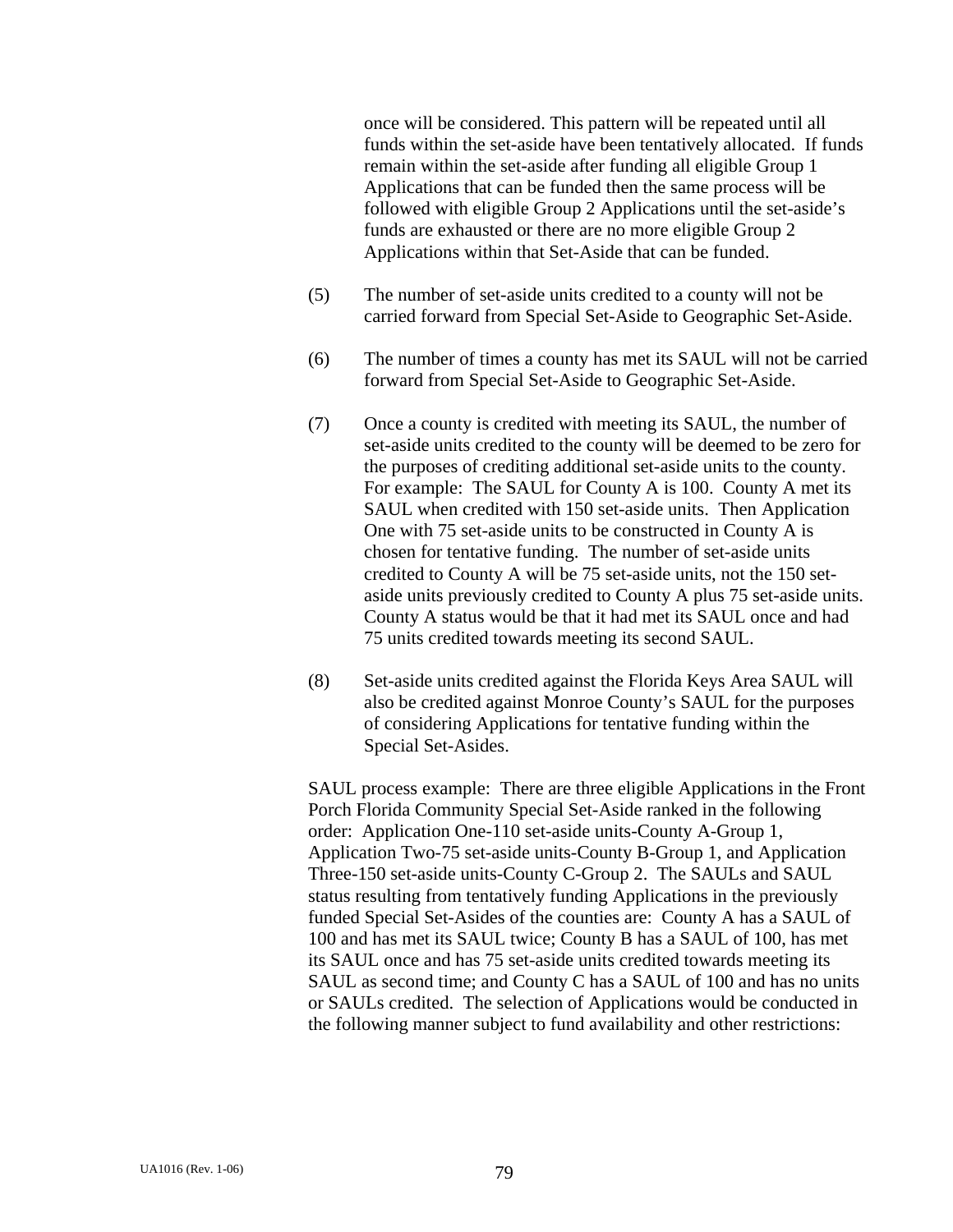- i. Application One would be passed over because there are other eligible Group 1 Applications in the Set-Aside that have units in counties that met their SAUL fewer times than Application One.
- ii. Application Two would be considered for tentative funding because there are no other higher ranked eligible Group 1 Applications with units in a county that has met its SAUL an equal amount of times or less than Application Two. Also, County B's SAUL status would change from meeting SAUL once and having 75 set-aside units credited to it meeting SAUL twice and no units credited to it.
- iii. Application Three would not be considered for tentative funding because there is still an eligible Group 1 Application within the Set-Aside (Application One) that has not been considered for tentative funding.
- iv. Application One would then be considered for tentative funding because there are no other higher ranked eligible Group 1 Applications with units in a county that has met its SAUL an equal amount of times or less than Application One. Also, County A's SAUL status would change from meeting SAUL twice to it meeting SAUL a third time.
- v. Application Three would then be considered for tentative funding because there are no other higher ranked eligible Group 2 Applications with units in a county that has met its SAUL an equal amount of times or less than Application Three. Also, County C's SAUL status would change from not meeting its SAUL and having zero units credited to it meeting SAUL once.
- vi. The next Special Set-Aside for tentative funding is HOPE VI. The SAUL status at the beginning for County A would be that it has met its SAUL three times and has zero units credited toward it meeting its SAUL a fourth time, for County B it would be it has met its SAUL twice and has zero units credited toward meeting SAUL a third time, and for County C it has met its SAUL once with zero units credited toward meeting its SAUL a second time. All three counties though would have zero SAULs and zero units credited towards them at this time for purposes of selecting Applications within their respective Geographic Set-Aside.
- 7. Program Provisions and Application Selection Order
	- a. Overall Program Provisions: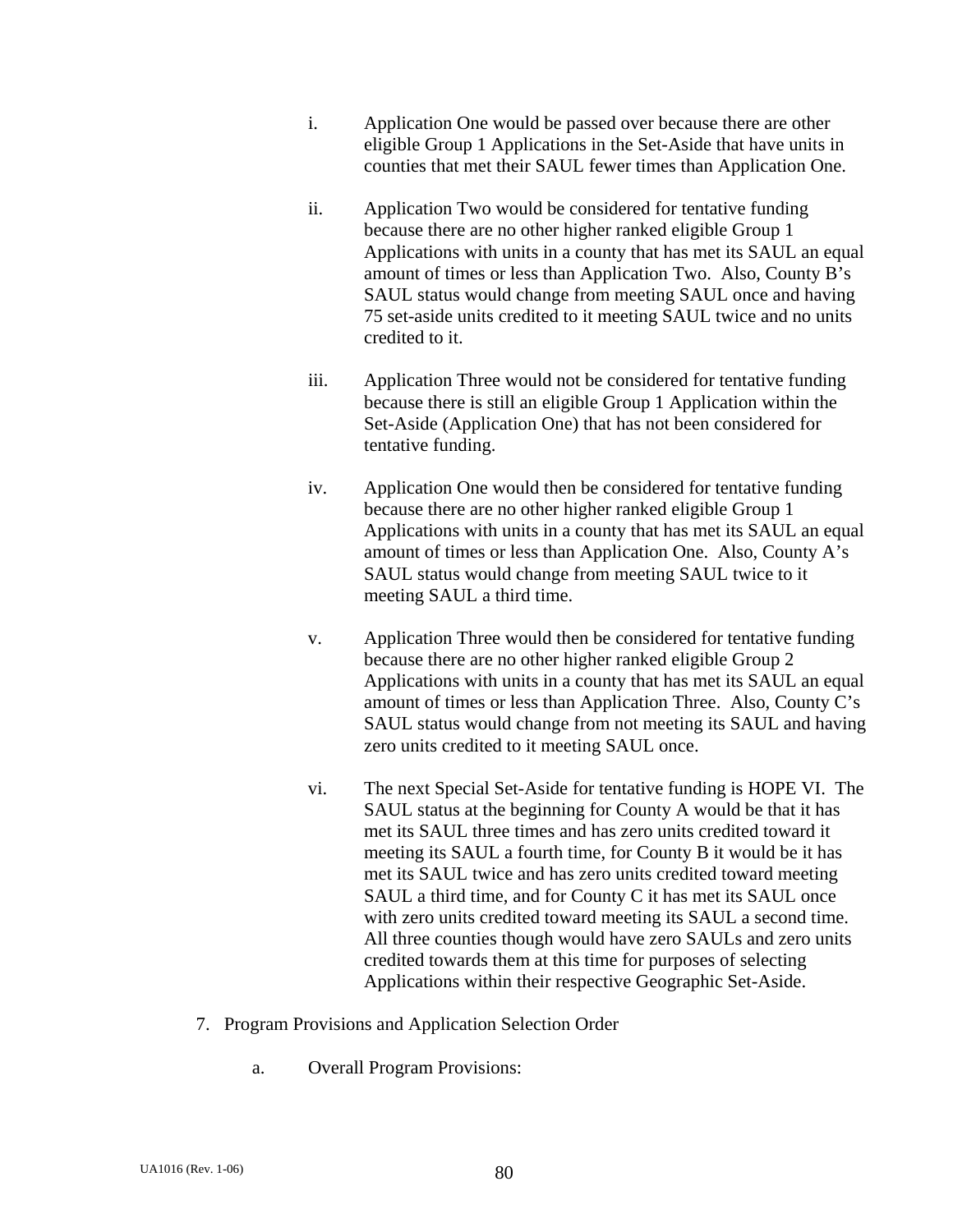- (1) The Special Set-Asides are: Competitive HC Florida Keys Area Special Set-Aside, SAIL Homeless Special Set-Aside, SAIL Farmworker/Commercial Fishing Worker Special Set-Aside, SAIL Elderly Special Set-Aside, Competitive HC Front Porch Florida Community Special Set-Aside, Competitive HC RD Development Special Set-Aside, and MMRB HOPE VI Special Set-Aside.
- (2) The Geographic Set-Asides are: Large, Medium and Small County Categories as more fully described in the Notices of Funding Availability (NOFA) or Qualified Allocation Plan (QAP), as applicable for each program.
- (3) Unless otherwise provided in the applicable program rules and these instructions, any selection of an Application for tentative funding or allocation from a Special or Geographic Set-Aside or from implementation of a Competitive HC Goal is subject to the following: (a) availability of funds; (b) threshold and other eligibility requirements; (c) SAUL provisions; (d) Groups 1, 2, & 3 provisions; (e) tie-breaker provisions; and (f) overall and specific program provisions as set forth below.
- (4) During the ranking process, an Applicant that requested SAIL funds and also requested MMRB or Competitive HC will not be selected for tentative SAIL funding in a Special Set-Aside if the Application is not selected for tentative funding of the MMRB or Competitive HC in the same Special Set-Aside.
- (5) An Applicant that requested SAIL funds and also requested MMRB or Competitive HC will not be selected for tentative SAIL funding if the Application is not selected for tentative funding of the MMRB or Competitive HC as of the date the Board approves the final ranking. An Application that was qualified to request SAIL and requested SAIL funds and also requested MMRB or Competitive HC that is selected for tentative funding of MMRB or Competitive HC but is not selected for tentative funding of SAIL must, within 30 days of the date the Board approves the final ranking, submit documentation to the Corporation and, if assigned, their assigned credit underwriter, demonstrating that it is able to fill the SAIL funding gap. If such documentation is not timely submitted, the Application will be rejected and the MMRB funds will be applied to the MMRB ranked list and the Competitive HC will be deemed to be housing credits received on or after October 1, 2006, and applied in accordance with the QAP.The MMRB ranked list is the ranked order list of those MMRB Applications not selected for tentative funding as of the date the Board approves the final ranking and enters final orders. In a case where an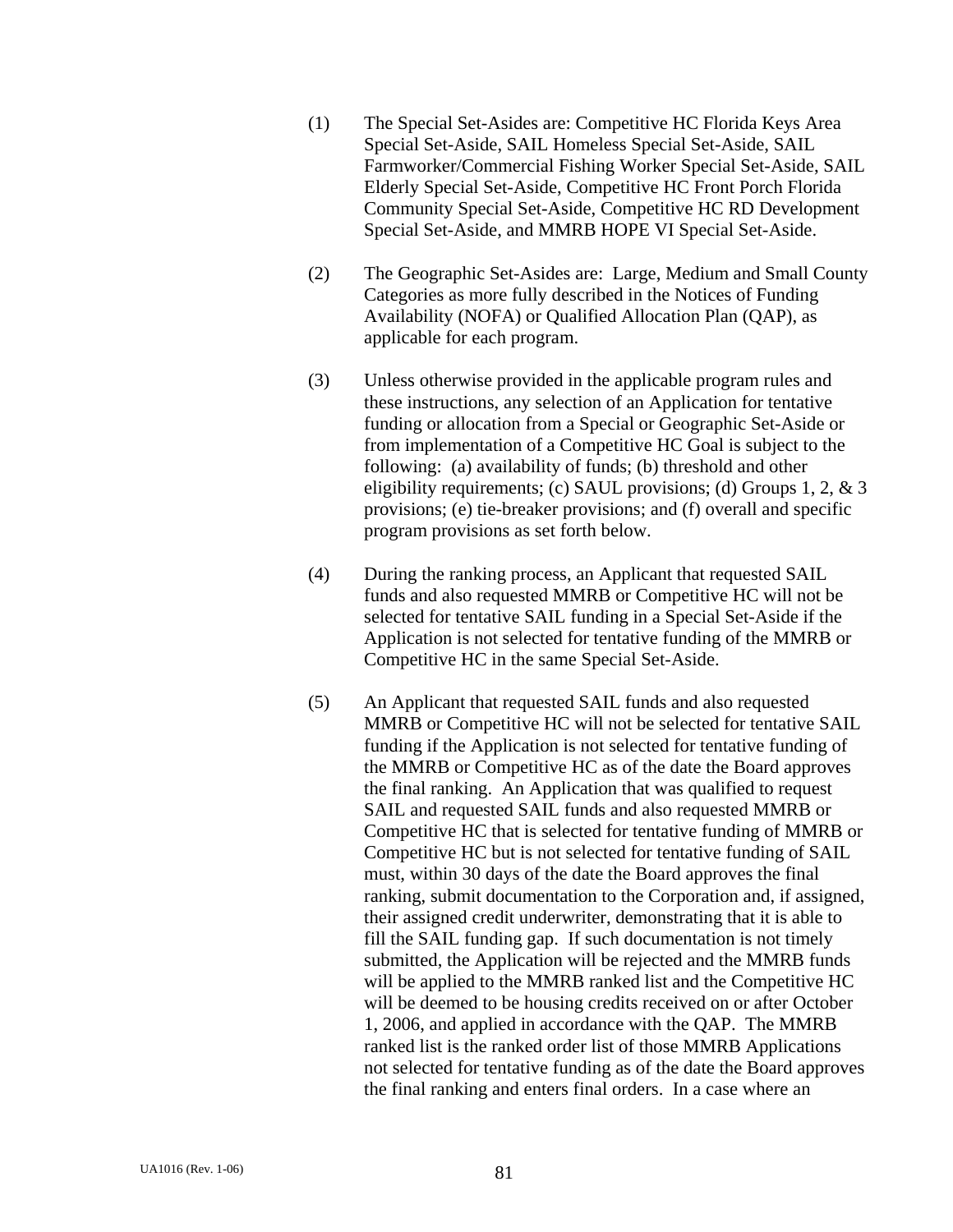Application's firm funding commitment is conditioned upon the Applicant's receipt of specific Corporation funding and the Application is not successful in receiving both forms of funding; the Applicant must, within 30 days of the date the Board approves the final ranking, submit a new firm funding commitment reflecting the funding the Applicant was successful in receiving from the Corporation as well as the new funding secured to replace the funding that the Applicant was not successful in receiving from the Corporation. For example, if an Application for MMRB and SAIL or SAIL and Competitive HC has a firm funding commitment which is conditioned upon its receipt of the MMRB and SAIL or SAIL and Competitive HC, but the Application is successful in receiving only the MMRB or the Competitive HC, the Applicant will have 30 days from the date the Board approves the final ranking to submit a new firm funding commitment reflecting that SAIL is no longer a condition and a firm funding commitment to fill the financing gap resulting from not receiving the SAIL financing.

- (6) An Application is eligible to apply for SAIL and Competitive HC if competing in the Competitive HC Florida Keys Area Special Set-Aside or the SAIL Homeless Special Set-Aside and/or if the Development is located in a county that has an Area Median Income (AMI) of \$43,200 or less. SAIL Applications that are not selected for tentative funding in one of the SAIL Special Set-Asides are eligible to compete for funding in the Geographic Set-Asides, unless the SAIL Applicant also requested Competitive HC and the Development is located in a county with an AMI above \$43,200.
- (7) In order for an Applicant to compete for funding within a Special Set-Aside, it must have selected and qualified for the applicable designation. For example, an Applicant wishing to compete within the SAIL Elderly Special Set-Aside must select and qualify for the Elderly designation.
- b. Competitive HC Provisions:
	- (1) An Application for Competitive HC will not be selected for tentative funding if there are not enough housing credits available in the Front Porch Florida Community Special Set-Aside, RD Special Set-Aside or applicable Geographic Set-Aside to fund at least 60% of the Application's HC request amount. In the event that an Application is not selected for tentative funding for this reason, then no other lower ranked Application(s) within that Special or Geographic Set-Aside will be considered for tentative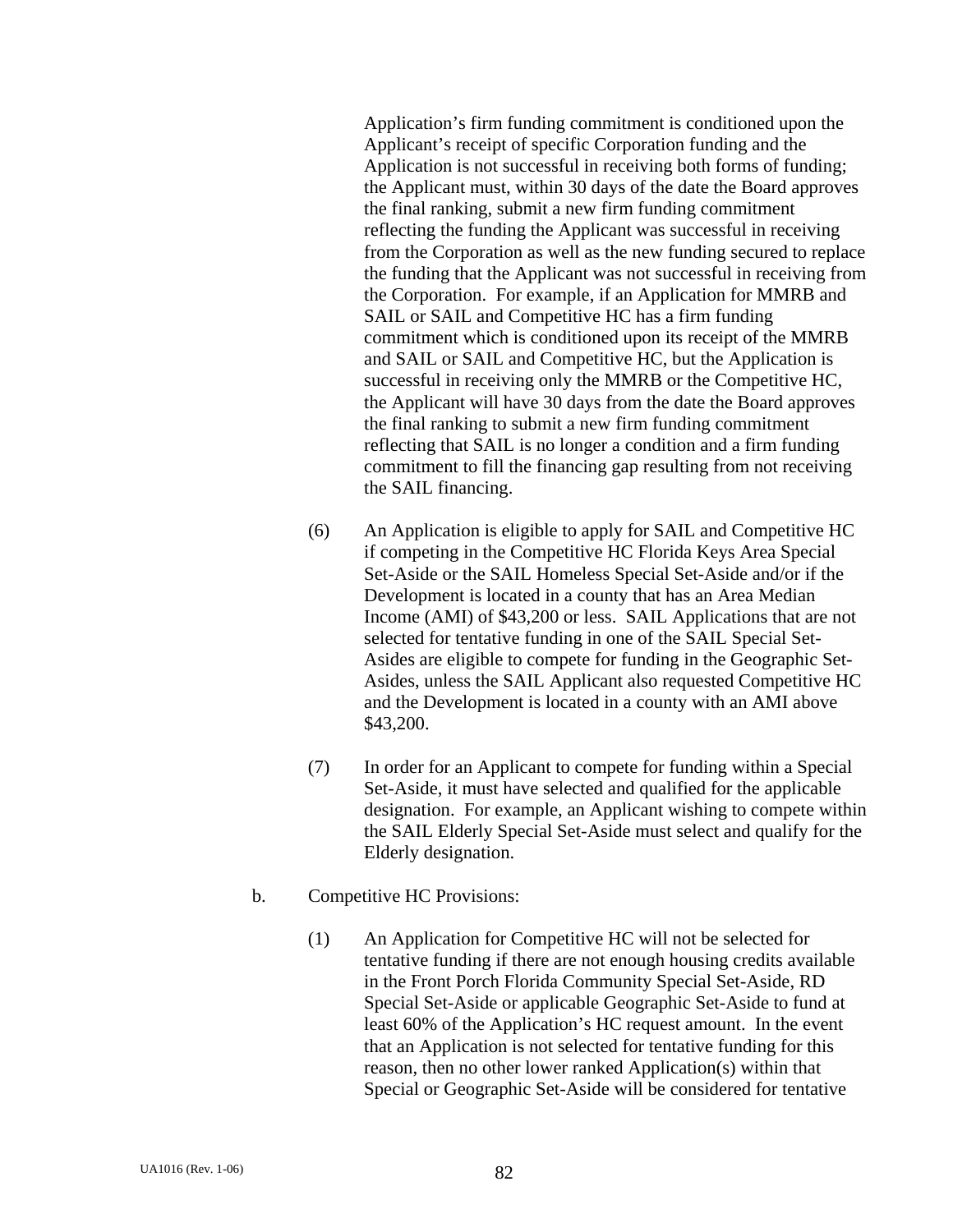funding even though there may be enough housing credits available to fund at least 60% of another Application's request amount. An exception to the above is that, in the event there is an insufficient amount of Housing Credits within a Geographic Set-Aside to fully fund an Application that would have been selected for tentative funding to meet the HC goal of funding a minimum of one Development in each of the 13 specified counties, as stated in paragraph 7.e.(5), if it were not for the lack of Housing Credits, the Application(s) will receive a Binding Commitment for 2007 Housing Credits in an amount approved by the Corporation without regard to Section 13 of the QAP.

Upon either selecting all eligible Competitive HC Applications within the Large County Geographic Set-Aside for tentative funding or upon determining that an eligible Competitive HC Application within the Large County Geographic Set-Aside cannot be tentatively funded because there are not enough housing credits remaining within the Large County Geographic Set-Aside to fund at least 60% of its request amount, then any housing credits not tentatively allocated within a Geographic Set-Aside will be distributed as follows:

- (a) To fund any Development that has been partially funded in the following order of Set-Asides: (i) Large County, (ii) Medium County, (iii) Small County, (iv) Front Porch Florida Community, and (v) RD Development, and then
- (b) If Housing Credits are still available, within each Geographic Set-Aside (Large, Medium and Small), the Corporation will determine the highest scoring, eligible Applications of those Applications proposing Developments in counties which have met SAUL the least number of times. Once those Applications are determined, the Corporation will select the highest scoring of these Applications for tentative funding. This process will be repeated as many times as necessary until all available Housing Credits are tentatively allocated. If the last remaining Allocation Authority after application of the foregoing is not sufficient to fully fund the next highest scoring, eligible Application, such Applicant shall be entitled to a Binding Commitment for the unfunded balance, without regard to the 40% Binding Commitment limitation stated in Section 13 of the 2006 QAP. Applications that are successful in receiving a partial allocation will receive a Binding Commitment for 2007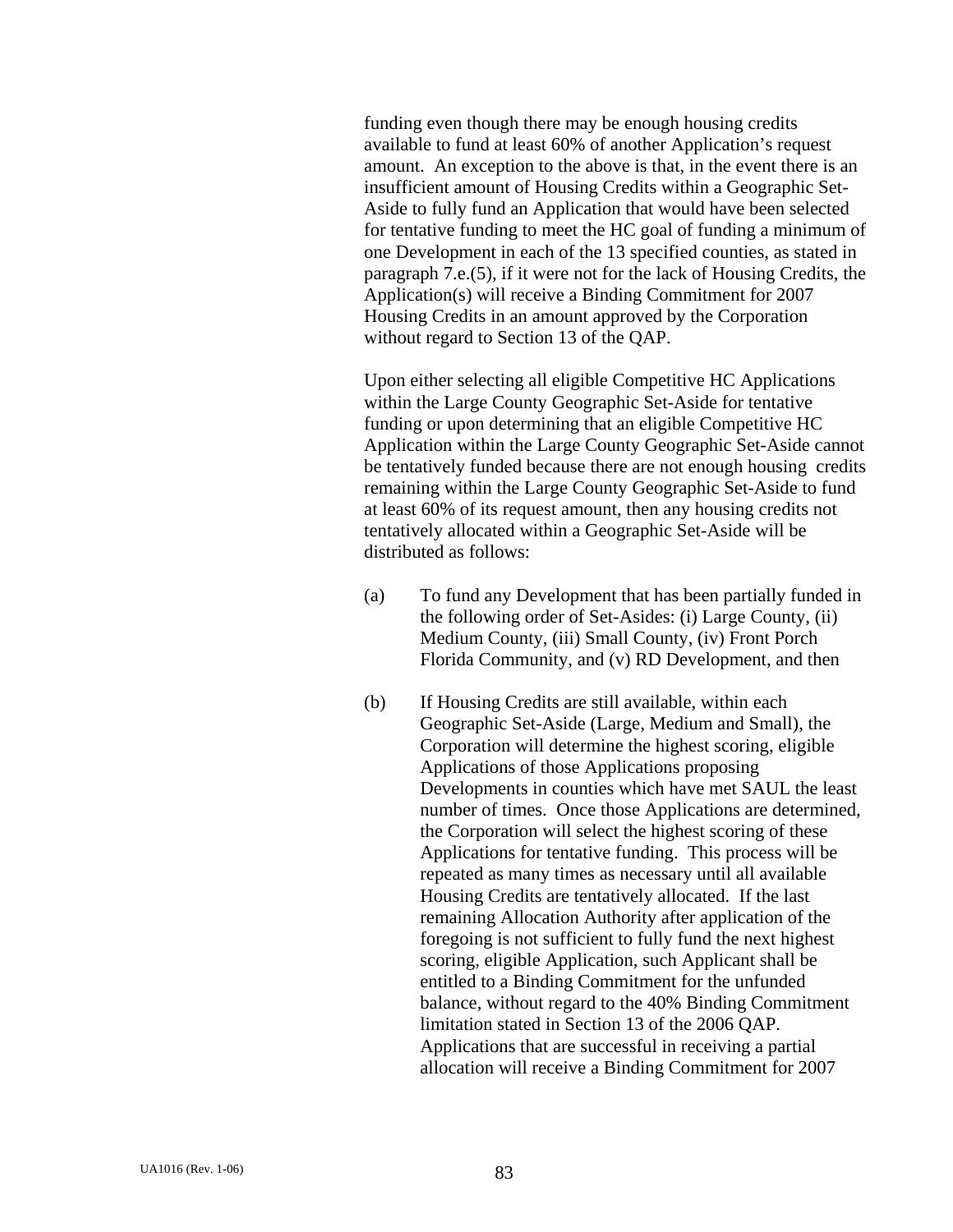housing credits up to an amount approved by the Corporation.

- (2) The total amount of housing credits available for the Special and Geographic Set-Asides are set forth in the QAP.
- (3) Developments that have received an HC allocation are ineligible to apply for an additional HC allocation.
- c. SAIL Provisions:
	- (1) A SAIL Application will not be funded if there are not enough funds available in the applicable Special or Geographic Set-Aside to fund at least 60% of the Application's SAIL request amount. In the event that an Application is not funded for this reason, a lower ranked Application within the same Set-Aside will be considered for funding.
	- (2) If there are SAIL Small County funds remaining after completing the selection of Applications for tentative funding within the Small County Geographic Set-Aside, these funds will be allocated to the Medium County SAIL Geographic Set-Aside and to the Large County SAIL Geographic Set-Aside on a pro rata basis based on the percentages allocated to these Geographic Categories as stated in the SAIL NOFA. If there are SAIL Medium County funds remaining after completing the selection of Applications for tentative funding within the Medium County Geographic Set-Aside, these funds will be allocated first to any Small County Application that had only a portion of its SAIL request amount tentatively funded with the highest ranked Application receiving funding first, then to the Large County Geographic Set-Aside. If there are SAIL Large County funds remaining after completing the selection of Applications for tentative funding within the Large County Geographic Set-Aside, these funds will be first allocated to any SAIL Small County Application that only had a part of its SAIL request amount tentatively funded with the highest ranked Application receiving funds first. Then, if funds remain, to any SAIL Medium County Application that only had a part of its SAIL request amount tentatively funded with the highest ranked Application receiving funds first. If there are still SAIL funds available, they will be allocated to the highest scoring, eligible SAIL Application regardless of set-asides and whether or not the available funding constitutes 60% of the Applicant's SAIL request amount. The SAUL procedure will not be applied. Once all eligible SAIL Applications that can be funded have been funded, any remaining SAIL funds will be pooled with any SAIL funds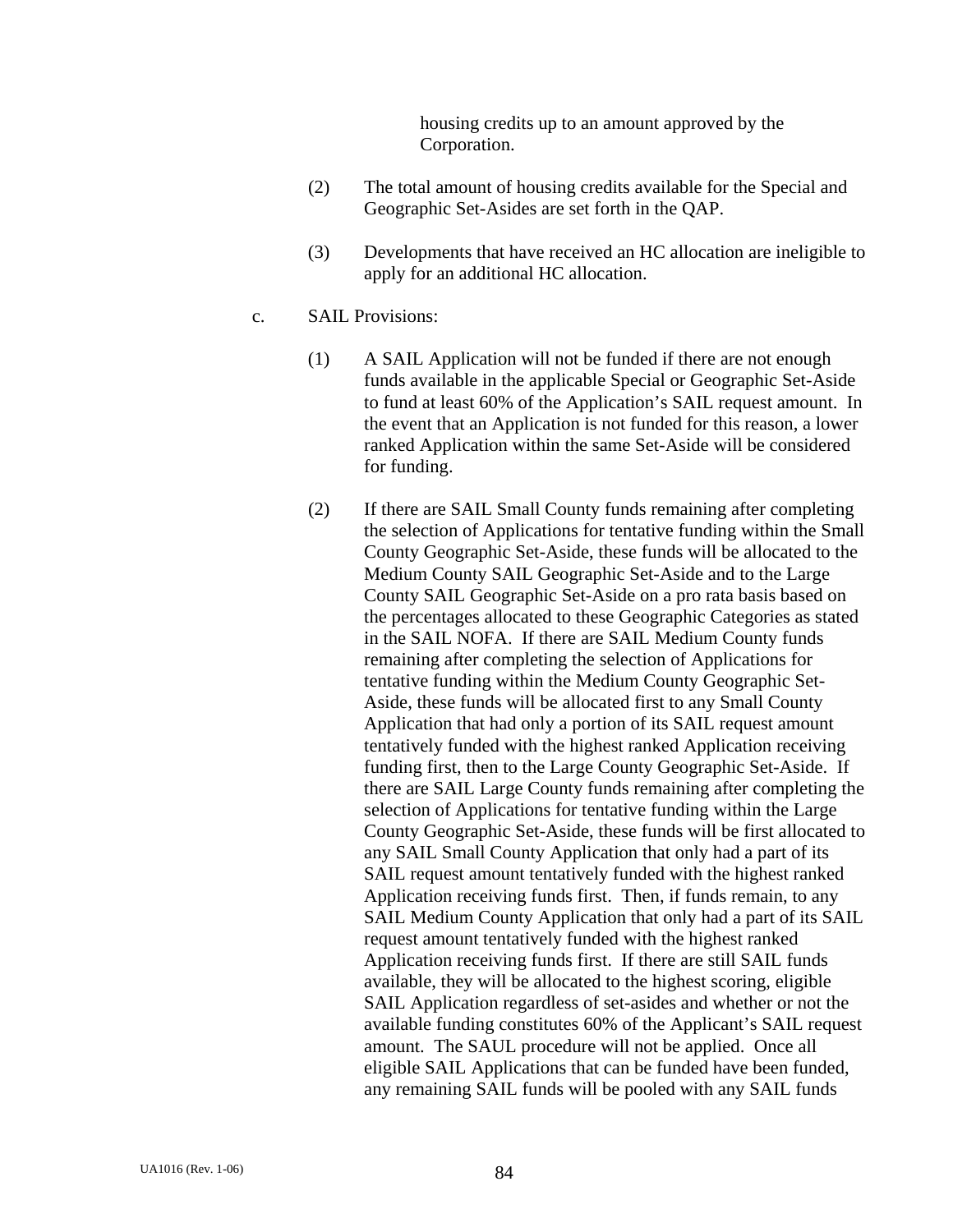that become available after final ranking and allocated in accordance with paragraph e.(7) below.

- (3) SAIL funds tentatively awarded to an Application will be deducted from the funds available within the Application's Demographic Commitment Category and also subtracted from the funds available within its Geographic Set-Aside.
- (4) The amount of SAIL funds available for an Application is dependent upon the funds available within its respective Geographic Category (Large, Medium or Small) and upon the funds available within its respective Demographic Commitment Category (Elderly, Farmworker/ Commercial Fishing Worker, Homeless or Family). There must be at least 60% of the Applicant's request amount available in both the Application's Geographic Category and its Demographic Commitment Category or the Application will not be funded. For example: An Application with a proposed Development in the Medium County Category which qualified for the Elderly Demographic Commitment Category requested \$1,000,000 in SAIL. In order for this Application to be tentatively selected for SAIL funding there must be at least \$600,000 (60% of \$1,000,000) available in the Medium County Category and \$600,000 available in the Elderly Demographic Commitment Category.

There is an exception to the above stated process. If during the process of selecting Applications for tentative SAIL funding within the Large County Geographic Set-Aside none of the remaining eligible Group 1 and/or Group 2 Applications requesting SAIL that have not been tentatively funded can have their request amounts funded because there are insufficient funds within their respective Demographic Commitment Categories to fund at least 60% of their request amount, all remaining SAIL funds in the Demographic Commitment Categories will be pooled and made available, subject to SAUL, to fund the highest ranking eligible Large County SAIL Applications, either partially funded Application or unfunded Application that pass the 60% test, regardless of Demographic Commitment Category. For example: Application A is the highest ranking Application within the Large County Geographic Set-Aside, has a Demographic Commitment of Elderly, has a SAIL request amount of \$1,000,000 and has a MMRB request amount of \$6,500,000. Initially it is not selected for tentative SAIL funding for there is only \$500,000 in SAIL Elderly funds available but it is selected for tentative MMRB funding. It has come to a point within the selection process where eligible Group 1 and/or Group 2 Applications requesting SAIL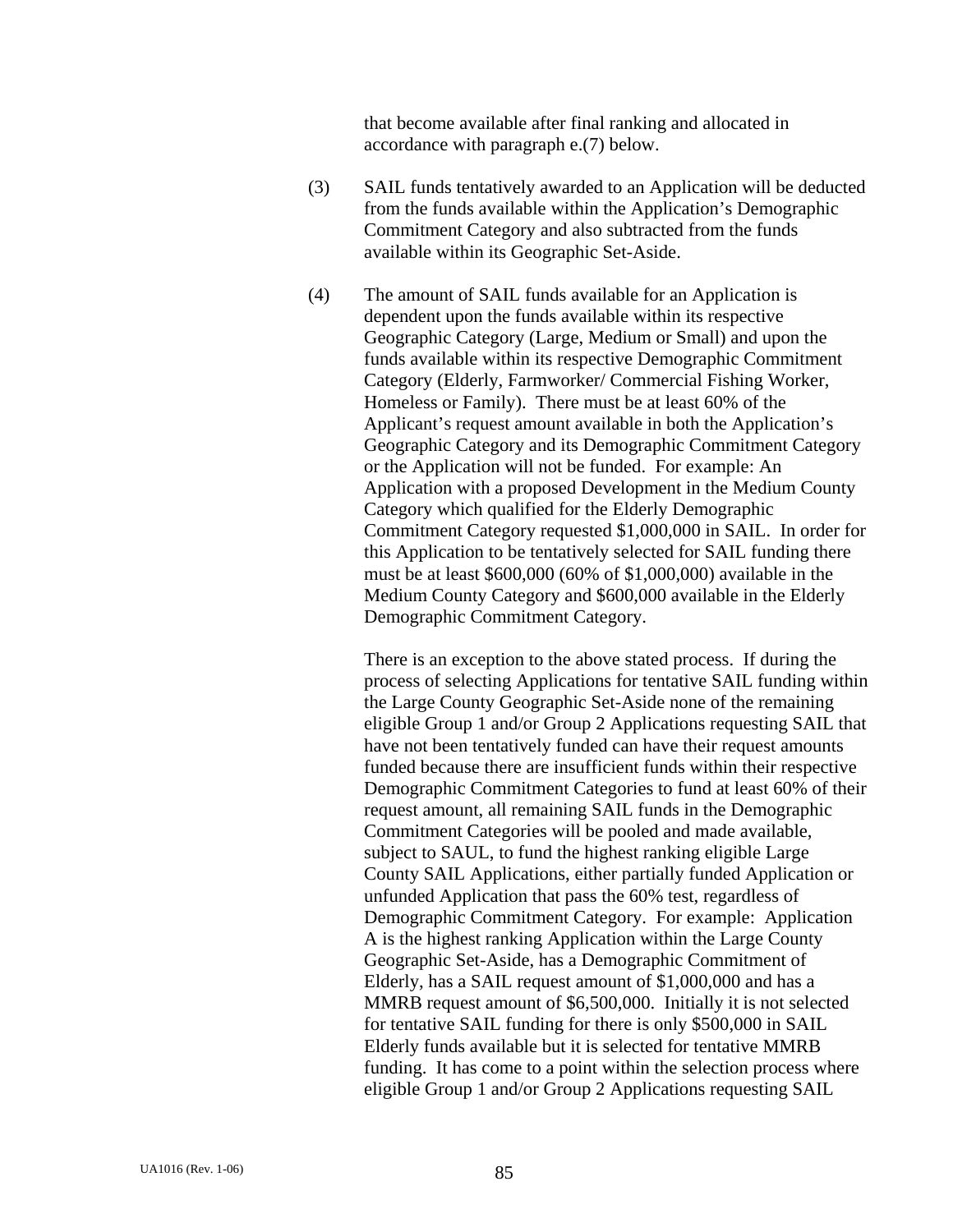cannot have their request amounts fully funded because there are insufficient funds within the individual Demographic Commitment Categories to fund at least 60% of each Application's SAIL request amount. Therefore, all remaining SAIL funds within the Demographic Commitment Categories are pooled together. In this example the pooled amount is \$1,200,000. Application A, the highest ranked unfunded/partially funded Application requesting SAIL that passes the 60% request test, would be selected for tentative funding. There is not a SAUL issue because Application A's set-aside units were already credited to the county in which its Development is to be located when it received its tentative MMRB funding. The remaining \$200,000 in SAIL, would then go to the highest ranked Group 1 or Group 2 Application whose SAIL request has not been fully funded and whose request amount allows it to pass the 60% test. If there is no such Application, the funds will be allocated in accordance with paragraph (2) above.

- (5) Applicants requesting End-of-the-Line SAIL may be selected for tentative funding only if SAIL funds remain after funding all eligible Group 1 or Group 2 Applications, regardless of Geographic Set-Aside, submitted in the 2006 Universal Application Cycle that can be funded. The Applicants requesting End-of-the-Line SAIL funding will be considered for tentative funding as follows:
	- (a) Each End-of-the-Line SAIL request will be assigned an identification number.
	- (b) Each End-of-the-Line SAIL request that is assigned an identification number will receive a lottery number at or prior to the issuance of final scores for the 2006 Universal Application Cycle. Lottery numbers will be assigned by having the Corporation's internal auditors run the total number of assigned End-of-the-Line SAIL identification numbers through a random number generator program. The SAIL End-of-the-Line lottery numbers will be separate from the lottery numbers assigned to the Applications submitted for the 2005 and 2006 Universal Application Cycles. The Corporation's internal auditors will verify the accuracy of the procedures for assigning lottery numbers.
	- (c) Ranking of the End-of-the-Line SAIL requests will be in the following order. The ranking order will be applied regardless of the proposed Development's 2005 Universal Application Set-Aside (Demographic and Geographic). SAUL will apply within the ranking of the End-of-the-Line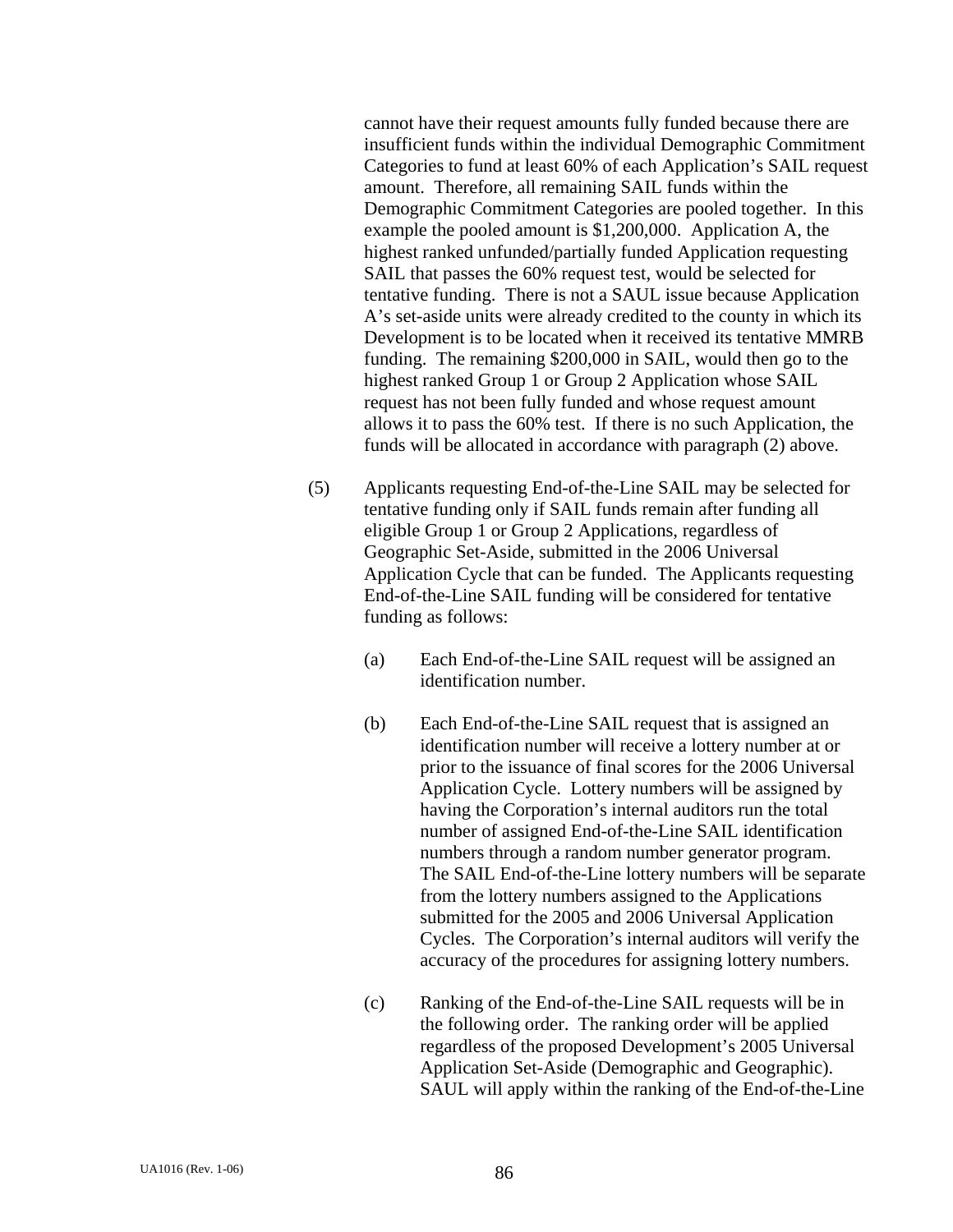SAIL requests; however, the number of set-aside units credited to a county and the number of times a county has met its SAUL will not be carried forward from any previous ranking action taken.

 The End-of-the-Line SAIL requests will be ranked using the proposed Development's 2005 Final Ranking score and tie-breaker proximity points, as follows:

- 1) First the SAIL End-of-the-Line requests will be ranked in descending order beginning with the proposed Development's 2005 Universal Application with the highest total final ranking score and ending with the proposed Development's 2005 Universal Application with the lowest total final ranking score. Total score means the amount of points awarded to the proposed Development during the 2005 Universal Application Cycle, excluding any tie-breaker proximity points.
- 2) Next the following tie-breakers will be applied:
	- (i) The proposed Development's leveraging at the final ranking stage in the 2005 Universal Application Cycle, with Developments in Group A receiving preference over Developments in Group B.
	- (ii) The proposed Development's proximity points at the final ranking stage in the Proximity section of the 2005 Universal Application Cycle, with Developments with a higher number of tie-breaker proximity points receiving preference over Developments with a lower number tiebreaker proximity point.
	- (iii) The new lottery number assigned to the proposed Development's 2006 End-of-the-Line SAIL request, with a lower lottery number receiving preference over a higher lottery number.
- d. MMRB Provisions: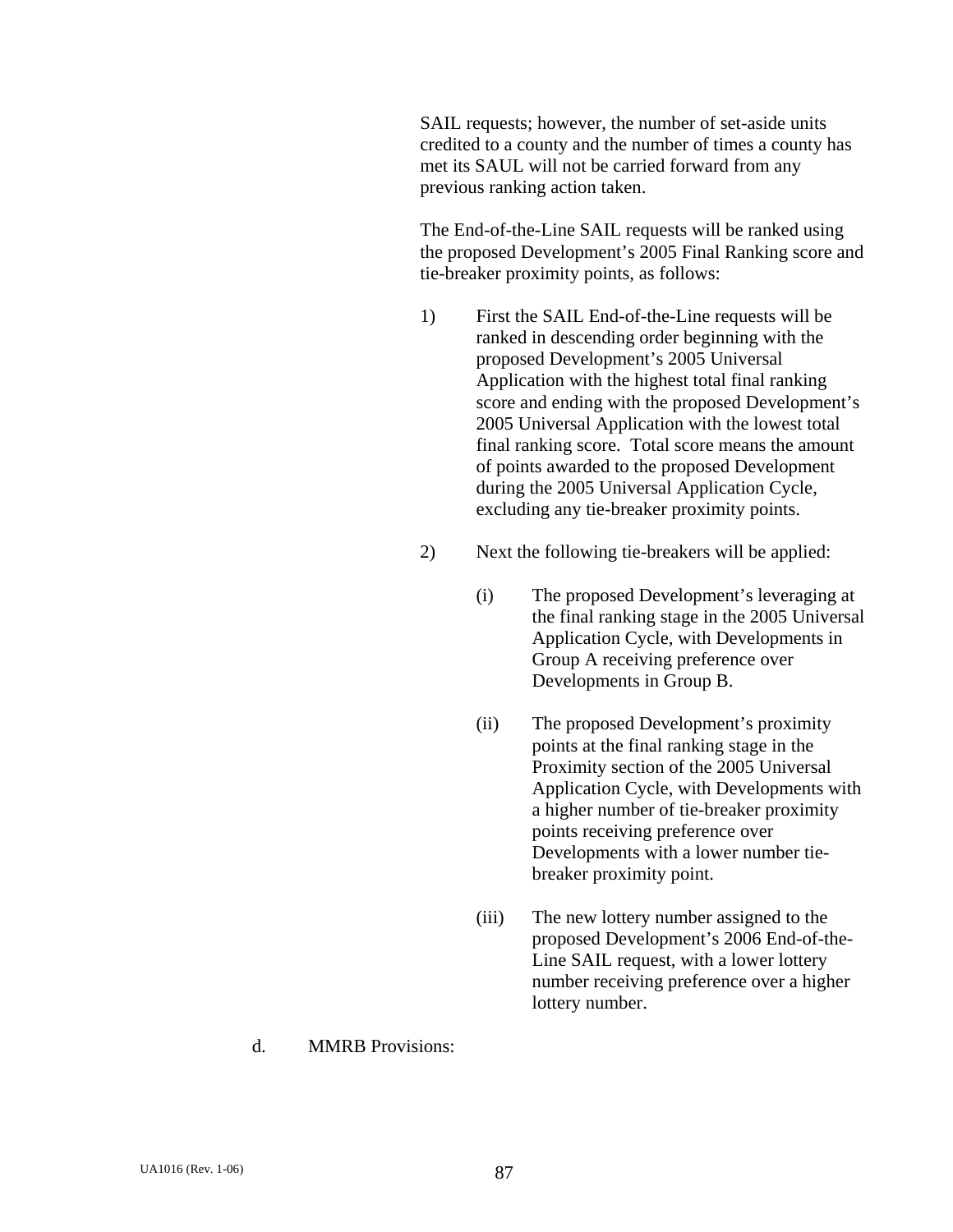- (1) Tentative allocations of MMRB will be awarded only if there is enough allocation to fully fund the Application funding request amount. In the event that an MMRB Application is not funded for this reason, then no other lower ranked MMRB Application(s) within the Set-Aside will be considered for tentative funding even though there may be enough MMRB allocation available to fully fund another Application funding request amount. Any allocation available after tentatively funding Applications when implementing final order(s) entered by the Board after the it approves the final ranking will be allocated in accordance with Rule Chapter 67-21, F.A.C., and will not be subject to SAUL.
- (2) The initial split of allocation between the Large, Medium and Small County Geographic Set-Asides as stated in the Notice of Funding Availability will be done with the funds available after the tentative funding in the Special Set-Asides.
- (3) If the amount of MMRB allocation remaining in any Geographic Set-Aside is not sufficient to fully fund the next eligible Application in that set-aside, then the remaining allocation in that set-aside will be applied to the MMRB ranked list and not to any other Geographic Set-Aside.
- e. Application funding order

 Eligible Applications will be considered for tentative funding in the following order:

(1) Competitive HC Florida Keys Area Special Set-Aside: For the 2006 Cycle, the Corporation will first select Competitive HC Application(s) that selected and qualified for the Florida Keys Area Designation at Part V.A. Once the Florida Keys Area SAUL is met, any remaining eligible Competitive HC Application(s) that was not selected for tentative funding in the Competitive HC Florida Keys Area Special Set-Aside will compete in the Small County Geographic Set-Aside if the Application did not also request SAIL funds. Applications with requests for Competitive HC and SAIL that select and qualify for the Florida Keys Area Designation are not eligible to compete for funding within the Small County Geographic Set-Aside. An Applicant cannot compete within the Competitive HC Florida Keys Area Special Set-Aside if its proposed Development has received an HC allocation in a previous cycle.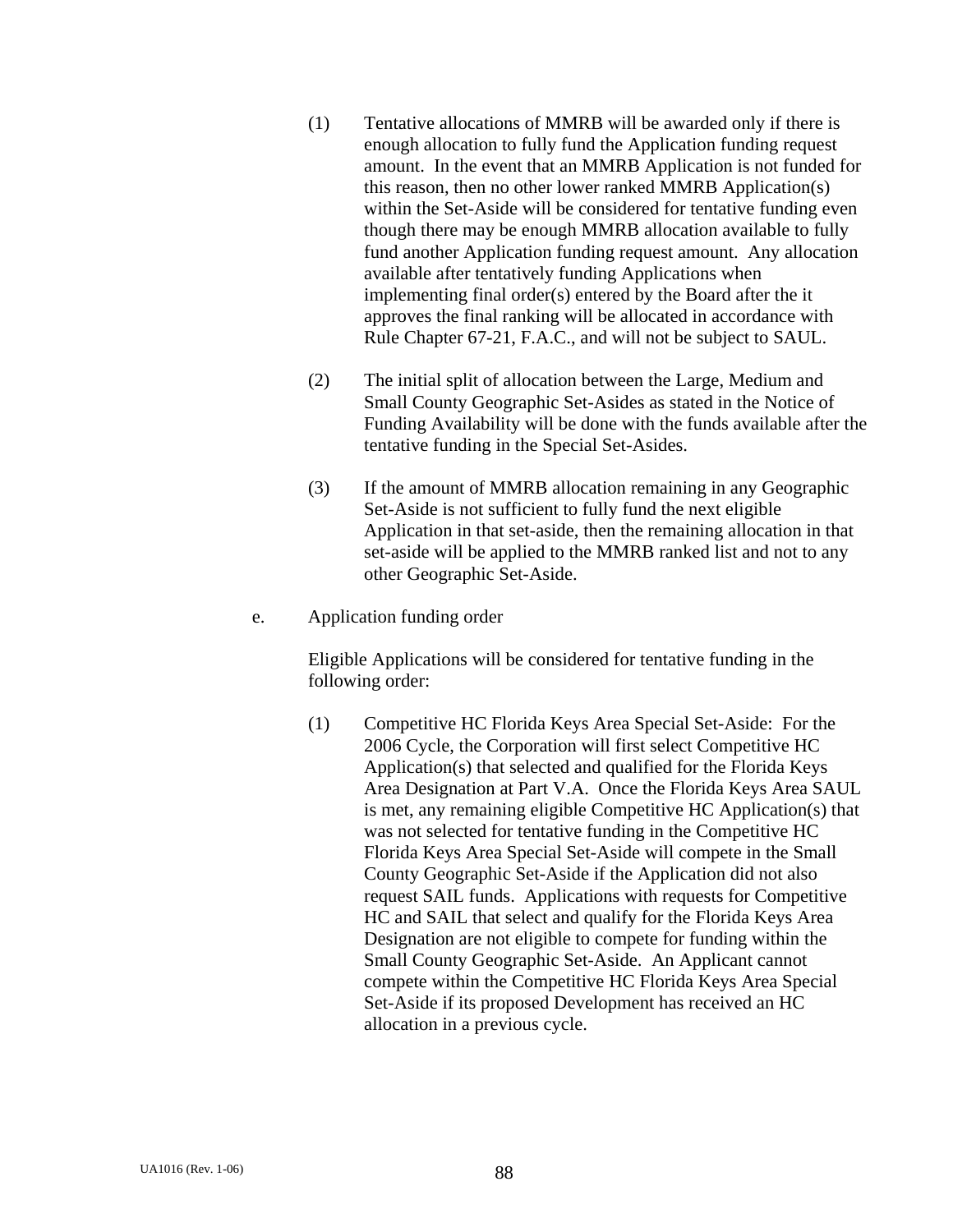- (2) SAIL Special Set-Asides: The Corporation will then select Applications for tentative funding from the SAIL Special Set-Asides in the following order:
	- SAIL Homeless Special Set-Aside
	- SAIL Farmworker/Commercial Fishing Worker Special Set-Aside \*
	- SAIL Elderly Special Set-Aside

\* (minus the portion of this set-aside's funding allocated through a separate request for proposals (RFP) process)

Only SAIL Applications that selected and qualified for the Homeless or Elderly Demographic Commitment at Part III.D. and also selected the Homeless or Elderly Designation at Part V.A. are eligible to compete in the respective SAIL Special Set-Asides. A SAIL Application that selected and qualified as a Farmworker/Commercial Fishing Worker Demographic Commitment at Part III.D. that also requests Competitive HC or MMRB will not compete for the SAIL funds within the SAIL Special Set-Aside, but will compete for both the SAIL and the HC or the SAIL and the MMRB in its respective Geographic Set-Aside only, provided a sufficient amount of SAIL Farmworker/ Commercial Fishing Worker funds remain to fund at least 60% of the SAIL request amount.

- (3) Competitive HC Special Set-Asides: Competitive HC Applications in the Front Porch Florida Community Special Set-Aside and the RD Development Special Set-Aside will be considered for tentative funding in the following order:
	- Front Porch Florida Community Special Set-Aside, with Group 1 and Group 2 Applications for Developments located in the following counties: Brevard, Broward, Collier, Glades, Hendry, Indian River, Lee, Martin, Miami-Dade, Monroe, Okeechobee, Palm Beach, and St. Lucie, being funded (not necessarily in the above order) before Group 1 and Group 2 Applications for Developments located in counties other than the above-stated counties.
	- RD Development Special Set-Aside, with Group 1 and Group 2 Applications that provide evidence that, as of Application Deadline, the Applicant has secured new funding from USDA-RD for the proposed Development being funded before Group 1 and Group 2 Applications that do not provide such evidence.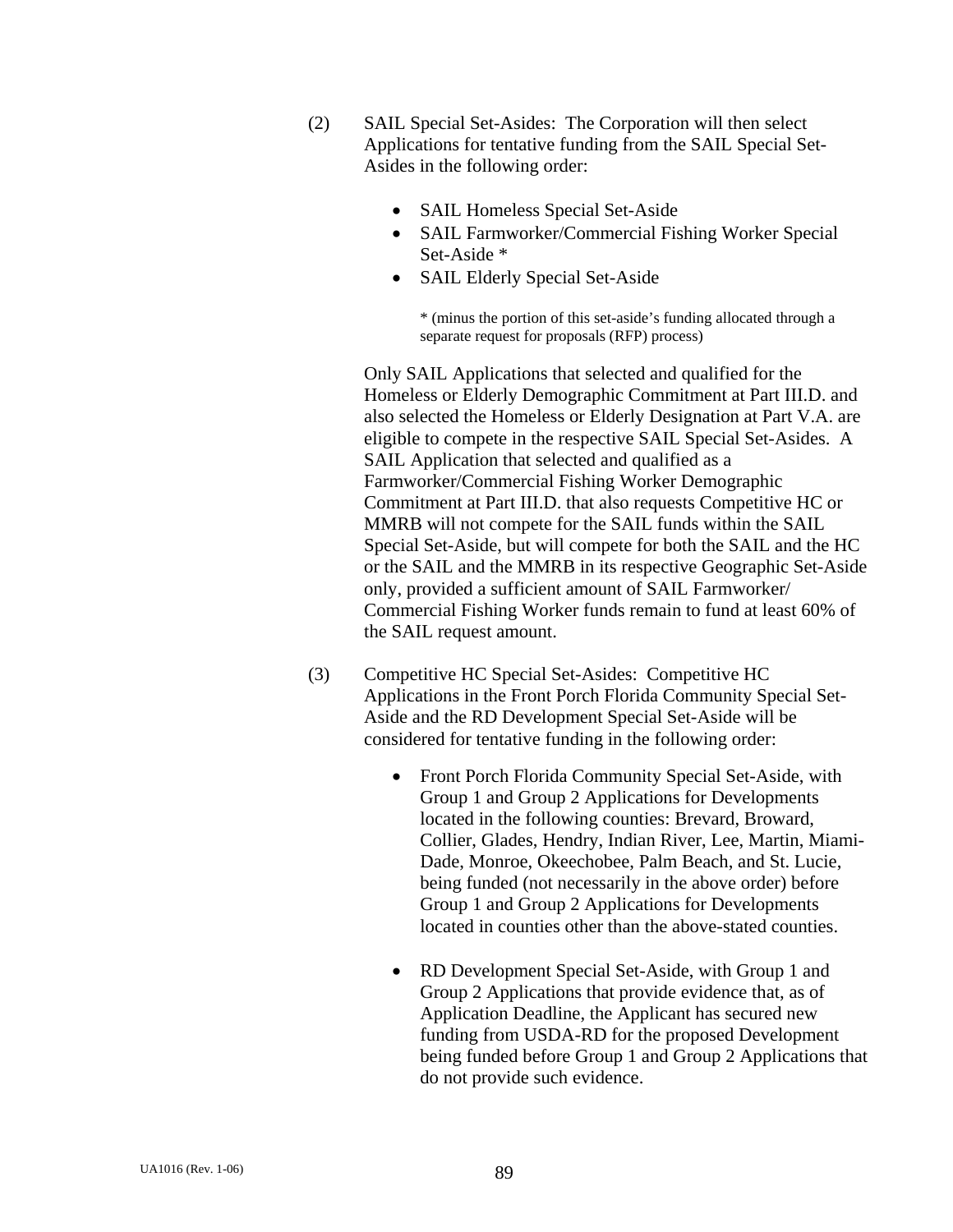Only Applications that selected and qualified for the Front Porch Florida Community or RD Designation at Part V.A. may compete for funding within their respective HC Special Set-Aside. Front Porch Florida Community Developments which are selected for a tentative funding of housing credits will count towards meeting the Competitive HC Goal of funding two Urban In-Fill Developments. Eligible Front Porch Florida Community Development HC Application(s) and RD Development HC Applications that are not selected for a tentative housing credit allocation(s) within their respective Special Set-Asides will compete for funding in their

respective Geographic Set-Aside(s). An RD 514/516 Application that is moved into a Geographic Set-Aside will count as a Farmworker Development.

- (4) MMRB HOPE VI Special Set-Aside: MMRB Applications that selected and qualified at Part V.A. for the HOPE VI Designation are eligible to compete within this MMRB HOPE VI Special Set-Aside. An eligible Application(s) not funded in this Special Set-Aside will compete for funding within its Geographic Set-Aside.
- (5) Competitive HC Goals: The Housing Credit Program has a goal to allocate housing credits to a minimum of: two Farmworker/ Commercial Fishing Worker Development (in addition to any Developments funded in the Competitive HC RD Development Special Set-Aside), two Urban In-Fill Developments, one Elderly Development, which may be an Assisted Living Facility, one Development in each of the following counties: Brevard, Broward, Collier, Glades, Hendry, Indian River, Lee, Martin, Miami-Dade, Monroe, Okeechobee, Palm Beach, and St. Lucie, and 12% of its Allocation Authority per the Qualified Allocation Plan to Non-Profit Applicants. The HC goals may be achieved or partially achieved by the tentative allocation of housing credits to Competitive HC Applications during the selection of qualified Applications in the Special Set-Asides. Applicants that selected and qualified for the Elderly Demographic Commitment will be classified as Elderly Developments. Applicants that selected and qualified for the Farmworker/ Commercial Fishing Worker Demographic Commitment or Applicants that have moved into a Geographic Set-Aside from the RD Development Special Set-Aside and will be funded with RD 514/516 funds will be classified as Farmworker/Commercial Fishing Worker Developments. An Applicant must have selected and qualified either as an Urban In-Fill Development or for the Front Porch Florida Community designation in order for its Development to be classified as an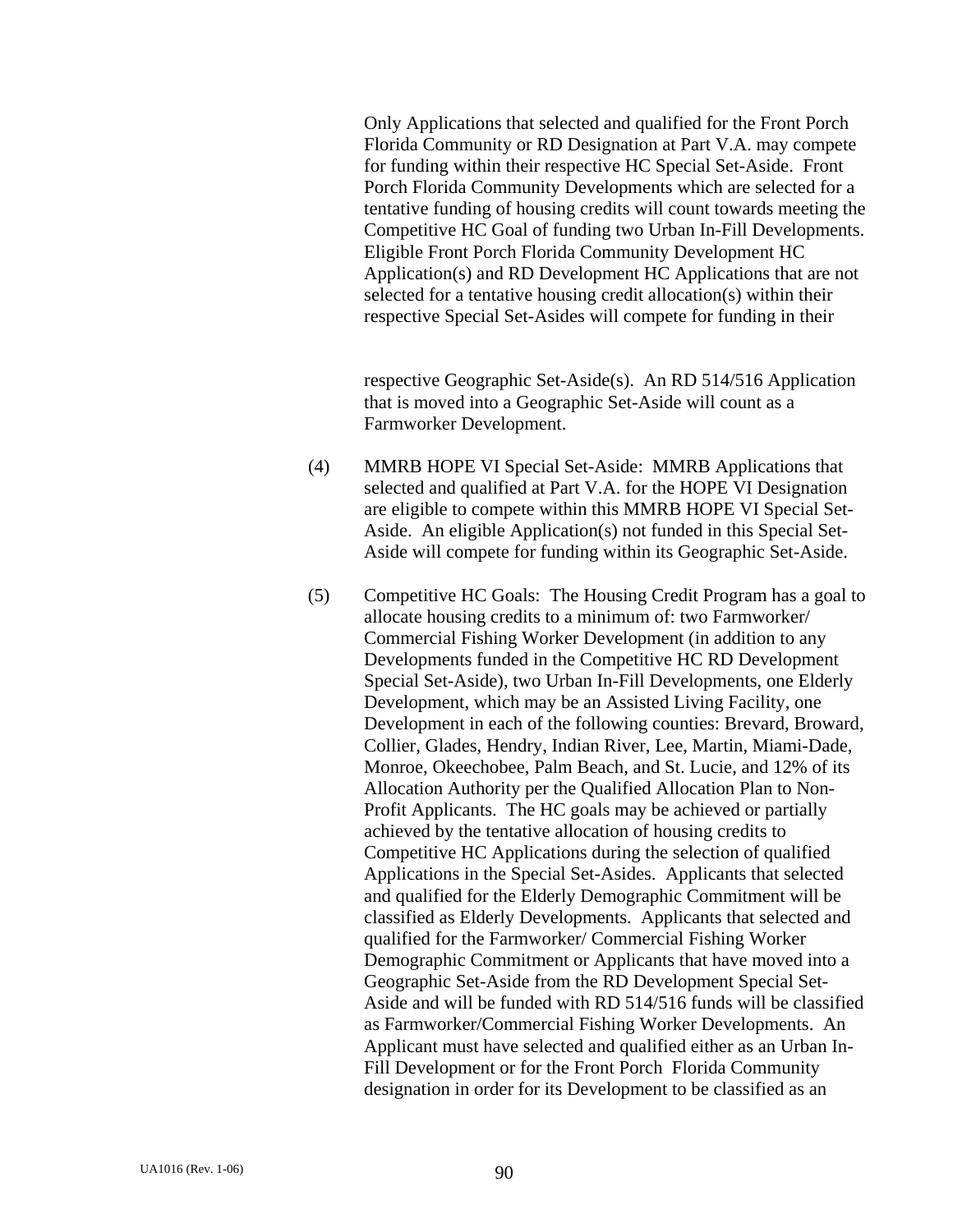Urban In-Fill Development. An Application selected for tentative funding may satisfy more than one HC goal. For example, an Application selected for tentative funding within the Front Porch Florida Community Special-Set-Aside that selected and qualified for the Elderly Demographic Commitment would count towards meeting the Elderly HC goal as well as counting towards meeting the Urban In-Fill HC goal. If it is determined upon the distribution of housing credits to the Geographic Set-Asides that the goal was not achieved through the tentative allocation of housing credits to Applications within the Special Set-Asides, the Corporation will attempt to achieve the goal by selecting the highest scoring qualified Application(s), applying tie-breakers where necessary, regardless of Geographic Set-Aside, where part of the goal has not been met, for tentative allocation of credits subject to SAUL and fund availability\*, in the following order:

- Two Farmworker/Commercial Fishing Worker Developments
- Two Urban In-Fill Developments
- One Elderly Development
- One Development in each of the following counties (not necessarily in the following order): Brevard, Broward, Collier, Glades, Hendry, Indian River, Lee, Martin, Miami-Dade, Monroe, Okeechobee, Palm Beach, and St. Lucie
- Minimum 12% Non-Profit Applicants

The last Non-Profit Applicant selected to meet the 12% Non-Profit goal will tentatively receive a full allocation of Competitive HC even though the total Non-Profit tentative allocation may exceed 12%.

\* In the event that the only way to achieve a Competitive HC goal is to fund an Applicant that has a proposed Development in a county that has met its SAUL, that Application will be selected for tentative allocation of Competitive HC. The county of the Development, which was selected, will be deemed to have met its SAUL for the purposes of selecting future Applications for tentative funding and the Development's set-aside units will be credited towards meeting the county's SAUL a second time.

 For example, County A is in the Medium County Geographic Set-Aside and has a SAUL of 100 set-aside units. There are two Non-Profit Applicants that are unfunded in County A, Application One with 120 set-aside units and Application Two, ranked below Application One, with 100 set-aside units. They are the only Group 1 Non-Profit Applicants within the Geographic Set-Asides.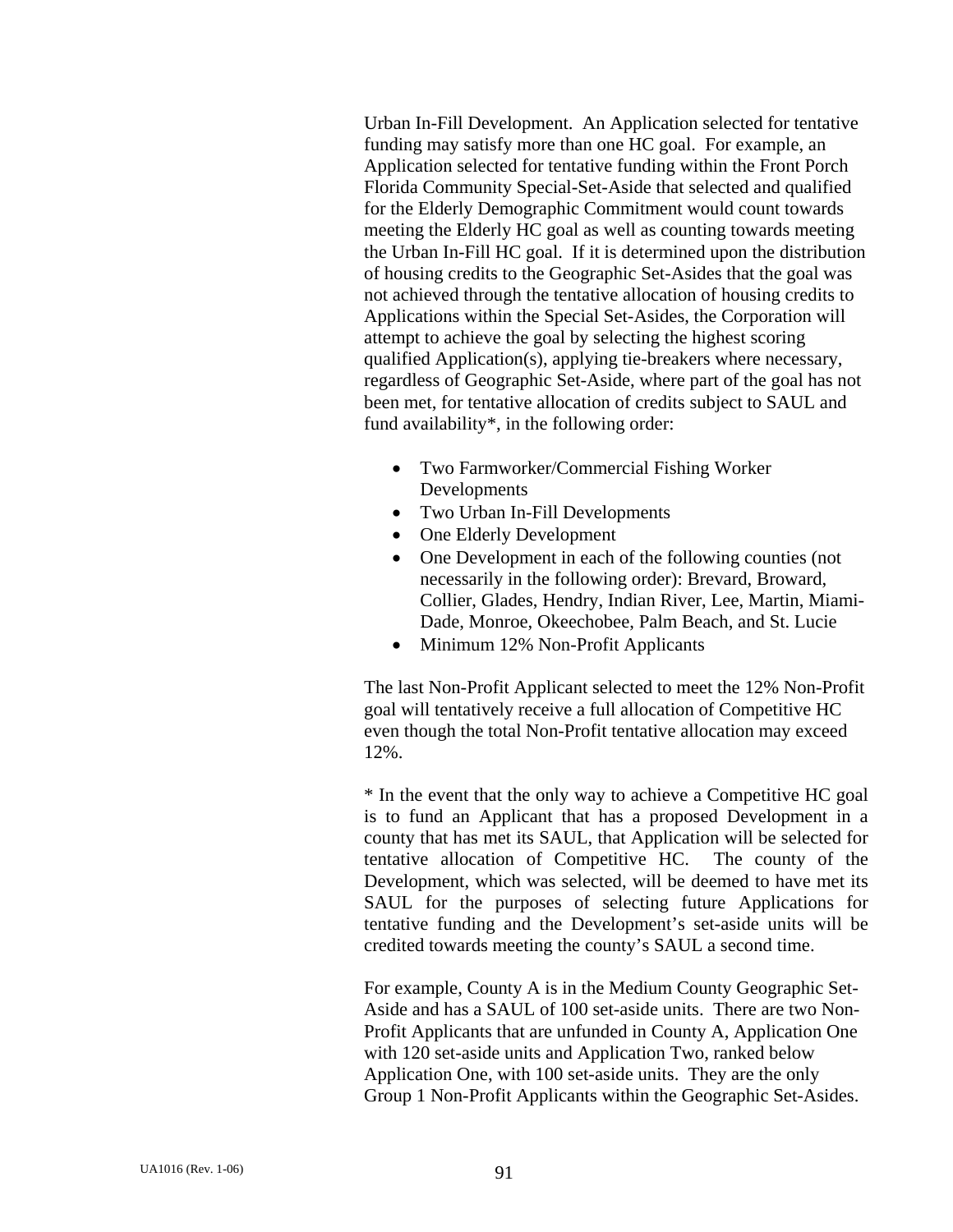The 12% Non-Profit goal has not been met. As such, Application One is selected for tentative funding and in doing so, County A meets its SAUL. After selecting Application One for tentative funding, the 12% Non-Profit goal is still not met. Even though Application Two is in a county that has met its SAUL, it is selected for tentative funding for there are no other Group 1, Non-Profit Applicants within any of the Geographic Set-Asides that can be selected to meet the 12% Non-Profit goal. The result of selecting Applications One and Two for tentative funding is that County A has met its SAUL twice. Therefore, no other Applications with proposed Developments in County A will be considered for tentative funding until all other counties within the Medium County Geographic Set- Aside, with enough eligible Applications that if selected for tentative funding would cause the counties to have met their SAUL at least twice, have met their SAUL twice.

If the 12% Non-Profit goal still has not been met and the only Non-Profit Applicants available to meet the 12% Non-Profit goal are located within a Geographic Set-Aside where there are not enough housing credits available for such Applicants, enough housing credits will be redistributed from the other Geographic Set-Asides on a pro-rata basis to tentatively fund those Non-Profit Applicants needed to meet the 12% Non-Profit goal. Non-Profit Applications classified in Group 3 will only be chosen to meet the 12% Non-Profit goal if there are no eligible Non-Profit Applications classified in Group 1 or Group 2 available to meet the goal. The amount of 2007 housing credits stated in Binding Commitments to Non-Profit Applicants will not count towards meeting the 12% Non-Profit goal. However, Binding Commitments issued to Non-Profit Applicants for 2006 Housing Credits will count toward meeting the 12% Non-Profit goal.

- (6) Small/Medium/Large Geographic Set-Asides:
	- (a) Applications, regardless of program(s) applied for by the Applicant, will be considered for tentative funding within each Geographic Set-Aside; i.e., Applications located in small counties (regardless of whether they are in SL, SM or SS on the SAUL chart) will be listed together in order of total score within the Small County Geographic Set-Aside.
	- (b) Applications in the Small County Geographic Set-Aside will be selected for tentative funding first, followed by those in the Medium County Geographic Set-Aside and then followed by those in the Large County Geographic Set-Aside.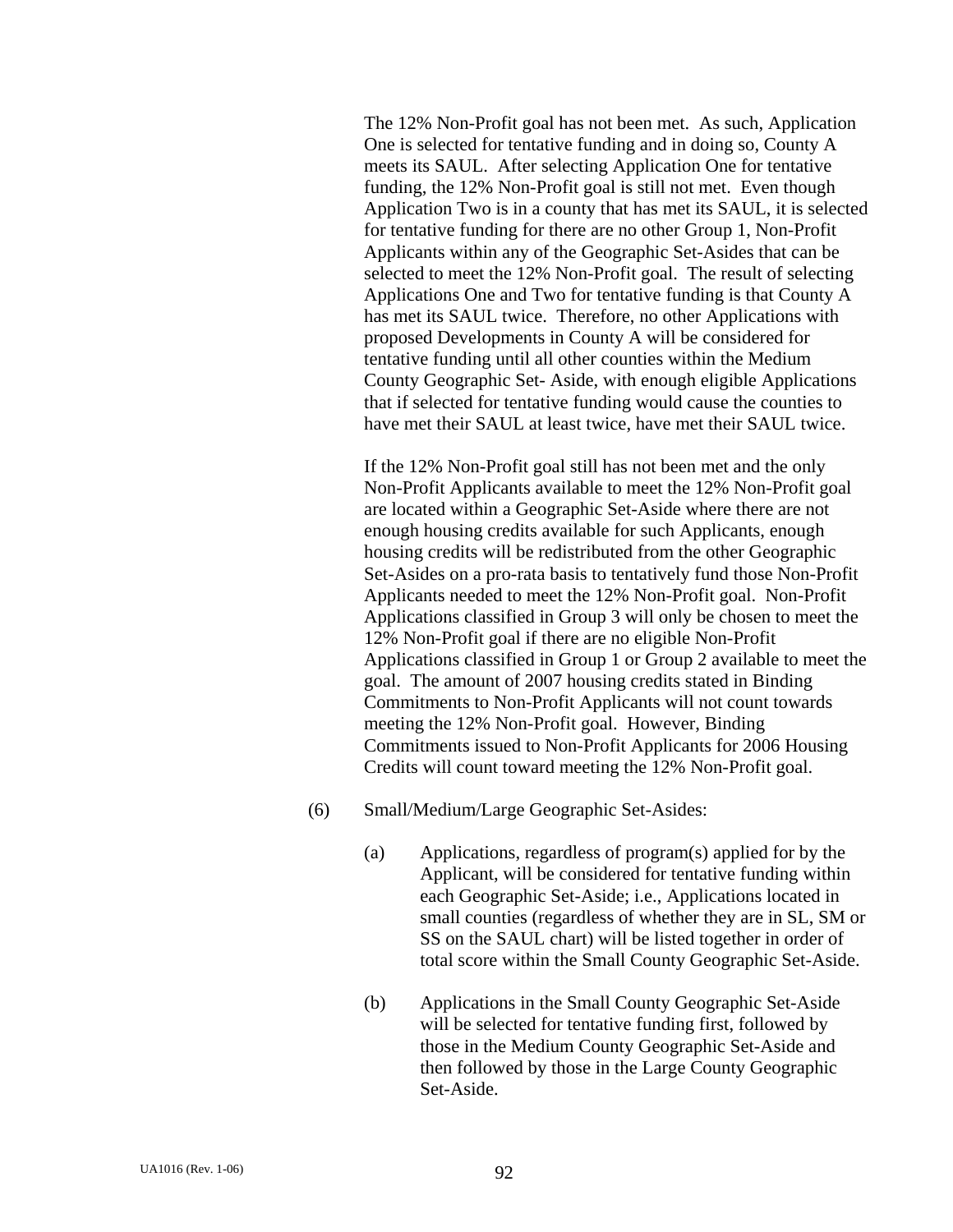- (7) Funds available after final ranking due to Applicant's withdrawal or the Applicant's failure to receive a favorable recommendation from the Credit Underwriter will be allocated as follows:
	- (a) MMRB: Funds will be allocated in accordance with Rule 67-21.003, F.A.C. The SAUL procedure will not be applied.
	- (b) Competitive HC: Housing credits will be deemed to have been received by the Corporation on or after October 1, 2006 and will be allocated in accordance with the QAP. The SAUL procedure will not be applied.
	- (c) SAIL: Funds will be first allocated to those Applications that received a partial tentative SAIL allocation and have been determined not to have declined an invitation into credit underwriting. Funds will be distributed to such partially funded Applications in the following order: Applications from Small Counties, Applications from Medium Counties and then, Applications from Large Counties. If funds still remain, the funds will be offered to the highest ranked eligible SAIL Application regardless of set-asides and whether or not the available funding constitutes 60% of the Applicant's SAIL request amount. This process will be applied until the opening date of the next Application Period. The SAUL procedure will not be applied. If any funds remain after all eligible SAIL Applications have been funded, the Corporation may allocate those remaining funds in a supplemental cycle or as the Board deems appropriate.

## **END-OF-THE-LINE-SAIL**

A proposed Development that was successful in receiving SAIL funding for the first time in the 2005 Universal Application cycle may receive additional SAIL funding for the same Development. The combined total of the 2005 request amount and the 2006 End-of-the-Line SAIL request amount cannot exceed the maximum request amount for the county group/designation stated on the SAIL request amount chart at Part V.A.2. of the 2006 Universal Application Instructions. Applicants requesting End-of-the-Line SAIL funding must, by the Application Deadline for the 2006 Universal Application Cycle, submit to the Corporation the End-of-the-Line SAIL Request Form. Only one copy of the request form is required; however, to be considered for funding, the Applicant must properly complete and submit the request form, executed with an original signature, along with the applicable fee. Signatures in blue ink are preferred.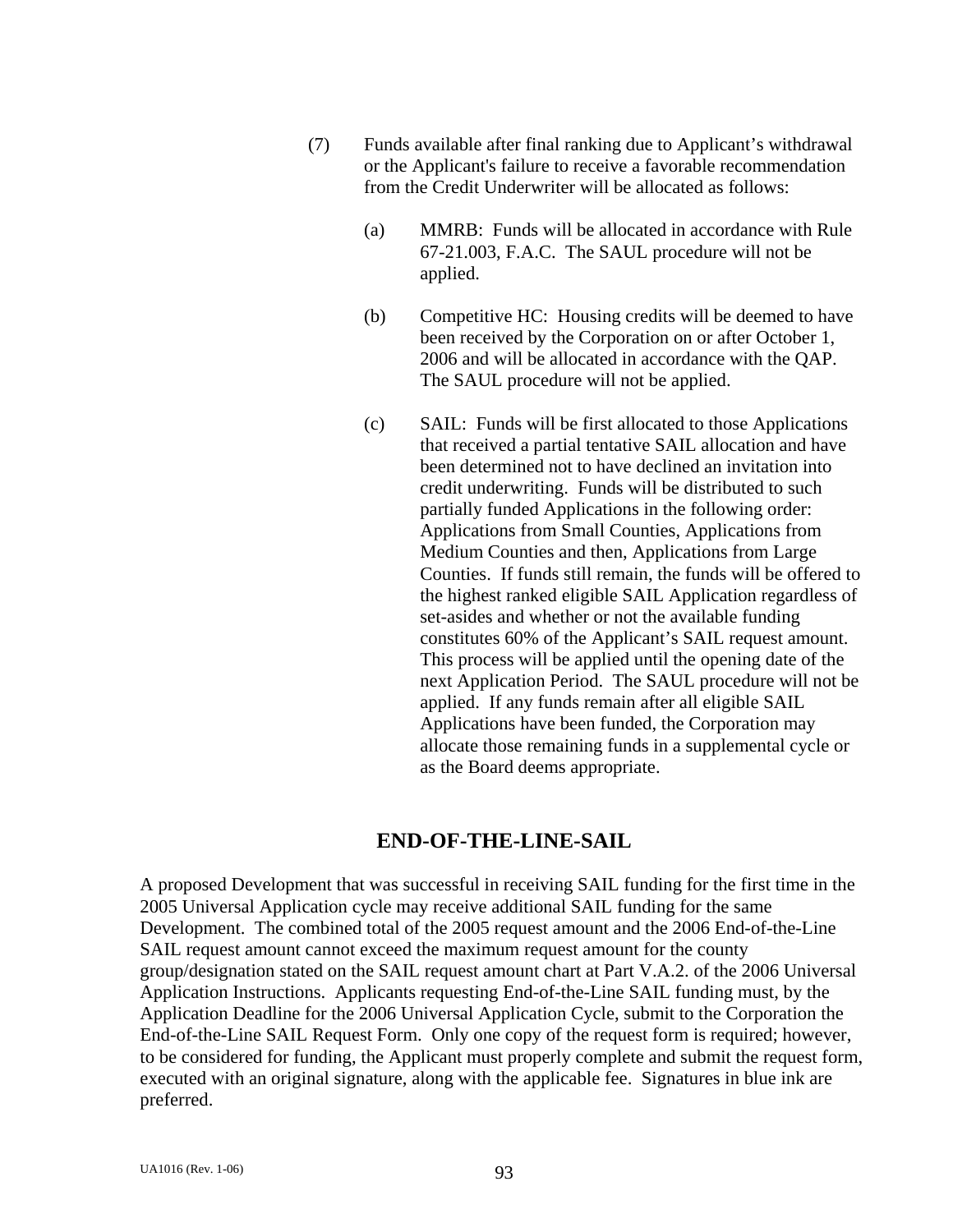End-of-the-Line SAIL requests will be considered for funding as outlined in Section 7.c.(5) of the Ranking and Selection Criteria section of the 2006 Universal Application Instructions. The Applicant's eligibility to exceed the statutory limit of 25% of Total Development Cost will be reviewed during Credit Underwriting.

#### **FEES**

The Corporation, Credit Underwriter or environmental provider shall collect via check or money order from the Borrower/Applicant the following fees and charges in conjunction with the MMRB, SAIL, HOME and HC Programs. Failure to pay any fee shall cause the firm loan commitment under any program to be terminated or shall constitute a default on the respective loan documents.

1. Application Package Fee:

Applicants may obtain the Universal Application Package as follows:

- a. The Application is available on the Corporation's Website without charge; or
- b. A copy of the Application Package can be purchased from the Corporation for a fee of \$50.00. Payment must be received by the Corporation prior to the issuance of an Application Package.
- 2. Application Fee:
	- a. Applicants requesting SAIL, MMRB, and HC shall submit to the Corporation by the Application Deadline a non-refundable Application fee of:
		- (1) \$1,000 per Application, regardless of whether the Application is submitted online, if Applicant or Applicant's general partner applies and qualifies as a Non-Profit entity; or
		- (2) For all other Applicants:
			- (a) \$2,000 per Application for online submission; or
			- (b) \$4,000 per Application for Applications NOT submitted online
	- b. Applicants requesting HOME shall submit to the Corporation by the Application Deadline a non-refundable Application fee of:
		- (1) \$100 per Application, regardless of whether the Application is submitted online, if Applicant or Applicant's general partner applies and qualifies as a Non-Profit entity; or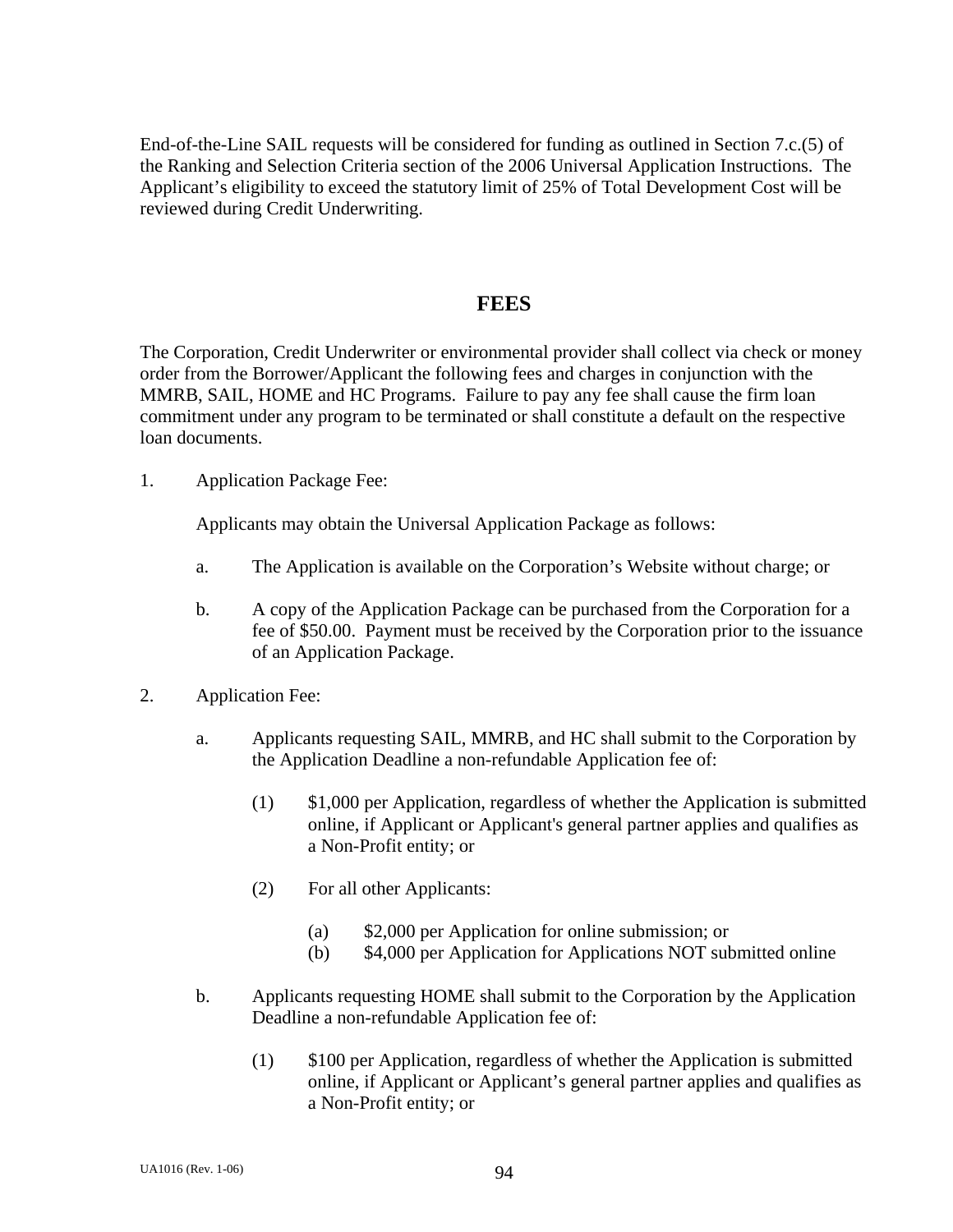- (2) For all other Applicants:
	- (a) \$250 per Application for online submission; or
	- (b) \$500 per Application for Applications NOT submitted online.
- c. Applicants requesting End-of-the-Line SAIL funding shall submit to the Corporation by the Application Deadline for the 2006 Universal Application Cycle a non-refundable fee of \$2,000.
- 3. TEFRA Fee:

 Applicants requesting MMRB must submit to the Corporation by the Application Deadline a non-refundable TEFRA fee of \$500 per Application.

4. Credit Underwriting Fees:

 The following fees are not the fees that will be charged, but are listed below for estimation purposes of completing your pro-forma in the Application. The actual fees will be determined based on the current contract and any addendum for services between Florida Housing Finance Corporation and the Credit Underwriter(s).

a. Initial fee:

| (1) |                                            |  |
|-----|--------------------------------------------|--|
|     |                                            |  |
|     |                                            |  |
| (2) |                                            |  |
|     | SAIL and MMRB\$14,920 *                    |  |
| (3) |                                            |  |
| (4) | <b>MMRB Subsidy Layering Review</b>        |  |
|     | (a) If previously underwritten \$1,925     |  |
|     | (b) If not previously underwritten \$3,316 |  |
|     |                                            |  |

b. Re-underwriting fee: \$139 per hour, not to exceed \$6,203 for SAIL, HOME\*\*, HC and MMRB

If a Housing Credit Development involves Scattered Sites of units within a single market area, a single credit underwriting fee shall be charged. Any Housing Credit Development requiring further analysis by the Credit Underwriter pursuant to Section 42(m)(2) of the IRC, as well as any SAIL Development or HOME Development\*\* requiring further analysis by the Credit Underwriter pursuant to this rule chapter, will be subject to a fee based on an hourly rate determined pursuant to contract between the Corporation and the Credit Underwriter. All Credit Underwriting fees shall be paid by the Applicant prior to the performance of the analysis by the Credit Underwriter.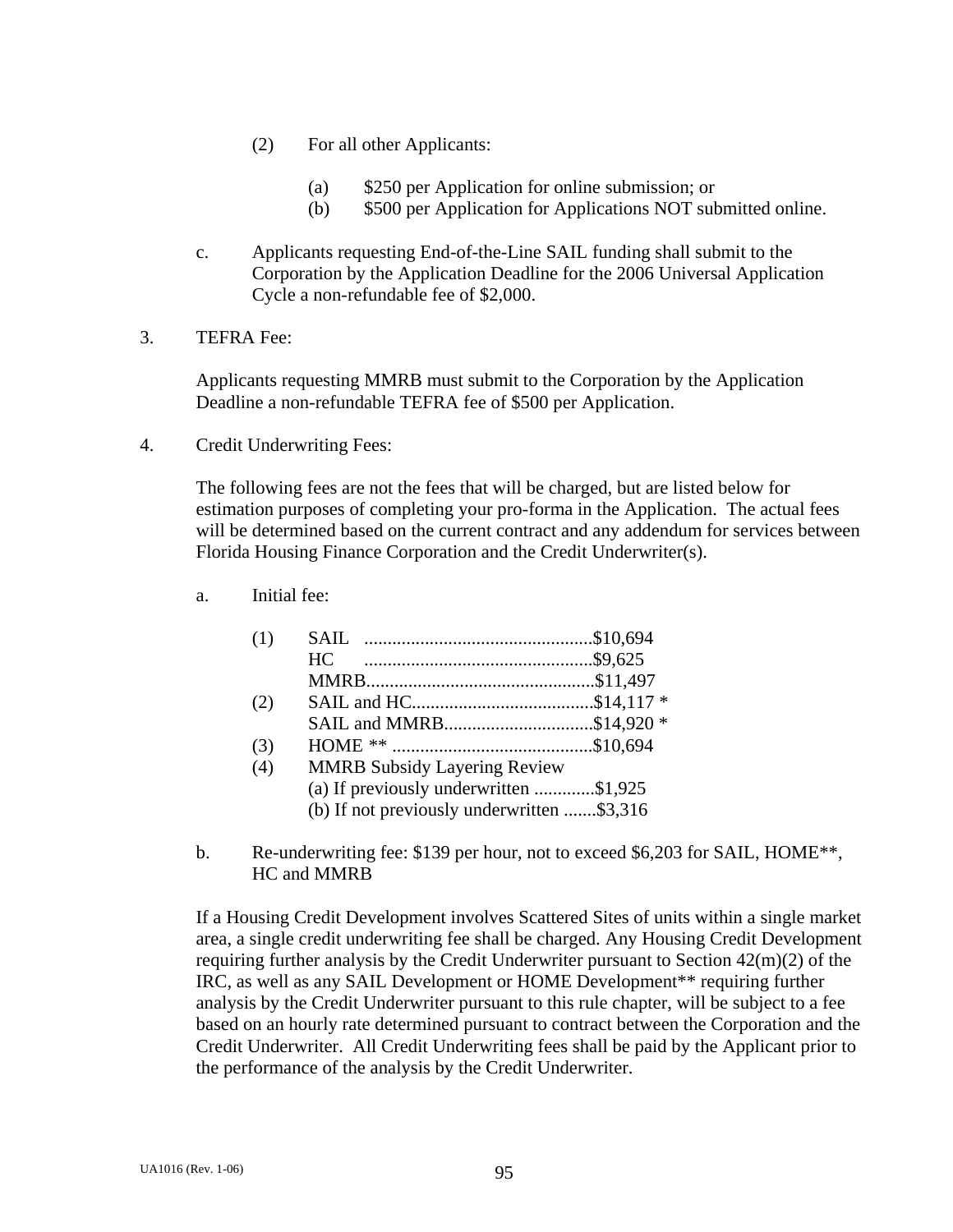- \* The "multiple" program fee applies only if the programs are requested in the same Application.
- \*\* Only HOME Applicants that do not apply and qualify as a Non-Profit entity under Rule 67-48.002 will be responsible for the fees set out in 4.a.(3) and 4.b.

 above, as well as fees resulting from further analysis pursuant to this rule chapter.

5. Administrative Fees:

With respect to the HC Program, each for-profit Applicant shall submit to the Corporation a non-refundable administrative fee in the amount of 8% of the annual housing credit allocation amount stated in as applicable: the Preliminary Allocation, Binding Commitment, or Preliminary Allocation. The administrative fee shall be 5% of the stated annual housing credit allocation for Non-Profit Applicants. The administrative fee must be received by the Corporation within 7 Calendar Days of the date of the Preliminary Allocation, the Binding Commitment or the Preliminary Determination, whichever is applicable. In the event the Final Housing Credit Allocation amount exceeds the annual housing credit allocation amount stated in the Preliminary Determination, the Applicant is responsible for paying the applicable administrative fee on the excess amount before IRS Forms 8609 are issued for the Development.

6. Commitment Fees:

With respect to the SAIL Program, each Applicant to which a firm commitment is granted shall submit to the Corporation a non-refundable commitment fee of 1% of the SAIL loan amount upon acceptance of the firm commitment. An extension fee of 0.5% of the SAIL loan amount will be charged if a request to extend the SAIL loan commitment is approved by the Board [see Rule 67-48.012 (6), F.A.C.]. All requests for extension must be submitted in writing to the program administrator and contain the specific reasons for the extension and the date needed by which to close the loan.

- a. Non-Profit sponsors who provide a certification indicating that funds will not be available prior to closing shall be permitted to pay the commitment fee at closing.
- b. All Applicants shall remit the commitment fee payable to the Florida Housing Finance Corporation.
- 7. Compliance Monitoring Fees:

 The following fees are not the fees that will be charged, but are listed below for estimation purposes of completing your pro-forma in the Application. The actual fees will be determined based on the current contract for services between Florida Housing Finance Corporation and the Compliance Monitor(s).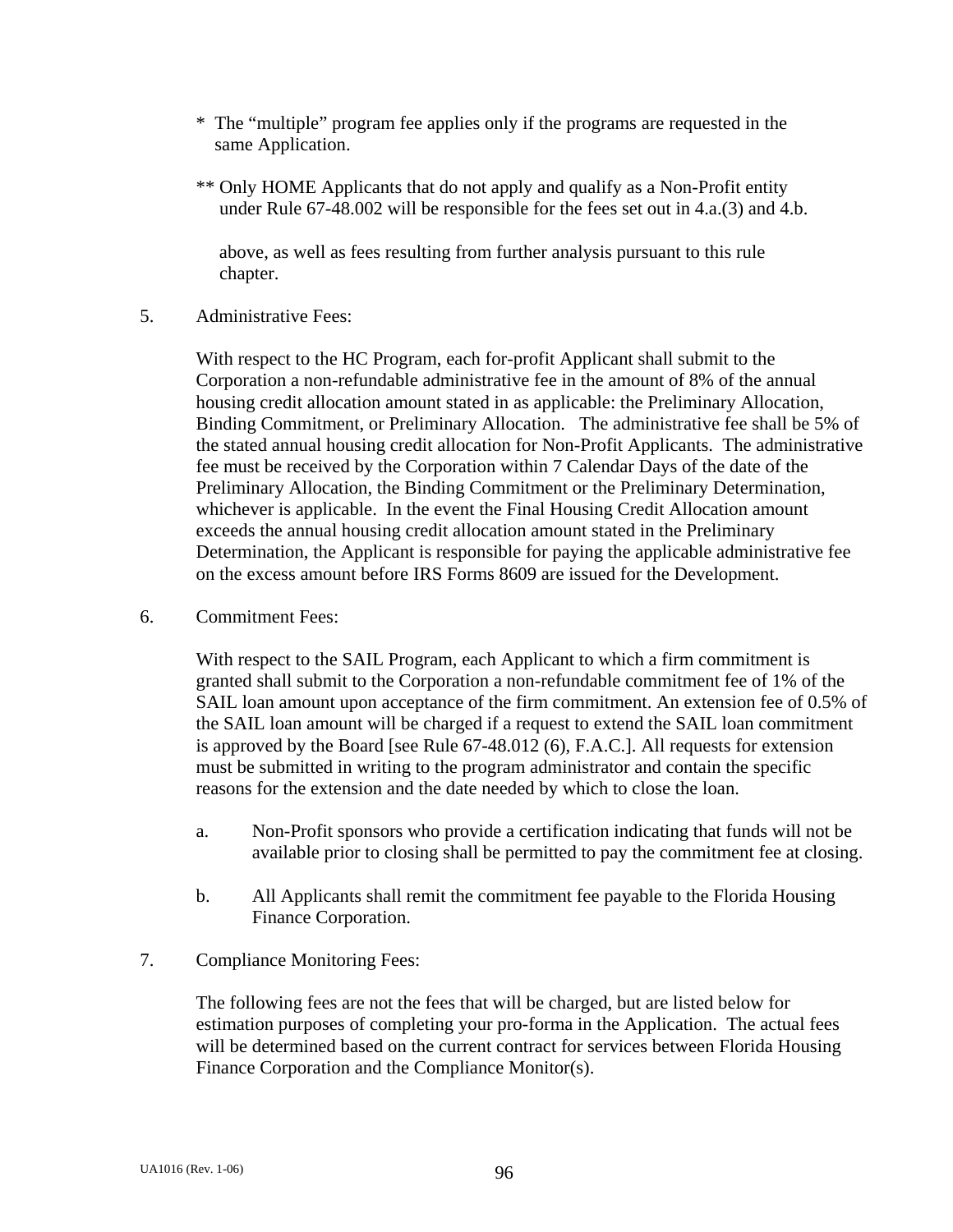- a. SAIL Only: Annual fee of \$1,578 + \$9.00 per set-aside unit, billed annually following loan closing
- b. HC:
	- (1) Pre-final allocation compliance monitoring fee of  $$1,578 + $9.00$  per setaside unit, collected within 7 days of the date of the Preliminary Housing Credit Allocation or Binding Commitment; and
	- (2) Annual Compliance monitoring fee \$1,578 + \$9.00 per set-aside unit, for the full Housing Credit Extended Use Period collected at final allocation based on a quarterly payment stream discounted at a rate of 2.75%.

 If during any year subsequent to the Final Housing Credit Allocation, there is a fee increase based on the Consumer Price Index, as stipulated in the current contract for services between Florida Housing Finance Corporation and the Compliance Monitor(s), the additional fee will be billed directly to the Development.

 $c.$  SAIL with  $HC:$ 

 Additional program fee – annual fee of \$727, billed annually following the Final Housing Credit Allocation. This fee will be in addition to the HC fees set out in Item 7.b. above.

- d. MMRB (with or without HC): Annual fee of 4 basis points on the outstanding loan balance or a minimum of \$2,246, billed annually following loan closing.
- e. Follow-up Review \$139 per hour
- 8. Financial Monitoring Fees:

The following fees are not the fees that will be charged, but are listed below for estimation purposes of completing your pro-forma in the Application. The actual fees will be determined based on the current contract for services between Florida Housing Finance Corporation and the Financial Monitor(s).

An annual financial monitoring fee of 1.5 basis points on the unpaid principal balance of the SAIL loan, which fee shall never be less than \$1,605. A fee of \$536 for each subsequent program will be applicable.

9. Tax-exempt Mortgage Financing:

If Corporation tax-exempt mortgage financing is used for the first mortgage loan, the same fee schedule as described above shall be applied to both the first mortgage loan and the SAIL loan. Additional legal, cost of issuance, bond underwriting, credit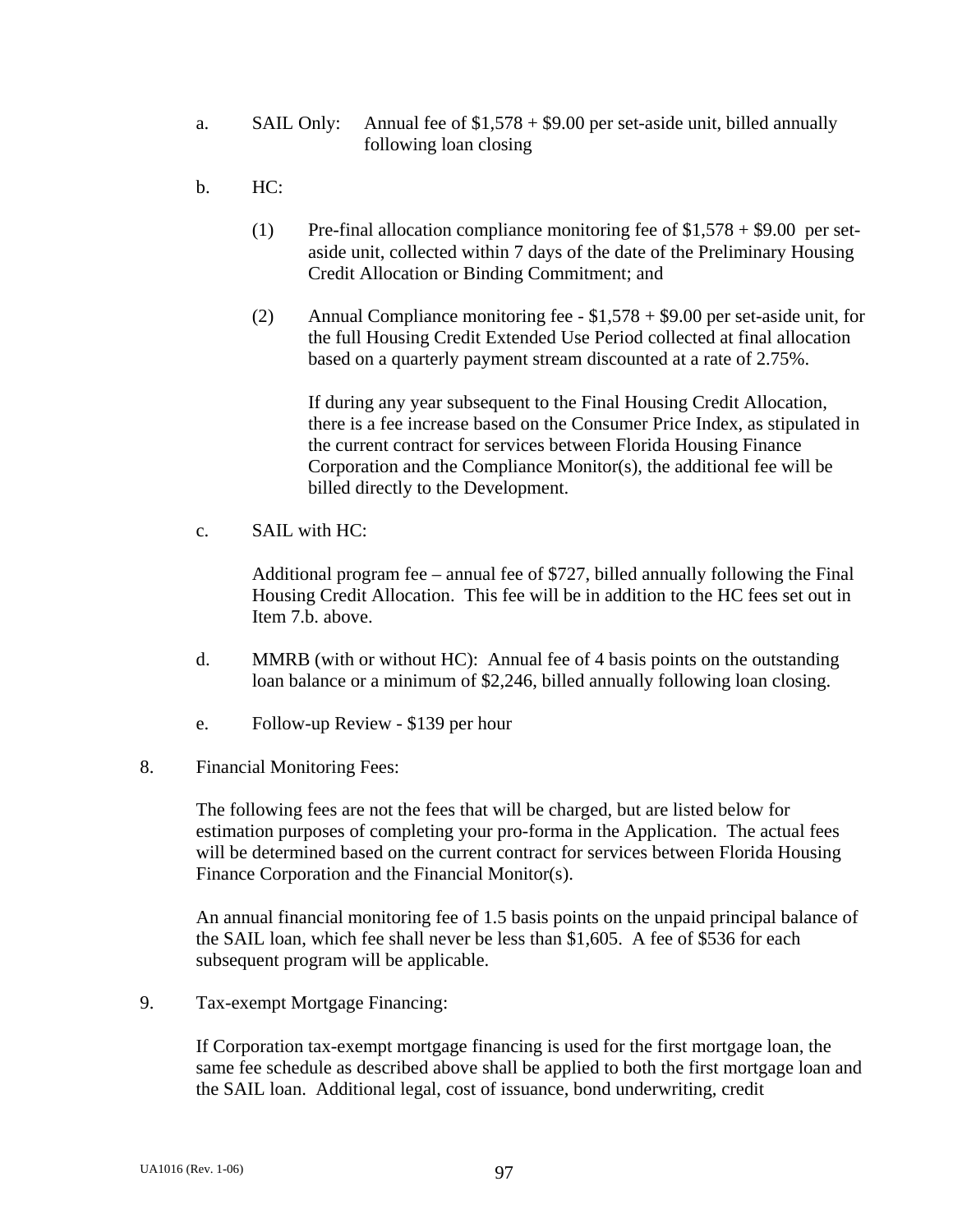enhancement, liquidity facility and servicing fees associated with the financing shall also be paid by the Applicant.

10. Construction Inspection Fees:

The following fees are not the fees that will be charged, but are listed below for estimation purposes of completing your pro-forma in the Application. The actual fees will be determined based on the current contract for services between Florida Housing Finance Corporation and the Servicer(s).

On-site construction inspection - \$139 per hour, not to exceed \$1,391 per inspection for SAIL, HC and MMRB.

11. Additional MMRB Fees:

The following fees may not be the fees that will be charged, but are listed below for estimation purposes of completing your pro-forma in the Application. The actual fees will be determined based on the current contract for services between Florida Housing Finance Corporation and the professionals involved as well as on the loan commitment signed by the Applicant and Florida Housing Finance Corporation.

Ongoing Fees – based on the amount of bonds outstanding as follows:

| Under \$10,000,000           | 40 basis points |
|------------------------------|-----------------|
| \$10,000,000 to \$14,999,999 | 37 basis points |
| \$15,000,000 to \$19,999,999 | 35 basis points |
| \$20,000,000 to \$24,999,999 | 33 basis points |
| \$25,000,000 and over        | 31 basis points |

 Ongoing fees include compliance monitoring fees, loan servicing fees, financial monitoring fees, trustee fees, arbitrage rebate fees and the issuer fee.

12. Additional HOME Fees:

 HOME Applicants that do not apply and qualify as a Non-Profit entity will be charged fees for environmental review based on the current contract for services between Florida Housing Finance Corporation and the Environmental Provider(s).

13. Development Cost Pro Forma:

 All of the fees set forth above with respect to the SAIL Program are part of Development Cost and can be included in the Development Cost Pro Forma and paid with SAIL loan proceeds.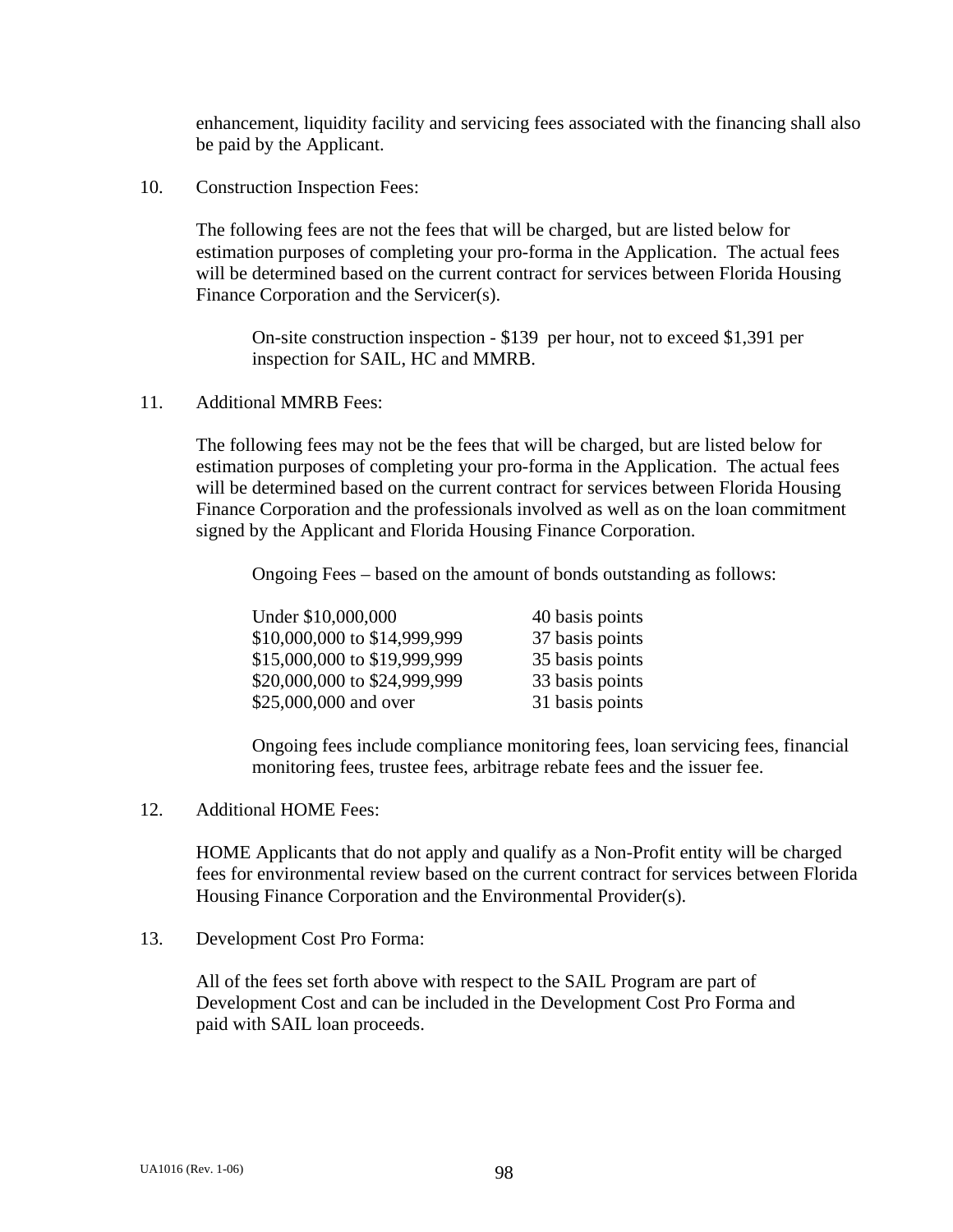14. HC:

If, after the  $14<sup>th</sup>$  year of the Compliance Period, the Applicant decides to submit a written request to the Corporation to find a person to acquire the Development, it must, according to Rule 67-48.031, F.A.C., submit the request utilizing the Qualified Contract Package and submit the nonrefundable Qualified Contract Package fee in the amount equal to one fourth of one percent of the qualified contract price

# **SUPPLEMENTAL MMRB APPLICATION CYCLE**

## **A. Application**

1. General Provisions

When authorized by the Corporation's Board of Directors, a Supplemental MMRB Application Cycle will be held. Applications for this supplemental cycle shall be submitted using the current Universal Application Package. The provisions of these instructions regarding the Supplemental MMRB Application Cycle shall take precedence over any inconsistent provisions in the Universal Application Package or Rule Chapters 67-21 and 67-48, F.A.C., for all Applications submitted during the Supplemental MMRB Application Cycle.

 a. The Application may be submitted for only Florida Housing-issued MMRB and non-competitive HC.

If an Applicant requests Corporation-issued MMRB and non-competitive HC in the supplemental cycle and intends to apply for SAIL funding in a future Universal Application Cycle, it must show the amount of SAIL funding that the Applicant intends to apply for in a future Universal Application Cycle in the pro-forma of its Supplemental MMRB Application and otherwise meet all of the requirements imposed by the SAIL Rule (Chapter 67-48, F.A.C.).

b. Fees

Refer to the Fees section of the current Universal Application Instructions.

2. Proximity

Section III.A.10 (Proximity) will not be scored and does not have to be completed by the Applicant for the Supplemental MMRB Application Cycle.

### **B. Ranking and Selection Criteria**

1. General Provisions